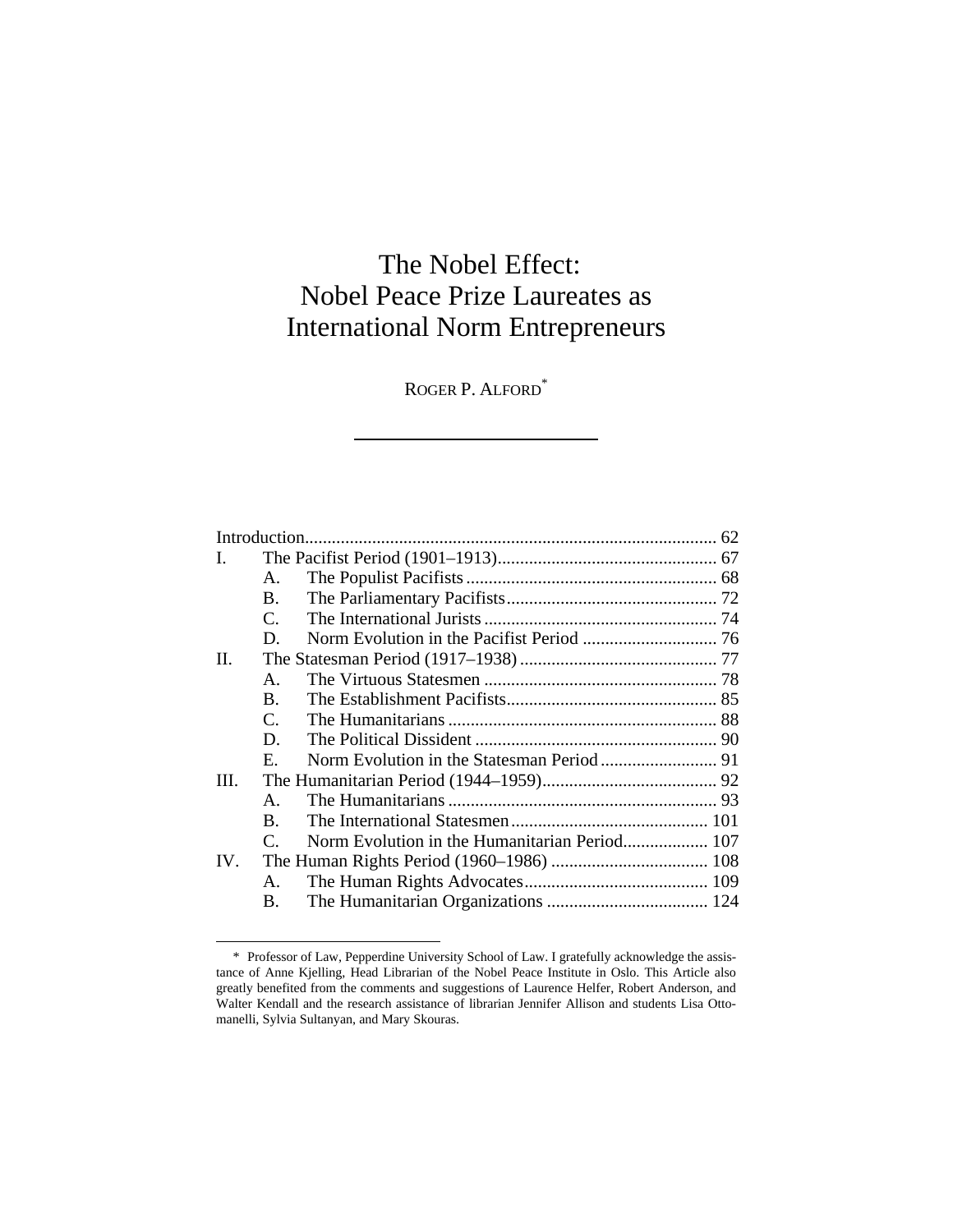|    | E. | Norm Evolution in the Human Rights Period  131 |  |
|----|----|------------------------------------------------|--|
| V. |    |                                                |  |
|    |    |                                                |  |
|    |    |                                                |  |
|    |    |                                                |  |
|    | D. | Norm Evolution in the Democracy Period  149    |  |
|    |    |                                                |  |

#### **INTRODUCTION**

The Nobel Peace Prize is the most prestigious prize in the world. Many Laureates have described how their lives changed dramatically after receiving the prize. Geir Lundestad, Secretary of the Nobel Committee, $<sup>1</sup>$  has said that when he calls to congratulate the recipients of the</sup> Peace Prize, many simply cannot believe the news. They know that as a result of the prize, their lives will change forever. "Utterances that formerly went unnoticed are now subject to media coverage and commentary. In this manner the prize is a powerful megaphone. . . . Nearly all doors are opened once you have become a laureate."2 Desmond Tutu, Laureat in 1984, echoed those sentiments:

[N]o sooner had I got the Nobel Peace Prize than I became an instant oracle. Virtually everything I had said before was now received with something like awe . . . . [The] prestigious prize possessed the remarkable powers of an Open Sesame. . . . [O]ur cause was given an imprimatur as a noble and just cause and the apartheid system stamped as unjust and evil.<sup>3</sup>

This Article explores the role of Nobel Peace Prize Laureates as international norm entrepreneurs.<sup>4</sup> It argues that these individuals and en-

<sup>1.</sup> For details on the composition and selection of the Norwegian Nobel Committee, see The Norwegian Nobel Institute, The Norwegian Nobel Committee, *at* http://nobelpeaceprize.org/ eng\_com\_mem.html (last visited June 22, 2008).

<sup>2.</sup> Geir Lundestad, *What is the Significance of the Nobel Peace Prize?*, *in* HOW? THOUGHTS ABOUT PEACE 20, 25 (Øivind Stenersen ed., 2005).

<sup>3.</sup> Desmond Tutu, *Where is Africa Heading?*, *in* HOW? THOUGHTS ABOUT PEACE, *supra* note 2, at 6, 8.

<sup>4.</sup> For useful background information on the concept of norm entrepreneurs, see generally Martha Finnemore & Kathryn Sikkink*, International Norm Dynamics and Political Change*, 52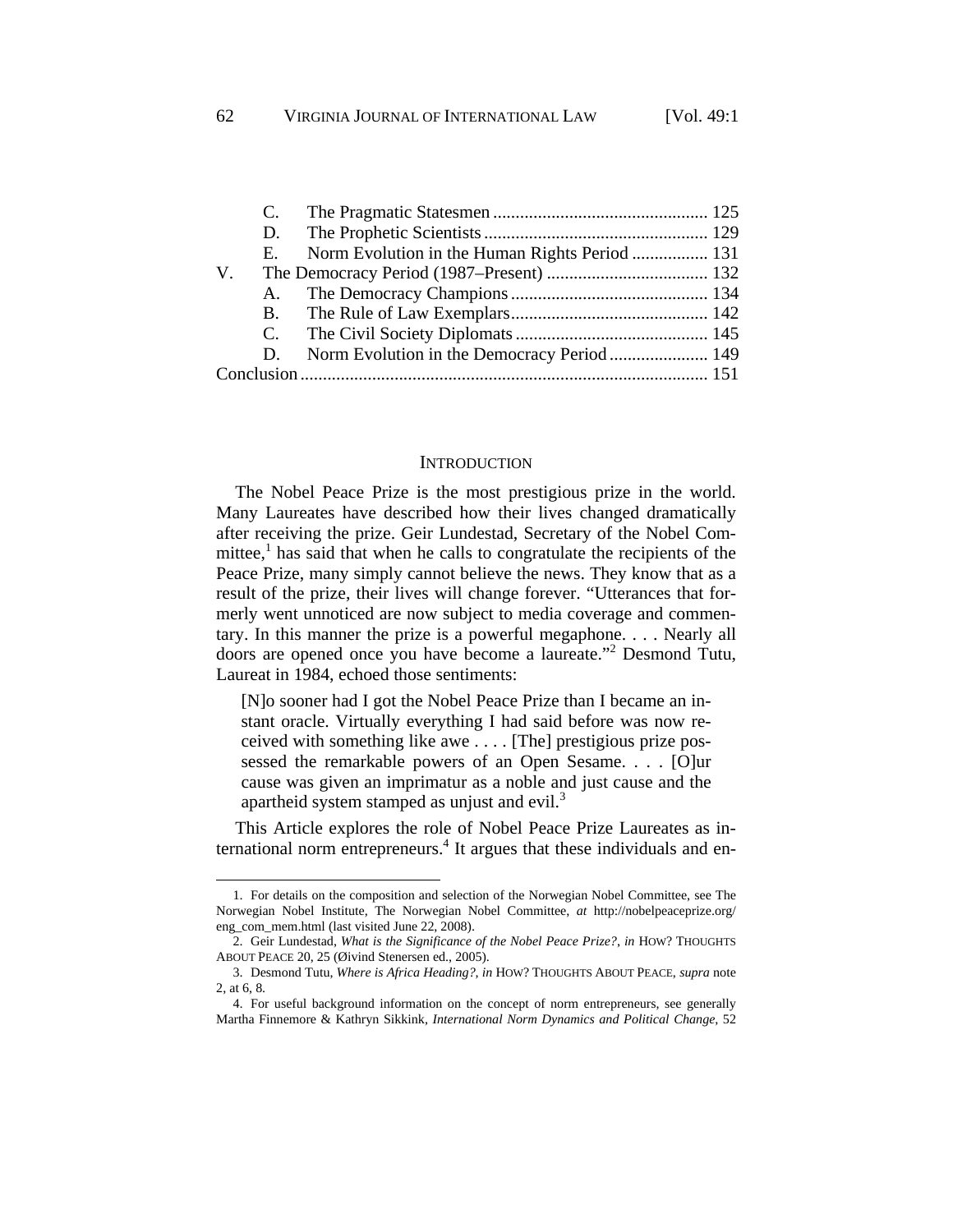tities have served an especially important role in shaping the course of modern international law. Beginning with the first awards in 1901, Laureates have helped create dozens of new international norms, fostered state accession to new international laws and institutions and changed our understanding of what is required of civilized nations in the modern era. Their causes have been legion and their legacy monumental. As a distinct epistemic community, they have played an indispensable role in the evolution of international norms. But scholarly appreciation of their impact on international law and institutions is surprisingly and seriously deficient.

In focusing on Laureates as norm entrepreneurs, this Article is part of a larger project that will analyze the Nobel Peace Prize's role in the evolution of international norms. For the first time in scholarly literature, this project considers the history of modern international law from the perspective of the Nobel Peace Prize.

This project furthers and builds upon the constructivist literature on international relations, which posits that state preferences emerge from social construction and that state interests are evolving rather than fixed.<sup>5</sup> It adopts an evolutionary theory of the development of international norms and applies it to the norms advanced by the elite category of norm entrepreneurs. As such, this project is the first to present a history of modern international law through a constructivist lens.

This project takes as its premise the constructivist model of international relations.<sup>6</sup> At its core, "[c]onstructivism asks how norms evolve and how identities are constituted, analyzing . . . the role of identity in shaping political action and the mutually constitutive relationship between agents and structures."7 It thus treats international law as a dy-

l

INT'L ORG. 887 (1998).

<sup>5.</sup> Ann Florini, *The Evolution of International Norms*, 40 INT'L STUD. Q. 363, 366–67 (1996).

<sup>6.</sup> There is an enormous amount of constructivist international relations literature. *See, e.g.*, MARGARET KECK & KATHRYN SIKKINK, ACTIVISTS BEYOND BORDERS: ADVOCACY NETWORKS IN INTERNATIONAL POLITICS (1998); NICHOLAS GREENWOOD ONUF, WORLD OF OUR MAKING: RULES AND RULE IN SOCIAL THEORY (1989); THE POWER OF HUMAN RIGHTS: INTERNATIONAL NORMS AND DOMESTIC CHANGE (Thomas Risse et al. eds., 1999); Finnemore & Sikkink, *supra* note 4; Ryan Goodman & Derek Jinks, *How to Influence States: Socialization and International Human Rights Law*, 54 DUKE L.J. 621 (2004); Oona A. Hathaway, *Between Power and Principle: An Integrated Theory of International Law*, 72 U. CHI. L. REV. 469 (2005); Ellen L. Lutz & Kathryn Sikkink, *International Human Rights Law and Practice in Latin America*, 54 INT'L ORG. 633, 640 (2000). On constructivist literature in general, see CASS SUNSTEIN, FREE MARKETS AND SOCIAL JUSTICE (1997); Cass Sunstein, *Social Norms and Social Roles*, 96 COLUM. L. REV. 903 (1996).

<sup>7.</sup> Oona A. Hathaway & Ariel N. Lavinbuk, *Rationalism and Revisionism in International Law*, 119 HARV. L. REV. 1404, 1411 (2006).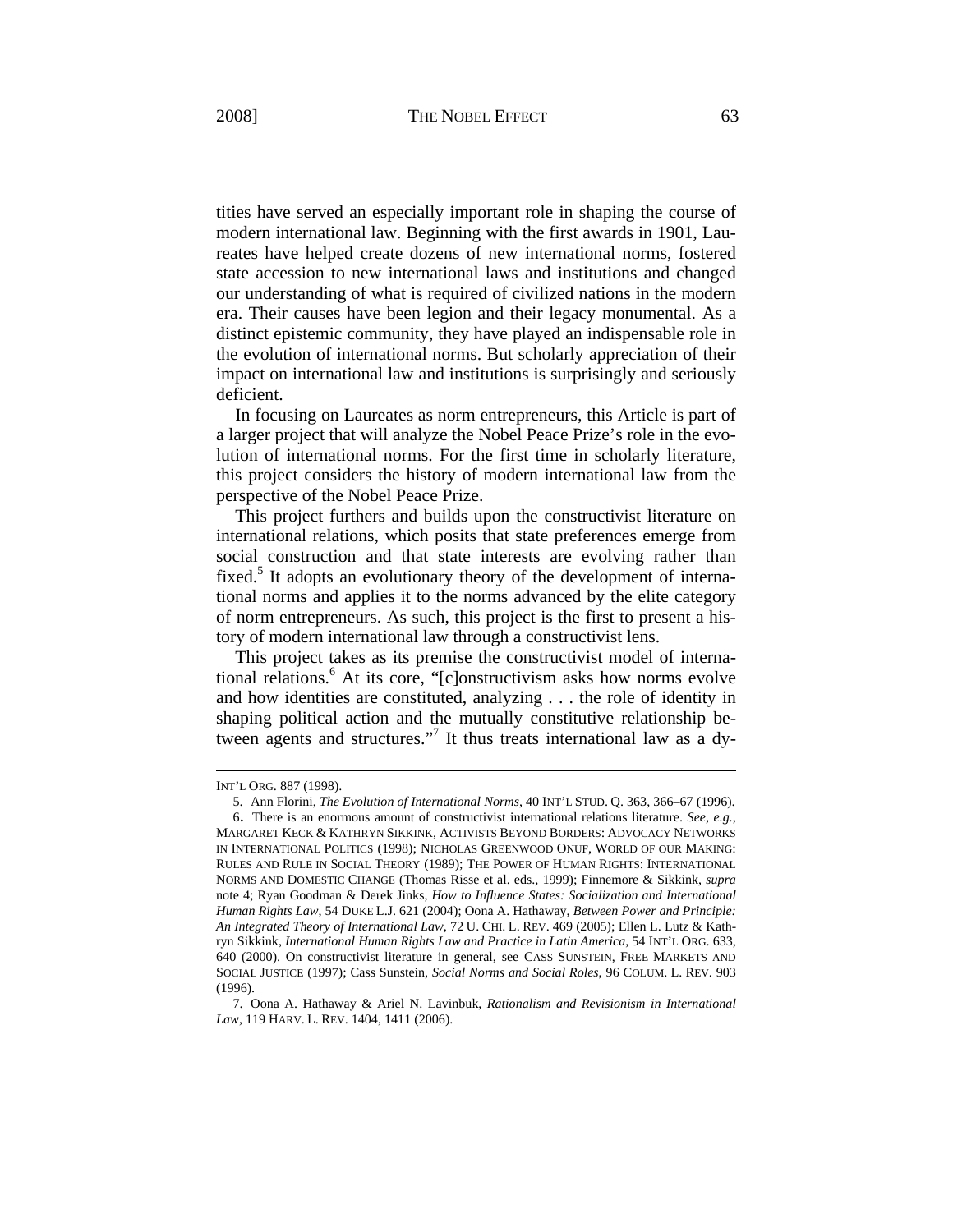namic process in which agents interact with state actors and advance new norms, and it suggests that states will adopt and ultimately identify with those norms. Constructivism asks the foundational question of how the constituent actors in international relations—territorial states acquire their current and future identities and interests. $8$  It postulates that the building blocks of international reality are "ideational" as well as material and that such ideational factors are not independent of time and place and find expression in both individual and collective intentionality.<sup>9</sup>

Constructivism's focus on norms, identity, and agency has its origins in political science, but the theory is also a natural companion to traditional international law scholarship.<sup>10</sup> According to international relations scholars Martha Finnemore and Kathryn Sikkink:

International law . . . has been ignored by [international relations] scholars for decades, yet customary international law *is* norms . . . . Understanding which norms will become law . . . and how . . . compliance with those laws comes about would seem . . . to be a crucial topic of inquiry that lies at the nexus of law and [international relationsl.<sup>11</sup>

Finnemore and Sikkink have provided one of the more significant articulations of a constructivist theory of international relations, positing that international norms have a life cycle composed of three stages: norm emergence, norm acceptance (also known as a "norm cascade"), and norm internalization.<sup>12</sup>

Regarding the norm emergence stage, they argue that "[n]orms do not appear out of thin air; they are actively built by agents [with] . . . strong notions about appropriate or desirable behavior in their community. . . . Norm entrepreneurs are critical for norm emergence because they call attention to . . . or . . . 'create' issues by using language that names, interprets, and dramatizes them."13 In the stage of norm emergence, norm entrepreneurs utilize their organizational platform and, through the art

<sup>8.</sup> John Gerard Ruggie, *What Makes the World Hang Together? Neo-utilitarianism and the Social Constructivist Challenge*, *in* EXPLORATION AND CONTESTATION IN THE STUDY OF WORLD POLITICS 215, 223 (Peter J. Katzenstein et al. eds., 1999).

<sup>9.</sup> *Id.* at 239.

<sup>10.</sup> *See* Hathaway & Lavinbuk, *supra* note 7, at 1411; *see also* Jutta Brunnée & Stephen J. Toope, *International Law and Constructivism: Elements of an Interactional Theory of International Law*, 39 COLUM. J. TRANSNAT'L L. 19, 38–42 (2000).

<sup>11.</sup> Finnemore & Sikkink, *supra* note 4, at 916.

<sup>12.</sup> *Id.* at 896–97.

<sup>13.</sup> *Id.*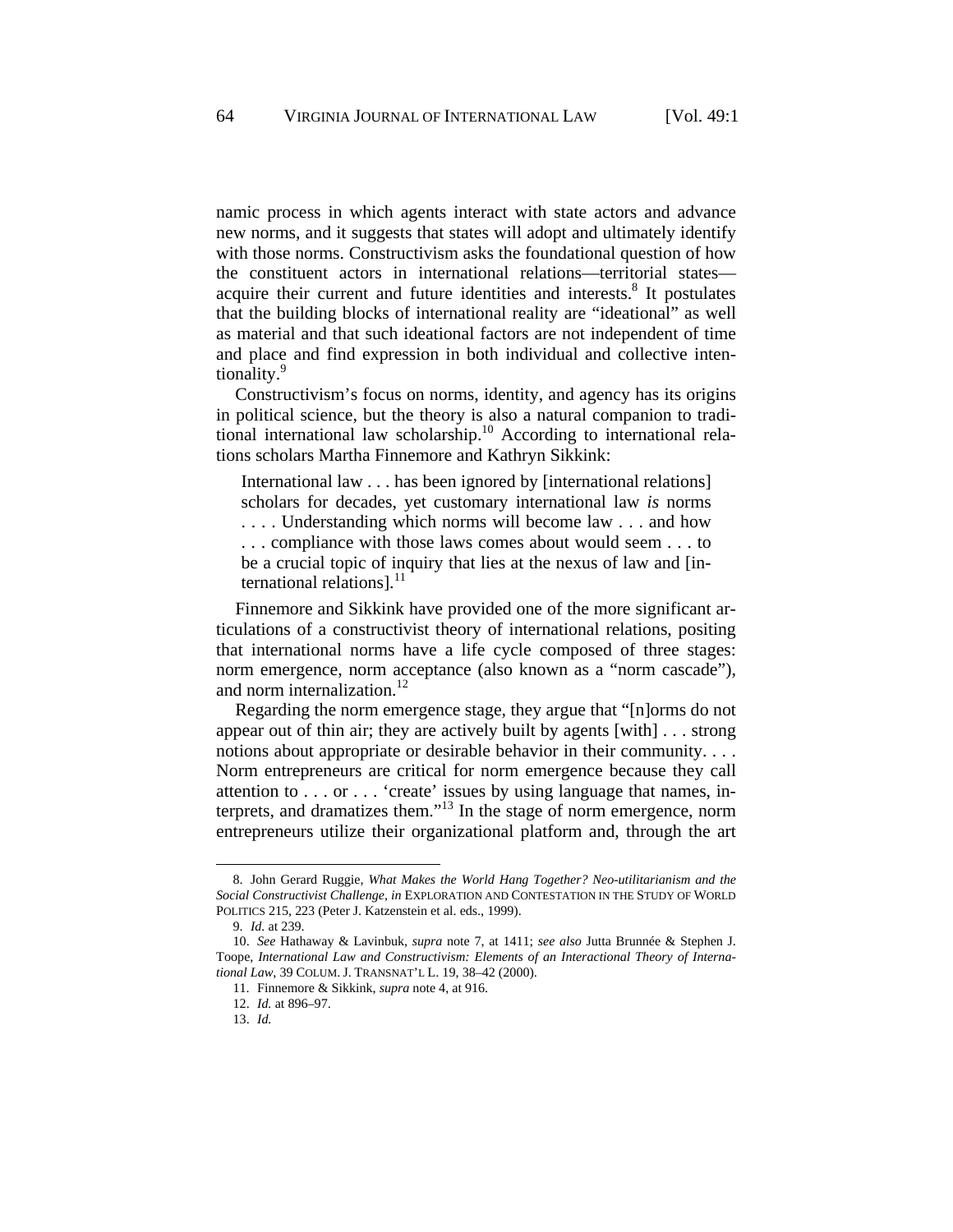of persuasion, attempt to secure acceptance of emerging norms by state actors.14

In the second stage of the life cycle, an emergent norm reaches a "tipping point" and moves toward acceptance by states.<sup>15</sup> "Such institutionalization contributes strongly to the possibility for a norm cascade both by clarifying what . . . the norm is . . . and by spelling out specific procedures by which norm leaders coordinate disapproval and sanctions for norm breaking."16 Typically, norm acceptance stage actors are states and international organizations, and they use socialization and institutionalization to secure legitimation of an international norm.<sup>17</sup>

In the third stage of internalization, "norms may become so widely accepted that they are internalized by actors and achieve a 'taken-forgranted' quality that makes conformance with the norm almost automatic."18 The main actors in this final process of internalization are laws, professions, and bureaucracies that achieve normalization through habit and institutionalization.<sup>19</sup>

This norm life cycle has had considerable impact in constructivist scholarship, and it serves as a framework for analyzing Laureates as norm entrepreneurs. This Article focuses on norm agency, and specifically on Laureates as entrepreneurs of emerging laws and institutions. In this sense, this Article is largely historical and biographical in that it emphasizes how elite norm agents have advanced the cause of particular international laws and institutions. Because the emphasis in this Article is on Laureates as entrepreneurs, the focus of the norm life cycle is on norm emergence and, to a lesser extent, on norm acceptance and norm internalization. Subsequent work on this project will offer a more sustained analysis of the international norms advanced by Laureates and how those norms emerged, cascaded, and were eventually internalized by state actors.

It is clear that, during each of what I have categorized as the five periods in the life of the Nobel Peace Prize, Laureates highlighted different international norms at different times. The emergence and cascading of international norms is evident from not only a subjective assessment but also an empirical examination of the frequency with which international norms are discussed in each period. In order to identify which in-

<sup>14.</sup> *Id.* at 898–900.

<sup>15</sup>*. Id.* at 901.

<sup>16</sup>*. Id.* at 900.

<sup>17</sup>*. Id.* at 898.

<sup>18</sup>*. Id.* at 904.

<sup>19</sup>*. Id.* at 898.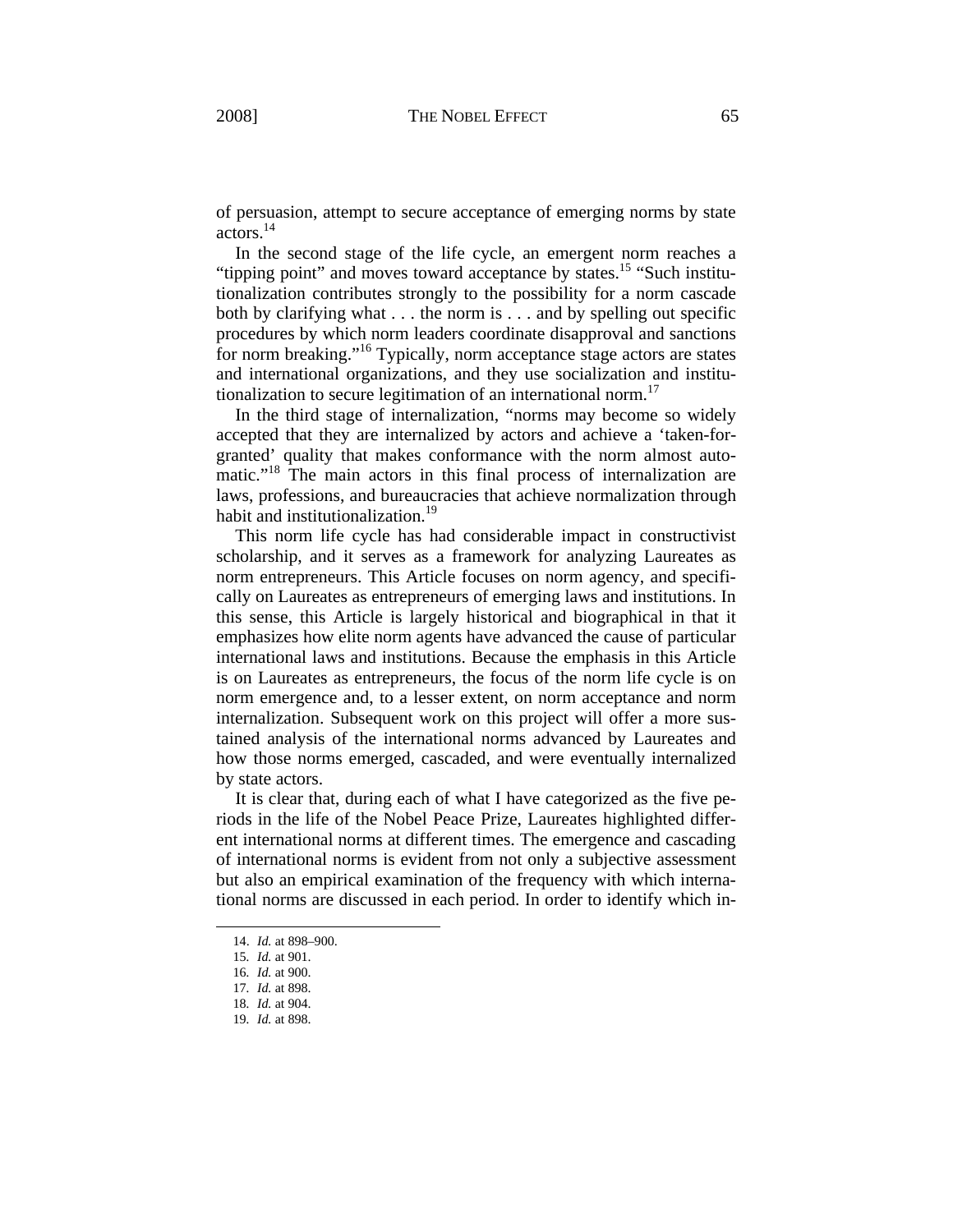ternational norms emerged and cascaded during each period, this Article incorporates an empirical analysis of the themes raised by Laureates in their Nobel Peace Prize lectures. Every Nobel lecture was analyzed and coded based on themes presented. The five periods were then divided and labeled according to the different norms emphasized in the lectures. Finally, the themes were ranked in each period based on a calculation of the frequency with which norms were discussed in the Nobel lectures during that period. What emerges is a vivid picture of norm evolution since the dawn of the modern age of international law.

Part I focuses on the "Pacifist Period" from 1901 to 1913, denominated as such because it is the period in which the early pacifist movement—which focused on abolishing war and establishing peaceful means to resolve international disputes—garnered a worldwide following. This period is most notable for the emergence of new norms, including norms promoting international arbitration, a permanent international judiciary, the abolition of war, the development and codification of international law, and the creation of an international organization to secure and maintain peace.

Part II, denominated the "Statesman Period," focuses on the interwar years from 1917 to 1938, in which the most notable Laureates were statesmen directly involved in shaping international law and institutions. Consistent with the role of state actors in fostering the acceptance of norms, these statesman Laureates were instrumental in fostering a tipping point in international relations. During this period, norm cascades occurred favoring the establishment of international institutions, such as the League of Nations, and international norms, such as the unlawfulness of offensive war. New norms also emerged during this period, such as promoting international human rights, providing aid and relief to international refugees, and encouraging closer economic and political cooperation among European nations.

Part III focuses on the postwar years from 1944 to 1959, described as the "Humanitarian Period." It includes two major categories of norm entrepreneurs: humanitarians and statesmen. International humanitarian law crystallized during this period, and the commitment to global and regional cooperation through international institutions reached a tipping point in international relations. The Laureates during this period promoted important emerging norms regarding the treatment of those vanquished in war. They also fostered postwar recovery through regional integration and established treaties regulating the conduct of war.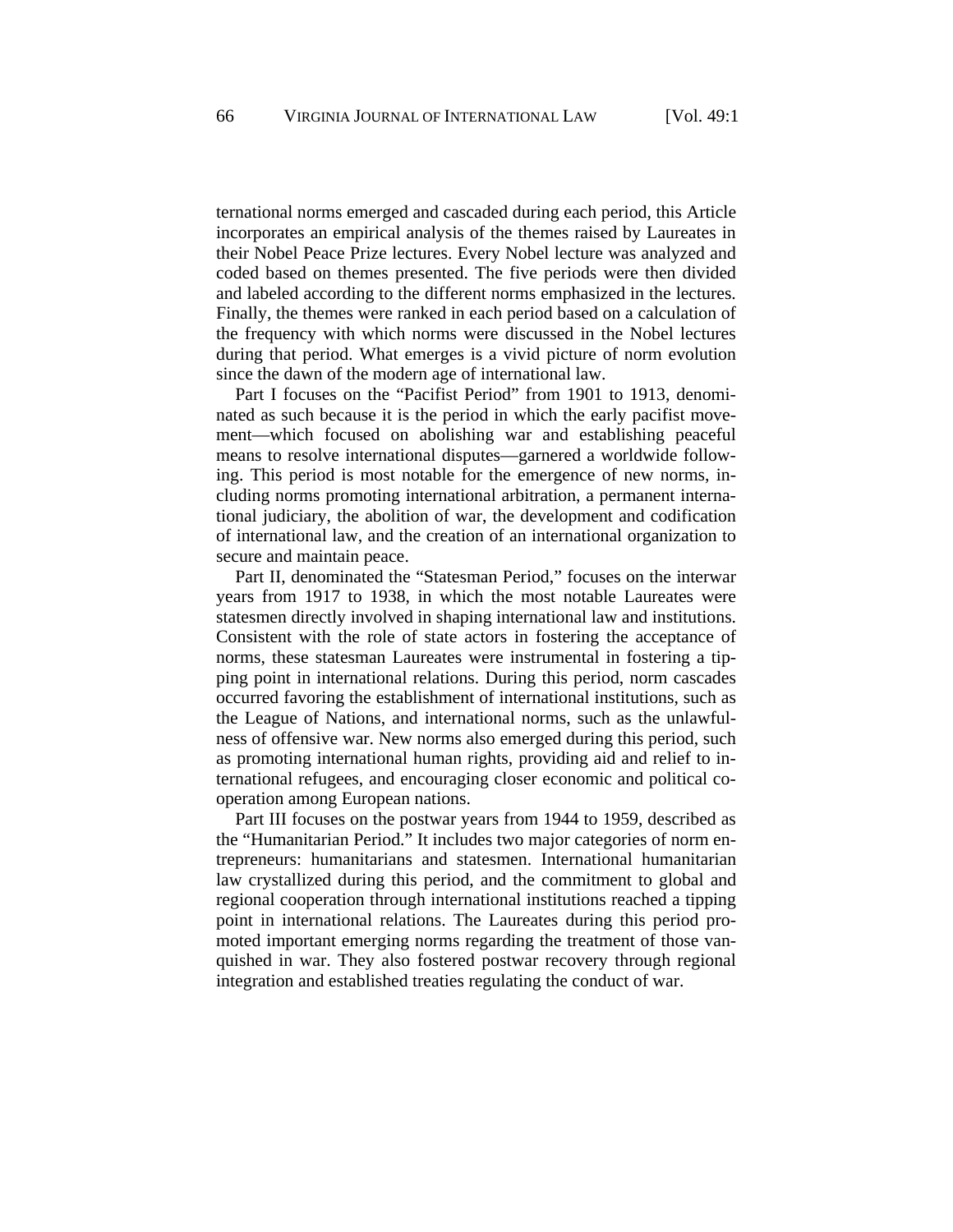1

Part IV focuses on the "Human Rights Period" from 1960 to 1986, which emphasized the development, implementation, and internalization of international human rights law. This period focused on Laureates who were drafters of human rights treaties, victims of human rights abuse, and inspiring leaders promoting human dignity. Just as international humanitarian law crystallized in the previous period, international human rights law came into its own during the Human Rights Period. International law became increasingly defined by its pursuit of norms protecting the individual from the state.

The fifth and final Part, denominated the "Democracy Period," focuses on the post-Cold War period since 1987. The defining feature of this period is the recognition of democracy as an indispensable tool to secure international peace and security. The most significant Laureates in this period have been transformational statesmen, pro-democracy dissidents, and democracy advocates, who have promoted this norm in regions where it has struggled to take root.

# I. THE PACIFIST PERIOD<sup>20</sup> (1901–1913)

The early period of the Nobel Peace Prize was principally focused on realizing the dream of the abolition of war and the pacific settlement of disputes. With two exceptions, Jean Henry Dunant and Theodore Roosevelt, every Laureate from 1901 until 1913 came from the ranks of the organized peace movement.<sup>21</sup> This movement included two strands of pacifists—populist pacifists and parliamentary pacifists—as well as international jurists.

The populist strand of pacifists sincerely but naively envisioned a future world without war. These pacifists worked through peace congresses to influence popular opinion about the inhumanity of war and the inevitability of perpetual peace. The parliamentary pacifists, on the other hand, were political elites who shared the pacifist vision but were more grounded in political reality. Through parliamentary discourse across national boundaries, these Laureates helped transform the pacifist

<sup>20</sup>*.* The Nobel Peace Laureates during this period were Jean Henry Dunant and Frédéric Passy (1901); Elie Ducommun and Charles Albert Gobat (1902); William Randal Cremer (1903); the Institute of International Law (1904); Bertha von Suttner (1905); Theodore Roosevelt (1906); Ernesto Teodoro Moneta and Louis Renault (1907); Klas Pontus Arnoldson and Fredik Bajer (1908); Auguste Beernaert and Paul Henri d'Estournelles de Constant (1909); the Permanent International Peace Bureau (1910); Tobias Asser and Alfred Fried (1911); Elihu Root (1912); and Henri La Fontaine (1913). No awards were given from 1914 to 1916.

<sup>21</sup>*.* Geir Lundestad, *The Nobel Peace Prize*, *in* THE NOBEL PRIZE: THE FIRST ONE HUNDRED YEARS 163, 165–66 (Agneta Wallin Levinovitz & Nils Ringertz eds., 2001).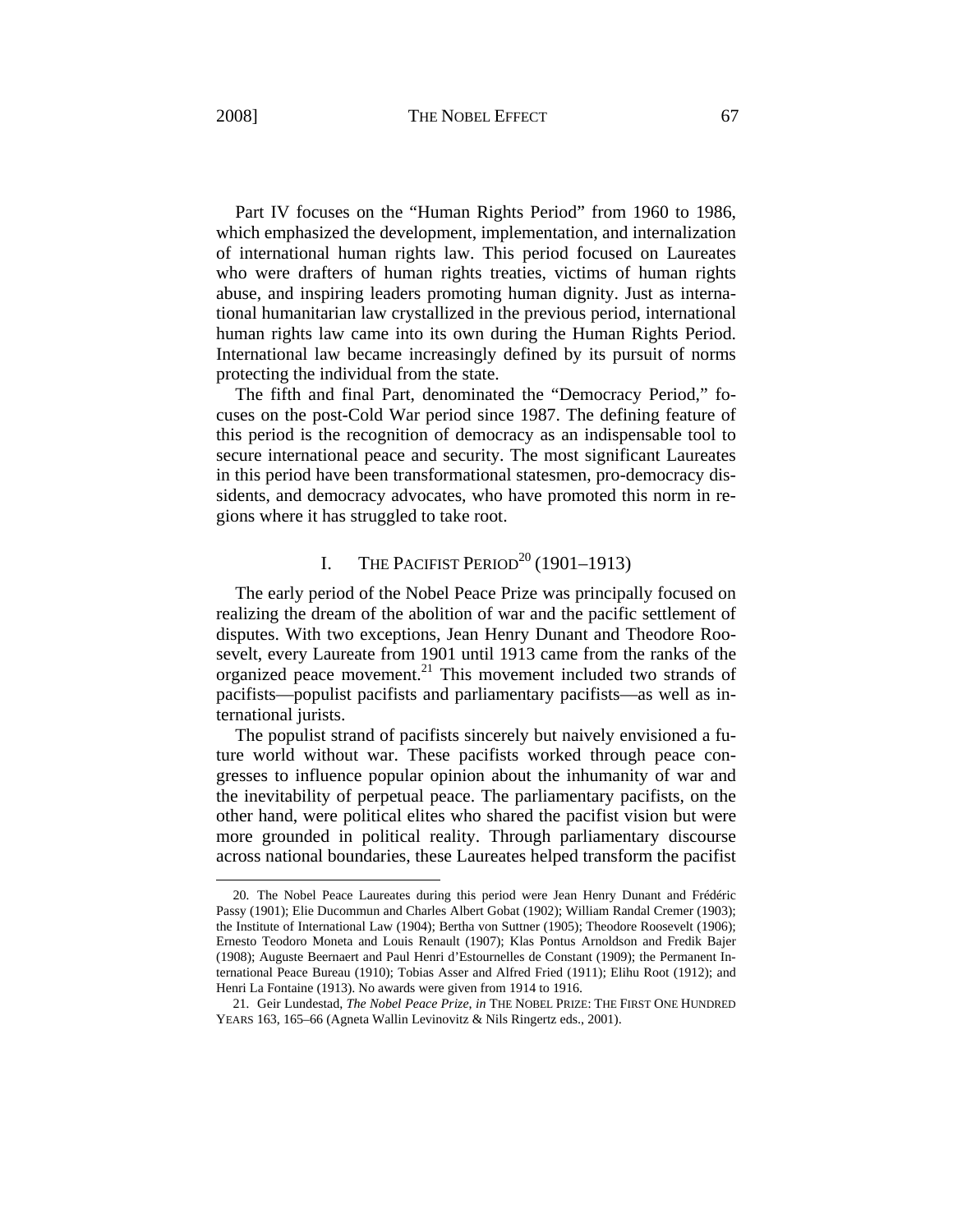dreams into serious political debate. Finally, the international jurists participated in the Hague Conferences and offered technical expertise in establishing legal principles for a future world that could be governed by law rather than power.

These three groups all envisioned a critical role for international law in any future world order. All three also agreed that law must be developed to supplant or minimize recourse to war and that alternative peaceful means to resolve disputes must be established. But the three groups differed sharply regarding the prospect of outlawing war and disagreed about the wisdom of developing international humanitarian law to govern the conduct of war.

## *A. The Populist Pacifists*

The first group of Laureates in the Pacifist Period was the populist pacifists. These populist pacifists included Elie Ducommun, Charles Albert Gobat, Bertha von Suttner, Klas Arnoldson, Frederik Bajer, and Alfred Fried.<sup>22</sup> In terms of international law, the agenda for populist pacifists was fivefold. First, their ultimate ambition was the legal abolishment of war. Second, the interim means to achieve that goal was through international agreement for progressive disarmament. Third, populist pacifists generally resisted laws that attempted to "humanize" war through international humanitarian law, because to enumerate how war was to be conducted was to concede that it was lawful to conduct. Fourth, as a substitute for war, the creation of alternative means to resolve interstate disputes was required, first through international arbitration, then ultimately through the establishment of a compulsory permanent international court. Fifth, many populist pacifists envisioned the establishment of an international world government, such as a federation of Europe or a larger society of nations.

Among the most significant populist pacifists was Baroness Suttner, who famously helped convince Alfred Nobel to include a Peace Prize among the other prizes in his will. Her 1889 bestselling book, *Lay Down Your Arms*, was described by Leo Tolstoy as "the *Uncle Tom's Cabin* of the Peace Movement"23 and dramatically popularized the dream of a

<sup>22</sup>*.* Some of these Laureates (e.g., Passy, Gobat, Cremer, La Fontaine) also belong in the category of parliamentary pacifists, representing leadership on both the popular and legislative fronts.

<sup>23</sup>*.* Irwin Abrams, *Introduction* to BERTHA VON SUTTNER, LAY DOWN YOUR ARMS: THE AUTOBIOGRAPHY OF MARTHA VON TILLING 5, 10 (T. Holmes trans., Garland Publishing 1972) (1894).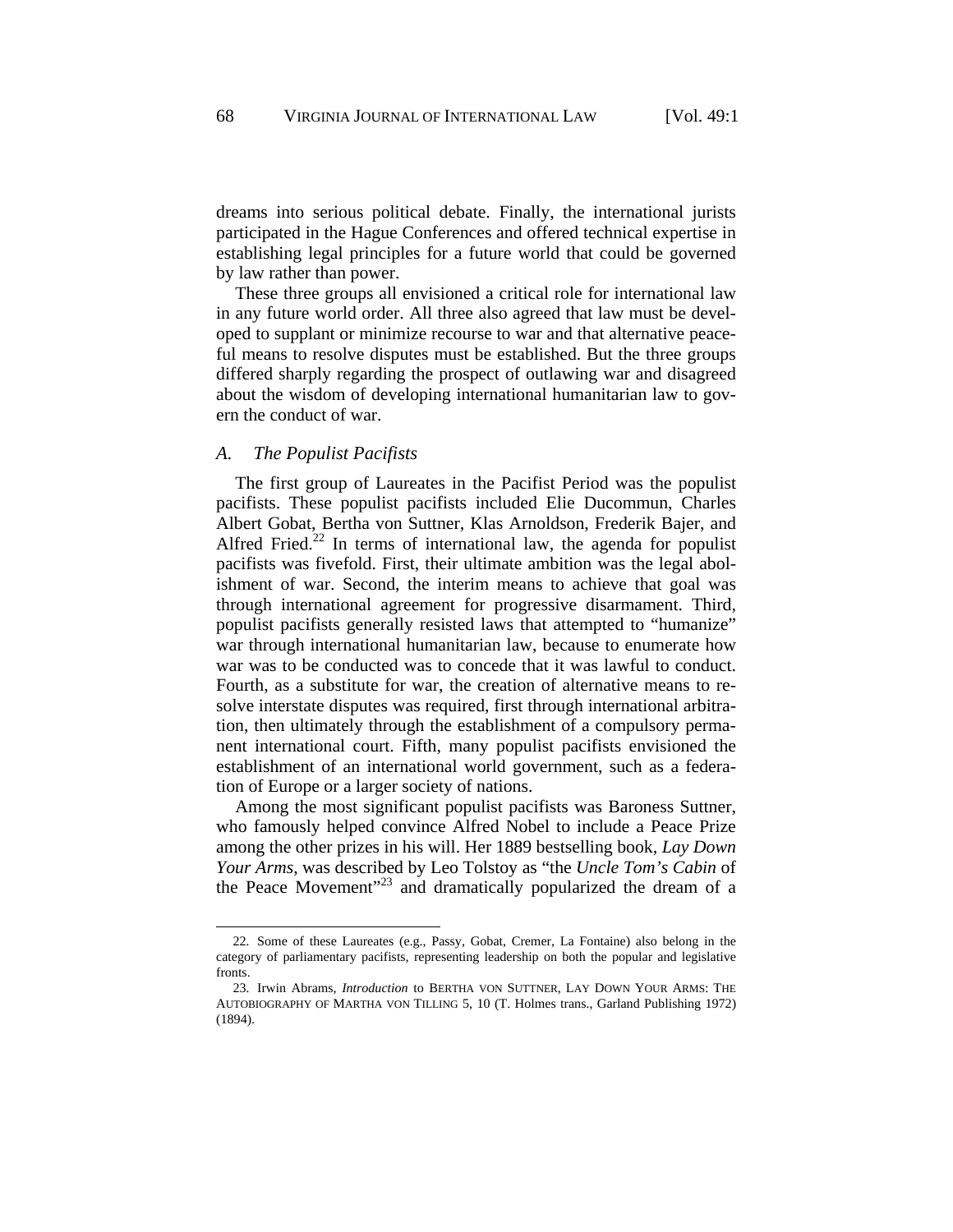world without war. It was one of the most successful books of the nineteenth century and did more to introduce to the general public the ideas of pacifism than any other single work.<sup>24</sup> It offered a tale of a young woman whose life was wrecked by the brutality of war, and its grim depictions of battle shocked the world and struck a responsive chord.<sup>25</sup>

Suttner was a Social Darwinist in her confidence about the linear advancement of civilization, boldly proclaiming in her Nobel lecture that the old system of the militarists was "doomed to failure" and that "those who understand the laws of evolution" recognize that "the future will always be one degree better than the past."<sup>26</sup> She was convinced that "[o]nce a new system begins to emerge, the old one must fall . . . . The task is already so clearly outlined, and so many are already working on it, that it must sooner or later be accomplished."<sup>27</sup> Indeed, she concluded her pacifist manifesto, *Lay Down Your Arms*, with a battle cry of war on war: "At no time . . . in the history of the world has the cause of peace . . . been more hopeful. It seems that . . . the long night of death and destruction will pass away; . . . we [can] see the first streaks of the dawn of the kingdom of Heaven upon earth."<sup>28</sup>

Other populist pacifists shared such evolutionary sentiments. Arnoldson naively thought popular referenda could forestall war, suggesting that if an appeal was made in every nation for every man and woman to sign a petition opposing standing armies and advocating a joint police force, then a "new great power would emerge—the united will of the peoples."29 He spoke optimistically of a power "emerging from the depths and slowly spreading over land and water. It is the concept of peace of the ancient sagas, enriched by new and immense cultural progress. Those who seek after the lost paradise can see it shimmering in the sunrise of a new era." $30$ 

<sup>24</sup>*.* BRIGITTE HAMANN, BERTHA VON SUTTNER: A LIFE FOR PEACE 72 (Ann Dubsky trans., 1996) (1986).

<sup>25</sup>*.* ARTHUR EYFFINGER, THE 1899 HAGUE PEACE CONFERENCE: THE PARLIAMENT OF MAN, THE FEDERATION OF THE WORLD 57 (1999).

<sup>26</sup>*.* Bertha von Suttner, Nobel Lecture (Apr. 18, 1906), *in* 1 NOBEL LECTURES, PEACE 1901– 1925, at 84, 86 (Frederick W. Haberman ed., 1972), *available at* http://www.nobelprize.org/ nobel\_prizes/peace/laureates/1905/suttner-lecture.html.

<sup>27</sup>*. Id.* at 86–87.

<sup>28</sup>*.* SUTTNER, *supra* note 23, at 425.

<sup>29</sup>*.* Klas Arnoldson, Nobel Lecture (Dec. 10, 1908), *in* 1 NOBEL LECTURES, PEACE 1901– 1925, *supra* note 26, at 175, 181, *available at* http://www.nobelprize.org/nobel\_prizes/peace/ laureates/1908/arnoldson-lecture.html.

<sup>30</sup>*. Id.* at 184.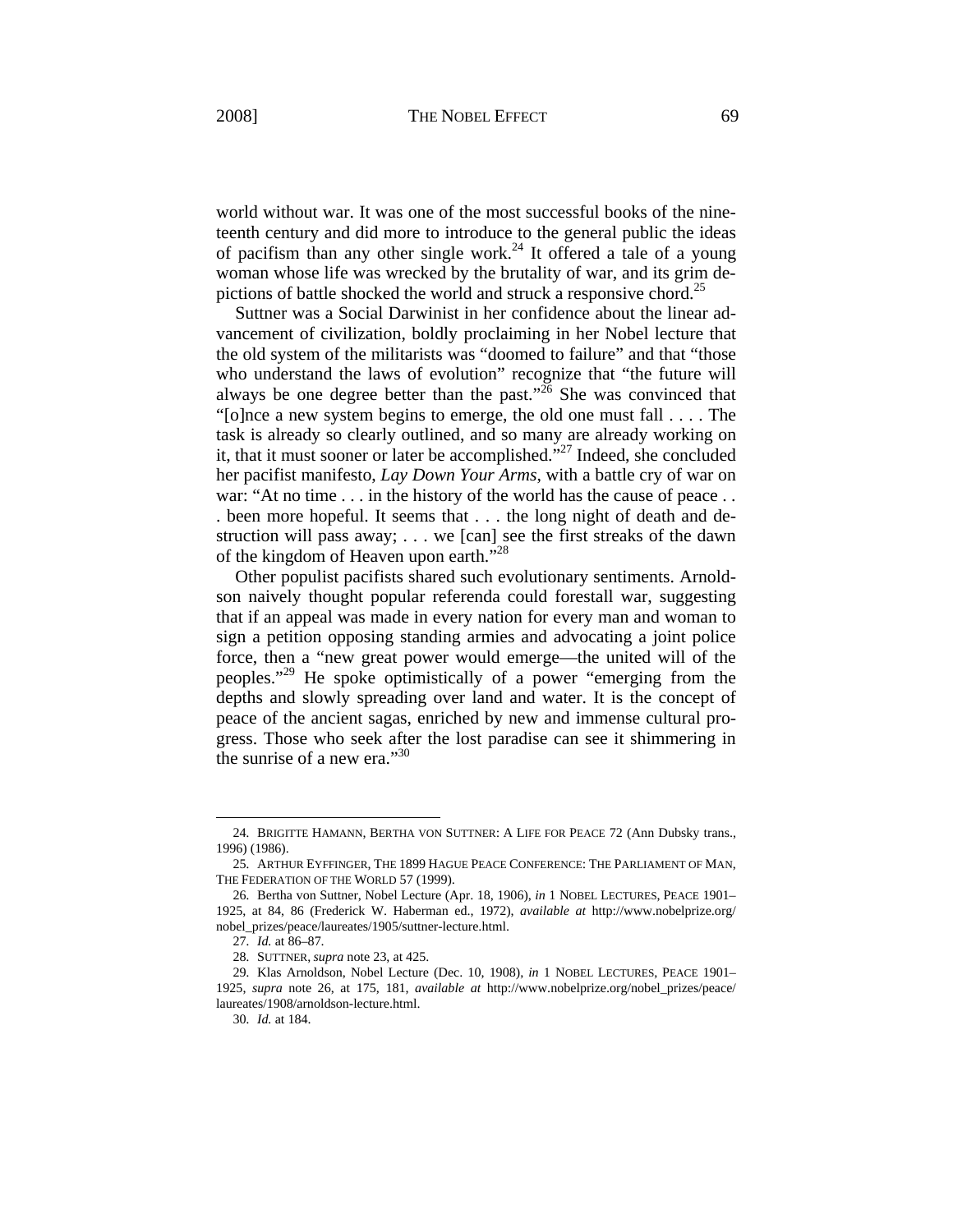It is from this confidence in the evolution of civilization that the populist pacifists espoused the position of the complete abolition of war. Gobat openly embraced utopian visions: "I am not one of those who laugh[s] at utopias. The utopia of today can become the reality of tomorrow. Utopias are conceived by optimistic logic which regards constant social and political progress as the ultimate goal of human endeavor."31 This abolitionist vision is what most sharply distinguishes the populist pacifists from all other Laureates.

Unfortunately, their extreme position on the abolition of war overshadows their more moderate and effective positions promoting the international rule of law. Bajer nicely outlined the agenda of populist pacifists when he argued that, in order to combat belligerence, pacifists should actively engage in *pacigérance*, or the waging of peace:

What I have called "*pacigérance*" is clearly part of the larger struggle for civilization which is progressing on an increasingly broad front: it is civilization's battle between rule by law and rule by power. . . . Pacifists should stress more and more that it is the rule of law for which they are fighting.<sup>32</sup>

Fried was of similar persuasion, arguing that "the foundation of the peace movement should be the legal and political *organization* of international life."<sup>33</sup> Without exception, every populist pacifist Laureate was a strong advocate of arbitration as a mechanism to resolve interstate conflicts. Ducommun, Laureate in 1902, put it succinctly:

Granted that war is an evil, what can you find to put in its place when an amicable solution becomes impossible? The treaties of arbitration concluded in the past few years provide an answer to this question by showing with what ease, given goodwill on both sides, international disputes can be ironed out and eliminated as cruel preoccupations of our times.<sup>34</sup>

<sup>31</sup>*.* Albert Gobat, Nobel Lecture (July 18, 1906), *in* 1 NOBEL LECTURES, PEACE 1901–1925, *supra* note 26, at 30, 37, *available at* http://www.nobelprize.org/nobel\_prizes/peace/ laureates/1902/gobat-lecture.html.

<sup>32</sup>*.* Frederick Bajer, Nobel Lecture (May 18, 1909), *in* 1 NOBEL LECTURES, PEACE 1901– 1925, *supra* note 26, at 190, 203, *available at* http://www.nobelprize.org/nobel\_prizes/ peace/laureates/1908/bajer-lecture.html.

<sup>33</sup>*.* Jøgen Løvland, Nobel Committee Chairman, Presentation Speech (Dec. 10, 1911), *in* 1 NOBEL LECTURES, PEACE 1901–1925, *supra* note 26, at 238, 238–39, *available at* http://www.nobelprize.org/nobel\_prizes/peace/laureates/1911/press.html.

<sup>34</sup>*.* Elie Ducommun, Nobel Lecture (May 16, 1904), *in* 1 NOBEL LECTURES, PEACE 1901– 1925, *supra* note 26, at 17, 25–26, *available at* http://www.nobelprize.org/ nobel\_prizes/peace/laureates/1902/ducommun-lecture.html.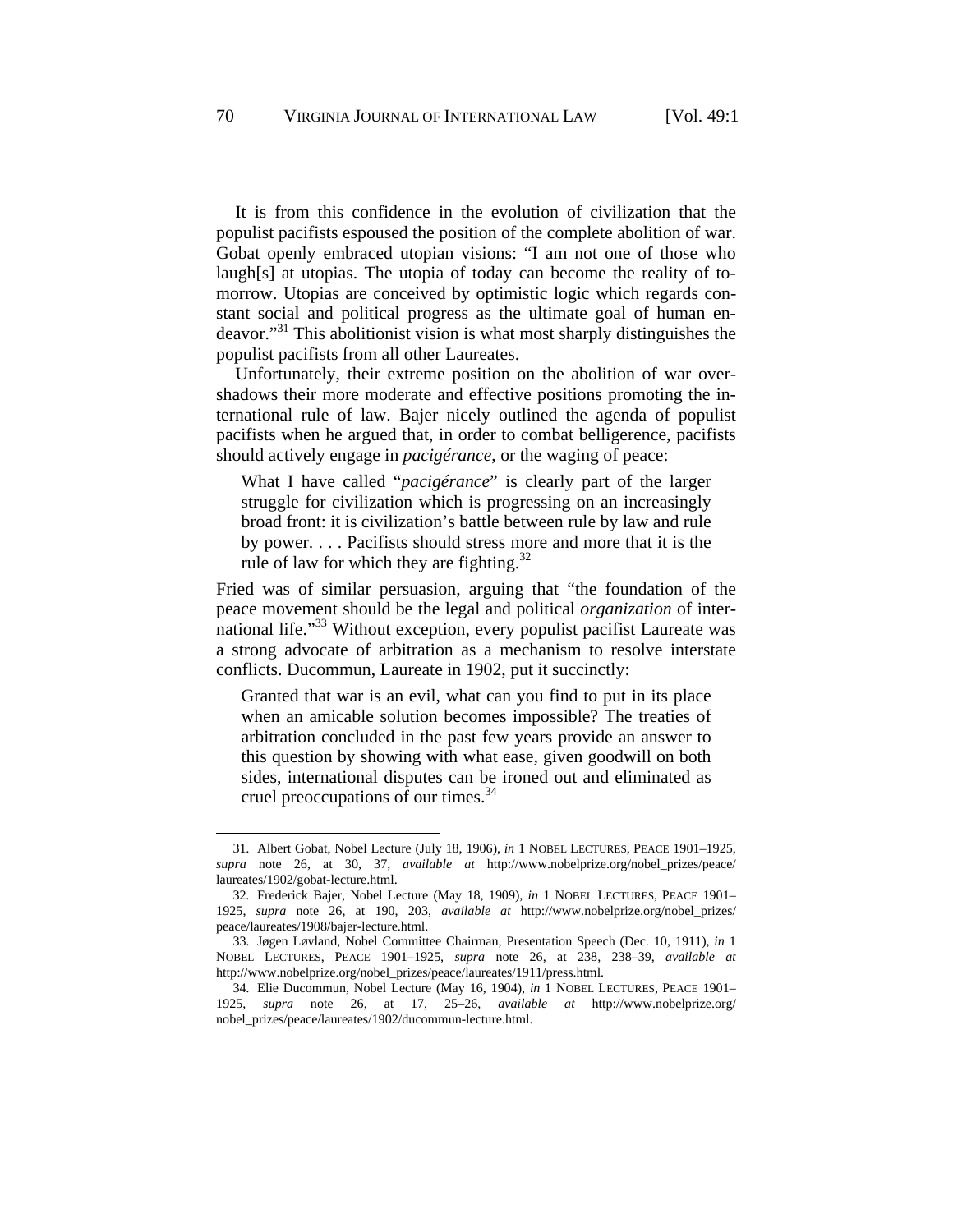Likewise, Arnoldson also supported alternative means for dispute settlement; he was convinced that "no subject of international disagreement would lead to war if it were first submitted to examination by experts."<sup>35</sup> But here too the populist pacifists exhibited absolutist tendencies, arguing the arbitration should be compulsory rather than optional.<sup>36</sup> If arbitration was to supplant war, then it made little sense for nations to commit to the option, rather than the obligation, of peaceful settlement of disputes.

While populist pacifists were in common cause with other early Laureates on the peaceful settlement of disputes, they took distinctly absolutist positions on regulating the conduct of war.<sup>37</sup> Because they sought to codify peace not war, they remained strongly opposed to the development of international humanitarian law.38 As Suttner stated, "[T]he question of the humanization of war . . . cannot interest me. Saint George rode forth to kill the dragon, not merely to trim its claws."<sup>39</sup> She argued that a convention to enfranchise slaves would never debate how many times a slave could be struck; nor would the movement to abolish torture argue about whether the oil in a victim's ears should be heated to thirty degrees instead of the boiling point. $40$ 

In a similar vein, Fried argued that a "law of war" was an oxymoron:

The pacifist doctrine has always been that force cannot be legalized . . . . War suspends all the laws of morality, it sets aside the laws of society, and restores the primitive condition of unrestricted lawlessness. At such a time there cannot be order. *A condition of anarchy may be completely done away with, but it cannot be regulated*. 41

The populist pacifists feared that those who seek to humanize war would drive a wedge within the organized peace movement and fracture the work of peace.<sup> $42$ </sup> But in taking this absolutist position regarding the end of war, these populist pacifists sacrificed their moral authority to help influence the regulation of the means of war.

<sup>35</sup>*.* Arnoldson, *supra* note 29, at 179.

<sup>36</sup>*. See, e.g.*, Gobat, *supra* note 31, at 36.

<sup>37</sup>*.* EYFFINGER, *supra* note 25, at 56.

<sup>38</sup>*. See* BERTHA VON SUTTNER, THE RECORDS OF AN EVENTFUL LIFE 278 (1910).

<sup>39</sup>*. Id.*

<sup>40</sup>*. Id.* at 286.

<sup>41</sup>*.* ALFRED H. FRIED, THE RESTORATION OF EUROPE 67–68 (Lewis Stiles Gannett trans., 1917) (1916).

<sup>42</sup>*. See* SUTTNER, *supra* note 38, at 286.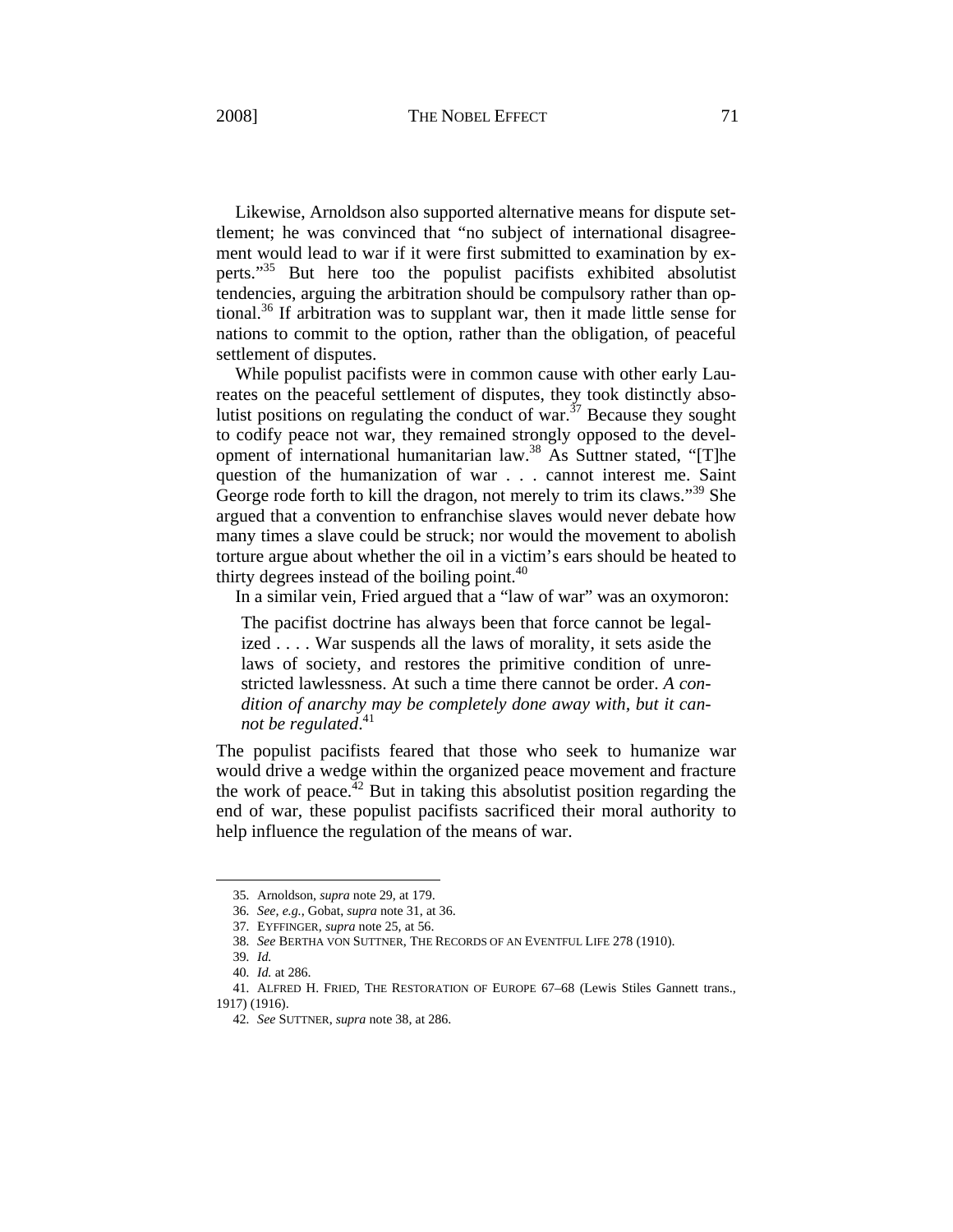### *B. The Parliamentary Pacifists*

The second category of early Laureates was the parliamentary pacifists. They were among the most influential leaders of the early organized peace movement, translating the dreams and visions of the populist pacifists into achievable political reality. As pacifists, their focus was as much on what could be done as what should be done. Many of the leaders of the Hague Peace Conferences are represented in this category, including Frédéric Passy, Charles Albert Gobat, William Randal Cremer, and Frederik Bajer.

In terms of international law, parliamentary pacifists were most notable for effectively promoting international arbitration and a permanent international judiciary. A leader of this movement was Cremer, who devoted his life to the international arbitration cause. Successful arbitration of the *Alabama* claims in 1872 convinced Cremer that international arbitration was a model that could be applied to settle disputes peacefully between civilized nations.<sup>43</sup> As a British Member of Parliament, he successfully pushed for bilateral arbitration treaties between Great Britain and other nations, and by 1908 there was a patchwork of over sixty such treaties signed between almost two dozen countries.<sup>44</sup> Cremer was never utopian in his vision of the future for interstate arbitration, recognizing that "[i]t may be that for a long time some nations will continue to fight each other, but the example of those nations who prefer arbitration to war, law courts to the battlefield, must sooner or later influence the belligerent powers."<sup>45</sup>

The great push for international arbitration had two major consequences. First, it drew together like-minded parliamentarians from different countries to work together to promote peaceful settlement of disputes. This led to the establishment of the Inter-Parliamentary Union, which in turn influenced the convening of the Hague Peace Conferences of 1899 and 1907. Second, the impetus for international arbitration was transformed quickly into a vision of a permanent international judiciary, starting with the Permanent Court of Arbitration and eventually extending to the Permanent Court of International Justice and the International Court of Justice.

<sup>43</sup>*. See* HOWARD EVANS, SIR RANDAL CREMER: HIS LIFE AND WORK 74–81 (Garland Publishing 1973) (1909); Randal Cremer, Nobel Lecture (Jan. 15, 1905), *in* 1 NOBEL LECTURES, PEACE 1901–1925, *supra* note 26, at 46, 48, *available at* http://www.nobelprize.org/ nobel\_prizes/peace/laureates/1903/cremer-lecture.html.

<sup>44</sup>*.* EVANS, *supra* note 43, at 326–27.

<sup>45</sup>*.* Cremer, *supra* note 43, at 53.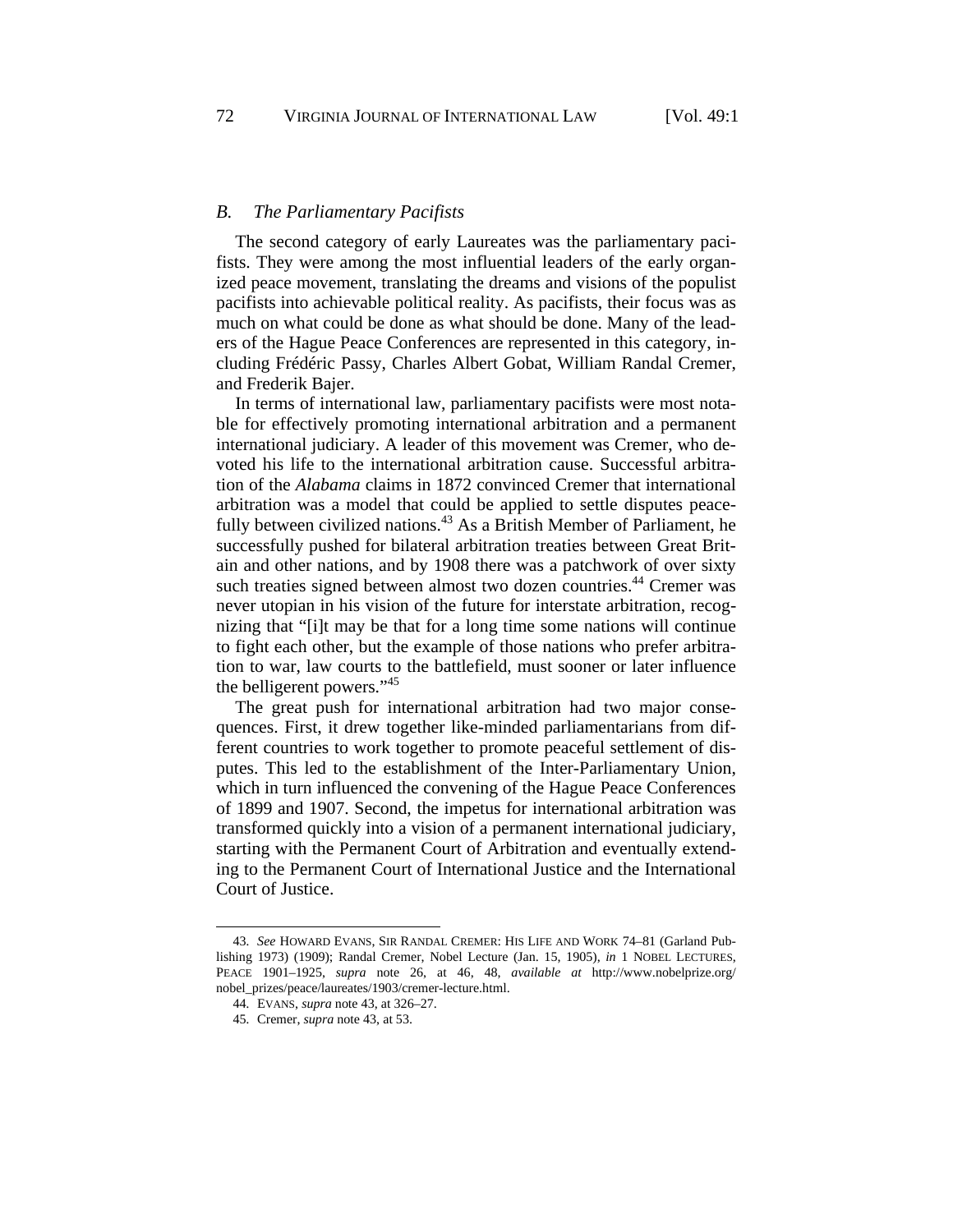There is a direct link between the work of these parliamentary pacifists and the Hague Peace Conferences of 1899 and 1907. The informal efforts for interparliamentary dialogue began in earnest in 1888 when Passy, Gobat, Cremer, and Bajer, among others, met with almost one hundred representatives from six countries to discuss the promotion of bilateral arbitration treaties.<sup>46</sup> A subsequent interparliamentary conference in London in 1890 included parliamentarians from twelve countries with two hundred representatives.<sup>47</sup> Subsequent meetings were held in Rome, The Hague, Brussels, Budapest, Christiana, Paris, Vienna, and St. Louis.<sup>48</sup>

Count Basili from Russia attended the 1896 Budapest meeting and was impressed by the work achieved at that conference.<sup>49</sup> Every parliament in Europe was represented at this conference, save one, and a resolution was adopted calling for the convocation of a diplomatic conference to constitute a permanent court of arbitration.<sup>50</sup> Count Basili's report to Czar Nicholas II regarding the Budapest conference was an influential factor in the czar's subsequent call for the Hague Peace Conference of 1899.<sup>51</sup> Thus, the momentum in favor of international arbitration spawned a movement of interparliamentary dialogue, leading to the creation of a formal international body of pacific-minded legislative leaders, which in turn influenced the convening of the famous Hague Peace Conferences.

When these parliamentarians met in 1899 for the first Hague Peace Conference, international arbitration was a central item on the agenda.

The First Hague Peace Conference of 1899 marks nothing less than the acceptance of arbitration as an institution. . . . It was well understood by all participants that the outcome of the debate on arbitration was to mark the progress of the law and the role of internationalism in society in the next decade. . . . In the years following the Conference, the number of arbitration treaties would literally explode, while the newly established [Permanent] Court [of Arbitration] would operate with fair success. . . . [T]he legal arrangements agreed upon in 1899 and 1907 . . . prepared

<sup>46</sup>*.* EVANS, *supra* note 43, at 136–37; Verdiana Grossi, *Frédéric Passy: Economic Liberalism in the Service of Peace (1822–1912)*, 74 INTER-PARLIAMENTARY BULL. 11, 23 (1994).

<sup>47</sup>*.* EVANS, *supra* note 43, at 134–49.

<sup>48</sup>*.* Naomi Churgin Miller, *Introduction* to EVANS, *supra* note 43, at 5, 15.

<sup>49</sup>*.* EVANS, *supra* note 43, at 178–80. For details on the work of the 1896 Budapest conference, see RAINER SANTI, 100 YEARS OF PEACE MAKING 16 (1991).

<sup>50</sup>*.* EVANS, *supra* note 43, at 176–77.

<sup>51</sup>*. Id.* at 178–80; EYFFINGER, *supra* note 25, at 23.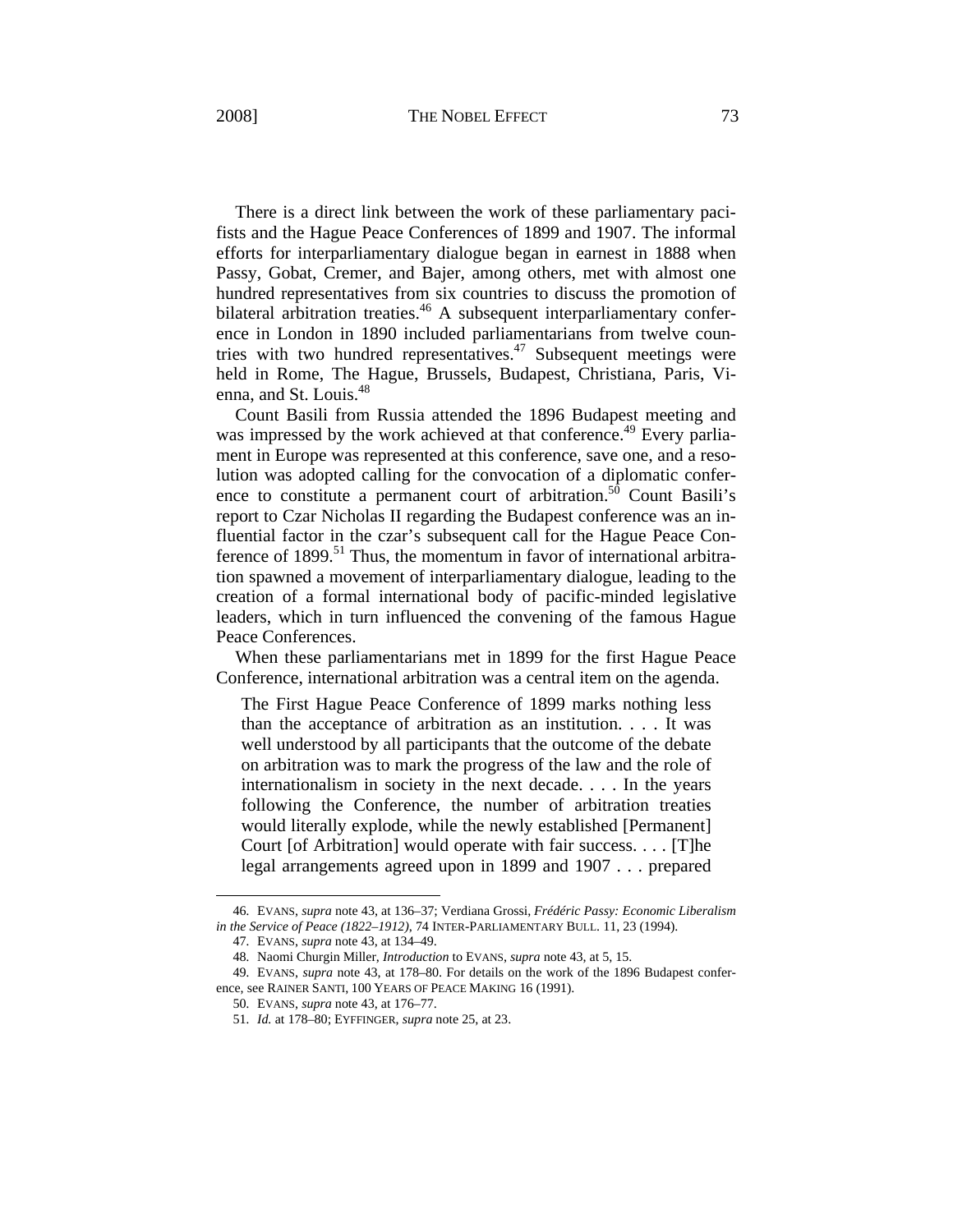## the world for the era of the League of Nations. $52$

Like the populist pacifists, the parliamentary pacifists all envisioned arbitration as the great alternative to armed conflict. All hope was directed during the Hague Conference at the efficacy of binding arbitration among states. Many of these Laureates had pushed at the Hague Conference for arbitration to be compulsory, but they were unsuccessful in that quest.<sup>53</sup> Nonetheless, the establishment of an optional means of peacefully resolving disputes through a permanent international body was one of the great accomplishments of the first Hague Peace Conference.<sup>54</sup> Elihu Root, Laureate in 1912, stated that the first Hague Conference "demonstrated [that] for the first time in . . . history . . . a congress of the world's powers convened . . . to consider . . . the application of . . . general . . . principles of justice and humanity under all circumstances and to all international questions."<sup>55</sup>

The creation of the Permanent Court of Arbitration in 1899 paved the path for a more permanent international judicial institution. While the Permanent Court of Arbitration was, strictly speaking, neither permanent nor a court, it established the viability of a method for the peaceful settlement for disputes through a roster of arbitrators that could be employed in the event an international dispute arose.<sup>56</sup> The subject of a permanent world court was now viewed as a distinct possibility, with eminent politicians and international legal scholars joining the ranks of parliamentary pacifists calling for the establishment of a permanent judiciary.

## *C. The International Jurists*

1

The third major category of Laureates in the Pacifist Period was international jurists working for the development and codification of the rule of law in international relations. These international jurists included

<sup>52</sup>*.* EYFFINGER, *supra* note 25, at 359–61.

<sup>53</sup>*. See* Nadine Lubelski-Bernard, *The Institute of International Law, Auguste Beernaert and Henri La Fontaine*, *in* THE NOBEL PEACE PRIZE AND THE LAUREATES: THE MEANING AND ACCEPTANCE OF THE NOBEL PEACE PRIZE IN THE PRIZE WINNERS' COUNTRIES 109, 118 (Karl Holl & Anne C. Kjelling eds., 1994).

<sup>54</sup>*.* For the results of the First Hague Conference, see Convention between the United States and Certain Powers for the Pacific Settlement of International Disputes arts. 15–27, July 29, 1899, 32 Stat. 1779, T.I.A.S. No. 392 [hereinafter 1899 Hague Convention].

<sup>55</sup>*.* Elihu Root, Address in Opening the National Arbitration and Peace Congress (Apr. 15, 1907), *in* ADDRESSES ON INTERNATIONAL SUBJECTS BY ELIHU ROOT 129, 136 (Robert Bacon & James Brown Scott eds., Books for Libraries Press 1969) (1916).

<sup>56</sup>*. See* 1899 Hague Convention, *supra* note 54, arts. 20–29.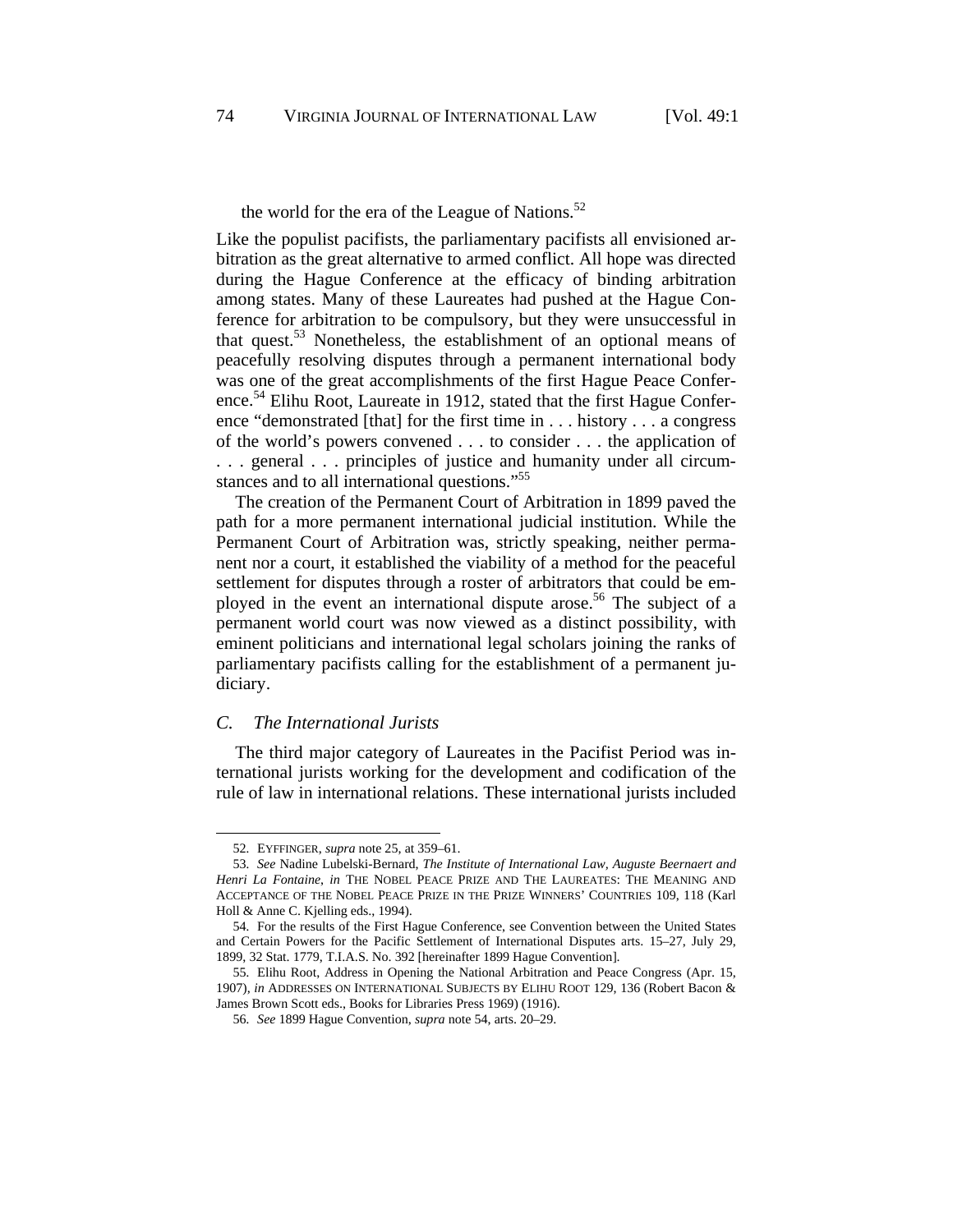-

the Institute of International Law, Louis Renault, Auguste Beernaert, Tobias Asser, Elihu Root, and Henri La Fontaine.

The great contribution of these international jurists was with respect to their leadership in promoting international arbitration in the Inter-Parliamentary Union and at the Hague Peace Conferences. La Fontaine, a prominent scholar of international arbitration and leader of the parliamentary pacifists, published a seminal treatise on the history of international arbitration from 1794 to 1900.<sup>57</sup> Asser, Beernaert, and Renault were all leading lights in the negotiations at the first Hague Peace Conference, with Asser and Beernaert the principal negotiators of arbitration and arms limitation provisions, respectively, and Renault the key draftsman in the Final Act of the conference.<sup>58</sup>

But these Laureates were far more significant than simply as promoters of international arbitration. They also recognized that recourse to peaceful settlement of disputes presumes a legal basis for the resolution of those disputes. As such, international law is a key component to an international order governed by rules instead of power. These international jurists in particular recognized that arbitration is simply a procedural step toward the path of peaceful relations, and that substantive rules were vital to resolve competing claims in international conflicts.

Georg Hagerup's Nobel lecture on behalf of the Institute of International Law was one of the most eloquent attempts to draw the connection between the development of international law and the peaceful settlement of disputes:

[W]e cannot hope to achieve peace until law and justice regulate international as well as national relations. . . . [T]he truly pacifist movement has no more dangerous enemies than those who . . . try to persuade people to tackle the lofty summit of universal peace by a sort of "flight of Icarus" . . . . Some people are convinced that universal compulsory arbitration in international relations is such an aircraft, just the one to carry us safely into the reign of perpetual peace.  $\ldots$  [T] his is a fatal misconception  $\ldots$ . [Arbitration] is a means of resolving questions of *law*. . . . [T]he advance of international law is the basis necessary to all efforts

<sup>57</sup>*.* H. LA FONTAINE, PASICRISIE INTERNATIONALE 1794–1900 (Kluwer Law International 1997) (1902).

<sup>58</sup>*. See* IRWIN ABRAMS, THE NOBEL PEACE PRIZE AND THE LAUREATES: AN ILLUSTRATED BIOGRAPHICAL HISTORY 1901–2001, at 63, 72, 78 (2001); EYFFINGER, *supra* note 25, at 132–34, 168–69.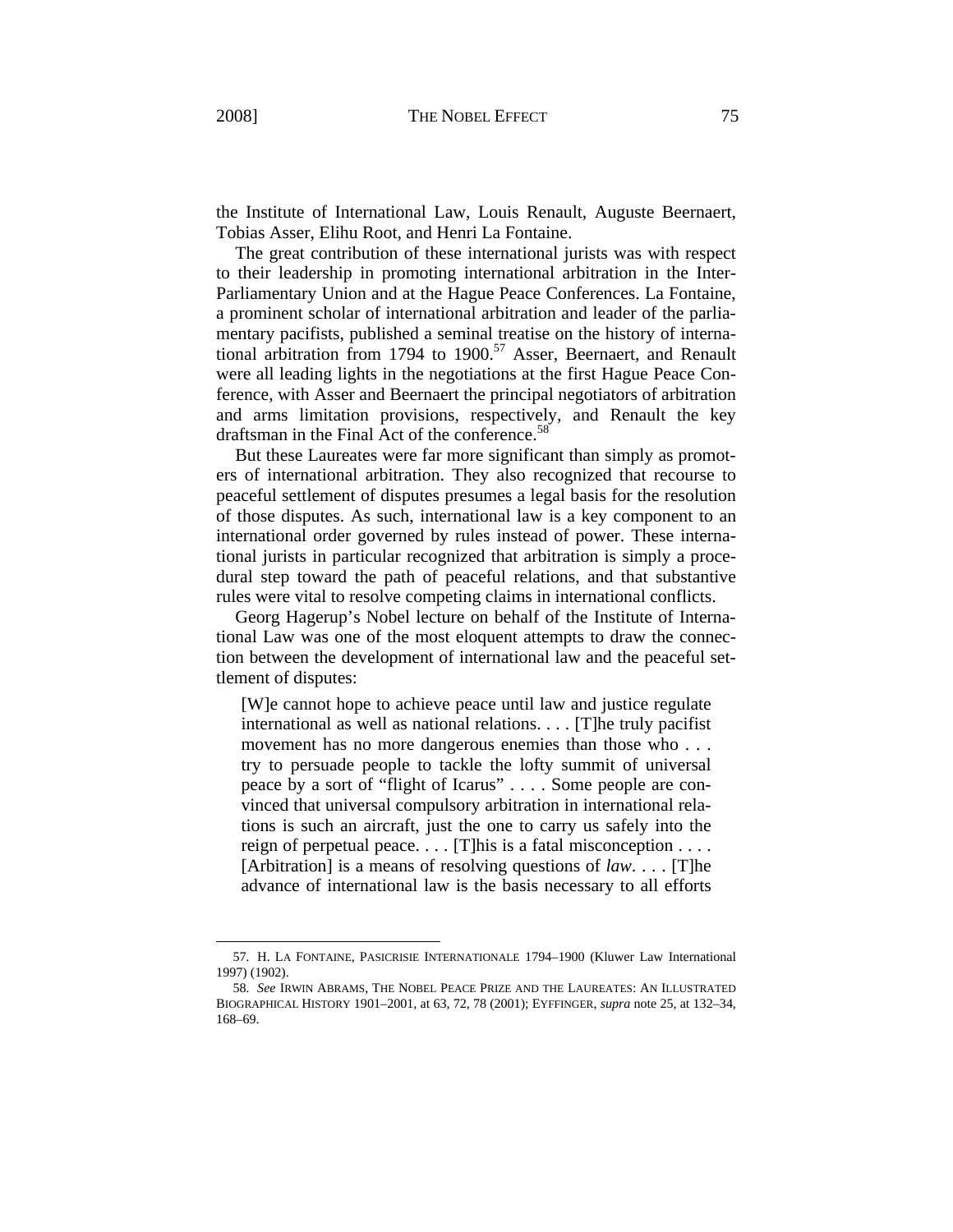for peace and justice in international relations.<sup>59</sup>

Likewise, Root's Nobel lecture in 1914 is perhaps the high-water mark in the history of the Nobel Peace Prize for articulating the critical importance of international law to the maintenance of peace. Root's lecture identifies several advances toward reducing and preventing the causes of war, including the development of international law and the means for the peaceful settlement of disputes.

Where there is no law, a submission to arbitration or to judicial decision is an appeal, not to the rule of law, but to the unknown opinions or predilections of the men who happen to be selected to decide. The development of the peaceable settlement of international disputes by the decision of impartial tribunals waits therefore upon the further development of international law by a more complete establishment of the known and accepted rules for the government of international conduct. $60$ 

Thus, these early international jurists highlighted the connection between peaceful resolution of disputes and the development of the corpus of international law. In the words of Renault, peace requires "the progressive development of the concept of law in the relations between peoples, in short the juridical organization of international life."61 From the Pacifist Period forward, Laureates have underscored the importance of international law in their Nobel lectures, although never in the fulsome detail outlined in the lectures of the Pacificist Period.

#### *D. Norm Evolution in the Pacifist Period*

Regarding the Pacifist Period, it is clear that certain international norms were emerging and cascading. The following topics are the top themes presented in the Nobel lectures during the Pacifist Period:

1. International Arbitration (100%)

-

2. Development and Codification of International Law (82%)

<sup>59</sup>*.* Georg Francis Hagerup, Nobel Lecture on behalf of the Institute of International Law (Aug. 24, 1912), *in* 1 NOBEL LECTURES, PEACE 1901–1925, *supra* note 26, at 64, 67–68, *available at* http://www.nobelprize.org/nobel\_prizes/peace/laureates/1904/ international-law-lecture.html.

<sup>60</sup>*.* Elihu Root, Nobel Lecture (Sept. 8, 1913), *in* 1 NOBEL LECTURES, PEACE 1901–1925, *supra* note 26, at 247, 253, *available at* http://www.nobelprize.org/nobel\_prizes/peace/laureates/ 1912/root-lecture.html.

<sup>61</sup>*.* Louis Renault, Nobel Lecture (May 18, 1908), *in* 1 NOBEL LECTURES, PEACE 1901–1925, *supra* note 26, at 143, 145, *available at* http://www.nobelprize.org/nobel\_prizes/peace/laureates/ 1907/renault-lecture.html.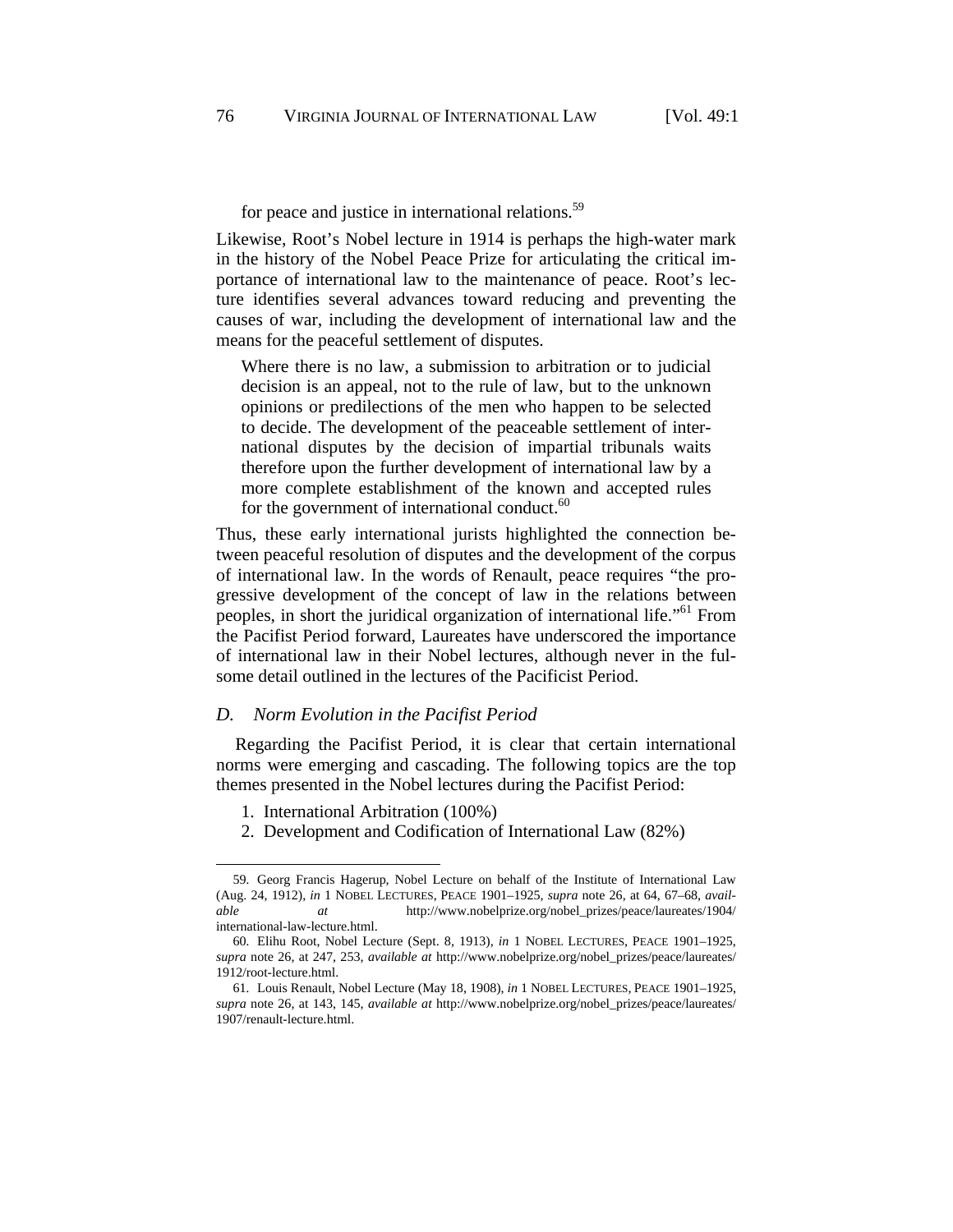-

- 2. Permanent International Judiciary (82%)
- 4. Hague Peace Conferences (73%)
- 5. International Governmental Organizations (55%)
- 5. The Role of Public Opinion (55%)
- 7. International Treaties (45%)
- 7. Nationalism/Patriotism (45%)
- 7. Pacifism/International Peace Movement (45%)
- 7. World Government (45%)

Thus, as this empirical analysis suggests, there were numerous examples of emerging norms in the Pacifist Period. These norms included: (1) recourse to international arbitration to resolve interstate disputes; (2) the development and codification of international law; (3) the establishment of a permanent international judiciary to resolve disputes; and (4) pacifism and the abolition of war. Of these norms, at least two arguably reached the stage of norm cascades during the Pacifist Period: recourse to noncompulsory international arbitration to resolve disputes and the development and codification of international law as a priority for the organization of international relations.

# II. THE STATESMAN PERIOD<sup>62</sup> (1917–1938)

The second stage in the history of the Nobel Peace Prize is the Statesman Period, spanning from 1917 to 1938. In terms of international law, these Laureates were dramatically different from the Laureates during the Pacifist Period. Four major changes were evident during the Statesman Period. First, statesmen directly involved in shaping international law through political diplomacy were the most notable Laureates during this period. This ascendancy of national statesmen was coupled with the demise of international jurists as Laureates. Second, the type of pacifists that were so notable during the Pacifist Period were virtually absent in the Stateman Period. Those pacifists who did receive recognition were far less utopian in their aspirations. Third, humanitarian efforts became an important focus of the Nobel Peace Prize. Finally, for

<sup>62</sup>*.* The Nobel Peace Laureates during this period were the International Committee of the Red Cross (1917); Woodrow Wilson (1919); Léon Bourgeois (1920); Hjalmar Branting and Christian Lange (1921); Fridtjof Nansen (1922); Sir Austen Chamberlain and Charles Dawes (1925); Aristide Briand and Gustav Stresemann (1926); Ferdinand Buisson and Ludwig Quidde (1927); Frank Kellogg (1929); Nathan Söderblom (1930); Jane Addams and Nicholas Murray Butler (1931); Sir Norman Angell (1933); Arthur Henderson (1934); Carl von Ossietzky (1935); Carlos Saavedra Lamas (1936); Robert Cecil (1937); and the Nansen International Office for Refugees (1938). No awards were given for the years 1918, 1923, 1924, 1928, and 1932.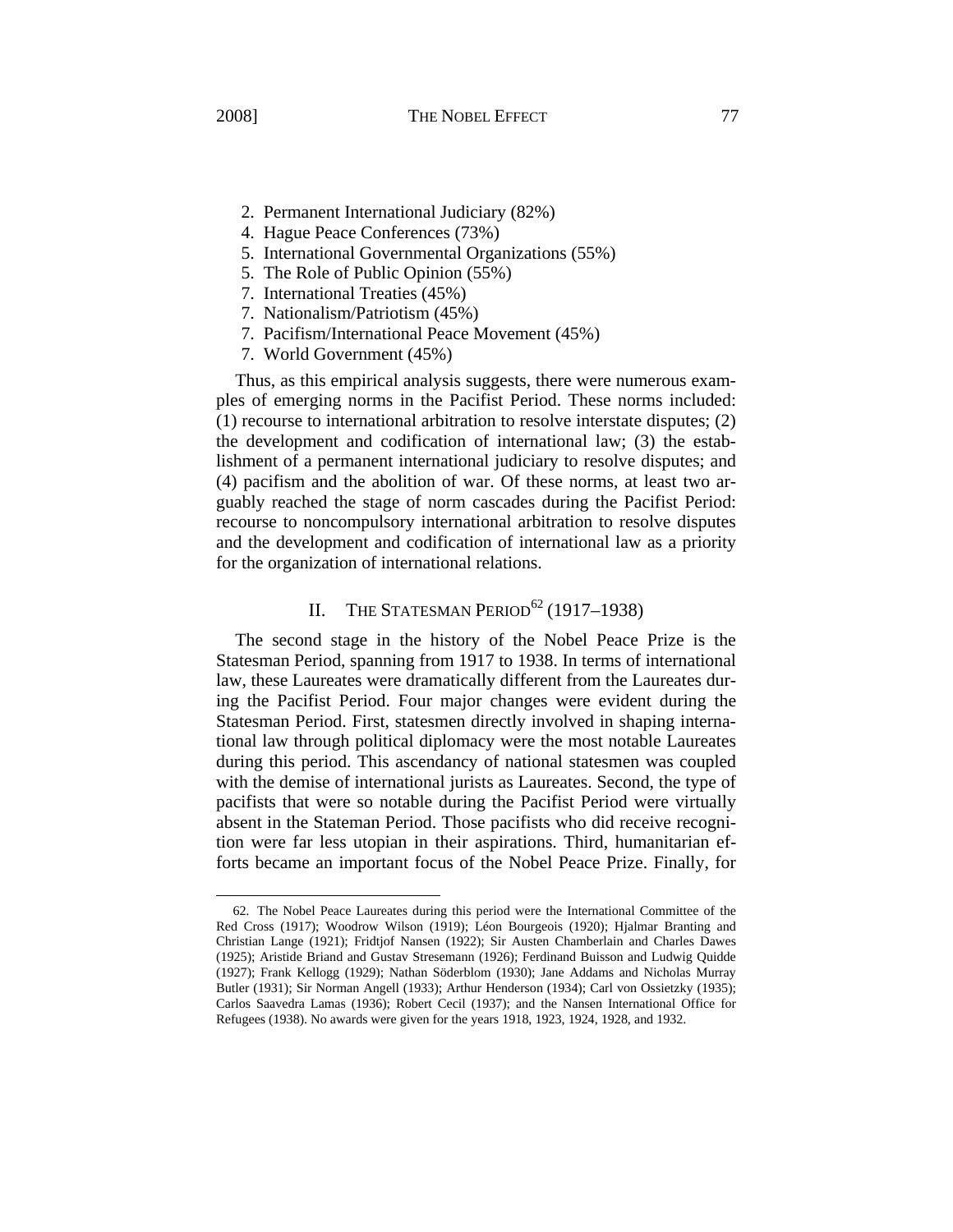the first time the Nobel Committee identified a political dissident as a worthy symbol of recognition, foreshadowing future Laureates who were political dissidents.

# *A. The Virtuous Statesmen*

Only one of the twenty Laureates during the Pacifist Period was a prominent statesman. That Laureate, Theodore Roosevelt, received the award in 1906 in recognition of his efforts to mediate peace between Japan and Russia, leading to the 1905 Treaty of Portsmouth. His Nobel lecture echoed many of the same themes—including international arbitration and the establishment of a permanent international judiciary—as that of the other Laureates during the Pacifist Period.<sup>63</sup> But it was also unusual in that it went further and anticipated the formation of a "League of Peace" that he said would be a "masterstroke" of the "great powers honestly bent on peace" for maintaining peace among nations.<sup>64</sup> Roosevelt thus foreshadowed the League of Nations and the recognition of Laureate statesmen for their efforts to build the international infrastructure and use practical politics to promote international peace.

The subsequent Statesman Period marked a major shift, with prominent statesmen taking center stage as Laureates. These leaders, including Léon Bourgeois, Woodrow Wilson, Charles Dawes, Sir Austen Chamberlain, Aristide Briand, Gustav Stresemann, Frank Kellogg, and Robert Cecil, embraced an Aristotelian sense of virtue ethics, anxious to produce a certain moral character in international relations, namely the disposition to virtue and the performance of virtuous acts. $^{65}$  They envisioned habituating peace by imposing international laws that prohibit war and establishing international institutions that oppose militarism. The simple act of outlawing offensive war would, they hoped, undermine its legitimacy, and thereby change the social meaning of waging war for political and military elites.<sup>66</sup> If such conduct was no longer legitimate, then honorable statesmen would avoid the stigma of leading their country into war without just cause.

At least eight of the twenty-one Laureates during this period were statesmen. Two of these Laureates, Bourgeois and Wilson, received

<sup>63</sup>*. See* Theodore Roosevelt, Nobel Lecture (May 5, 1910), *in* 1 NOBEL LECTURES, PEACE 1901–1925, *supra* note 26, at 102, 104, *available at* http://www.nobelprize.org/nobel\_prizes/ peace/laureates/1906/roosevelt-lecture.html.

<sup>64</sup>*. Id.* at 105.

<sup>65</sup>*. See* THE ETHICS OF ARISTOTLE 31 (J.A.K. Thomson ed., 1953).

<sup>66</sup>*. Cf.* Lawrence Lessig, *The Regulation of Social Meaning*, 62 U. CHI. L. REV. 943 (1995) (detailing the effect of changing social norms in various other contexts).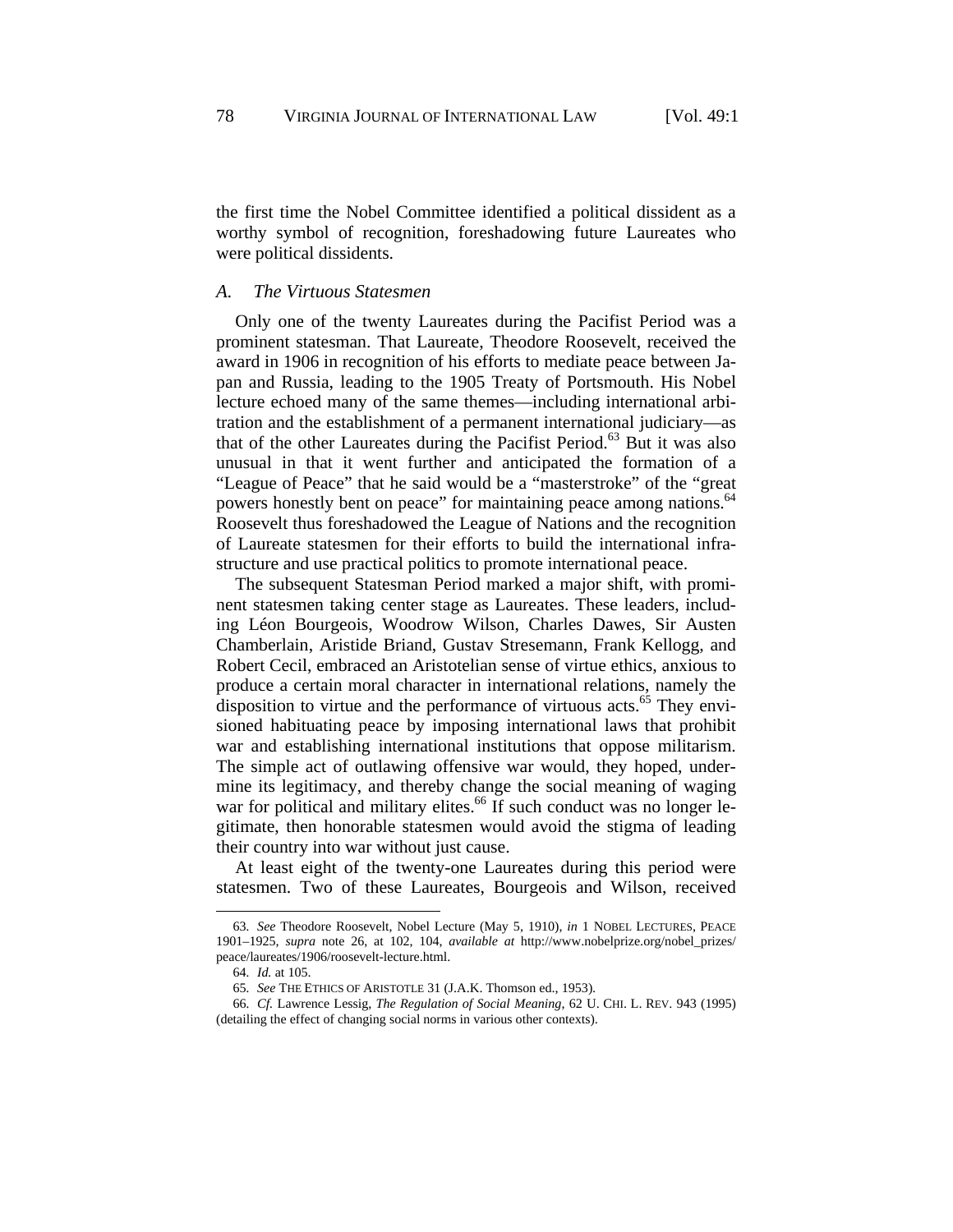their awards at the dawn of the League of Nations. These statesmen laid the foundation for structuring international relations based on a vision of an international legal regime, a vision that survived the collapse of the League of Nations.

Bourgeois was the most significant Laureate representing a bridge between the Pacifist and Statesman Periods. "No historian . . . can speak of the two Peace Conferences at The Hague, or of the creation and conduct of the League of Nations at Geneva, without referring to the great and noble part which M. Bourgeois played in . . . advanc[ing] the cause of international peace."67 Bourgeois was head of the French delegation to the Hague Peace Conference of 1899. He also was the first president of the Council of the League and presided over the committee that established the Permanent Court of International Justice.<sup>68</sup>

Bourgeois also represents one of the few international jurists to ever receive the Nobel Peace Prize following the Pacifist Period. In his Nobel lecture, he emphasized that international law had developed from something that was purely theoretical to a system that by 1920 contained the essential ingredients of a well-defined, codified, and binding judicial order.<sup>69</sup> His view of international law was that "[b]y its absolute impartiality and its authoritative evidence" it would "appease passions, disarm ill will, discourage illusory ambitions, and create that climate of confidence and calm in which the delicate flower of peace can live and  $grow."70$ 

If Bourgeois represented the bridge to the past, Wilson represented the link to the future. Like Bourgeois, he was awarded the prize in recognition of his central role in establishing the League of Nations.<sup>71</sup> But he also was honored for his theory of international relations, which in his celebrated Fourteen Points brought forward a "design for a fundamental law of humanity into present-day international politics."<sup>72</sup> The Fourteen Points included a call for open and transparent international treaties and a "general association of nations" established to provide

<sup>67</sup>*.* James Brown Scott, *Léon Bourgeois*, *1851–1925*, 19 AM. J. INT'L L. 774, 774 (1925).

<sup>68</sup>*.* ABRAMS, *supra* note 58, at 94–96.

<sup>69</sup>*.* Léon Bourgeois, Nobel Lecture (Dec. 1922), *in* 1 NOBEL LECTURES, PEACE 1901–1925, *supra* note 26, at 306, 312, *available at* http://www.nobelprize.org/nobel\_prizes/peace/laureates/ 1920/bourgeois-lecture.html.

<sup>70</sup>*. Id.*

<sup>71</sup>*.* ABRAMS, *supra* note 58, at 87.

<sup>72</sup>*.* Anders Johnsen Buen, President of Norwegian Parliament, Presentation Speech for Nobel Laureate Woodrow Wilson (Dec. 10, 1920), *in* 1 NOBEL LECTURES, PEACE 1901–1925, *supra* note 26, at 293, 293, *available at* http://www.nobelprize.org/nobel\_prizes/peace/laureates/ 1919/speech.html.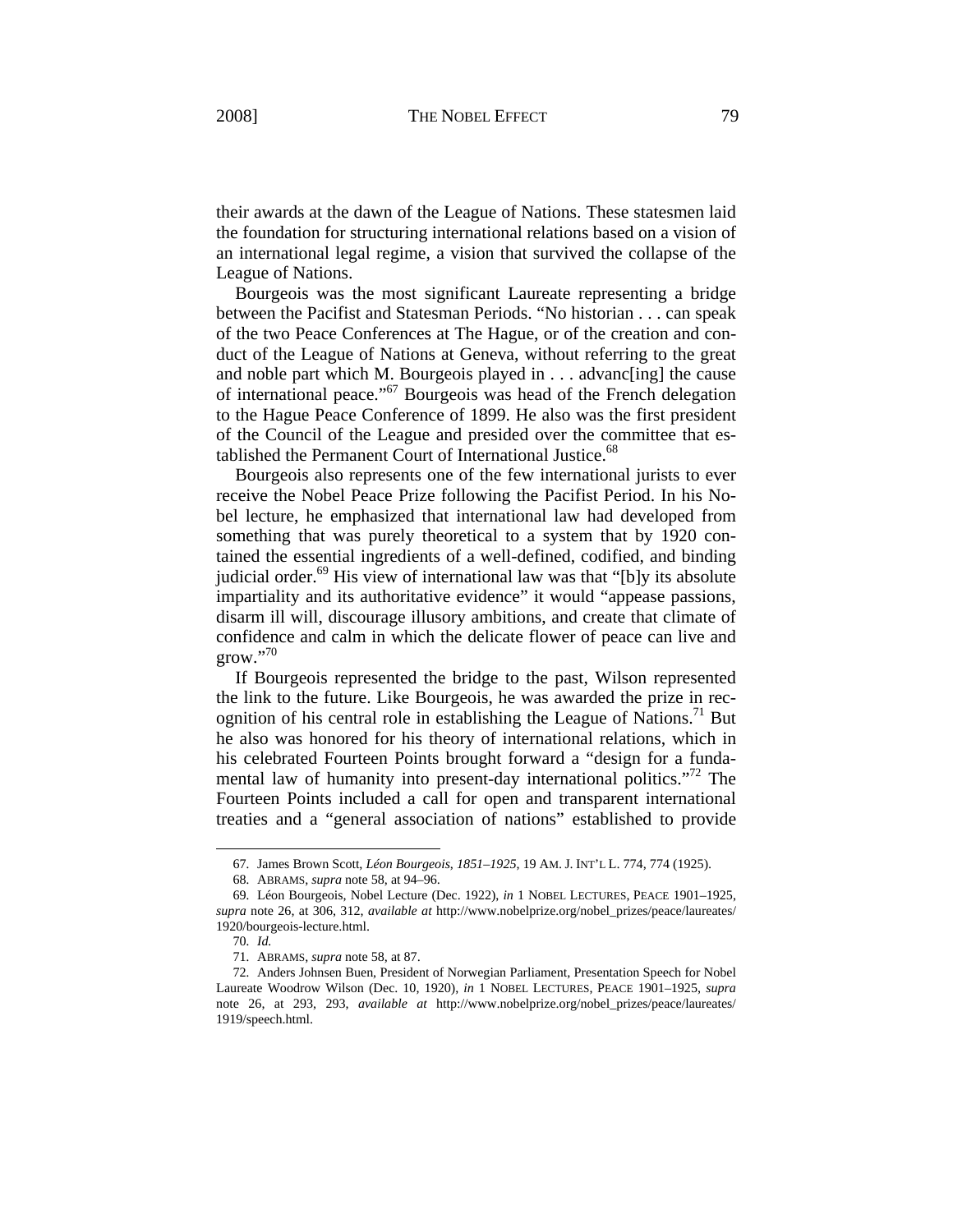"mutual guarantees of political independence and territorial integrity to great and small states alike."<sup>73</sup> Wilson expressed great optimism in his 1920 Nobel lecture,<sup>74</sup> stating that while the work for peace is a continuing labor, "whatever has been accomplished in the past is petty compared to the glory and promise of the future."<sup>75</sup>

Almost immediately after the initial enthusiasm for the League of Nations, clouds appeared on the horizon. It quickly became apparent that implementing the strict reparations regime in the Treaty of Versailles was creating severe postwar tensions in Europe. So while the awards to Bourgeois and Wilson recognized the best that the Treaty of Versailles had to offer, the award to U.S. Vice President Dawes honored successful diplomatic efforts to mitigate the financial hardship imposed by Versailles. The award to Dawes honored the international committee of financial experts who devised the 1924 plan for rescheduling German war debt, temporarily reducing tensions in Europe following Germany's default on its war reparations payments. Recognition of the Dawes Plan was a concession that the international obligations imposed by Versailles were unworkable.

Even before the ink was dry on the Dawes Plan, it was clear that it simply forestalled a future confrontation over German reparations.<sup>76</sup> In attempting to mitigate the financial hardships of the Treaty of Versailles, many feared that the plan would "be held responsible for all the hardships which must be endured in the future. . . . [T] here will be many who will say that it is the [Dawes] plan and not the Treaty [of Versailles]... that ha<sup>[s]</sup> caused the difficulties which are likely to present themselves."77 Indeed, the same year that the Dawes Plan took effect, Adolf Hitler wrote in *Mein Kampf* of how the "shameless and monstrous word 'reparations' was able to make itself at home in Ger-

<sup>73</sup>*.* Woodrow Wilson, President of the United States, Address on the Fourteen Points of Peace at a Joint Session of the Two Houses of Congress (Jan. 8, 1918), *available at* http://wwl2.dataformat.com/PDF/D04373.pdf.

<sup>74</sup>*.* Wilson was unable to deliver a lecture, but sent a short acceptance speech that was delivered by the U.S. Minister in Oslo, Albert G. Schmedeman. *See Wilson Accepts the Nobel Award*, N.Y. TIMES, Dec. 11, 1920, at A11.

<sup>75</sup>*.* Albert G. Schmedeman, Nobel Acceptance Speech on behalf of Woodrow Wilson (Dec. 10, 1920), *in* 1 NOBEL LECTURES, PEACE 1901–1925, *supra* note 26, at 294, 295, *available at* http://www.nobelprize.org/nobel\_prizes/peace/laureates/1919/wilson-acceptance.html.

<sup>76</sup>*. See, e.g.*, Allyn Abbot Young, *Economics Defeats Politics in Europe*, N.Y. TIMES, Aug. 24, 1924, at XX1.

<sup>77</sup>*.* RUFUS C. DAWES, THE DAWES PLAN IN THE MAKING 281 (1925); *see also* BRUCE KENT, THE SPOILS OF WAR 373 (1989).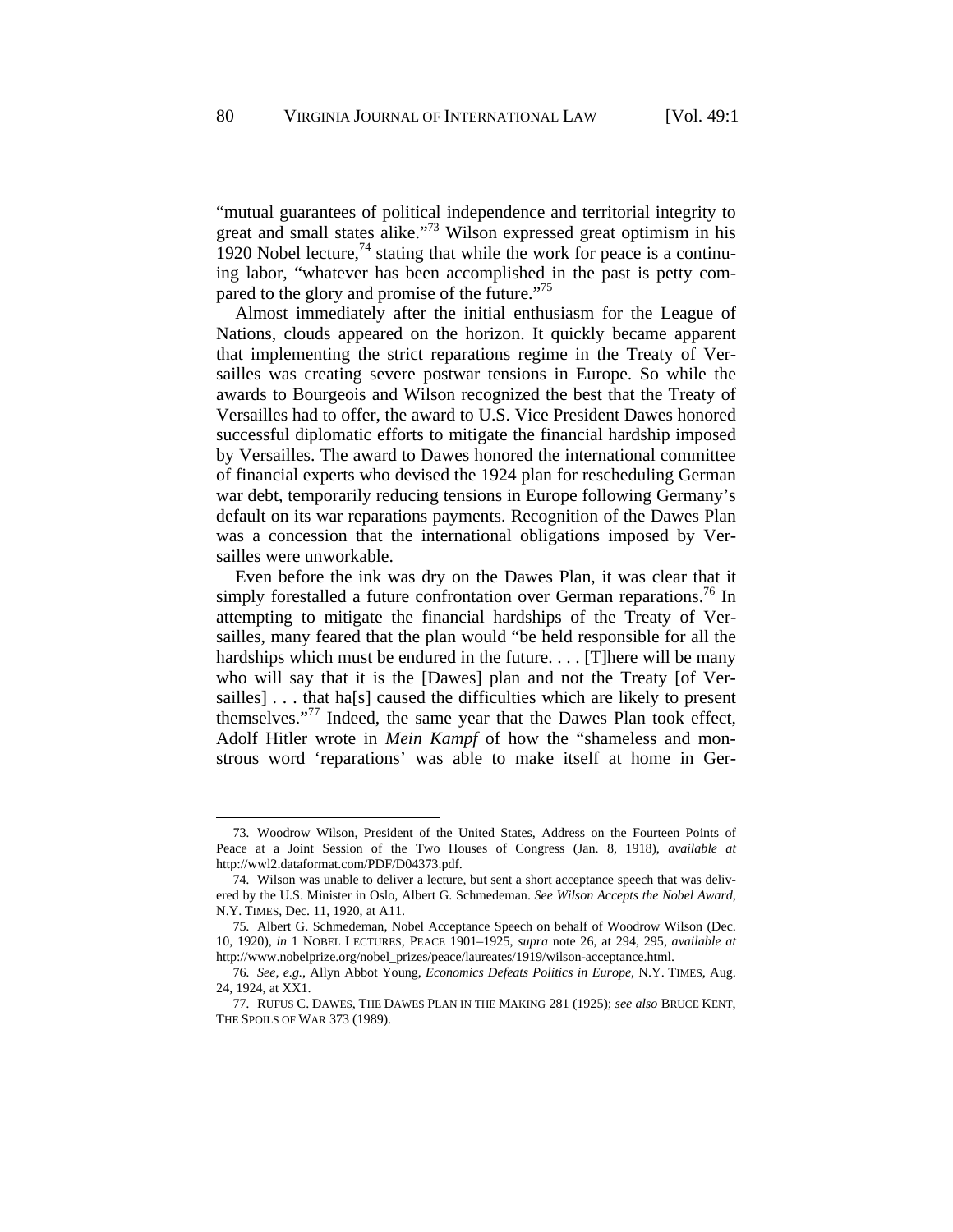1

many."<sup>78</sup> Hitler built his early reputation railing against the grave injustices the war reparations scheme imposed on the German people.

During the brief interim between the successful rescheduling of German war debt in 1924 and the rise of Hitler in the early 1930s, the world experienced the golden days of the League of Nations. It was during this period that some of the most productive work promoting international law occurred, first with the Locarno Pact and then the Kellogg-Briand Pact. Laureates Chamberlain, Briand, and Stresemann promoted regional peace through the treaties of mutual nonaggression commonly and collectively referred to as the Locarno Pact, the "most constructive diplomatic achievement of the inter-war years."79 While each Laureate envisioned a unified Europe differently, they shared a common recognition that cooperation among the great powers, including legal commitments of nonaggression, was necessary to avoid the bloody mistakes of the recent past. As Chamberlain put it in his memoirs, their shared vision was that from "the blood-soaked ruins of the past" they would seek to "raise a new temple of peace."<sup>80</sup>

Signed in 1925, the Locarno Pact "brought Western Europe the first tranquility its war-weary, strife-ridden people had known in a generation."<sup>81</sup> In this pact, each country pledged not to attack or invade one another, to resolve disputes peacefully, and to demilitarize disputed territories in the Rhineland.<sup>82</sup> Just six years after the Treaty of Versailles, the major powers met together in Locarno "not as victors and vanquished but as equals."<sup>83</sup> According to one first-hand account, when the Pact was presented to the crowds in Locarno on October 16, 1925:

Jubilation broke out as if a new gospel had been proclaimed. People embraced each other, some of them even wept—no more conflicts—no more wars—no more victors and vanquished—the world was becoming one great family of friends and brethren! . . . Henceforward the name of that little city on the beautiful lake

<sup>78</sup>*.* ADOLF HITLER, MEIN KAMPF 468 (Ralph Manheim trans., Houghton Mifflin 1999) (1927).

<sup>79</sup>*.* DAVID DUTTON, AUSTEN CHAMBERLAIN: GENTLEMAN IN POLITICS 230 (1985). For a history of the Locarno Pact, see ROBERT H. FERRELL, PEACE IN THEIR TIME: THE ORIGINS OF THE KELLOGG-BRIAND PACT (1952); BRADLEY F. SMITH, REACHING JUDGMENT AT NUREMBERG 155–56 (1977).

<sup>80</sup>*.* AUSTEN CHAMBERLAIN, DOWN THE YEARS 188 (5th ed. 1935).

<sup>81</sup>*.* WILLIAM L. SHIRER, THE RISE AND FALL OF THE THIRD REICH: A HISTORY OF NAZI GERMANY 136 (1960).

<sup>82</sup>*. See* Treaty of Mutual Guarantee, Final Protocol of Locarno Conference arts. 1–3, Oct. 16, 1925, 54 L.N.T.S. 291, 293.

<sup>83</sup>*.* CHAMBERLAIN, *supra* note 80, at 174.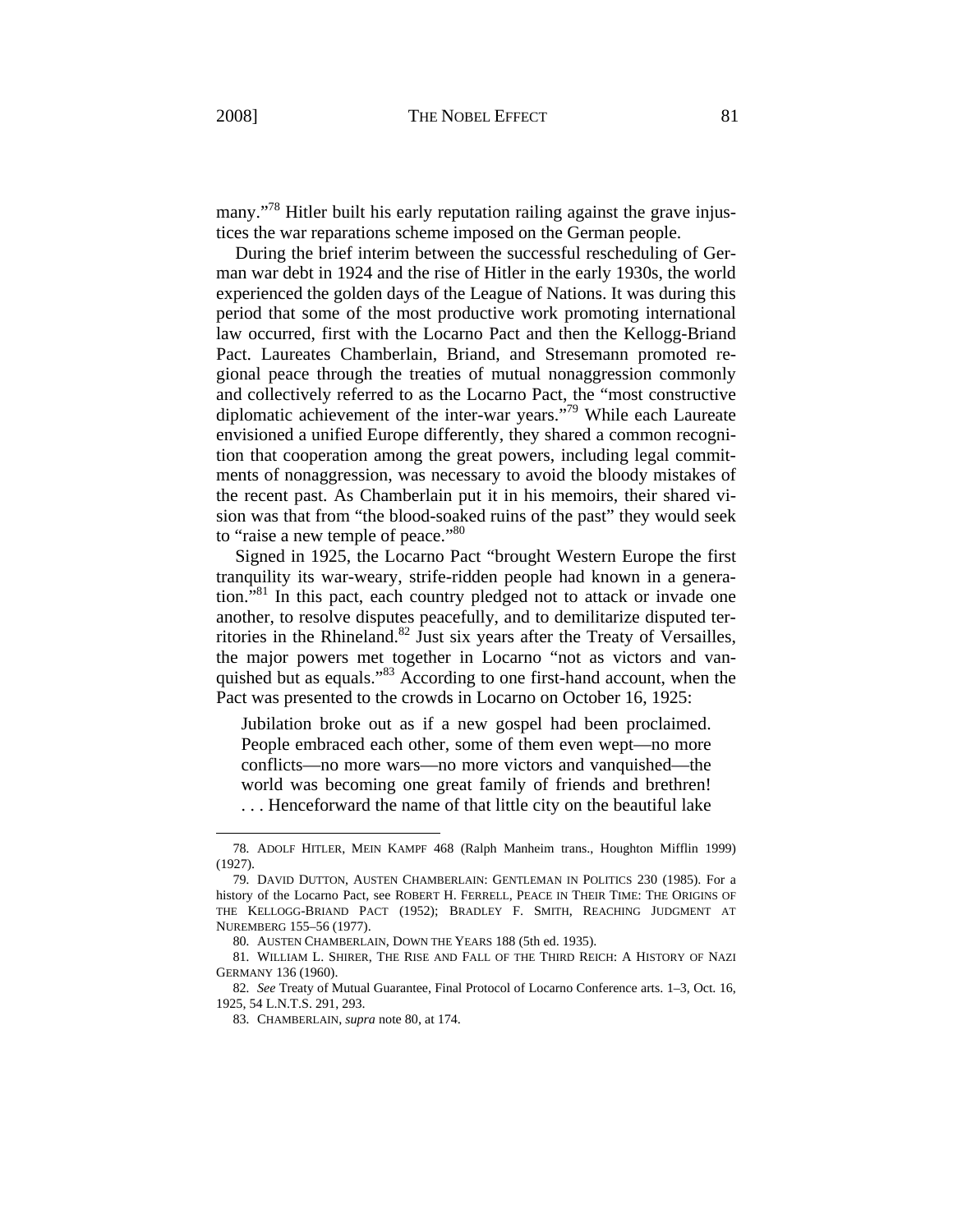was to be not merely the designation of a town, but a new conception of the unity and friendship of mankind. $84$ 

Of course it was not to be. Although repudiated by Hitler in the 1930s, the "Locarno era" of the late 1920s represented the golden days of the League of Nations, a brief "Sabbath in the life of nations."<sup>85</sup> It was the period of disjunction between the problems of the past and the hopes for the future. At the time, Briand and Stresemann both believed that closer economic and political ties among European nations would naturally follow from Locarno.<sup>86</sup> Briand expressed the spirit of Locarno best when he prophesied the end of war between Germany and France: "[N]o more wars, no more brutal, violent, bloody ways of settling our differences . . . . Henceforward it will be the judge who will pronounce justice. Away with rifles, machine-guns, cannons! [Make r]oom for conciliation, arbitration, and peace!"<sup>87</sup>

In the end, although Chamberlain, Briand, and Stresemann were all men of good will who envisioned a world of mutual cooperation, "their good intentions could not efface the antagonism which existed between Germany and the West" during the interwar period.<sup>88</sup> Despite the fact that the Locarno era did not prove long lasting, it remains influential today for setting the stage for one of the most momentous developments in the history of international law: the Kellogg-Briand Pact of 1928.<sup>89</sup>

The Kellogg-Briand Pact famously provided that the "High Contracting Parties solemnly . . . condemn recourse to war for the solution of international controversies, and renounce it as an instrument of national policy in their relations with one another."90 The pact to outlaw war was originally signed by fifteen nations and eventually by sixty-four nations, representing every major power in the world. At the signing ceremony, Briand underscored the legal ramifications of the Kellogg-Briand Pact:

For the first time, by a ceremonial act before all the world, the

<sup>84</sup>*.* EDGAR STERN-RUBARTH, THREE MEN TRIED 98–99 (1939).

<sup>85</sup>*.* FERRELL, *supra* note 79, at 48–49.

<sup>86</sup>*.* CHAMBERLAIN, *supra* note 80, at 177, 183.

<sup>87</sup>*.* STERN-RUBARTH, *supra* note 84, at 117.

<sup>88</sup>*.* JON JACOBSON, LOCARNO DIPLOMACY: GERMANY AND THE WEST 1925–1929, at 388 (1972).

<sup>89</sup>*.* General Treaty for Renunciation of War as an Instrument of National Policy arts. I–II, Aug. 27, 1928, 46 Stat. 2343, 94 L.N.T.S. 57 [hereinafter Kellogg-Briand Pact]. *See generally* FERRELL, *supra* note 79, at 45–51; Matthew Lippman, *The History, Development, and Decline of Crimes Against Peace*, 36 GEO. WASH. INT'L L. REV. 957, 975–76 (2004); Norman Silber & Geoffrey Miller, *Toward "Neutral Principles" in the Law: Selections From the Oral History of Herbert Weschler*, 93 COLUM. L. REV. 854, 894–95 nn.110–11 (1993).

<sup>90</sup>*.* Kellogg-Briand Pact, *supra* note 89, art. I.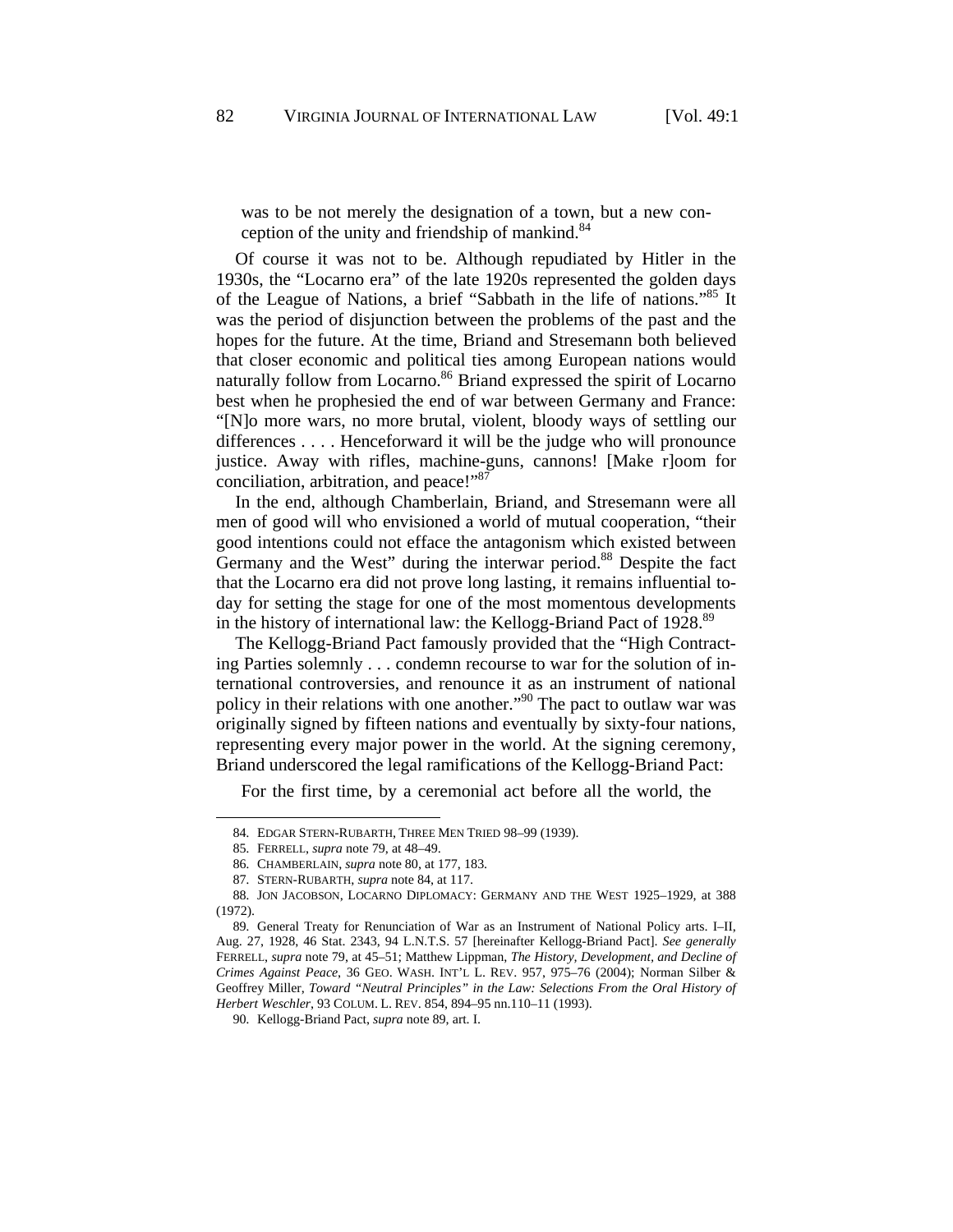honour of the great nations  $\dots$  is engaged, without reservations, to outlaw war as an instrument of national policy . . . . War, formerly considered as an attribute of divine right, and continuing to live in international ethics as a privilege of sovereignty, is at last by law deprived of that which constitutes its greatest danger: its legitimacy. . . . Freed from such a serfdom, the peoples who adhere to the new treaty will soon become accustomed to the idea that national prestige, national interest, is no longer connected with the conception of violence. $91$ 

In one sense, the Kellogg-Briand Pact was an utter failure in that it failed to curb the outbreak of the most destructive war in human history, despite the fact that every major belligerent was a signatory.<sup>92</sup> These belligerents "destroyed the tender plant of humanism, the seed of which had been planted at Locarno."<sup>93</sup>

But taking a longer view, Locarno and Kellogg-Briand were the genesis of an emergent international norm outlawing aggressive war.<sup>94</sup> They reflected a "new trend in thinking about the hitherto unrestricted sovereign right of states to wage war.<sup>"95</sup> This emerging norm against waging war eventually found expression in the Nuremberg Tribunal judgments,  $96$  in the UN Charter,  $97$  and in the Rome Statute of the International Criminal Court (ICC).<sup>98</sup> Today, it is said that "no principle of international law has been more firmly established—first by the Kellogg-Briand Pact and, particularly since 1945, by the UN Charter—than that states 'shall refrain in their international relations from the threat or use of force against the territorial integrity or political independence of any state.'"99 As Briand had hoped in 1928, offensive war lost its legal

<sup>91</sup>*.* STERN-RUBARTH, *supra* note 84, at 161.

<sup>92</sup>*. See* Michael J. Glennon, *How International Rules Die*, 93 GEO. L.J. 939, 956 (2005); Eric Posner, *International Law and the Disaggregated State*, 32 FLA. ST. U. L. REV. 797, 831 (2005).

<sup>93</sup>*.* STERN-RUBARTH, *supra* note 84, at 300.

<sup>94</sup>*. See* THOMAS M. FRANCK, FAIRNESS IN INTERNATIONAL LAW AND INSTITUTIONS 258 (1995); Jonathan Bush, *The Binding of Gulliver: Congress and Courts in an Era of Presidential Warmaking*, 80 VA. L. REV. 1723, 1760 (1994).

<sup>95</sup>*.* FRANCK, *supra* note 94, at 258.

<sup>96</sup>*. See* Charter of the International Military Tribunal art. 6(a), Aug. 8, 1945, 59 Stat. 1546, 1547, 82 U.N.T.S. 279.

<sup>97</sup>*. See* U.N. Charter art. 1.

<sup>98.</sup> *See* Rome Statute of the International Criminal Court art. 5, July 1, 2002, 2187 U.N.T.S. 90 [hereinafter Rome Statute]; *s*ee *also* FRANCK, *supra* note 94, at 259, 261–62; Robert J. Delahunty, *Paper Charter: Self-Defense and the Failure of the United Nations Collective Security System*, 56 CATH. U. L. REV. 871, 897 (2007); Yoram Dinstein, *Comments on War*, 27 HARV. J.L. & PUB. POL'Y 877, 880 (2004).

<sup>99.</sup> Thomas M. Franck, *The Emerging Right to Democratic Self-Governance*, 86 AM. J. INT'L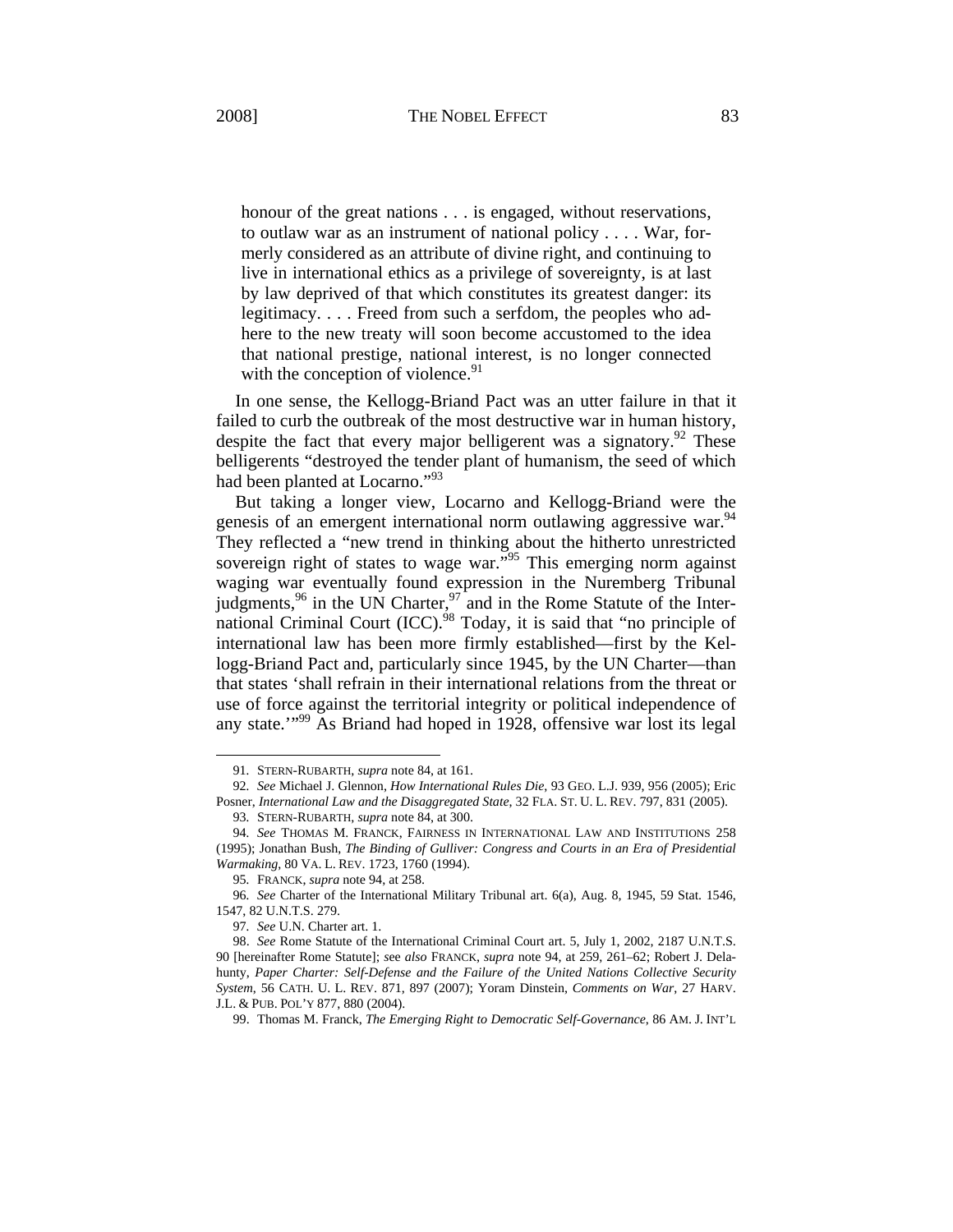legitimacy. The modern understanding of *jus ad bellum* emerged to a large measure through the work of these Laureates.

Both Kellogg and Briand were recognized by the Nobel Committee for their work on behalf of this treaty to outlaw war.<sup>100</sup> The Nobel Committee extolled Briand and Kellogg for their "common action" in seeing "all the world's might united in advancing this great cause" through a "pact that today binds together almost all civilized nations in the world."<sup>101</sup> While fully recognizing that a "long road remains to be traveled between the signing of the pact and its fulfillment in spirit and in action," the Nobel Committee nonetheless honored Kellogg and Briand for a new vision that inverted an old maxim: "*Si vis pacem, para pacem*."102 The edifice of the future UN Charter was built from the simple blueprints drawn in the Kellogg-Briand Pact.<sup>103</sup>

The final statesman Laureate in this period, Viscount Cecil of Chelwood, was recognized in 1937 for his "Sisyphus"-like exertion<sup>104</sup> to save the League of Nations even as its imminent demise was apparent. Cecil was second only to Wilson as an architect of the League of Nations.<sup>105</sup> But by the time he won the prize in 1937, he could only view the League of Nations with utter pessimism. Cecil struck a depressing tone in his Nobel lecture on June 1, 1938, stating that failures of the League of Nations on one matter (such as Japan's invasion of China) adversely affected the conduct of other international affairs (such as Italy's invasion of Abyssinia and Germany's invasion of Austria).<sup>106</sup> The

l

L. 46, 87 (1992) (quoting U.N. Charter art. 2, para. 4); *see also* IAN BROWNLIE, INTERNATIONAL LAW AND THE USE OF FORCE BY STATES 110 (1963).

<sup>100.</sup> Briand received the Nobel Peace Prize in 1926 for his efforts with regard to the Locarno Pact, but he was recognized by the Nobel Committee during the Presentation Speech to Kellogg for his contributions to the Kellogg-Brand Pact. *See* Johan Ludwig Mowinckel, Nobel Committee Member, Presentation Speech for Nobel Laureate Frank Kellogg (Dec. 10, 1930), *in* 2 NOBEL LECTURES, PEACE 1926–1950, at 73, 75 (Frederick W. Haberman ed., 1972), *available at* http://www.nobelprize.org/nobel\_prizes/peace/laureates/1929/press.html.

<sup>101.</sup> *Id.* at 74–75.

<sup>102.</sup> Literally: "If you seek peace, prepare for peace." *See id.* at 76.

<sup>103.</sup> FRANCK, *supra* note 94, at 259.

<sup>104.</sup> Christian Lous Lange, Nobel Committee Member, Presentation Speech for Nobel Laureate Robert Cecil (Dec. 10, 1937), *in* 2 NOBEL LECTURES, PEACE 1926–1950, *supra* note 100, at 235, 244–45, *available at* http://www.nobelprize.org/nobel\_prizes/peace/laureates/1937/ press.html.

<sup>105.</sup> Martin Caedel, *Sir Norman Angell and Viscount Cecil of Chelwood*, *in* THE NOBEL PEACE PRIZE AND THE LAUREATES: THE MEANING AND ACCEPTANCE OF THE NOBEL PEACE PRIZE IN THE PRIZE WINNERS' COUNTRIES, *supra* note 53, at 193, 198.

<sup>106.</sup> Robert Cecil, Nobel Lecture (June 1, 1938), *in* 2 NOBEL LECTURES, PEACE 1926–1950, *supra* note 100, at 246, 251–52, *available at* http://www.nobelprize.org/nobel\_prizes/ peace/laureates/1937/chelwood-lecture.html.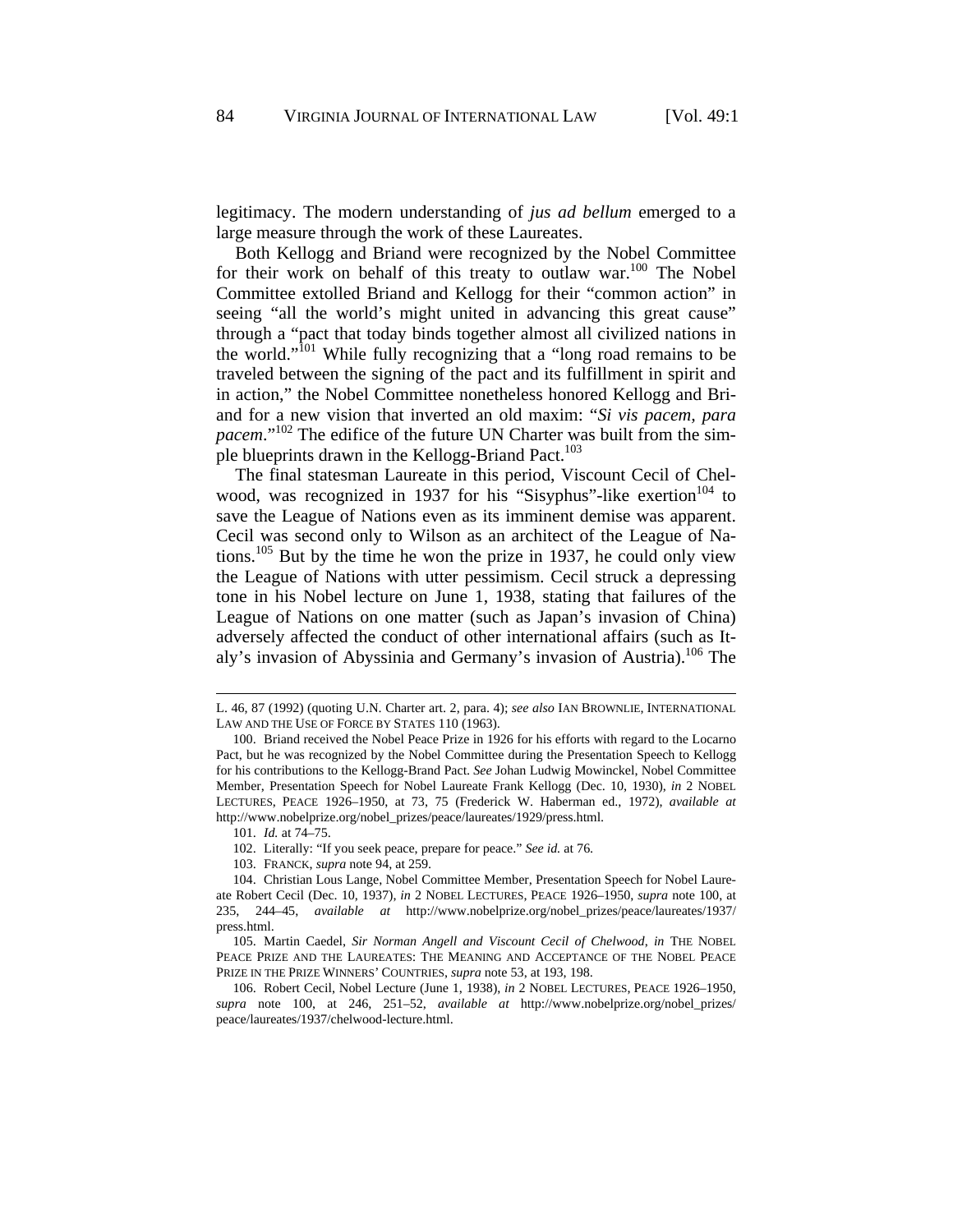most optimistic assessment he could make was that human events are naturally undulatory, in which "the crest of the wave is followed by the trough."107 Present at the League of Nations' creation, Cecil also eulogized it at its death. His famous words at the final meeting of the League in Geneva in 1946 were, "The League is dead; long live the United Nations!"<sup>108</sup>

## *B. The Establishment Pacifists*

The First World War dramatically dampened the enthusiasm of the early pacifists. Their utopian hopes for the abolition of war were crushed in a matter of months. Social Darwinism, with its blind confidence in the linear progression of society marching inexorably toward the dawn of a world without war and so prevalent among the early populist pacifists, was now the subject of open ridicule.

Norman Angell, Laureate in 1933, derided the sentimental peace advocate who sought "altruism" in the relations between nations, admitting that "successful war may be to the interest . . . of the victorious party."<sup>109</sup> He argued that the "workaday world  $\ldots$  come[s] to look upon the peace ideal as a counsel of perfection, which may one day be attained,  $\dots$  but not while human nature remains what it is."<sup>110</sup>

The old populist pacifism of Suttner was replaced by a new establishment pacifism that was far more material, economical, scientific, and practical in its orientation. The focus of these new pacifists was on the futility of war rather than its inhumanity. These establishment pacifists included Christian Lange, Ludwig Quidde, Nathan Söderblom, Nicholas Murray Butler, and Norman Angell.<sup>111</sup>

Butler, the President of Columbia University, was a quintessential establishment pacifist. Like Root before him,112 Butler distrusted sentimental peace propaganda, had little faith in public opinion, and re-

<sup>107.</sup> *Id.* at 252.

<sup>108.</sup> Frederick W. Haberman, Biography of Robert Cecil, *in* 2 NOBEL LECTURES, PEACE 1926–1950, *supra* note 100, at 260, 262, *available at* http://www.nobelprize.org/nobel\_prizes/ peace/laureates/1937/chelwood-bio.html.

<sup>109.</sup> NORMAN ANGELL, THE GREAT ILLUSION 7 (3d ed. 1910).

<sup>110.</sup> *Id.*

<sup>111.</sup> The one exception was the Nobel Peace Prize awarded to Jane Addams in 1931. Her activities as President of the Women's International League for Peace and Freedom, together with her staunch opposition to the First World War is reminiscent of the populist pacifists of the Pacifist Period. ABRAMS, *supra* note 58, at 122–24; JUDITH HICKS STIEHM, CHAMPIONS FOR PEACE: WOMEN WINNERS OF THE NOBEL PEACE PRIZE 21–39 (2006).

<sup>112.</sup> *See supra* notes 55–60 and accompanying text.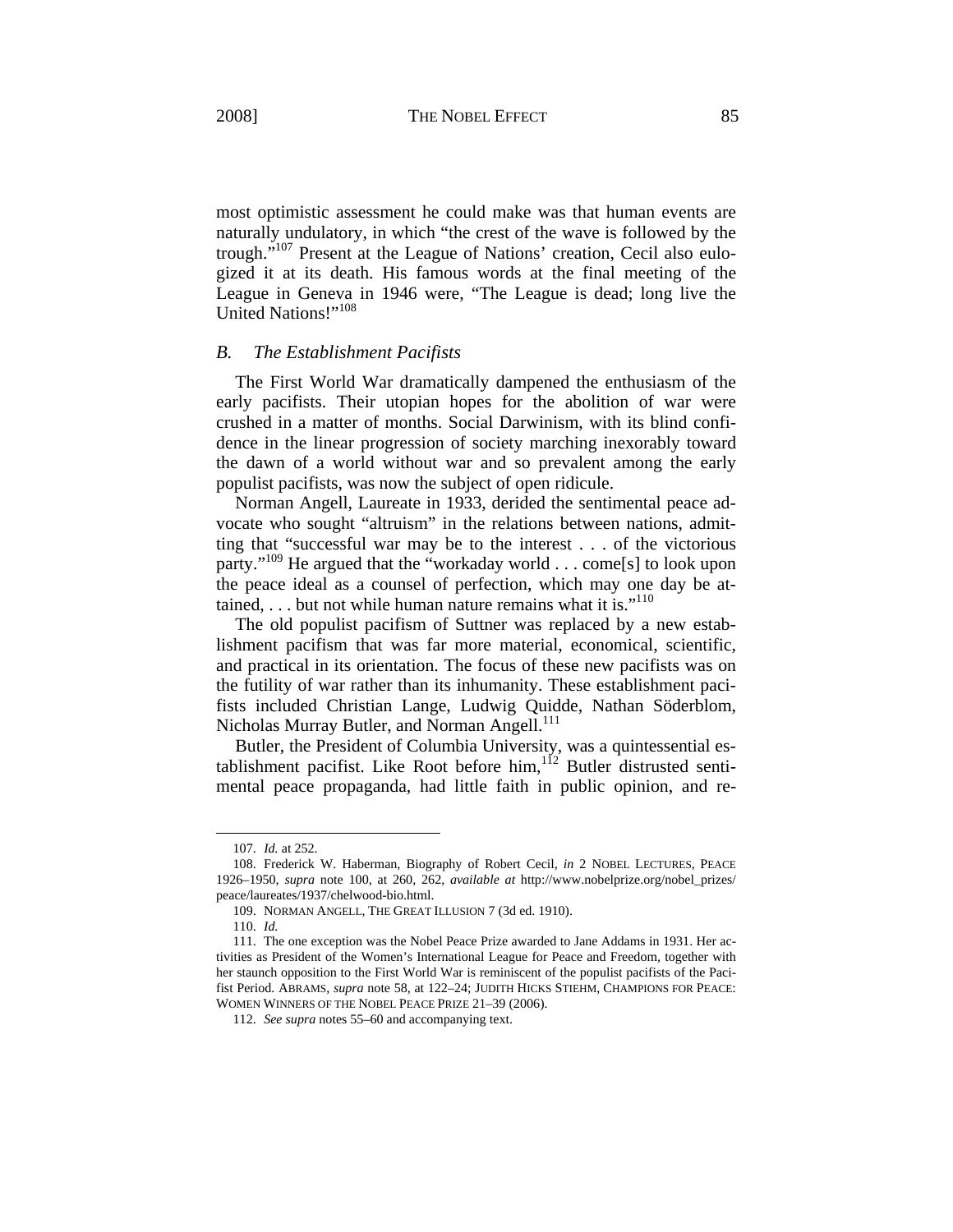cruited peace advocates from the pillars of society.<sup>113</sup> In his view, "[w]hat was needed was . . . the proper instruction of the masses by an enlightened elite, who would preside over a gradual evolution toward peace through the advance of judicial settlement of international disputes and the extension of international law."<sup>114</sup>

To appreciate the difference between the old populist pacifists and the new establishment pacifists, consider the 1927 Nobel lecture of Ludwig Quidde. He offered a sophisticated rebuttal to the old pacifist mentality that disarmament leads to security and peace.<sup>115</sup> For Quidde, the relationship between disarmament and peace was exactly the reverse of the mentality of the early populist pacifists:

 The popular, and one may say naive, idea is that peace can be secured by disarmament and that disarmament must therefore precede the attainment of absolute security and lasting peace. This idea prevailed in the early days of the organized peace movement.

 The relationship of the two problems is rather the reverse. To a great extent disarmament is dependent on guarantees of peace. Security comes first and disarmament second.<sup>116</sup>

Thus, for Quidde, the early pacifist conception that war could be abolished by declaration and that nations would simply agree to disarm ignored the political reality that armaments were necessary to protect against real or perceived dangers of war. His answer was to provide an alternative means for nations to feel and be safer through the promotion and maintenance of the international rule of law. "The security of which we speak is to be attained by the development of international law through an international organization based on the principles of law and justice."<sup>117</sup>

Lange, the long-time President of the Inter-Parliamentary Union, expressed a similar skepticism about pacifism in his Nobel lecture. He indicated that "pacifism" was a word that never appealed to him because it was simply a negative moral protest against the use of violence and

. . . .

<sup>113.</sup> *See* ABRAMS, *supra* note 58, at 126–27.

<sup>114.</sup> *Id.* at 126.

<sup>115.</sup> *See* Ludwig Quidde, Nobel Lecture (Dec. 12, 1927), *in* 2 NOBEL LECTURES, PEACE 1926–1950, *supra* note 100, at 47, 47, *available at* http://www.nobelprize.org/nobel\_prizes/peace/ laureates/1927/quidde-lecture.html.

<sup>116.</sup> *Id.* at 47–48.

<sup>117.</sup> *Id.*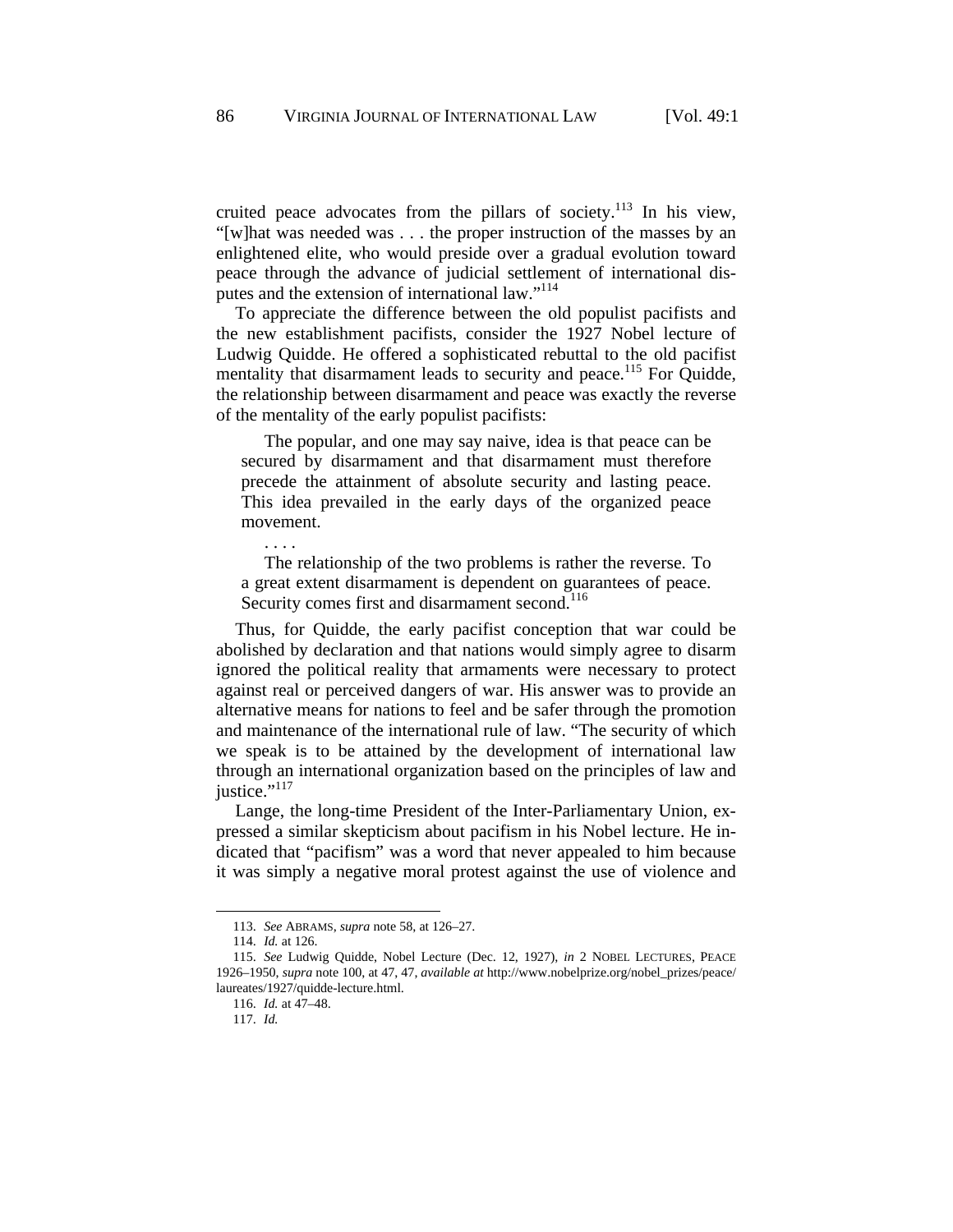war in international relations and that in his view it was better to espouse internationalism than pacifism.<sup>118</sup> He considered internationalism to be "a social and political theory, a certain concept of how human society ought to be organized, and in particular a concept of how the nations ought to organize their mutual relations."119 He argued that, if human society is to develop in a healthy manner, then it must organize itself internationally.<sup>120</sup> The key concept of internationalism was to respect nationalism for all it offers, but pursue economic and political objectives internationally in a spirit of peaceful cooperation for the promotion of common interests.<sup>121</sup> Like Quidde, Lange interpreted "pacifism"—if one can even call it that—as centering on the gradual development of international organizations and the promotion of the international rule of law.

All of the establishment pacifists during this period focused on the theme of the international rule of law. Some, like Söderblom, remained unduly sentimental in their attachment to the ideal of an organized international society. Söderblom, a leader in Europe's ecumenical movement, actually suggested in his Nobel lecture that a supranational legal system was ordained by God, that the construction of this new international judiciary was part of the continuation of God's creation, and as such required unswerving obedience to its decisions.<sup>122</sup>

Far more common among establishment pacifists during this period were the materialist and utilitarian appeals to the international rule of law. Few pacifists could articulate the justifications for such an organized international society better than Sir Angell in his Nobel lecture. Like Lange and Quidde, Angell believed that peace comes only through international order. He categorically rejected the position that war is waged by only evil men:

War is the outcome, not mainly of evil intentions, but on the whole, of good intentions which miscarry or are frustrated. It is made, not usually by evil men knowing themselves to be wrong, but is the outcome of policies pursued by good men usually pas-

<sup>118.</sup> *See* Christian Lange, Nobel Lecture (Dec. 13, 1921), *in* 1 NOBEL LECTURES, PEACE 1901–1926, *supra* note 26, at 336, 336, *available at* http://www.nobelprize.org/nobel\_prizes/ peace/laureates/1921/lange-lecture.html.

<sup>119.</sup> *Id.*

<sup>120.</sup> *See id.* at 345.

<sup>121.</sup> *Id.*

<sup>122.</sup> *See* Nathan Söderblom, Nobel Lecture (Dec. 11, 1930), *in* 2 NOBEL LECTURES, PEACE 1926–1950, *supra* note 100, at 93, 101, *available at* http://www.nobelprize.org/nobel\_prizes/ peace/laureates/1930/soderblom-lecture.html.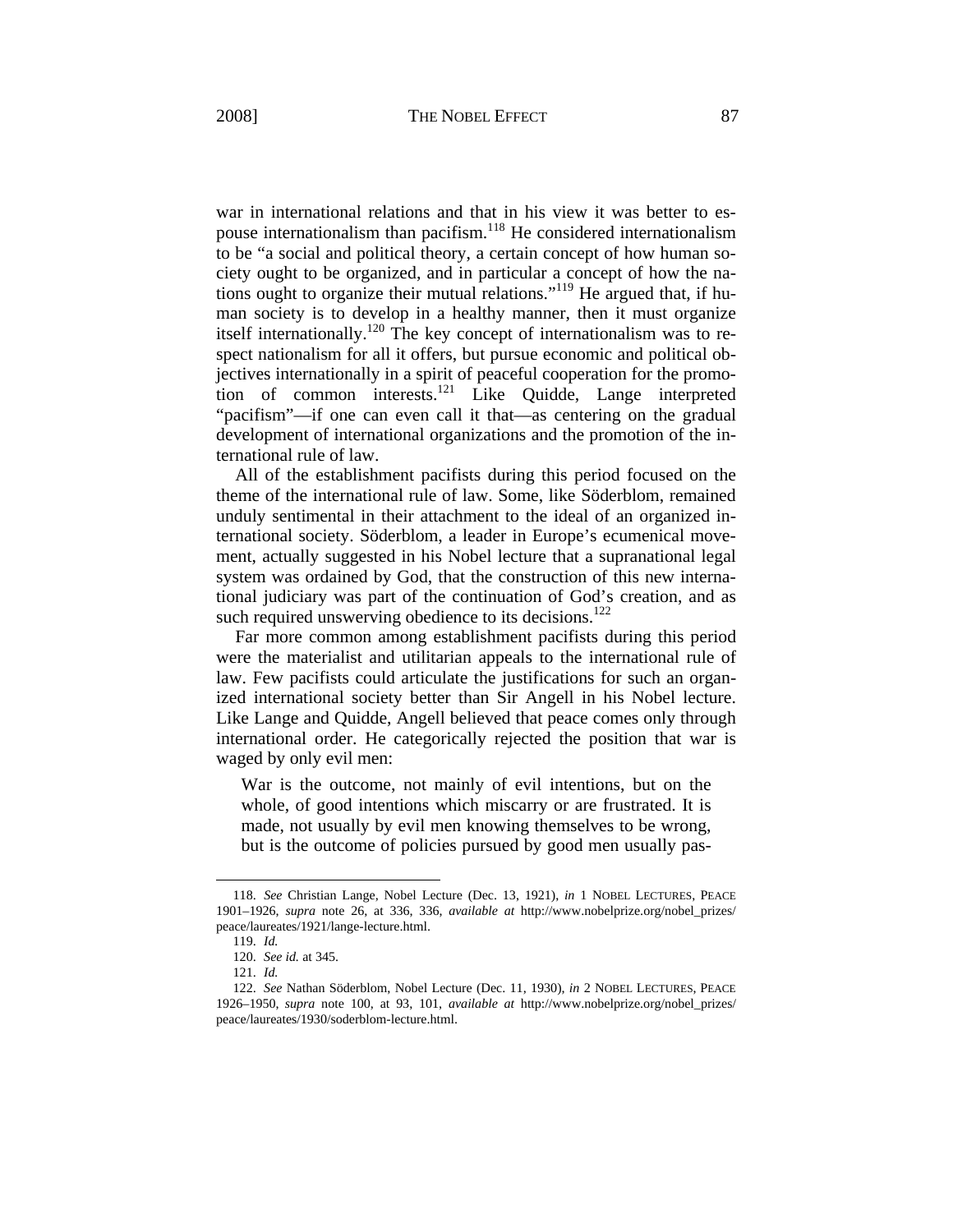sionately convinced that they are right. $123$ 

Angell went on to argue that international society lacked even the rudimentary mechanics of organized society and that, consequently, nations use force, not as an international police force sustaining collective security, but much like a rival litigant would in a domestic context when attempting to impose his judgment upon the other. $124$ 

[T]he real cause for the organization of the nations in some collective system is that so long as arms *are* retained . . . they can only become a means of effective security by putting them behind a law or rule which protects all parties. . . . [T]he only way out of [this] dilemma is for the community, by putting its combined power behind a protective law to assume the defense of the individual. Defense must be a communal, a collective function, or it cannot exist effectively at all.<sup>125</sup>

The key idea is that, for establishment pacifists, the future development of international law was the source for security and the hope for disarmament. This emphasis represented a dramatic realignment in the pacifist movement, appealing to the reasonableness of the rule of law rather than the earlier emotional appeals to the tragedy of war.

## *C. The Humanitarians*

One of the minor stories during the Statesman Period was the emergence of humanitarians as Laureates. Alfred Nobel's will envisioned that the Peace Prize would be awarded to "the person who shall have done the most or the best work for fraternity between nations, for the abolition or reduction of standing armies and for the holding and promotion of peace congresses."<sup>126</sup> By broadly conceiving the meaning of this work, the Nobel Committee could honor champions of peace who served humanitarian causes beyond the mere silencing of arms. During the Statesman Period, the Nobel Committee recognized organizations for their struggle to make war more humane. These organizations, including the International Committee of the Red Cross (ICRC), Fridtjof

<sup>123.</sup> Norman Angell, Nobel Lecture (June 12, 1935), *in* 2 NOBEL LECTURES, PEACE 1926– 1950, *supra* note 100, at 153, 154, *available at* http://www.nobelprize.org/nobel\_prizes/peace/ laureates/1933/angell-lecture.html.

<sup>124.</sup> *Id.* at 163.

<sup>125.</sup> *Id.* at 164–65.

<sup>126.</sup> Will of Alfred Nobel, Founder of Nobel Prizes (Nov. 27, 1895), *available at* http://www.nobelprize.org/alfred\_nobel/will/will-full.html.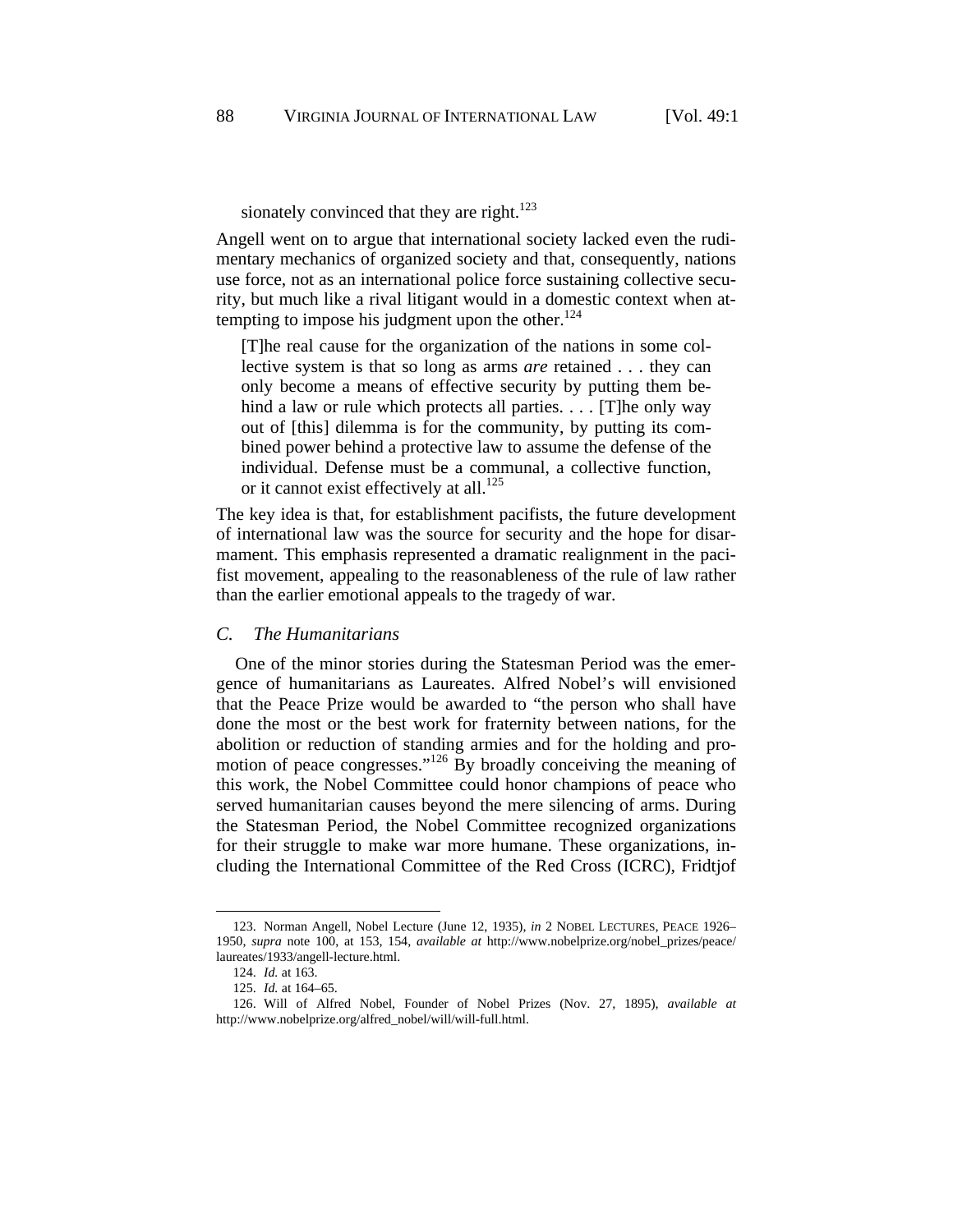Nansen, and the Nansen International Office for Refugees, did not strive to eliminate the scourge of war, but rather to minimize its harms.<sup>127</sup>

With the exception of the ICRC, $^{128}$  which was first honored in 1917, the Nobel Prizes for humanitarian work during the Statesman Period focused on international governmental institutions, specifically the League of Nations. In 1922, the Nobel Committee recognized Nansen for his efforts to aid refugees and prisoners of war. Following the First World War, Nansen was charged by the League of Nations with coordinating the exchange of prisoners of war, and by September 1921 over 350,000 prisoners had been repatriated.129 He was also appointed by the League of Nations as High Commissioner for Refugees, a position he held until his death in  $1930.<sup>130</sup>$ 

In the final days of the League of Nations, the decision to recognize the League's Nansen International Office for Refugees punctuated the organization's positive humanitarian relief work.<sup>131</sup> Much of the work of this office focused on refugee documentation through so-called "Nansen Passports," which nations recognized as adequate substitutes for stateless persons in lieu of traditional identity papers. This effort to systematize refugee documentation was achieved pursuant to international agreements on the status of refugees. $132$ 

But recognition of the Nansen Office was also a calculated attempt to promote the international architecture of the League at a time when it was collapsing. "What we really need," the Nobel Committee argued in December 1938, "is an international body vested with the power which would place it above the states, a body that could maintain discipline, that could prevent war and create peace."<sup>133</sup> By recognizing an interna-

<sup>127.</sup> Léopold Boissier, President of the International Committee of the Red Cross, Nobel Lecture in the Name of the International Committee (Dec. 11, 1963), *in* 3 NOBEL LECTURES, PEACE 1951–1970, at 301, 309 (Frederick W. Haberman ed., 1972), *available at* http://www.nobelprize.org/nobel\_prizes/peace/laureates/1963/red-cross-lecture.html.

<sup>128.</sup> The ICRC also received the prize in 1944 and 1963 and is discussed in the Humanitarian Period. *See infra* notes 141–52 and accompanying text.

<sup>129.</sup> Fredrik Stang, Nobel Committee Chairman, Presentation Speech for Nobel Laureate Fridtjof Nansen (Dec. 10, 1922), *in* 1 NOBEL LECTURES, PEACE 1901–1925, *supra* note 26, at 353, 353, *available at* http://www.nobelprize.org/nobel\_prizes/peace/laureates/1922/ press.html.

<sup>130.</sup> *Id.* at 353 n.1.

<sup>131.</sup> *See* Fredrik Stang, Nobel Committee Chairman, Presentation Speech for Nobel Laureate Nansen International Office for Refugees (Dec. 10, 1938), *in* 2 NOBEL LECTURES, PEACE 1926– 1950, *supra* note 100, at 265, 265–67, *available at* http://www.nobelprize.org/nobel\_prizes/peace/ laureates/1938/press.html.

<sup>132.</sup> *See* John A. Scanlan, *A View from the United States: Social, Economic, and Legal Change, the Persistence of the State, and Immigration Policy in the Coming Century*, 2 IND. J. GLOBAL LEGAL STUD. 79, 110–11 (1994).

<sup>133.</sup> Stang, *supra* note 129, at 267.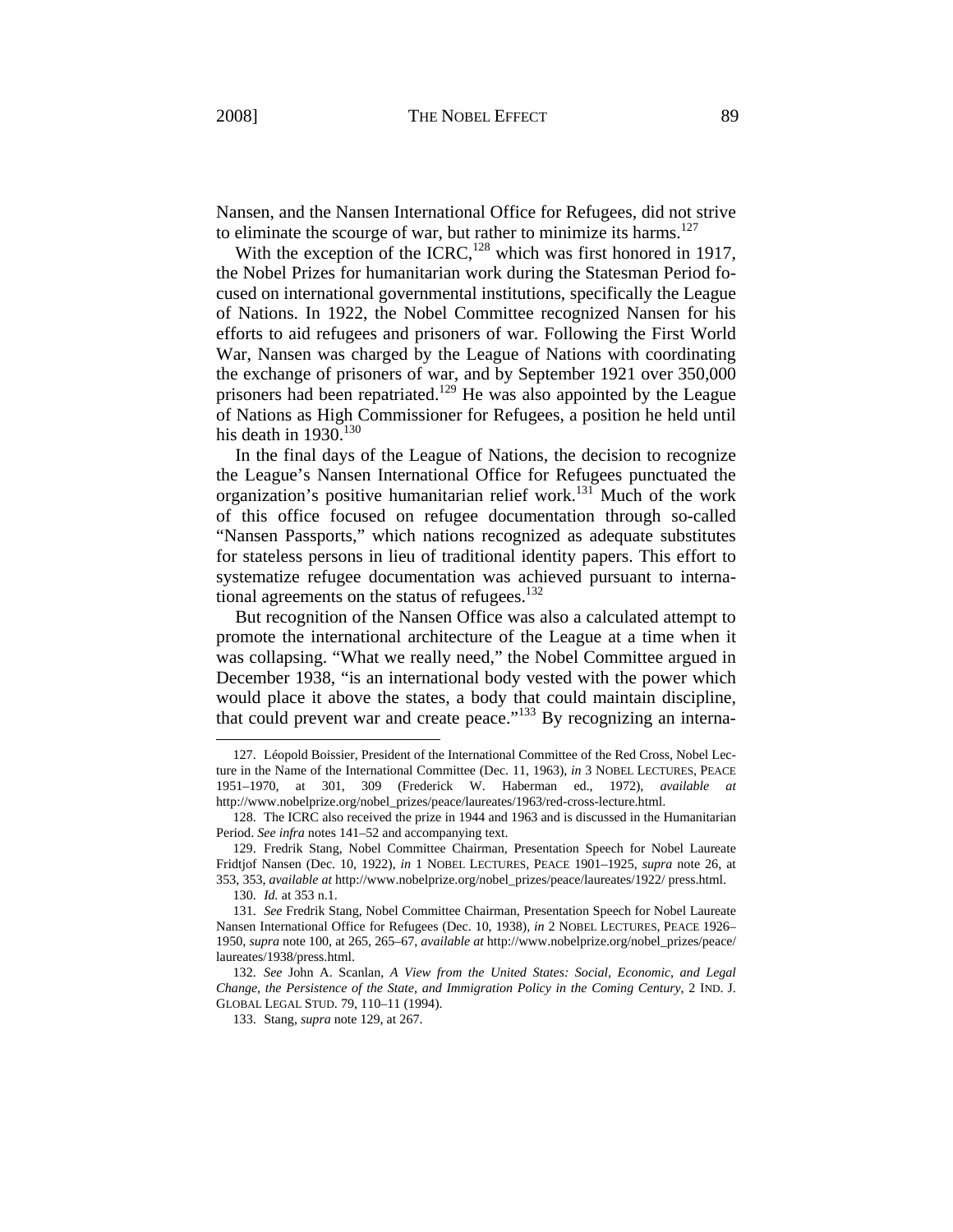tional organization that serves as an effective medium for extensive humanitarian work, the Nobel Committee expressed the hope that perhaps it would "pave the way for the more stable organization of which we have dreamed and for which we have hoped."<sup>134</sup>

## *D. The Political Dissident*

Finally, the Statesman Period introduced the first Laureate in what would become one of the great themes of the Nobel Peace Prize: recognizing promotion of human rights. Carl von Ossietzky was the first Laureate who was a political prisoner at the time of his award, imprisoned for his outspoken opposition to German rearmament. Recognition of his plight represented an early incarnation of subsequent efforts by the Nobel Committee to honor prominent political dissidents such as Andrei Sakharov, Nelson Mandela, the Dalai Lama, and Aung San Suu Kyi. Ossietzky was Editor-in-Chief of *Die Weltbühne* [*The World Stage*], which published numerous stories about the secret efforts of Germany to rearm in violation of the Treaty of Versailles. In 1932, he was convicted of betraying military secrets and sentenced to prison. One month after Hitler became chancellor in 1933, Ossietzky was sent to a concentration camp as an enemy of the state, where he was physically and mentally tortured.<sup>135</sup>

In awarding the prize to Ossietzky, the Nobel Committee recognized for the first time that a Laureate who might not have accomplished great things could nonetheless be a worthy recipient because of what his life symbolized. Ossietzky represented the first of the "symbolic Laureates." During the presentation speech, Fredrik Stang, Chairman of the Nobel Committee, noted:

[H]ow great is the significance of the symbol in our life! In religion, in politics, in public affairs, in peace and war, we rally round symbols. We understand the power they hold over us. Moreover, as a rallying point, a symbol may well be preferable to a personality. . . . [T]he symbol is born of an idea and is the bearer of an idea.

 . . . Ossietzky is not just a symbol. He is something quite different and something much more. He is a deed; and he is a

-

. . . .

<sup>134.</sup> *Id.*

<sup>135.</sup> *See* ABRAMS, *supra* note 58, at 133–36.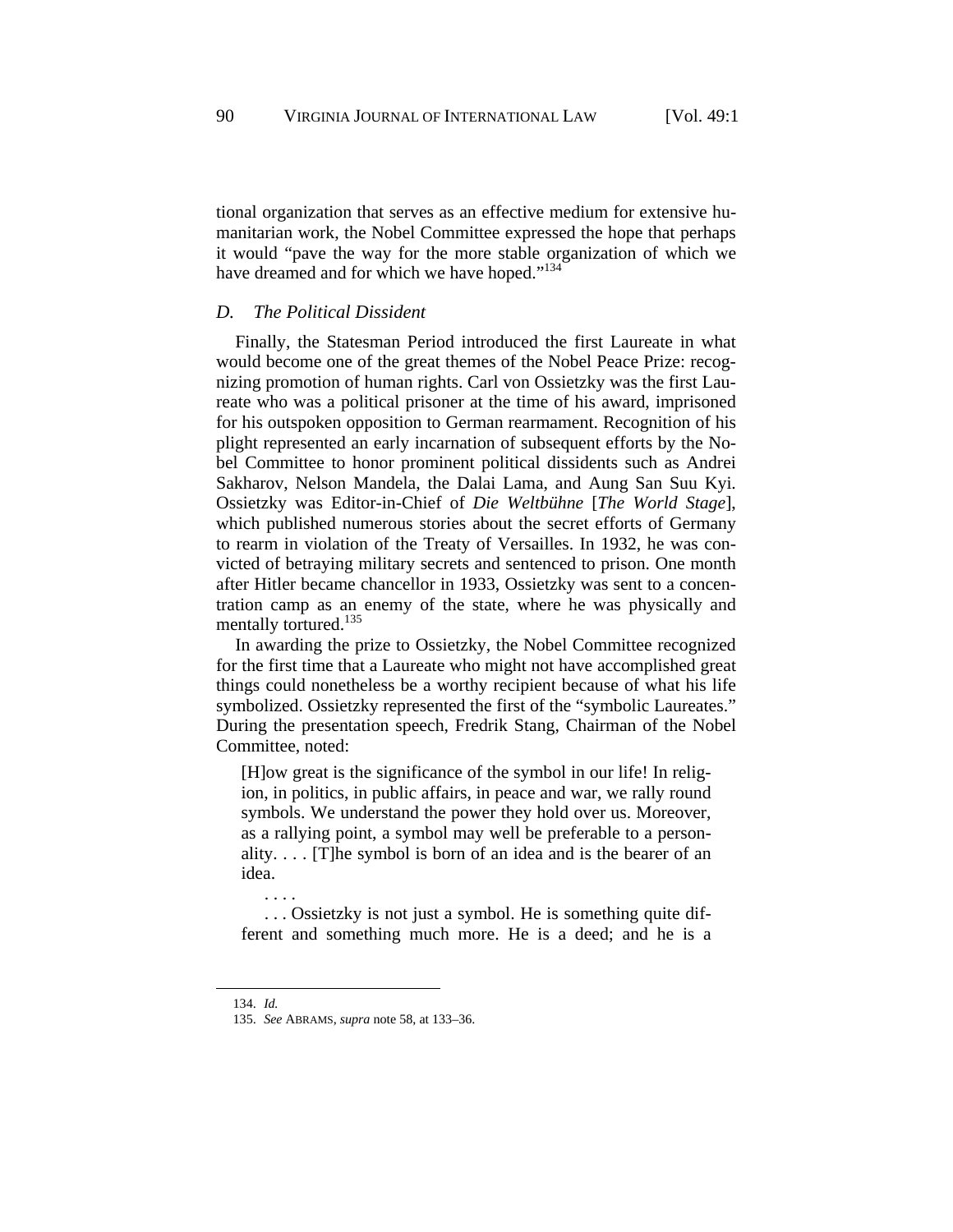man.136

Ossietzky's prize may be the first Nobel Peace Prize awarded because of an explicit commitment to the cause of human rights.<sup>137</sup> In subsequent decades, the role of the dissident Laureates grew in importance, as they came to symbolize the plight of a much broader category of individuals who shared in their fate.

# *E. Norm Evolution in the Statesman Period*

Of the nineteen recipients of the Nobel Peace Prize during the Statesman Period, thirteen delivered a Nobel lecture.<sup>138</sup> In those lectures, the ten most common themes addressed were as follows:

- 1. The League of Nations (100%)
- 3. International Economics (77%)
- 3. Disarmament (66%)
- 4. Development and Codification of International Law (62%)
- 4. Permanent International Judiciary (62%)
- 4. Nationalism/Patriotism (62%)
- 7. International Arbitration (54%)
- 7. Propaganda (54%)

-

- 7. Public Opinion (54%)
- 10. Abolition of War (46%)

In some respects, it is remarkable how similar the major themes were during both the Pacifist and Statesman Periods. The development and codification of international law and the role of international institutions continued to be of central importance. The peaceful settlement of disputes through arbitration and a permanent international judiciary were referenced with slightly less frequency, but were still a major priority. But in other respects, the themes of the Statesman Period differed

<sup>136.</sup> Fredrik Stang, Nobel Committee Chairman, Presentation Speech for Nobel Laureate Carl von Ossietzky (Dec. 10, 1936), *in* 2 NOBEL LECTURES, PEACE 1926–1950, *supra* note 100, at 207, 209, *available at* http://www.nobelprize.org/nobel\_prizes/peace/laureates/1935/press.html.

<sup>137.</sup> Ole Danbold Mjøs, Nobel Committee Chairman, Presentation Speech for Nobel Laureate Shirin Ebadi (Dec. 10, 2003), *at* http://www.nobelprize.org/nobel\_prizes/peace/laureates/ 2003/presentation-speech.html.

<sup>138.</sup> Kellogg (1929) gave a lengthy banquet speech but not a formal Nobel lecture. *See* Frank B. Kellogg, Acceptance and Banquet Speech (Dec. 10, 1929), *in* 2 NOBEL LECTURES, PEACE 1926–1950, *supra* note 100, at 79, 79–86, *available at* http://www.nobelprize.org/nobel\_prizes/ peace/laureates/1929/kellogg-acceptance.html. His speech is coded for this Article as if it were a Nobel lecture. Wilson (1919) did not give a Nobel lecture but submitted a telegram that was read by the United States Minister in Oslo. *See supra* note 74. His telegram is not coded in the present analysis.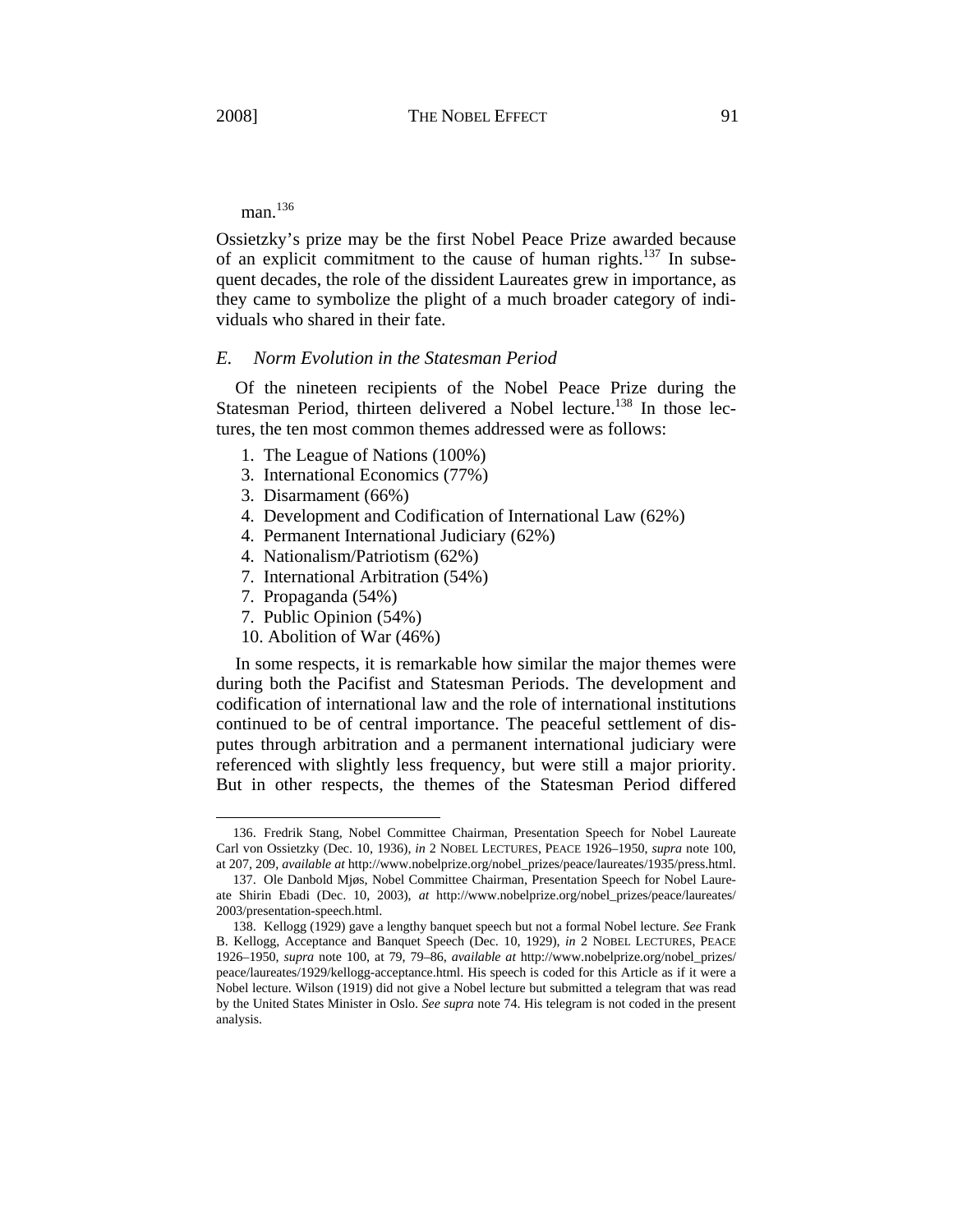sharply from the Pacifist Period. Old concerns about pacifism and the abolition of war were discounted, and new issues, such as the international economic crisis in Europe and the reduction (rather than elimination) of arms, took on greater importance.

In terms of the evolution of international norms, there were a few notable international norms emerging during the Statesman Period. The most important of these were emerging norms relating to: (1) closer economic and political coordination among European nations; (2) a nascent commitment to human rights, particularly with respect to a state's treatment of its own nationals; and (3) normalizing the legal status of international refugees. These norms had yet to reach the point of a norm cascade during the interwar period, but for each of these norms such a tipping point was achieved almost immediately after the Second World War.

The Statesman Period was more notably successful for numerous norm cascades. Several of the international norms that emerged during the Pacifist Period achieved the status of norm cascades during this period. The most notable norm cascades during this period were: (1) the establishment of an international organization of states to secure and maintain peace and security (i.e., the League of Nations); (2) the establishment of a permanent international judiciary to resolve disputes (i.e., the League's Permanent Court of International Justice); (3) the further development and codification of international law; and (4) a *jus ad bellum* norm prohibiting aggressive war (i.e., the Locarno Pact and the Kellogg-Briand Pact). The tipping point for each of these norms was evident during the interwar period, although not all of them had become internalized by states. The postwar period built upon these norms, with each of them becoming central features in international relations.

# III. THE HUMANITARIAN PERIOD $^{139}$  (1944–1959)

The postwar period was a transitional time for the Nobel Peace Prize. For the first time in the Prize's history, the great emphasis was on humanitarianism. The term "humanitarianism" includes the traditional un-

<sup>139.</sup> The Nobel Peace Laureates during this period were the International Committee of the Red Cross (1944); Cordell Hull (1945); Emily Greene Balch and John Mott (1946); Friends Service Council and American Friends Service Committee (1947); Lord Boyd Orr (1949); Ralph Bunche (1950); Léon Jouhaux (1951); Albert Schweitzer (1952); George C. Marshall (1953); the Office of the UN High Commissioner for Refugees (1954); Lester Pearson (1957); Georges Pire (1958); and Philip Noel-Baker (1959). No awards were given for the years 1939–1942, 1948, 1955, and 1956.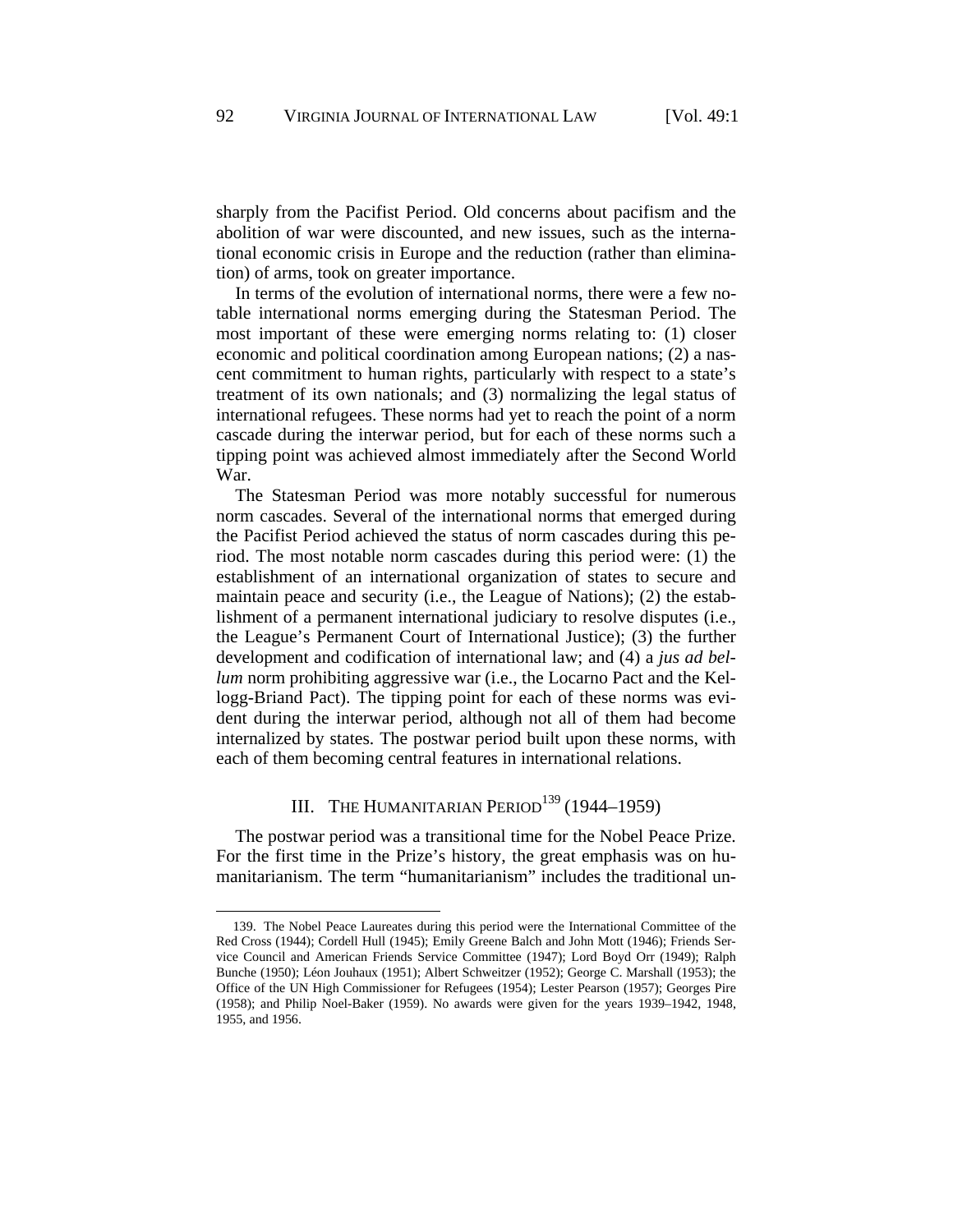derstanding of promoting human welfare, saving human lives, and alleviating human suffering. But it also embraces the legal definition of humanitarian law (i.e., the international law dealing with "the permissible use of weapons and other means of warfare, the treatment of prisoners of war and civilian populations in armed conflicts, and generally the direct impact of war on human life and liberty"<sup>140</sup>). Hence, this period is aptly described as the Humanitarian Period.

During the Humanitarian Period, the early themes of pacifism and international dispute settlement were largely ignored, with the former negated and the latter internalized within the framework of international organizations. Future themes, such as human rights and democracy, were just beginning to gain currency. The constant during this period and the previous periods was the promotion of international law and international organizations. The role of statesmen expanded to include not only the architects of international organizations, but also political leaders within those international organizations as part of a new breed of diplomats. Many of these statesman Laureates were noteworthy for their humanitarian efforts. The humanitarians also included traditional relief workers who aided refugees and war victims, as well as religious organizations and visionary leaders who symbolized concern for the plight of the needy.

#### *A. The Humanitarians*

1

While the Statesman Period made immeasurable contributions to principles of *jus ad bellum*, the Humanitarian Period was particularly significant for developing foundational principles of *jus in bello*. During this period, the Nobel Committee recognized the ICRC, the Office of the UN High Commissioner for Refugees (UNHCR), George Marshall, Emily Greene Balch, John Mott, Father Dominque Pire, and Albert Schweitzer.

The Committee's decision to recognize the ICRC on three separate occasions (1917, 1944, and 1963) is a tribute to that organization's efforts to make war more humane. Although the ICRC is "known first and foremost for its field operations in aid of victims of armed conflict" it is also recognized as "the 'guardian' of international humanitarian law . . . . This complex function . . . [has been] formally entrusted to it by the international community."<sup>141</sup> The ICRC has as one of its primary duties

<sup>140.</sup> BLACK'S LAW DICTIONARY 758 (8th ed. 2004).

<sup>141.</sup> YVES SANDOZ, THE INTERNATIONAL COMMITTEE OF THE RED CROSS AS GUARDIAN OF INTERNATIONAL HUMANITARIAN LAW 3 (Int'l Comm. of the Red Cross 1998), *available at*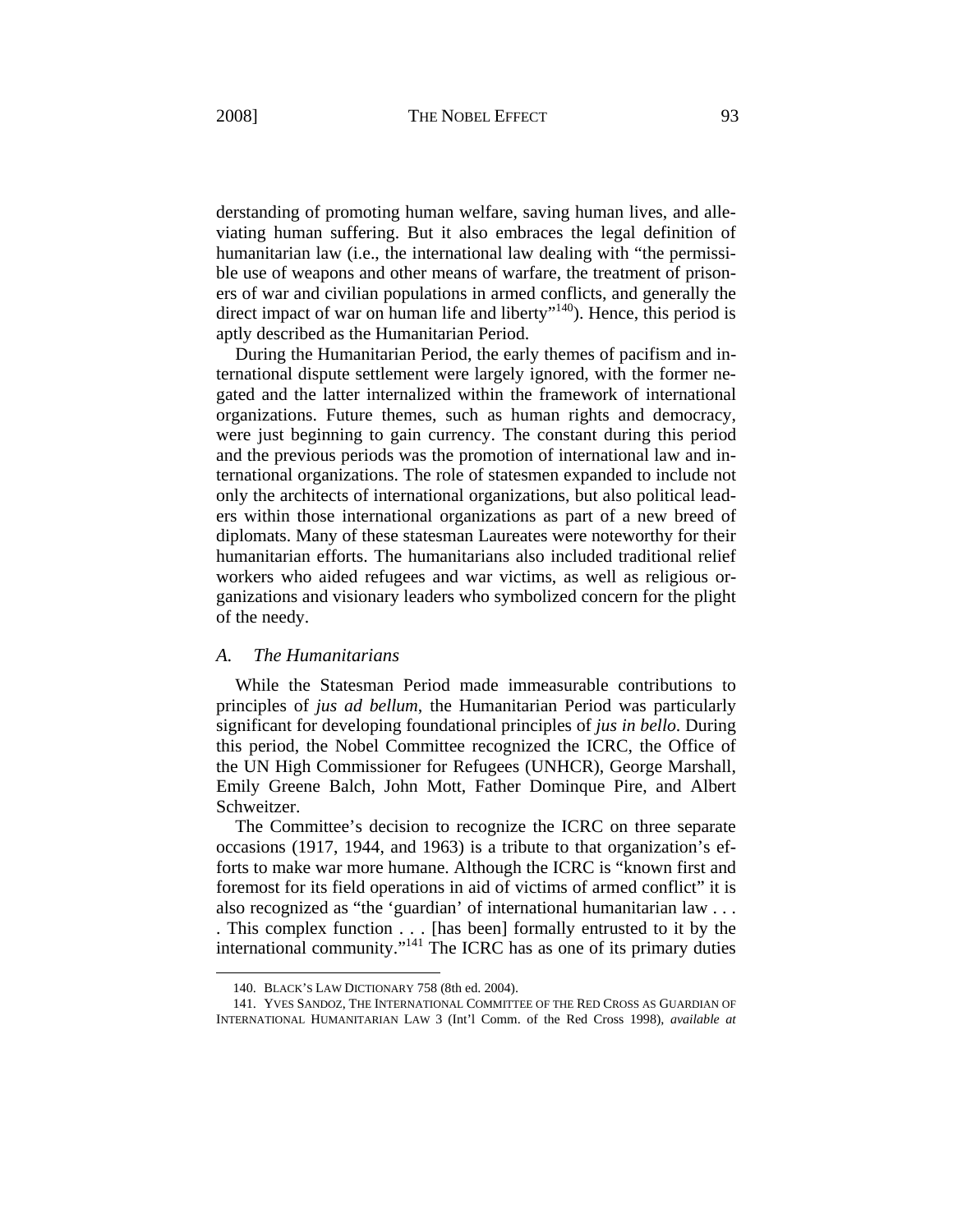"the development of international humanitarian law which protects the human person in the time of war."<sup>142</sup> Indeed, Article 5 of the Statutes of the ICRC states that one of its roles is "to undertake the tasks incumbent upon it under the Geneva Conventions, to work for the faithful application of international humanitarian law applicable in armed conflicts" and also "to work for the understanding and dissemination of knowledge of international humanitarian law applicable in armed conflicts."<sup>143</sup>

Thus, the ICRC is inextricably connected to the Geneva Conventions,<sup>144</sup> from the first groundbreaking treaty in 1864 that launched the modern international humanitarian law movement, to the ICRC's successful efforts to negotiate new Geneva Conventions in 1906, 1929, and 1949.<sup>145</sup> The combined effect of these treaties is to "provide protection" for all those who, as a consequence of armed conflict, have fallen into the hands of the adversary." $14\overline{6}$  At its core, the Geneva Conventions require that protected persons be "treated humanely" and "without any adverse distinction founded on race, colour, religion or faith, sex, birth or wealth, or any other similar criteria."<sup>147</sup> The role of the ICRC is to monitor, promote, enforce, protect, and interpret international humanitarian law.148 In short, its role is to watch over the law itself "to protect from those who may undermine or weaken it  $\dots$ ."<sup>149</sup>

l

http://www.icrc.org/Web/eng/siteeng0.nsf/html/about-the-icrc-311298.

<sup>142.</sup> Boissier, *supra* note 127, at 303.

<sup>143.</sup> International Red Cross and Red Crescent Movement Statutes art. 5, *available at* http://www.icrc.org/Web/eng/siteeng0.nsf/htmlall/statutes-movement-220506/\$File/ Statutes-EN-A5.pdf (last visited June 22, 2008).

<sup>144.</sup> *See id.* arts. 2–5.

<sup>145.</sup> *See, e.g.*, Geneva Convention for the Amelioration of the Condition of the Wounded and Sick in Armed Forces in the Field, Aug. 12, 1949, 6 U.S.T. 3114, 75 U.N.T.S. 31 [hereinafter Geneva Convention (1949)]; Geneva Convention for the Amelioration of the Condition of Wounded, Sick, and Shipwrecked Members of Armed Forces at Sea, Aug. 12, 1949, 6 U.S.T. 3217, 75 U.N.T.S. 85; Geneva Convention Relative to the Treatment of Prisoners of War, Aug. 12, 1949, 6 U.S.T. 3316, 75 U.N.T.S. 135; Geneva Convention Relative to the Protection of Civilian Persons in Time of War, Aug. 12, 1949, 6 U.S.T. 3516, 75 U.N.T.S. 287; Geneva Convention Relative to the Treatment of Prisoners of War, July 27, 1929, 47 Stat. 2021, 118 L.N.T.S. 343; Convention for the Amelioration of the Condition of the Wounded and Sick in Armies in the Field, July 6, 1906, 35 Stat. 1885, 1 Bevans 516; Convention for the Amelioration of Wounded in Armies in the Field, Aug. 22, 1864, 22 Stat. 940, T.S. No. 377. *See generally* PIERRE BOISSIER, FROM SOLFERINO TO TSUSHIMA: HISTORY OF THE INTERNATIONAL COMMITTEE OF THE RED CROSS 7–121 (Henry Durant Inst. 1985) (1963); J. HENRY DUNANT, A MEMORY OF SOLFERINO (Int'l Comm. of the Red Cross 1986) (1862); HENRY DUNANT, MÉMOIRES 32–121 (Bernard Gagnebin ed., 1971).

<sup>146.</sup> FRITS KALSHOVEN, CONSTRAINTS ON THE WAGING OF WAR 40 (1987).

<sup>147.</sup> Geneva Convention (1949), *supra* note 145, art. 3.

<sup>148.</sup> *See* SANDOZ, *supra* note 141, at 5.

<sup>149.</sup> *Id.* at 22.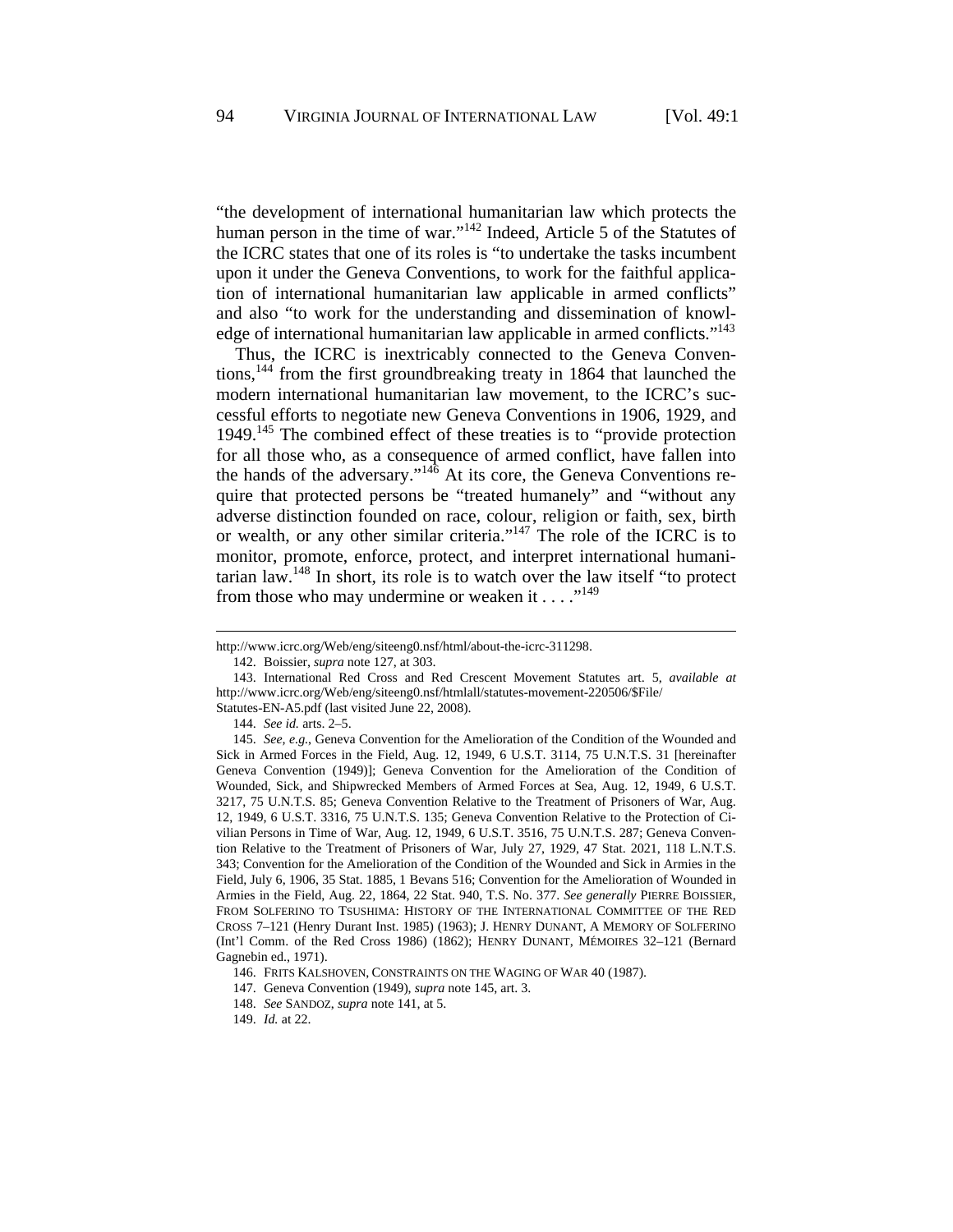Even the ICRC's relief work can be viewed as an effort to monitor and enforce international humanitarian law.

[T]he ICRC's field operations are clearly part of its function as guardian of international humanitarian law, because their purpose is to ensure that its rules are applied in practice. The ICRC does this in two ways. The first is to draw the parties' attention to their obligations . . . and to point out any failure to observe these obligations. The second is to protect victims and give them direct assistance to remedy the inevitable shortcomings observed by ICRC delegates in such circumstances.<sup>150</sup>

With the 1949 Geneva Conventions, the ICRC dramatically expanded the protections under international humanitarian law to include wounded soldiers, prisoners of war, and civilians under enemy control. In so doing, the ICRC established itself as "the chief driving force behind the development of international humanitarian law."<sup>151</sup> The essential rules of the Geneva Conventions require: (1) the parties in conflict to distinguish between the civilian population and combatants; (2) respect for the lives of those who no longer can or do take part in hostilities; (3) prohibitions on the killing or wounding of surrendered adversaries; (4) prohibitions on weapons or methods of warfare that cause unnecessary losses or suffering; (5) care and collection of the wounded and sick; (6) respect for the symbols of the red cross and red crescent; and (7) protection of all captured combatants and civilians against all acts of violence.<sup>152</sup>

In addition to the ICRC, other relief organizations were honored for their humanitarian work. Two Quaker organizations, the Friends Service Council and the American Friends Service Committee, received the prize in 1947 for their relief and reconstruction efforts after the Second World War, while the UNHCR<sup>153</sup> was recognized in 1954 and 1981 for its international efforts to assist refugees.<sup>154</sup>

<sup>150.</sup> *Id.* at 25–26.

<sup>151.</sup> International Committee of the Red Cross, From the Battle of Solferino to the Eve of the First World War (Dec. 28, 2004), *at* http://www.icrc.org/web/eng/siteeng0.nsf/html/57JNVP.

<sup>152.</sup> International Committee of the Red Cross, International Humanitarian Law: The Essential Rules, (June 4, 2004), *at* http://www.icrc.org/Web/Eng/siteeng0.nsf/html/5ZMEEM.

<sup>153.</sup> *See* Gunnar Jahn, Nobel Committee Chairman, Presentation Speech for Nobel Laureates Friends Service Council and American Friends Service Committee (Dec. 10, 1947), *in* 2 NOBEL LECTURES, PEACE 1926–1950, *supra* note 100, at 373, 373–79, *available at* http://www.nobelprize.org/nobel\_prizes/peace/laureates/1947/press.html.

<sup>154.</sup> *See* Gunnar Jahn, Nobel Committee Chairman, Presentation Speech for Nobel Laureate Office of the UN High Commissioner for Refugees (Dec. 10, 1955), *in* 3 NOBEL LECTURES, PEACE 1951–1970, *supra* note 127, at 89, 89–96, *available at*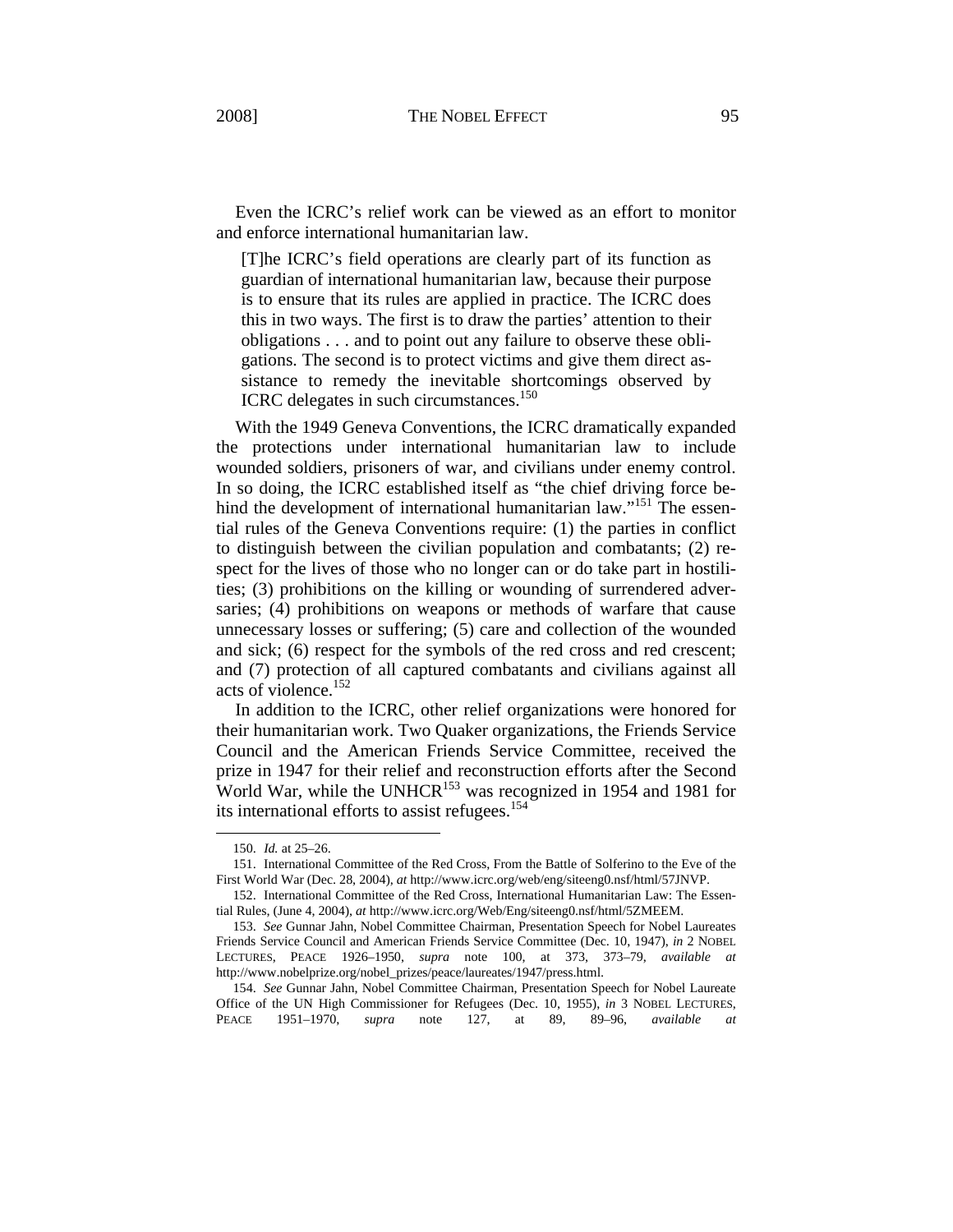The UNHCR deserves particular emphasis for its humanitarian work in shaping emerging norms pertaining to refugees. The UNHCR is the most important agency ever created for the protection of international refugees. Today, it is recognized as "one of the world's principal humanitarian agencies," having provided assistance to over fifty million people in over a half century of work.155 Among the more important of the UNHCR's efforts is the establishment and monitoring of the landmark 1951 Convention relating to the Status of Refugees (Refugee Convention), which guarantees protection of refugees who have a "wellfounded fear of being persecuted for reasons of race, religion, nationality, membership of a particular social group, or political opinion."156 This "Magna Carta of international refugee law" includes the core international norms protecting refugees, most importantly the rule of *nonrefoulement*. 157 The UNHCR is recognized as the guardian of the Refugee Convention,<sup>158</sup> thus enjoying special status under the Convention's Article 35.159 The UNHCR's central task is to ensure that the legal rights of refugees are respected, which requires it to monitor government compliance with the Refugee Convention, particularly prohibitions on the unlawful return to a country where a refugee has reason to fear persecution $160$ 

Certain statesman Laureates were honored for their humanitarian efforts during this period. In marked contrast to the response of the victors following the First World War, the new norm that emerged following the Second World War was that the victorious countries would provide significant financial aid and support for the economic reconstruction and development of the vanquished. In so doing, this norm also indirectly established international institutions to promote European economic cooperation.

l

http://www.nobelprize.org/nobel\_prizes/peace/laureates/1954/press.html; UN High Commissioner for Refugees, Helping Refugees: An Introduction to UNHCR 5 (2006), *at* http://www.unhcr.se/ Pdf/basics/helping\_ref\_06.pdf.

<sup>155.</sup> UN High Commissionr for Refugees, *supra* note 154, at 5.

<sup>156.</sup> Convention relating to the Status of Refugees art 1, July 28, 1951, 19 U.S.T. 6259, 189 U.N.T.S. 150 [hereinafter Refugee Convention].

<sup>157.</sup> Editorial, *The Refugee Convention at 50*, REFUGEES, July 2001, at 2, 2, *available at* http://www.unhcr.org/home/PUBL/3b5e90ea0.pdf [hereinafter Refugeee Convention Editorial]. For extensive commentary on the Refugee Convention, see generally JAMES HATHAWAY, THE RIGHTS OF REFUGEES UNDER INTERNATIONAL LAW (2005).

<sup>158.</sup> *See* Refugee Convention Editorial, *supra* note 157, at 2.

<sup>159.</sup> Refugee Convention, *supra* note 156, art. 35.

<sup>160.</sup> UN High Commissioner for Refugees, *supra* note 154, at 7.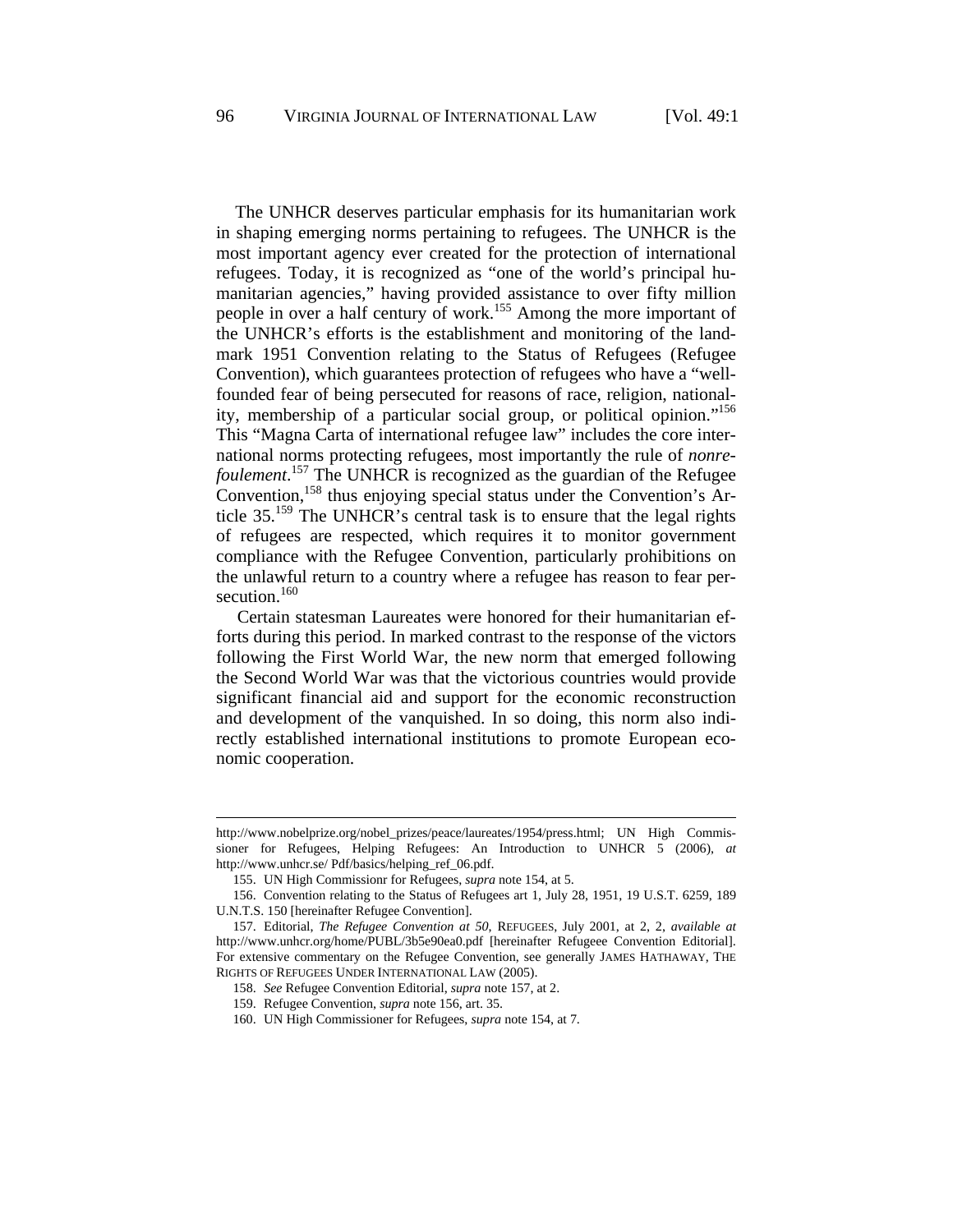The most important humanitarian statesman who embodied this norm was Marshall, author of the "greatest peacetime offer in history."<sup>161</sup> In announcing the Marshall Plan for European economic recovery in June 1947, Marshall underscored the connection between peace and economic recovery in Europe:

It is logical that the United States should do whatever it is able to do to assist in the return of normal economic health in the world, without which there can be no political stability and no assured peace. Our policy is directed not against any country or doctrine but against hunger, poverty, desperation and chaos. Its purpose should be the revival of a working economy in the world so as to permit the emergence of political and social conditions in which free institutions can exist.<sup>162</sup>

This approach reflected an important emerging norm regarding the treatment of the vanquished following war. Rather than burden defeated countries with onerous war reparations and allow the victors to inherit the bankrupt estate of Europe in economic collapse, the response of the United States was to forgive or discount war debt and immediately work toward rehabilitation and integration. Marshall's vision was that by providing funds under a comprehensive, multilateral plan for European reconstruction and cooperation, the United States could address the root causes of instability and promote the chance for more lasting peace in Europe. $163$ 

Equally significant was the implementation of the Marshall Plan. One of its key goals was to forge economic integration in Western Europe.<sup>164</sup> Marshall emphasized that it must be the Europeans themselves who draw up the plan to place the continent back on its feet economically.<sup>165</sup> From this proposal, the Organisation for European Economic Cooperation (OEEC) was born in April 1948 as a permanent joint economic recovery organization with the immediate task of supervising the distribu-

<sup>161.</sup> DEAN ACHESON, SKETCHES FROM LIFE OF MEN I HAVE KNOWN 155 (1961).

<sup>162.</sup> George C. Marshall, The "Marshall Plan" Speech at Harvard University (June 5, 1947), *available at* http://www.oecd.org/document/10/ 0,3343,en\_2649\_201185\_1876938\_1\_1\_1\_1,00.html.

<sup>163.</sup> *See* ACHESON, *supra* note 161, at 156; Robert H. Ferrell, *George C. Marshall*, *in* 15 THE AMERICAN SECRETARIES OF STATES AND THEIR DIPLOMACY 99 (Robert H. Ferrell & Samuel Flagg Bemis eds., 1966); JOHN GIMBEL, THE ORIGINS OF THE MARSHALL PLAN 53–99 (1976).

<sup>164.</sup> *See* MICHAEL J. HOGAN, THE MARSHALL PLAN: AMERICA, BRITAIN, AND THE RECONSTRUCTION OF WESTERN EUROPE, 1947–1952, at 192 (1987).

<sup>165.</sup> ACHESON, *supra* note 161, at 157.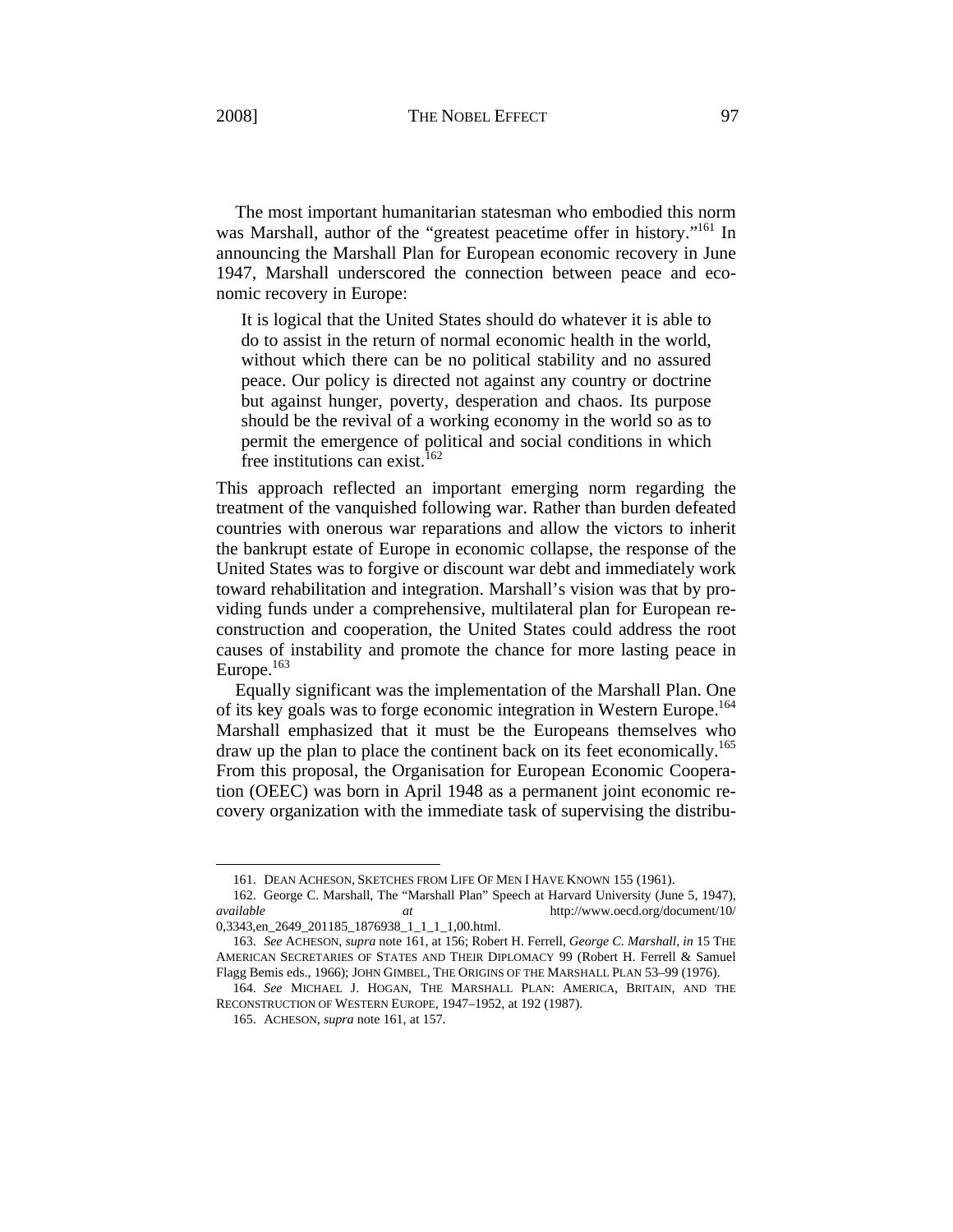tion of Marshall Plan aid.<sup>166</sup> Although originally focused on the distribution of aid, the OEEC soon became the "premier international institution committed to the advocacy and development of free market policies."167 The OEEC also laid the groundwork for the creation of the European Economic Communities (EEC) and the European Free Trade Area (EFTA).<sup>168</sup> With the establishment of the EEC in 1957, the original impetus of the OEEC was eclipsed and thus the OEEC was expanded and reborn in 1961 as the Organisation for Economic Cooperation and Development (OECD). The OECD now serves as the foremost economic organization dedicated to promoting free markets.<sup>169</sup> Thus, without having a direct role, Marshall dramatically influenced the establishment of regional European economic institutions by creating a collective action problem regarding the disbursement of Marshall Plan aid.

In awarding the prize to Marshall in 1953, the Nobel Committee recognized Marshall's role in promoting European integration, as well as the link between Marshall and the international organization he encouraged the Europeans to establish.

The years that have gone by since he submitted his [Marshall Plan] program have demonstrated its constructive character. And the organs which have grown from the Marshall Aid have, more than anything else in these difficult years, contributed to what Nobel termed 'the idea of a general peace in Europe' and to a realistic materialization of  $\ldots$  brotherhood among nations.<sup>170</sup>

This period also included several other humanitarians who were not statesmen, including Balch, Mott, Pire, and Schweitzer. Each of these individuals was recognized for their humanitarian efforts: Pire with refugees in Europe,<sup>171</sup> Mott with the worldwide ecumenical and youth

<sup>166.</sup> *See* Organisation for Econonic Cooperation and Development, Organisation for European Economic Cooperation, *at* http://www.oecd.org/document/48/ 0,3343,en\_2649\_201185\_1876912\_1\_1\_1\_1,00.html (last visited Apr. 24, 2008).

<sup>167.</sup> James Salzman, *Labor Rights, Globalization and Institutions: The Role and Influence of the Organization for Economic Cooperation and Development*, 21 MICH. J. INT'L L. 769, 775 (2000).

<sup>168.</sup> *Id.*

<sup>169.</sup> *Id.*

<sup>170.</sup> Carl Joachim Hambro, Nobel Committee Member, Presentation Speech for Nobel Laureate George Marshall (Dec. 10, 1953), *in* 3 NOBEL LECTURES, PEACE 1951–1970, *supra* note 127, at 65, 75, *available at* http://www.nobelprize.org/nobel\_prizes/peace/laureates/1953/ press.html.

<sup>171.</sup> For details on the work of Father Pire, see CHARLES DRICOT & DOMINIQUE-GEORGES PIRE, BUILDING PEACE (Graeme M. Ogg trans., 1967) (1966); VICTOR HOUART, THE OPEN HEART: THE INSPIRING STORY OF FATHER PIRE AND THE EUROPE OF THE HEART (1959);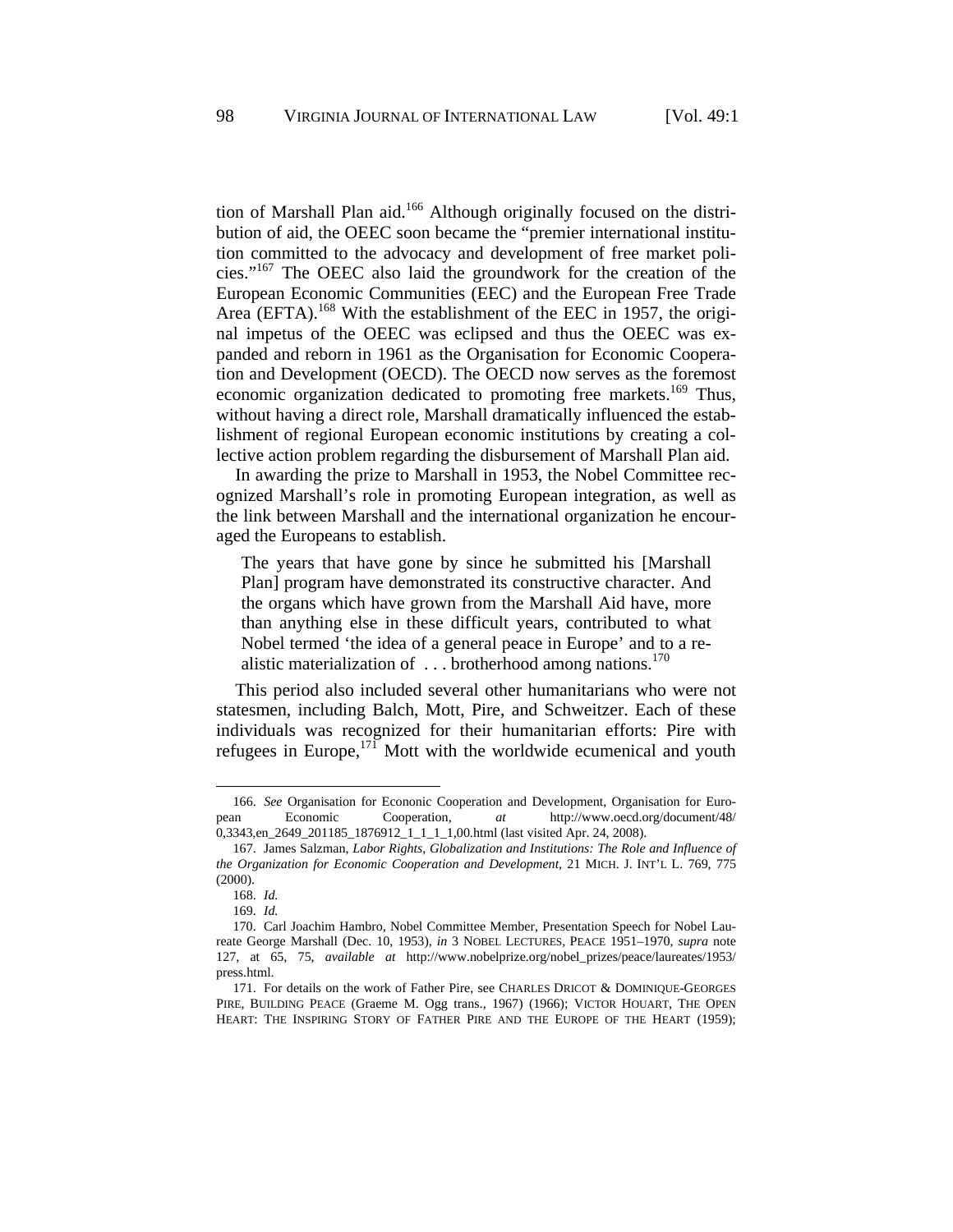l

movements,<sup>172</sup> and Balch with immigrants and the poor in the United States and with the global women's peace movement.<sup> $173$ </sup>

Neither Mott nor Pire had a particularly significant role in promoting international law. Both Balch and Schweitzer, however, had much to say on the subject. Balch closely echoed the strong pacifist sentiments of the earlier period. In many respects, 1946 Laureate Balch was a bridge between the Pacifist Period's populism and the Humanitarian Period's institutional focus on social and economic justice. Balch wrote extensively on the plight of immigrants, international economics, international cooperation, colonialism, and the development of international law in the global commons of air, sea, and the polar regions.<sup>174</sup> She recognized that the United Nations was a vehicle with both a narrow focus on international peace and security, and a

limitless field of constructive international activity . . . . [I]t is a crucial mistake to suppose that peace and security are mainly a matter of stopping violence and aggression, instead of being essentially dependent on the positive cooperation, social and economic, by which any stable and fruitful condition of peace must be supported and nourished.<sup>175</sup>

For her, UN organs were like filaments woven together as a web, "creating . . . an unbreakable fabric binding all together by the habit of common work for common ends."176

More than anything, Balch represented a certain type of international cosmopolitanism. In her Nobel lecture, she spoke at length about the emerging "world community," focusing on unifying trends such as liberty, democracy, humaneness, public spirit, repudiation of violence, and spiritual universalism, as well as the institutional apparatus that was fos-

DOMINIQUE PIRE AS TOLD TO HUGUES VEHENNE, THE STORY OF FATHER DOMINIQUE PIRE (John L. Skeffington trans., 1961) (1959).

<sup>172.</sup> Mott was one of the founders of the ecumenical movement that led to the creation of the World Council of Churches. Much of the work of those organizations involved humanitarian relief, particularly during the First and Second World Wars. *See* C. HOWARD HOPKINS, JOHN R. MOTT: 1865–1955, at 82–83 (1979).

<sup>173.</sup> For a biography of the life of Balch, see MERCEDES M. RANDALL, IMPROPER BOSTONIAN: EMILY GREENE BALCH (1964).

<sup>174.</sup> *See id.* at 370–86; *see also* BEYOND NATIONALISM: SOCIAL THOUGHT OF EMILY GREENE BALCH (Mercedes M. Randall ed., 1972) [hereinafter BEYOND NATIONALISM].

<sup>175.</sup> BEYOND NATIONALISM, *supra* note 174, at 126

<sup>176.</sup> Emily Greene Balch, Nobel Lecture (Apr. 7, 1948), *in* 2 NOBEL LECTURES, PEACE 1926–1950, *supra* note 100, at 333, 347, *available at* http://www.nobelprize.org/nobel\_prizes/ peace/laureates/1946/balch-lecture.html.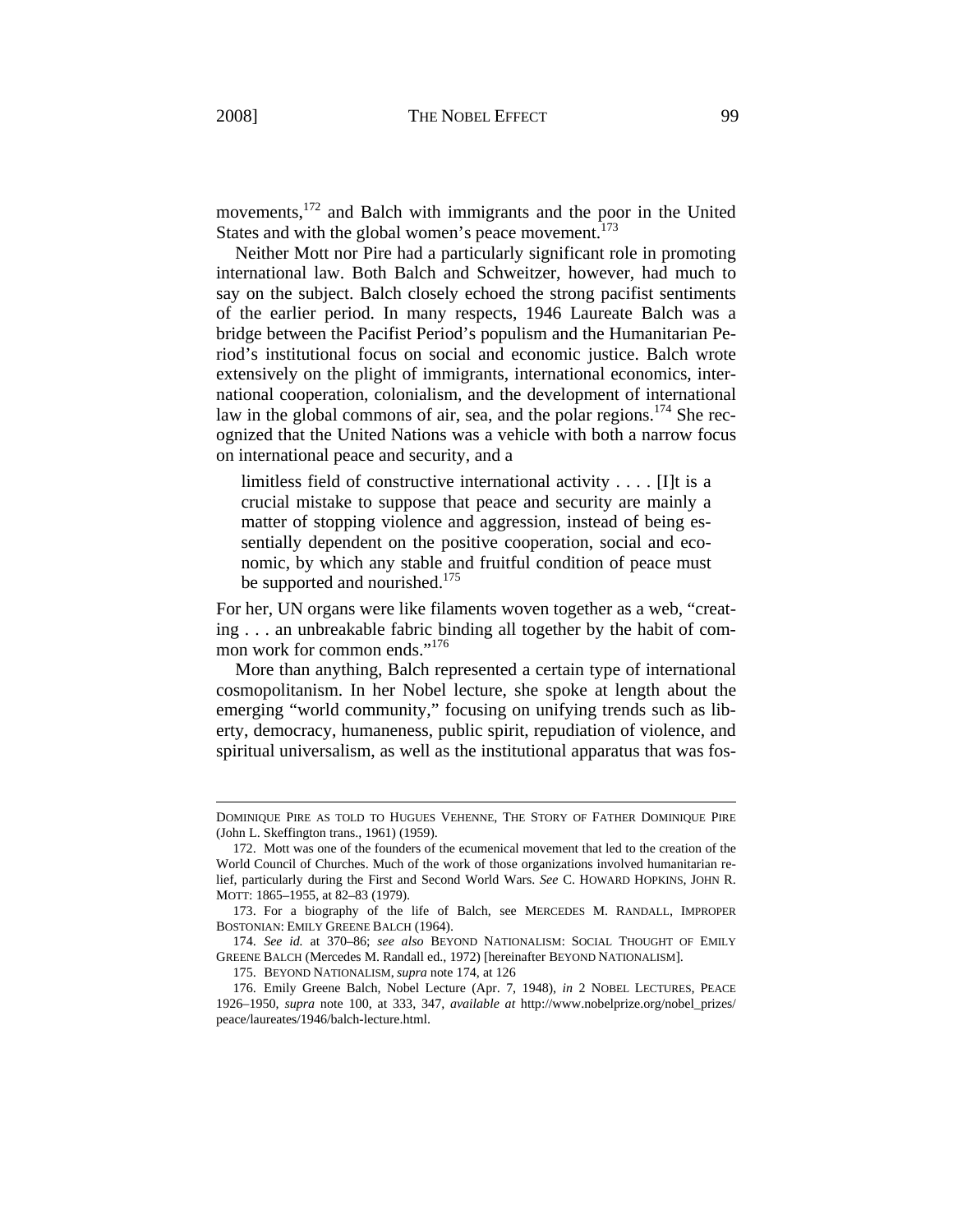tering the organization of "world society."<sup>177</sup> She wrote near the end of her life, "I am a good American, but far more deeply and happily I feel myself a citizen of the world. . . . I am a patriot and my fatherland is this dear, dear earth."<sup>178</sup>

Far and away the most famous humanitarian during this period was the brilliant iconoclast, Schweitzer. His award marked a turning point in the history of the Nobel Peace Prize in that none of his work prior to receiving the award focused on international concerns. Instead, he was recognized for being a symbolic humanitarian. As the Nobel Committee put it:

His whole life and all of his work are a message addressed to all men regardless of nationality or race. . . .

 . . . . . . . [T]he very impact of his personality and the propagation of his gospel of love will in the final instance achieve more, and will  $\ldots$  stimulate the growth of brotherhood among races.<sup>179</sup>

Schweitzer was musician, theologian, philosopher, and medical missionary to equatorial Africa. His ethic—"[r]everence for life" demanded reverence for human suffering and human life, for the smallest and most insignificant, as an inviolable law to rule the world.<sup>180</sup> This ethic encompasses modern understandings of international human rights. His ethic was, if you will, a religious apology for the sacredness of all life. In this sense, he is a kindred spirit with spiritual leaders of the Human Rights Period.<sup>181</sup>

Although not a lawyer or statesman, Schweitzer was significant in the development of international law, recognizing that exterior law was powerless to constrain state behavior in the absence of an inner compass directed toward peace. In his Nobel lecture, he criticized Immanuel Kant's undue optimism about the efficacy of international law in the absence of this inward spirit.<sup>182</sup> Schweitzer argued that the League of Nations and the United Nations were "doomed to fail" because they were

<sup>177.</sup> *Id.* at 342, 350.

<sup>178.</sup> BEYOND NATIONALISM, *supra* note 174, at 241.

<sup>179.</sup> Gunnar Jahn, Nobel Committee Chairman, Presentation Speech for Nobel Laureate Albert Schweitzer (Dec. 10, 1953), *in* 3 NOBEL LECTURES, PEACE 1951–1970, *supra* note 127, at 37, 37, 42, *available at* http://www.nobelprize.org/nobel\_prizes/peace/laureates/1952/press.html.

<sup>180.</sup> THE WORDS OF ALBERT SCHWEITZER 35 (Norman Cousins ed., 1984).

<sup>181.</sup> *See infra* notes 295–317 and accompanying text.

<sup>182.</sup> *See* Albert Schweitzer, Nobel Lecture (Nov. 4, 1954), *in* 3 NOBEL LECTURES, PEACE 1951–1970, *supra* note 127, at 46, 53–55, *available at* http://www.nobelprize.org/nobel\_prizes/ peace/laureates/1952/schweitzer-lecture-e.html.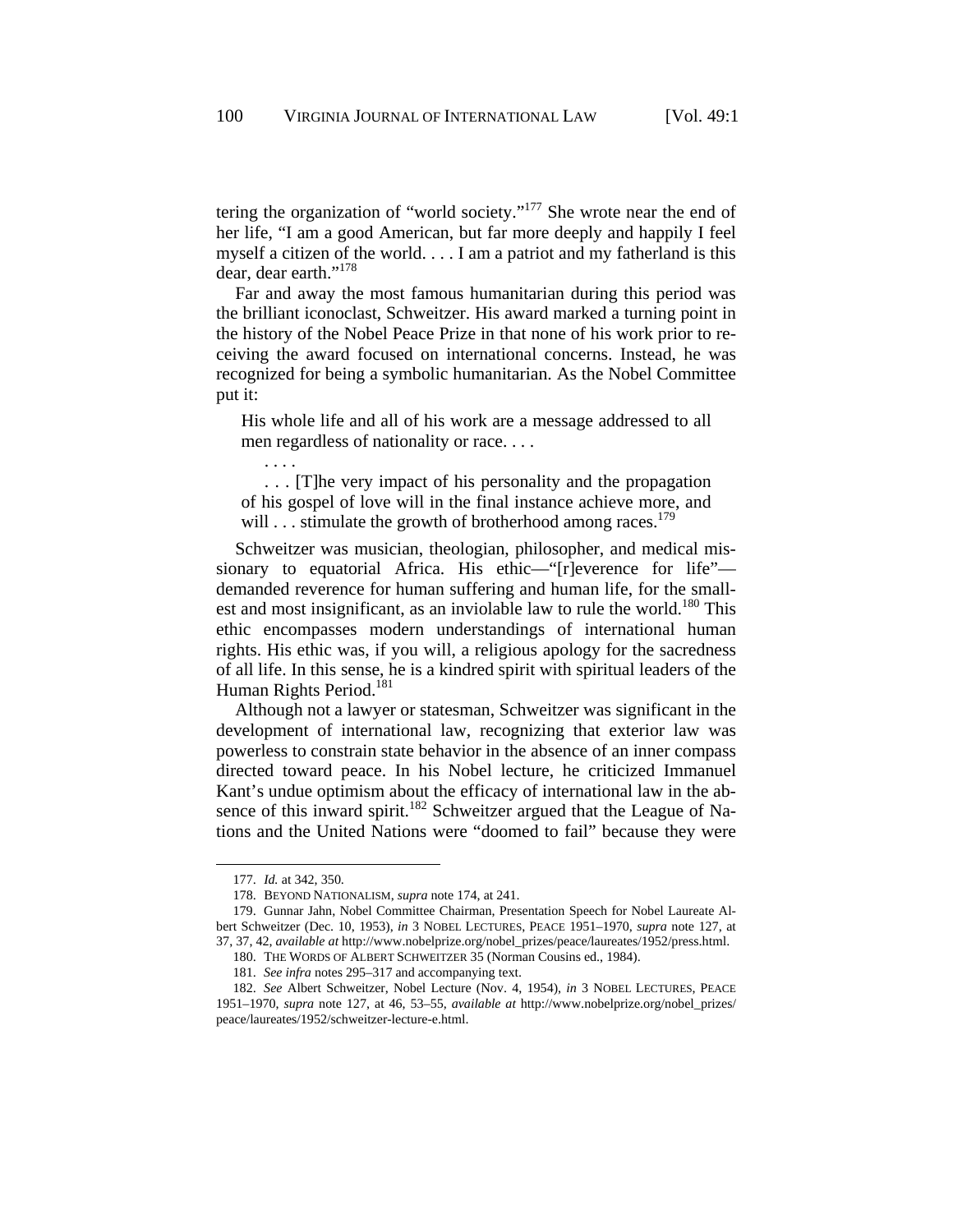established "in a world in which there was no prevailing spirit directed toward peace."183 "Only when an ideal of peace is born in the minds of the peoples will the institutions set up to maintain this peace effectively fulfill the function expected of them."<sup>184</sup> Using constructivist language, therefore, one might say that Schweitzer recognized that, if peace is to succeed, there must be individual and collective intentionality toward an ideational reality of peace.

# *B. The International Statesmen*

The type of statesmen recognized during the Humanitarian Period differed significantly from the statesmen of the previous periods. These Laureates, including Cordell Hull, Philip Noel-Baker, Ralph Bunche, Lester Pearson, and Léon Jouhaux, were recognized for work that frequently transcended the traditional statesman's role of promoting the national interest. Instead, this period saw the emergence of the international statesmen.

The most notable statesmen of this period were the architects of international organizations, especially the United Nations and its agencies. The period began and ended with recognition of founders of the United Nations. Hull received the prize in 1945 in recognition of his role as the "[f]ather of the United Nations."185 The idea of a postwar international organization began in earnest in January 1940 when Secretary of State Hull commissioned an advisory committee within the State Department "to plan the shape of things to come in the postwar world."186 Hull's vision was that following the war the United States must use its moral and material influence to create "a stable and enduring world order under law."<sup>187</sup> In October 1943, Hull and delegates from Britain, China, and the USSR met in Moscow and signed the Four-Nation Declaration, jointly declaring that the four countries "recognize the necessity of establishing at the earliest practicable date a general international organization, based on the principle of the sovereign equality of all peace-

<sup>183.</sup> *Id.* at 53.

<sup>184.</sup> *Id.* at 56.

<sup>185.</sup> Gunnar Jahn, Nobel Committee Chairman, Presentation Speech for Nobel Laureate Cordell Hull (Dec. 10, 1945), *in* 2 NOBEL LECTURES, PEACE 1926–1950, *supra* note 100, at 311, 317, *available at* http://www.nobelprize.org/nobel\_prizes/peace/laureates/1945/press.html; *see also* Julius W. Pratt, *Cordell Hull*, *in* 13 (Vol. 2) THE AMERICAN SECRETARIES OF STATE AND THEIR DIPLOMACY 766–67 (Robert H. Ferrell & Samuel Flagg Demis eds., 1964).

<sup>186.</sup> Pratt, *supra* note 185, at 718.

<sup>187.</sup> *Id.* at 718–19.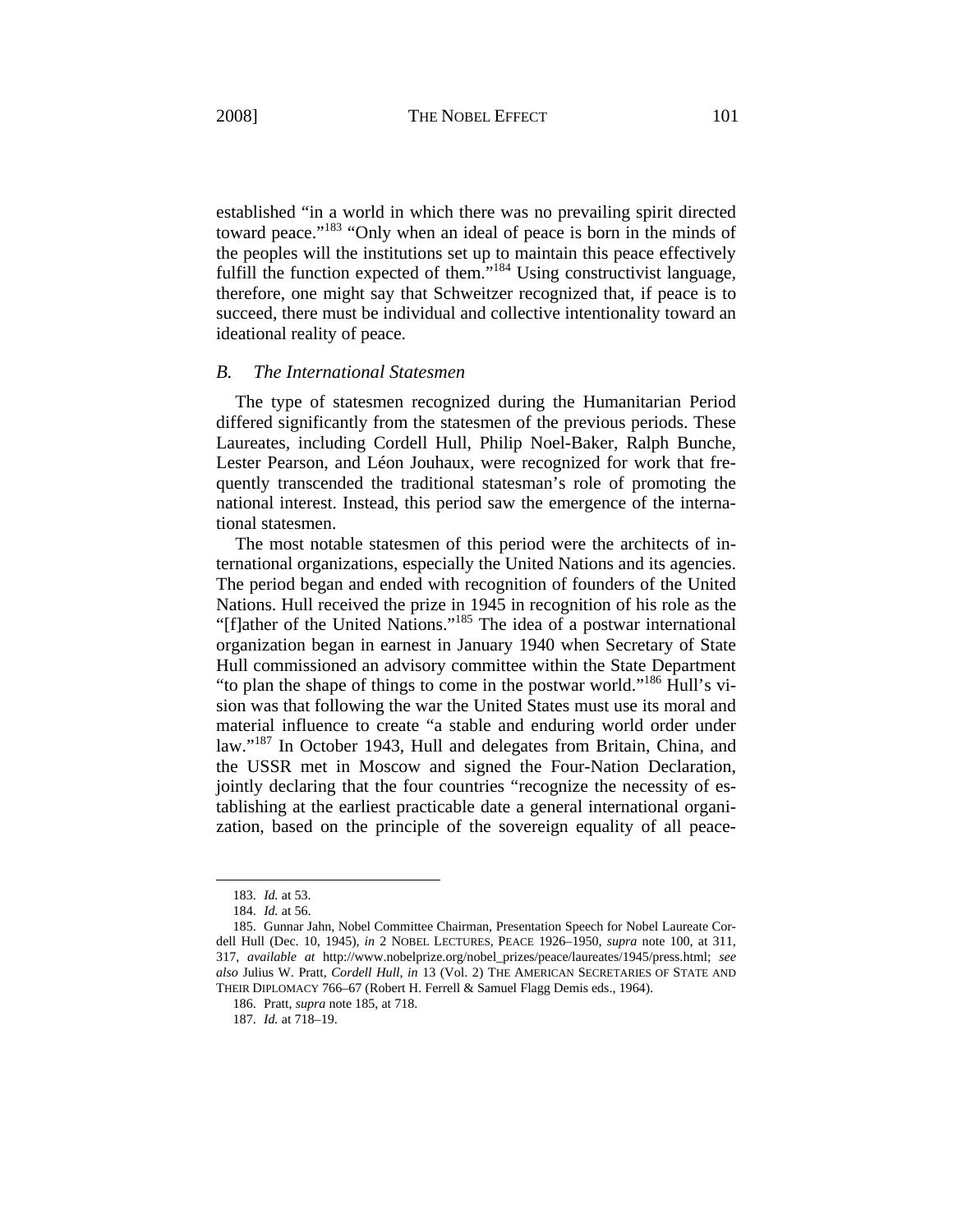loving states, and open to membership by all such states, large and small, for the maintenance of international peace and security."<sup>188</sup>

During the Allies' early debates about a future postwar structure to secure international peace and security, Hull was the strongest supporter of a global organization whose primary role would be conflict management.<sup>189</sup> It was also Hull who expressed the strongest reservations about Winston Churchill's proposal for regional security arrangements led by the great Allied Powers.<sup>190</sup> And it was Hull again who pressed for selfdetermination of colonial dominions as an express commitment in the UN Charter.<sup>191</sup> In establishing the United Nations, Hull recognized that, as a result of the war, "peoples in several areas unprepared for full independence would be released from political ties with nations formerly responsible for them."<sup>192</sup> So Hull convinced the Allied Powers to include in the UN Charter provisions for colonial self-government, with the United Nations assuming "a special . . . regard to them, analogous to that of a trustee or fiduciary."<sup>193</sup>

Hull's vision was that this postwar peace organization would be the "final development of a full and complete structure of a world order under law."194 His 1945 Nobel lecture expressed optimism that the United Nations would fulfill its mission of enduring peace and an international rule of law:

Alfred Nobel, were he alive today, would, I am sure, have joined with me in unshakable faith that . . . the searing lessons of this latest war and the promise of the United Nations Organization will be the cornerstones of a new edifice of enduring peace and the guideposts of a new era of human progress. $195$ 

The Nobel Committee returned to the UN founders near the end of the Humanitarian Period, focusing in 1959 on another UN architect,

<sup>188.</sup> Declaration of Four Nations on General Security, Oct. 30, 1943, *in* 9 DEP'T ST. BULL. 308, 309 (1943), *available at* http://www.ibiblio.org/pha/policy/1943/431000a.html.

<sup>189.</sup> Anthony Clark Arend, *The United Nations, Regional Organizations, and Military Operations: The Past and the Present*, 7 DUKE J. COMP. & INT'L L. 3, 5–6 (1996); Inis L. Claude, *The OAS, the UN, and the United States*, INT'L CONCILIATION, Mar. 1964, at 3–5.

<sup>190.</sup> *See* 2 CORDELL HULL, THE MEMOIRS OF CORDELL HULL 1642–47 (1948).

<sup>191.</sup> Pratt, *supra* note 185, at 738–52.

<sup>192.</sup> HULL, *supra* note 190, at 1235.

<sup>193.</sup> *Id.*; *see also* Pratt, *supra* note 185, at 751–52.

<sup>194.</sup> HULL, *supra* note 190, at 1717.

<sup>195.</sup> Lithgow Osborne, U.S. Ambassador to Norway, Acceptance Speech for Nobel Laureate Cordell Hull (Dec. 10, 1945), *in* 2 NOBEL LECTURES, PEACE 1926–1950, *supra* note 100, at 318, 319, *available at* http://www.nobelprize.org/nobel\_prizes/peace/laureates/1945/ hull-accpetance.html.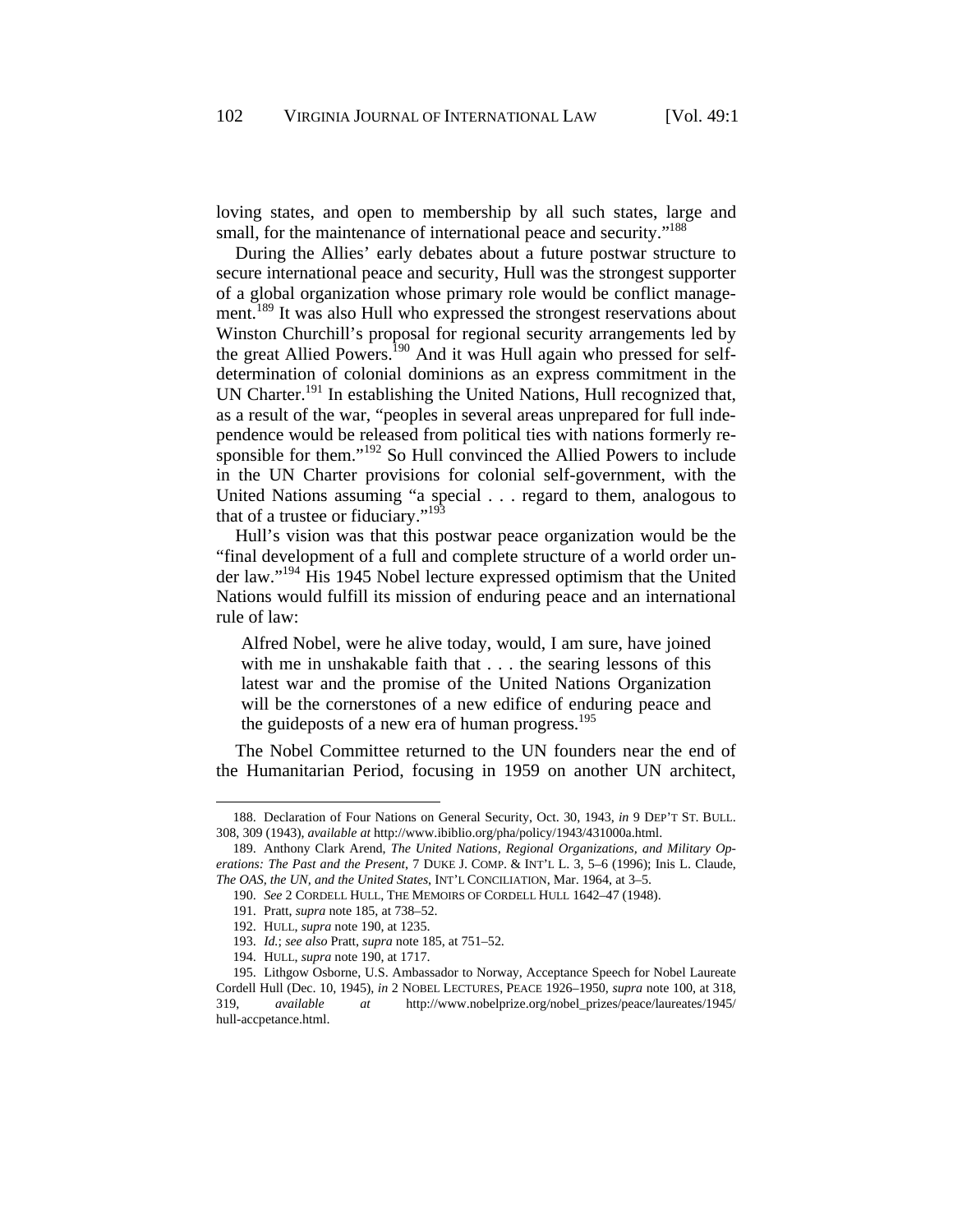Noel-Baker.<sup>196</sup> Noel-Baker served as the British representative on the Preparatory Commission of the United Nations,<sup>197</sup> and his proposals in San Francisco "laid the groundwork for the organization of the United Nations and its various sections."<sup>198</sup> In his view, as a matter of international law, the UN Charter made war inherently impossible as a means of settling disputes between nations.<sup>199</sup>

Noel-Baker, a former international law professor at the University of London, was a "legal-utopian $[$ "<sup>200</sup> who believed that disarmament could herald a day in which war would be abolished.<sup>201</sup> He remained firmly committed to the idea of international law, believing that lasting peace and justice "will only come from . . . a conscious, persistent effort to strengthen the deliberative institutions of the UN; the submission of all legal conflicts to the International Court [of Justice]; [and] the building up of international legislation and administration."202

Neither Hull nor Noel-Baker viewed the United Nations through the "realist" lens as a grand power alliance. Rather, both perceived the United Nations as an "international legal regime" that reflected a world polity of "universal membership and a universal commitment to legal rather than political resolution of disputes."<sup>203</sup> Both Laureates were leaders in the "legalist" tradition, interpreting the United Nations as analogous to democratic self-government by its members. This legalist conception viewed the United Nations as borrowing from domestic liberal democratic principles to structure an international legal regime. That regime was to be founded on principles of sovereign equality, sovereign autonomy, universal membership, and the international rule of  $law.<sup>204</sup>$ 

<sup>196.</sup> *See* D.J. WHITTAKER, FIGHTER FOR PEACE: PHILIP NOEL-BAKER 1889–1982, at 214–49 (1989).

<sup>197.</sup> *Id.* at 223–24.

<sup>198.</sup> Gunnar Jahn, Nobel Committee Chairman, Presentation Speech for Nobel Laureate Philip Noel-Baker (Dec. 10, 1959), *in* 3 NOBEL LECTURES, *supra* note 127, at 175, 182, *available at* http://www.nobelprize.org/nobel\_prizes/peace/laureates/1959/press.html.

<sup>199.</sup> Philip Noel-Baker, Nobel Lecture (Dec. 11, 1959), *in* 3 NOBEL LECTURES, PEACE 1951– 1970, *supra* note 127, at 186, 197–98, *available at* http://www.nobelprize.org/nobel\_prizes/ peace/laureates/1959/noel-baker-lecture.html.

<sup>200.</sup> Gerry Simpson, *Duelling Agendas: International Relations and International Law (Again)*, 1 J. INT'L L. & INT'L REL. 61, 65 (2005).

<sup>201.</sup> *See* PHILIP NOEL-BAKER, THE ARMS RACE: A PROGRAMME FOR WORLD DISARMAMENT (1958).

<sup>202.</sup> *Id.* at 563.

<sup>203.</sup> Anne-Marie Slaughter, *The Liberal Agenda for Peace: International Relations Theory and the Future of the United Nations*, 4 TRANSNAT'L L. & CONTEMP. PROBS. 377, 385–88 (1994).

<sup>204.</sup> *Id.* at 387.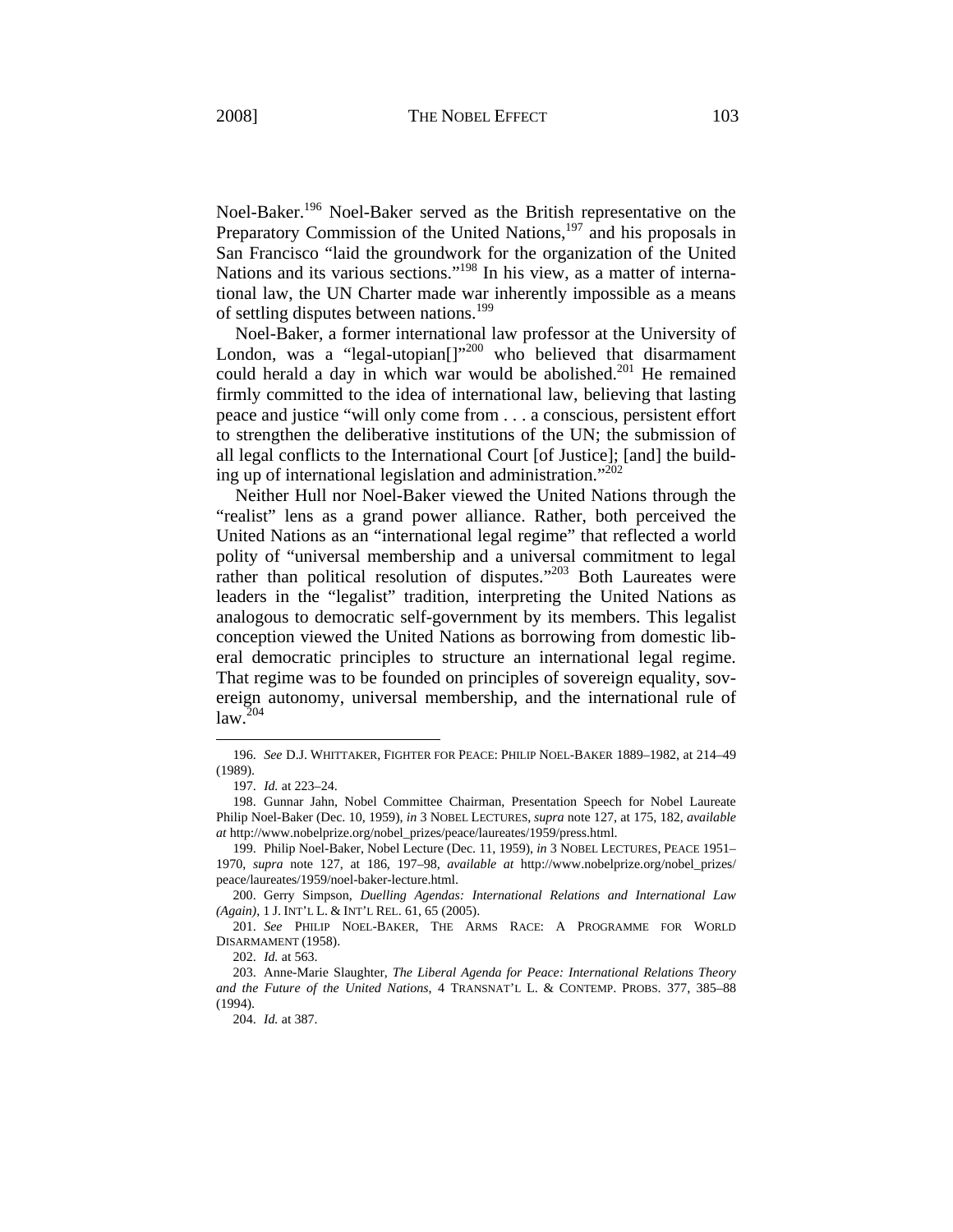The UN Charter itself supports Hull's and Noel-Baker's understanding of the United Nations as an international legal regime. Article 2 states that all member states: (i) are of equal status; (ii) commit to fulfill their obligations under the Charter; (iii) agree to settle their international disputes by peaceful means; and (iv) agree to refrain from the threat or use of force.<sup>205</sup> At the same time, Article 2(7) recognizes the principle of sovereign autonomy on matters within each sovereign's domestic jurisdiction.<sup> $206$ </sup> This underscores that while the United Nations is a legal regime, it is also an international one. That is, its scope of application extends to international affairs, broadly construed to include domestic affairs that threaten the peace and security of international relations.

While Hull and Noel-Baker were recognized for founding the United Nations, other lesser known statesmen were recognized for their work on behalf of the United Nations. One, Bunche, received the prize in 1950 in honor of his successful efforts to negotiate an armistice between Israel and its Arab neighbors in 1949. In many respects, the recognition of Bunche was reminiscent of the 1906 award to Theodore Roosevelt, who was recognized for negotiating a settlement between Japan and Russia. The difference, of course, was that Roosevelt merely dreamed of a "League of Peace,"207 while Bunche was an international statesman entrusted by warring parties with the task of mediating an armistice. The eminent Israeli international law professor Shabtai Rosenne said that Bunche "was the incarnation of belief in the UN . . . as a necessity for the preservation of mankind in the nuclear age."<sup>208</sup>

 It is worth emphasizing that recognition of Bunche also was a veiled attempt to highlight concerns about colonialism. When Bunche—the first non-white Laureate—received the award in 1950, the Nobel Committee attempted to recognize an individual who, like Mahatma Gandhi, was a racial minority who openly challenged colonial policies.<sup>209</sup> Like

<sup>205.</sup> U.N. Charter art. 2.

<sup>206.</sup> *Id.*

<sup>207.</sup> Theodore Roosevelt, Nobel Lecture (May 5, 1910), *in* 1 NOBEL LECTURES, PEACE 1901–1925, *supra* note 26, at 104, 105, *available at* http://www.nobelprize.org/nobel\_prizes/ peace/laureates/1906/roosevelt-lecture.html.

<sup>208.</sup> Shabtai Rosenne, *Bunche at Rhodes: Diplomatic Negotiator*, *in* RALPH BUNCHE: THE MAN AND HIS TIMES 177, 183, 185 (Benjamin Rivlin ed., 1990).

<sup>209.</sup> Gunnar Jahn, Nobel Committee Chairman, Presentation Speech for Nobel Laureate Ralph Bunche (Dec. 10, 1950), *in* 2 NOBEL LECTURES, PEACE 1926–1950, *supra* note 100, at 435, 435, *available at* http://www.nobelprize.org/nobel\_prizes/peace/laureates/1950/press.html. The failure to honor Gandhi has been described as the "most embarrassing omission" in the Nobel Peace Prize's history. Geir Lundestad, *Foreword* to PEACE! 15, 15 (Marek Thee ed., 1995). But Gandhi almost certainly would have received the prize in 1948 had he not been assassinated. When the Nobel Committee decided "not to award the prize that year because there was no 'suit-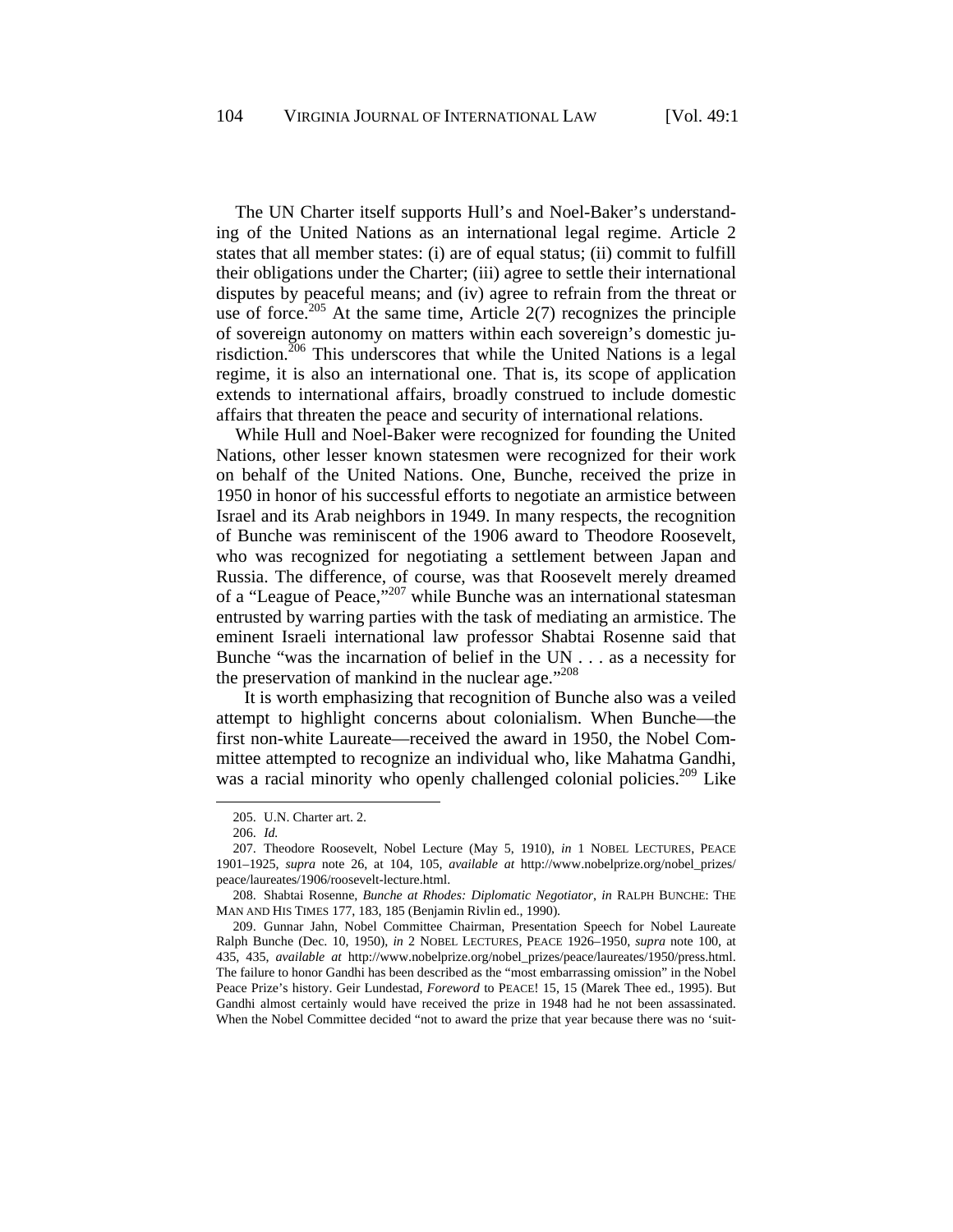. . . .

l

Gandhi, Bunche was a vocal and early opponent of colonialism, and he first made his mark as a UN official dealing with colonial and African affairs.210 In Bunche's view, the United Nations must serve as a catalyst for equality, colonial independence, and national self-determination:

It is worthy of emphasis that the United Nations exists not merely to preserve the peace but also to make change–even radical change–possible without violent upheaval. The United Nations has no vested interest in the status quo. It seeks a more secure world, a better world, a world of progress for all peoples. In the dynamic world society which is the objective of the United Nations, all peoples must have equality and equal rights. $^{211}$ 

Another UN diplomat who focused on Middle East hostilities was the prominent Canadian diplomat, Pearson. He received the prize for his leadership as General Assembly President in establishing the UN Emergency Force (UNEF) in Egypt in 1956.<sup>212</sup> The genius of Pearson's proposal was that it circumvented the Security Council (which was deadlocked) by securing Egyptian consent for a UN force to supervise the cessation of hostilities in the Suez Crisis. For this work, Pearson has been described as the father of international peacekeeping forces.<sup>213</sup> As Pearson put it in his Nobel lecture, UNEF constituted

the first genuinely international police force of its kind . . . .

 . . . [Such a force] would be futile in a quarrel between, or in opposition to, big powers. But it may have prevented a brush fire becoming an all-consuming blaze at the Suez last year, and it could do so again in similar circumstances in the future. $2^{14}$ 

214. Lester Pearson, Nobel Lecture (Dec. 11, 1957), *in* 3 NOBEL LECTURES, PEACE 1951– 1970, *supra* note 127, at 129, 137, *available at* http://www.nobelprize.org/nobel\_prizes/peace/

able living candidate'" it is almost certain that "Gandhi's place on the list of laureates remain[ed] reserved, but vacant." Øyvind Tønnesson, *Why no Gandhi?*, *in* HOW? THOUGHTS ABOUT PEACE, *supra* note 2, at 35; *see also* Lundestad, *supra*, at 15.

<sup>210.</sup> Lawrence S. Finkelstein, *Bunche and the Colonial World: From Trusteeship to Decolonization*, *in* BENJAMIN RIVLIN, RALPH BUNCHE: THE MAN AND HIS TIMES 109, 109–11 (1990).

<sup>211.</sup> Ralph Bunche, Nobel Lecture (Dec. 11, 1950), *in* 2 NOBEL LECTURES, PEACE 1926– 1950, *supra* note 100, at 441, 454, *available at* http://www.nobelprize.org/nobel\_prizes/peace/ laureates/1950/bunche-lecture.html.

<sup>212.</sup> *See* 2 JOHN ENGLISH, THE WORLDLY YEARS: THE LIFE OF LESTER PEARSON 137–45 (1992); JOHN MELADY, PEARSON'S PRIZE: CANADA AND THE SUEZ CRISIS 196 (2006); 2 MIKE: THE MEMOIRS OF THE RIGHT HONOURABLE LESTER B. PEARSON 274-76 (John A. Munro & Alex I. Inglis eds., 1973).

<sup>213.</sup> Richard H. Solomon & Ellen Laipson, *Foreword* to TWENTY-FIRST CENTURY PEACE OPERATIONS xii (William J. Durch ed., 2001).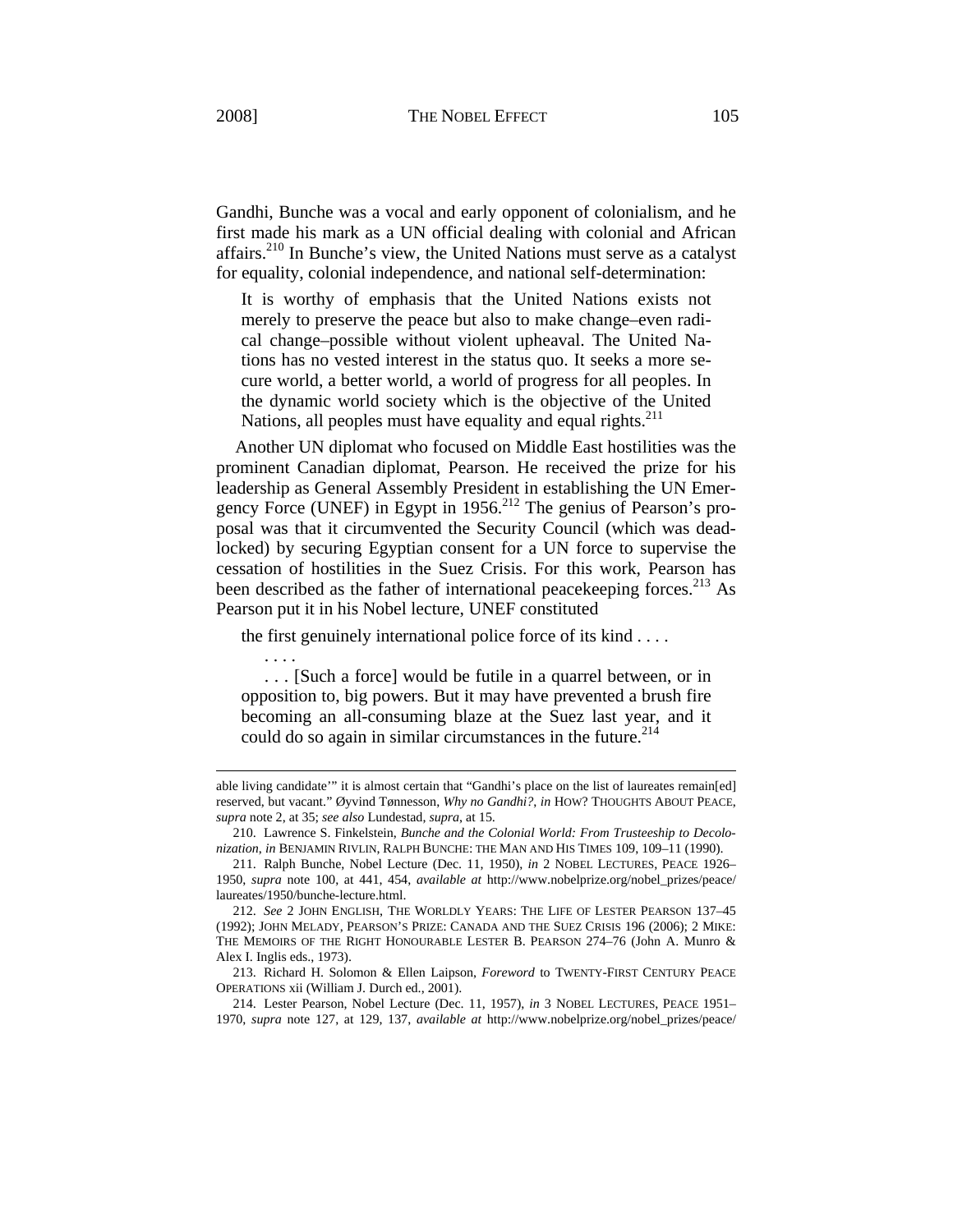UN peacekeeping forces would prove to be one of the most significant instruments for the maintenance of international peace and security in the coming decades. Pearson's initiative also helped define the core principles of modern peacekeeping efforts, including consent of the parties to the conflict, non-use of force except in self-defense, political neutrality, and international legitimacy.<sup>215</sup>

In stark contrast to earlier periods, the award to Pearson marks the first instance in which the Nobel Committee has honored someone for utilizing military force to promote peace. Pearson described the emerging recognition of the need for such international peacekeeping forces: "International force behind international decisions is still a far-distant dream . . . . [But m]ilitary power . . . used wisely and with an understanding of its limitations, is an essential support for policy."<sup>216</sup> It would be another thirty years before the Nobel Committee returned to this theme, when it awarded the prize to the UN Peacekeeping Forces in 1988.<sup>217</sup>

The final international statesman Laureate during this period was Jouhaux, one of the founding architects of the International Labour Organization (ILO). The ILO represents an important example of norm entrepreneurs promoting the migration of domestic norms internationally through the creation of an organization. The goal of the labor movement was to "provide an apparatus for labor legislation on an international basis," leading to the creation of a "Magna Carta of trade union rights."218 Jouhaux was instrumental in securing a place for such an organization in the Treaty of Versailles, including express recognition of the link between peace and labor rights. Significantly, Jouhaux joined the French delegation that helped draft the Versailles Treaty as an outside technical expert representing labor interests, which serves as an important early example of civil society's role in shaping international law.<sup>219</sup> In a clear victory for labor interests, Part XIII of the Treaty recognized that "peace can be established only if it is based upon social

l

217. *See infra* note 416 and accompanying text.

218. Arthur Wubnig, Book Review, 8 PAC. AFF. 245, 245 (1935) (reviewing JAMES T. SHOTWELL, THE ORIGINS OF THE INTERNATIONAL LABOR ORGANIZATION (1934)).

laureates/1957/pearson-lecture.html; *see also* LESTER PEARSON, DIPLOMACY IN A NUCLEAR AGE 75–77 (1959).

<sup>215.</sup> *See* OLIVER RAMSBOTHAM ET AL., CONTEMPORARY CONFLICT RESOLUTION 134 (2d ed. 2005).

<sup>216.</sup> PEARSON, *supra* note 214, at 77.

<sup>219.</sup> Léon Jouhaux, Nobel Lecture (Dec. 11, 1951), *in* 3 NOBEL LECTURES, PEACE 1951– 1970, *supra* note 127, at 10, 20, *available at* http://www.nobelprize.org/nobel\_prizes/peace/ laureates/1951/jouhaux-lecture.html.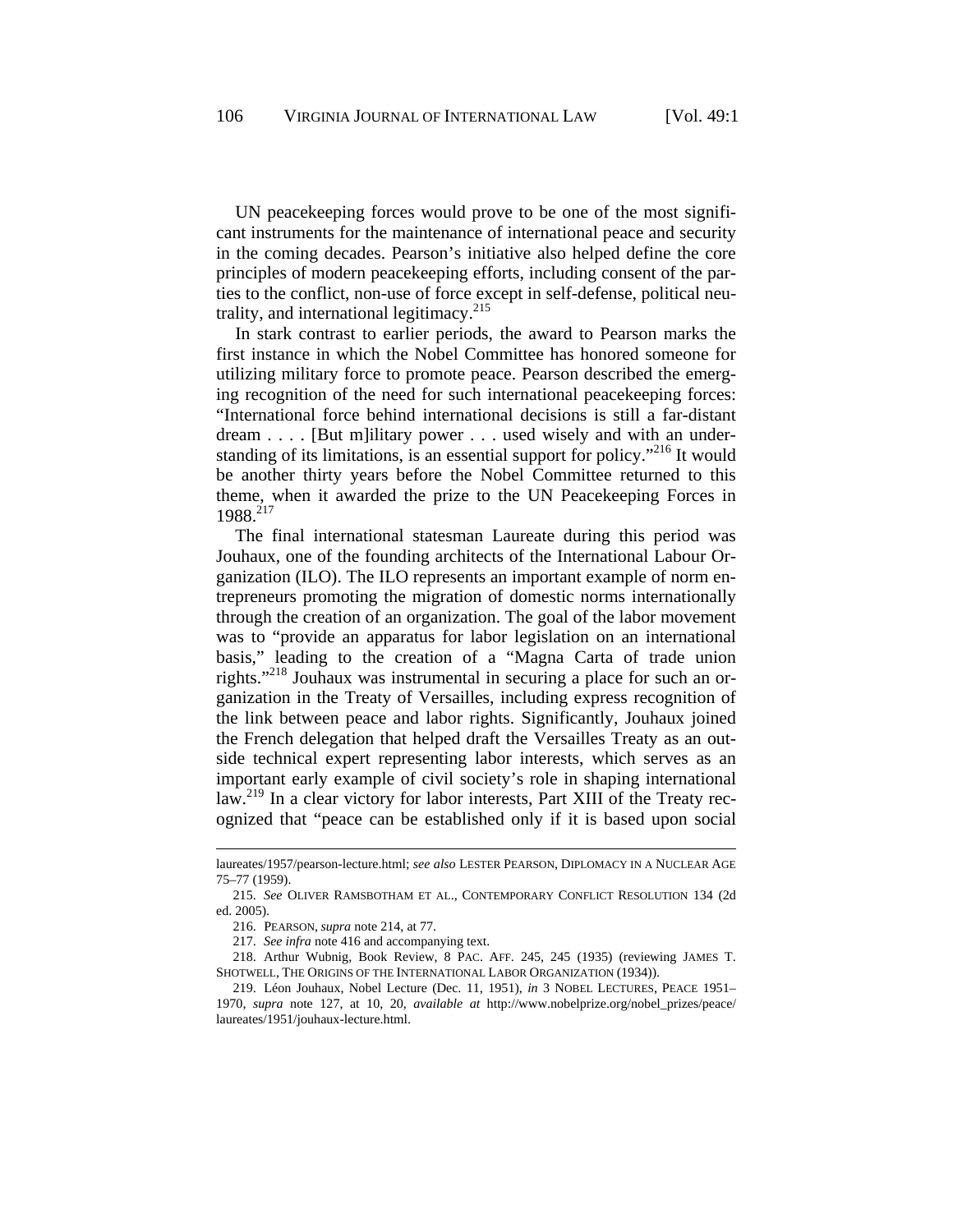justice" and that peace and harmony are imperiled when labor injustices produce social unrest.<sup>220</sup> Today the ILO is a UN agency and is the only League organization still in existence. The ILO also reflects a unique "tripartite" organizational structure for governance that includes representatives of governments, employers, and workers in its executive bodies. $221$ 

In his Nobel lecture, Jouhaux emphasized that the goal of the international labor movement is

to extend the well-being of the worker, to give him a more equitable share of the products of collective work, to make Europe a social democracy, and to ensure the peace desired by men of every race and tongue by proving that the democracies can bring about social justice through the rational organization of production without sacrificing the liberty and the dignity of the individ- $\mu$ al.<sup>222</sup>

That goal is reflected today in ILO's core labor standards: freedom of association; rights to collective bargaining; abolition of forced, compulsory, and child labor; and elimination of employment discrimination.<sup>223</sup> These principles are now widely recognized as fundamental principles of international law.

### *C. Norm Evolution in the Humanitarian Period*

In terms of themes addressed by the Laureates in their Nobel lectures, the focus was notably different in the Humanitarian Period than in previous periods. Every Laureate gave a Nobel lecture in this period, and in those lectures, the ten most common themes were as follows:

- 1. United Nations (73%)
- 2. Colonialism/Imperialism (60%)
- 2. International Economics (60%)
- 2. Democracy (60%)

1

2. Human Rights (60%)

<sup>220.</sup> Treaty of Peace with Germany pt. XIII, § I, June 28, 1919, 225 Consol. T.S. 373 (entered into force without United States as a party Jan. 10, 1920); *see also* ABRAMS, *supra* note 58, at 169.

<sup>221.</sup> *See* Laurence R. Helfer, *Understanding Change in International Organizations: Globalization and Innovation in the ILO*, 59 VAND. L. REV. 649, 651–53 (2006).

<sup>222.</sup> Jouhaux, *supra* note 219, at 27.

<sup>223.</sup> *See* International Labour Organization, Declaration on Fundamental Principles and Rights at Work § 2(a)-(d) (June 19, 1998), *at* http://www.ilo.org/public/english/standards/relm/ ilc/ilc86/com-dtxt.htm.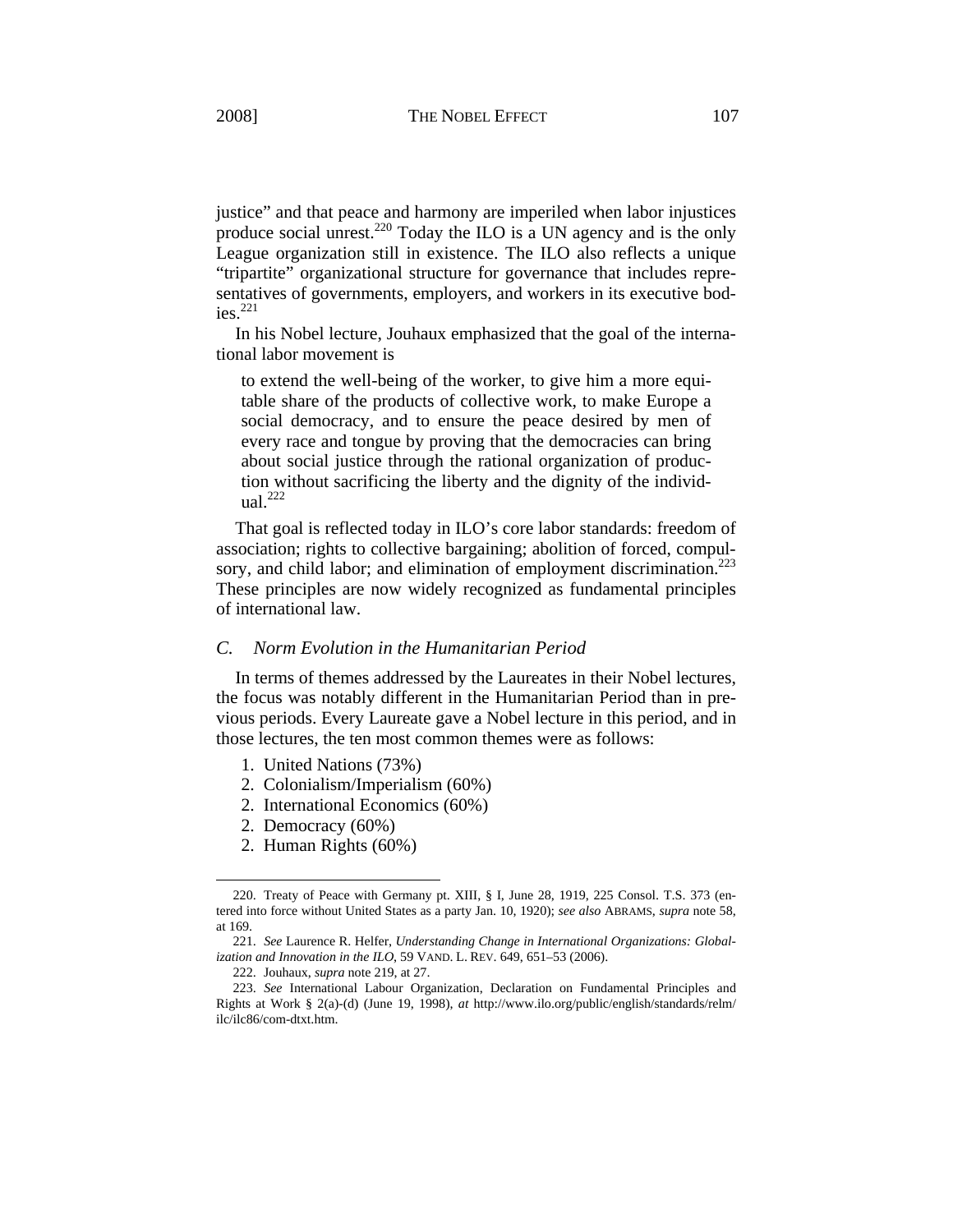- 2. Propaganda (60%)
- 2. Religion/Spirituality (60%)
- 2. Organized Religion (60%)
- 9. Development and Codification of International Law (53%)
- 9. Education (53%)

-

There were several notable developments of international norms during the humanitarian period. Among the emerging norms promoted by Laureates during the Humanitarian Period were: (1) expanding the protections of international humanitarian law; (2) recourse to international peacekeeping forces; (3) closer integration and cooperation within Europe; (4) the promotion of human rights; (5) the legal protection of international refugees; (6) restrictions on nuclear testing; and (7) independence for former colonies.

Several of these experienced norm cascades in the postwar period, including *jus in bello* principles of international humanitarian law, legal protections for international refugees, and the right to selfdetermination. Equally apparent during the humanitarian period was the emergence of a tipping point in favor of international organizations. The architects of the postwar era recognized they had a strategic opportunity to reshape the world, and they did so through international organizations. The United Nations, the ILO, the UNHCR, and the OEEC would prove to be among the most significant international organizations for the promotion of the international rule of law.

# IV. THE HUMAN RIGHTS PERIOD $^{224}$  (1960–1986)

The next major period in the history of the Nobel Peace Prize was the Human Rights Period. Earlier recipients had hinted at the growing importance of human rights. Beginning in 1960 with the recognition of the first African recipient, Albert Lutuli, the Nobel Committee launched it-

<sup>224.</sup> The Nobel Peace Laureates during this period were Albert Lutuli (1960); Dag Hammarskjöld (1961); Linus Pauling (1962); International Committee of the Red Cross and League of Red Cross Societies (1963); Martin Luther King (1964); UN Children's Fund (1965); René Cassin (1968); International Labour Organization (1969); Norman Borlaug (1970); Willy Brandt (1971); Henry Kissinger and Le Duc Tho (1973); Seán MacBride and Eisaku Sato (1974); Andrei Sakharov (1975); Betty Williams and Mairead Corrigan (1976); Amnesty International (1977); Anwar Sadat and Menachem Begin (1978); Mother Teresa (1979); Adolfo Pérez Esquivel (1980); Office of the UN High Commissioner for Refugees (1981); Alva Myrdal and Alfonso García Robles (1982); Lech Walesa (1983); Desmond Tutu (1984); International Physicians for the Prevention of Nuclear War (1985); and Elie Wiesel (1986). No awards were given for the years 1966, 1967, and 1972.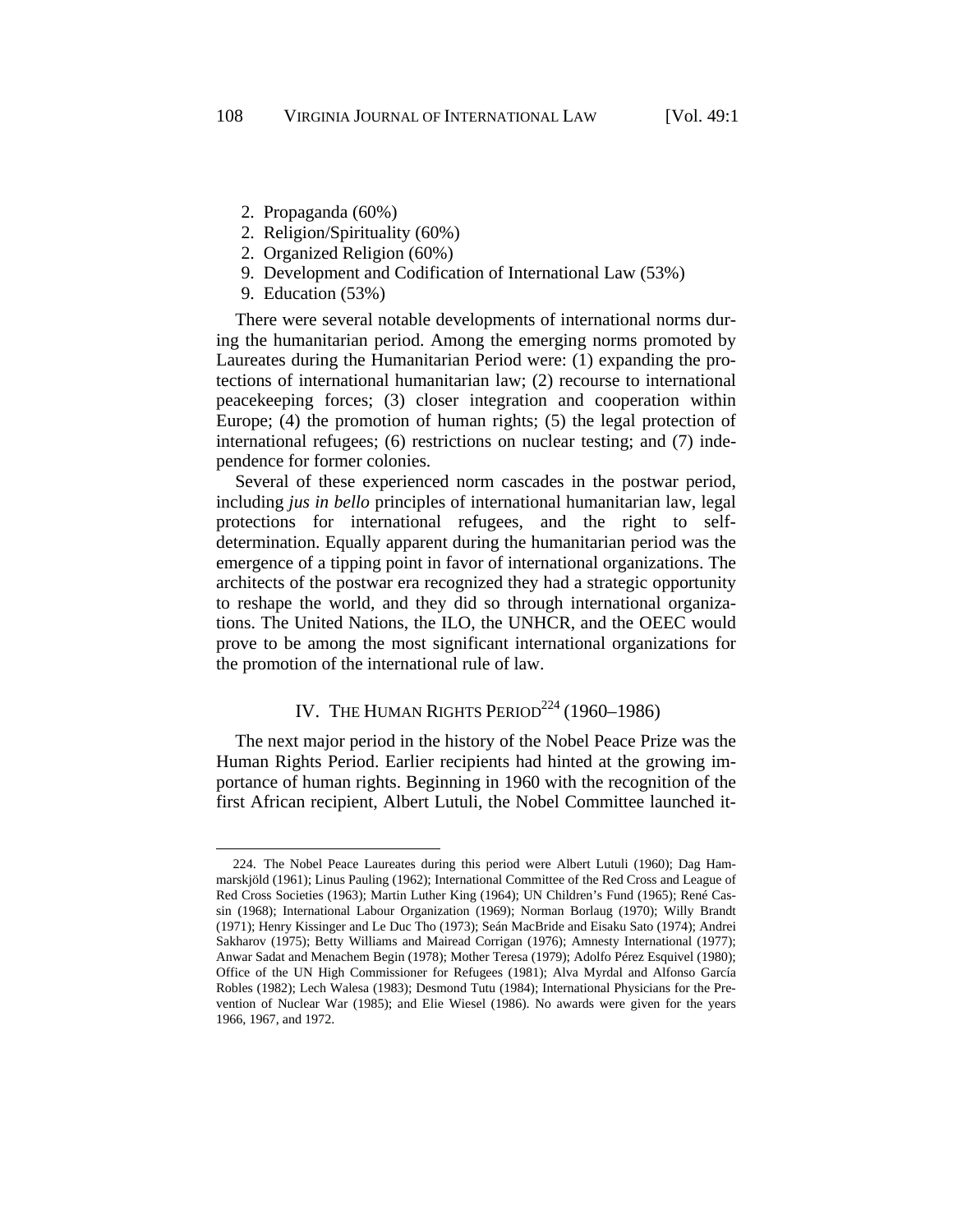1

self in a dramatically new direction. Human rights became recognized as an indispensable ingredient for achieving peace.

One senses with these Laureates a discounting of traditional issues of war and a shifting of emphasis to broader conceptions of peace. For these Laureates, peace is not the absence of war, but rather the failure to secure freedom and justice. The term "peace" is now presented expansively to encompass general concerns for human rights. Martin Luther King eloquently expressed the emerging human rights emphasis when he said in his Nobel lecture, "We will not build a peaceful world by following a negative path. It is not enough to say, 'We must not wage war.' . . . We must concentrate not merely on the negative expulsion of war, but on the positive affirmation of peace." $^{225}$ 

If the human rights Laureates evidenced the Nobel Committee's great wisdom, the other recipients during this period were far less noteworthy. They included generally uninspiring pragmatic statesmen, controversial scientists, and, with one exception, humanitarian organizations that had been recognized before.

# *A. The Human Rights Advocates*

The Human Rights advocates included three notable Laureates instrumental in establishing major international human rights treaties: René Cassin, Seán MacBride, and the ILO. Honoring these Laureates underscored the importance of international human rights law for the cause of peace. The other human rights advocates recognized during this period include Albert Lutuli, Martin Luther King, Desmond Tutu, Andrei Sakharov, Amnesty International, Adolfo Pérez Esquivel, Mother Teresa, and Elie Wiesel.

Cassin was one of the chief architects of the Universal Declaration of Human Rights, $226$  "the most important [human rights] declaration ever

<sup>225.</sup> Martin Luther King, Nobel Lecture (Dec. 11, 1964), *in* 3 NOBEL LECTURES, PEACE 1951–1970, *supra* note 127, at 331, 343, *available at* http://www.nobelprize.org/nobel\_prizes/ peace/laureates/1964/king-lecture.html.

<sup>226.</sup> Universal Declaration of Human Rights, G.A. Res. 217A, at 71, U.N. GAOR, 3d Sess., 1st plen. mtg., U.N. Doc. A/810 (Dec. 12, 1948). Cassin was not the only major draftsman of the Declaration. The drafting committee also consisted of Eleanor Roosevelt, Charles Malik, P.C. Chang, Geoffrey Wilson, Hernán Santa Cruz, Vladimir Koretsky, and Colonel William Hodgson. MARY ANN GLENDON, A WORLD MADE NEW: ELEANOR ROOSEVELT AND THE UNIVERSAL DECLARATION OF HUMAN RIGHTS 53–72 (2001). At least one leading historian has argued that John Humphrey was the *primus inter pares* of the Declaration despite not being on the drafting committee. *See* JOHANNES MORSINK, THE UNIVERSAL DECLARATION OF HUMAN RIGHTS: ORIGINS, DRAFTING AND INTENT 28–35 (1999).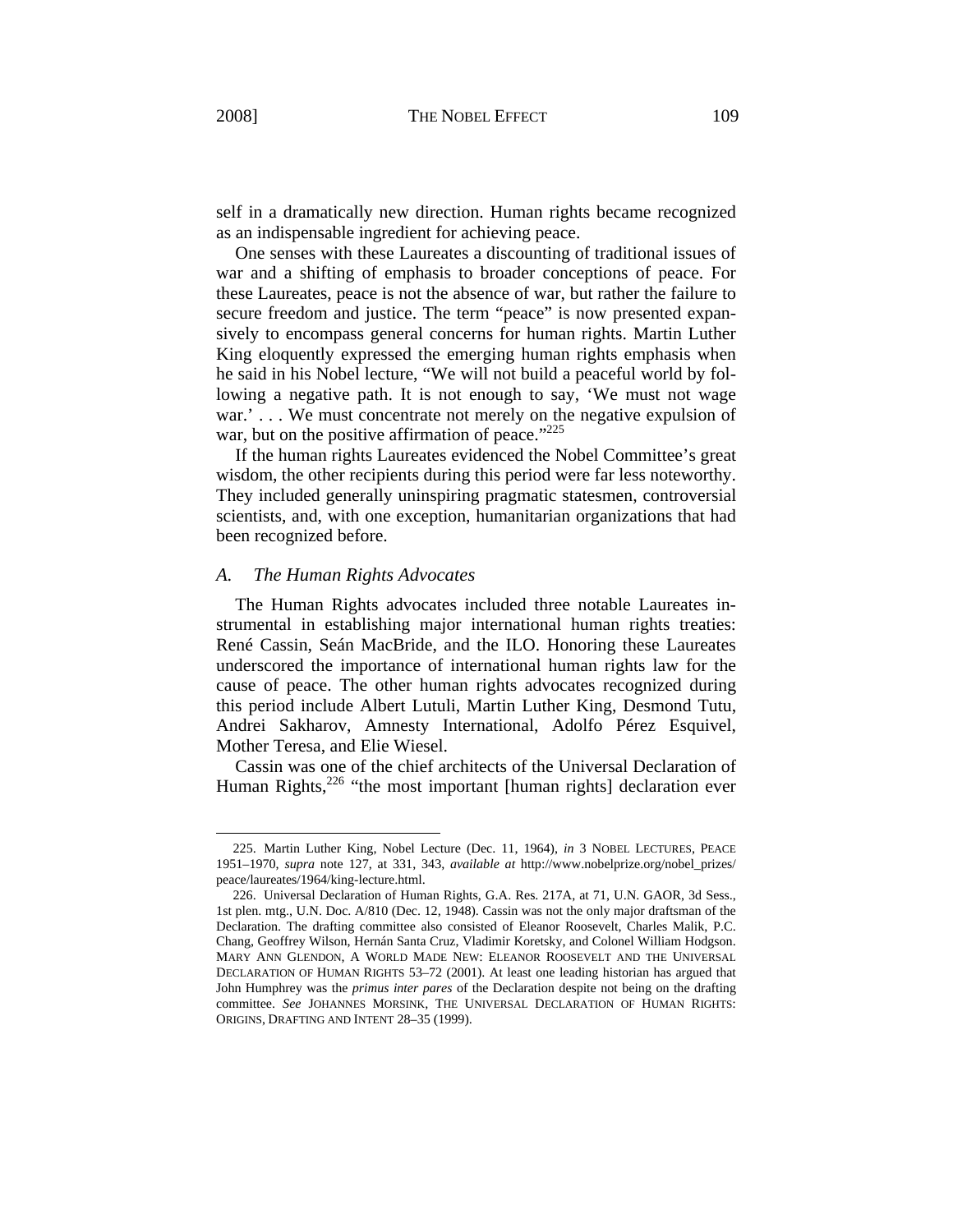adopted by mankind."<sup>227</sup> Speaking in 1948, Eleanor Roosevelt said of the Declaration: "We stand today at the threshold of a great event both in the life of the United Nations and in the life of mankind. This Universal Declaration of Human Rights may well become the international Magna Carta of all men everywhere."<sup>228</sup> Similarly, another key drafter, Charles Malik, underscored the historic nature of the Declaration: "This is the first time the principles of human rights and fundamental freedoms are spelled out authoritatively and in precise detail."<sup>229</sup>

In awarding him the Peace Prize, the Nobel Committee recognized Cassin as one of two individuals principally responsible for drafting the Declaration.<sup>230</sup> The honor to Cassin was in recognition of the growing importance of international human rights law. The Nobel Committee's presentation speech recognized the Universal Declaration of Human Rights as a turning point in the history of international law, with earlier treaties focusing on interstate relations and the Declaration making the individual the focus of international law.<sup>231</sup> The Declaration "marked" the beginning of a new era," which "breaks away from the old, set doctrines of international law" and transcends the "boundaries of the old sovereign states."<sup>232</sup> Equally significant, the choice to honor Cassin in 1968 was also a reflection of the Committee's desire to promote ratification of the two 1966 Human Rights Conventions, transforming human rights law from precatory aspirations to binding treaty obligations.<sup>233</sup> Negotiations on these two conventions began at the same time as the Declaration, but transforming human rights ideals into binding treaty obligations took far longer than expected.<sup>234</sup>

<sup>227.</sup> Seán MacBride, Nobel Lecture (Dec. 12, 1974), *in* 4 NOBEL LECTURES, PEACE 1971– 1980, at 86, 97 (Irwin Abrams ed., 1997), *available at* http://www.nobelprize.org/nobel\_prizes/ peace/laureates/1974/macbride-lecture.html.

<sup>228.</sup> Eleanor Roosevelt, U.N. Address on the Universal Declaration of Human Rights (Dec. 9, 1948), *available at* http://www.americanrhetoric.com/speeches/ eleanorrooseveltdeclarationhumanrights.htm.

<sup>229.</sup> GLENDON, *supra* note 226, at 164.

<sup>230.</sup> Aase Lionaes, Nobel Committee Chairmen, Presentation Speech for Nobel Laureate René Cassin (Nov. 10, 1968), *in* 3 NOBEL LECTURES, PEACE 1951–1970, *supra* note 127, at 385, 385–87, *available at* http://www.nobelprize.org/nobel\_prizes/peace/laureates/1968/press.html. The other individual, Eleanor Roosevelt, likely would have been a co-recipient with Cassin had she not died in 1962. In presenting the award to Cassin, the Nobel Committee described Roosevelt and Cassin as "the architects of the Declaration of Human Rights." *Id.* at 387. Another major draftsman, John Humphrey, was not even mentioned. *See id.* at 385–93.

<sup>231.</sup> *Id.* at 390.

<sup>232.</sup> *Id.*

<sup>233.</sup> *Id.* at 392.

<sup>234.</sup> *See* GLENDON, *supra* note 226, at 87.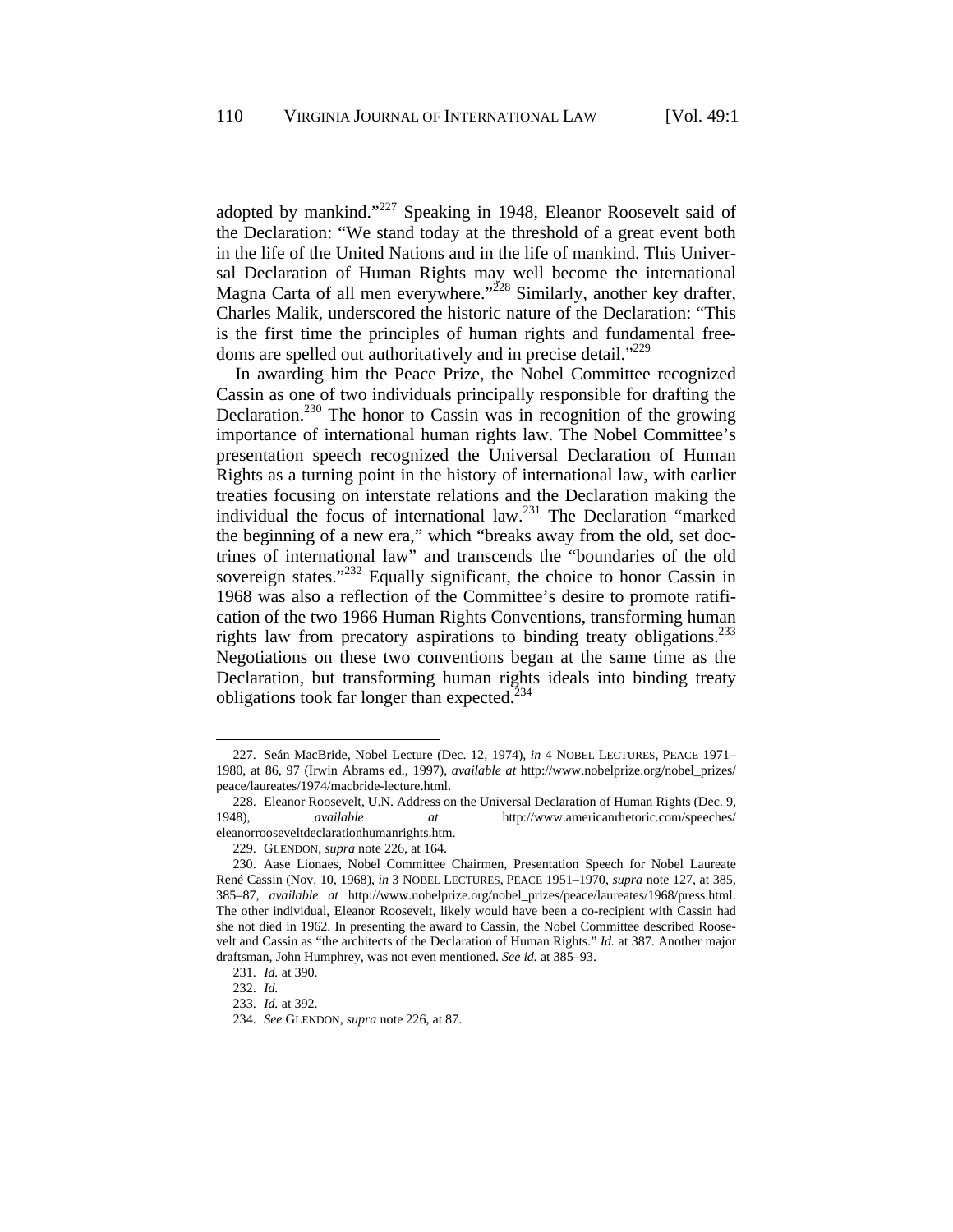Cassin was among the most significant human rights advocates of his day. He also was one of last international jurists to ever receive the Nobel Peace Prize. Cassin taught in Lille and Paris for over forty years and he was a member (1959–1965) and then President (1965–1968) of the European Court of Human Rights (ECHR) from 1959 to 1968. In his Nobel lecture, Cassin described these human rights developments as a "veritable juridical revolution."<sup>235</sup> In the future, he said, "there should be no doubt about the fundamental question" of whether "sovereign states have retained or lost their traditionally exclusive sphere of authority over the manner of dealing with those under jurisdiction. That jurisdiction of the states will always be a fundamental principle. It will remain basic. But it will no longer be exclusive." $23\delta$  This development subjected nations by their own consent to the authority of international law and also gave individuals international legal personality. $237$ 

MacBride, Ireland's Minister for External Affairs, was one of the other great human rights advocates of his day, particularly with respect to the adoption of human rights norms in Europe. The movement to establish a European human rights charter came immediately on the heels of the Universal Declaration of Human Rights. The impetus for this European movement was concern not only about the recent past, in which the suppression of individual rights was the first step toward dictatorship, but also the growing threat of Stalinist Soviet Union, which threatened Western Europe's commitment to the rule of law and devotion to the moral values that were the common heritage of Europe.<sup>238</sup>

The negotiations on the European Convention on Human Rights began in earnest in August 1949 with MacBride proposing that human rights be added to the agenda of the Council of Europe's Consultative Assembly.<sup>239</sup> In just over a year, the Convention was signed, with MacBride as one of the original thirteen signers.<sup>240</sup> The European Convention on Human Rights was one of the most important developments in the history of human rights, creating binding treaty obligations to re-

<sup>235.</sup> René Cassin, Nobel Lecture (Dec. 11, 1968), *in* 3 NOBEL LECTURES, PEACE 1951–1970, *supra* note 127, at 394, 402, *available at* http://www.nobelprize.org/nobel\_prizes/peace/laureates/ 1968/cassin-lecture.html.

<sup>236.</sup> *Id.*

<sup>237.</sup> *Id.*

<sup>238.</sup> J.G. MERRILLS & A.H. ROBERTSON, HUMAN RIGHTS IN EUROPE: A STUDY OF THE EUROPEAN CONVENTION ON HUMAN RIGHTS 3–4 (4th ed. 2001).

<sup>239.</sup> ABRAMS, *supra* note 58, at 224.

<sup>240.</sup> *Id.*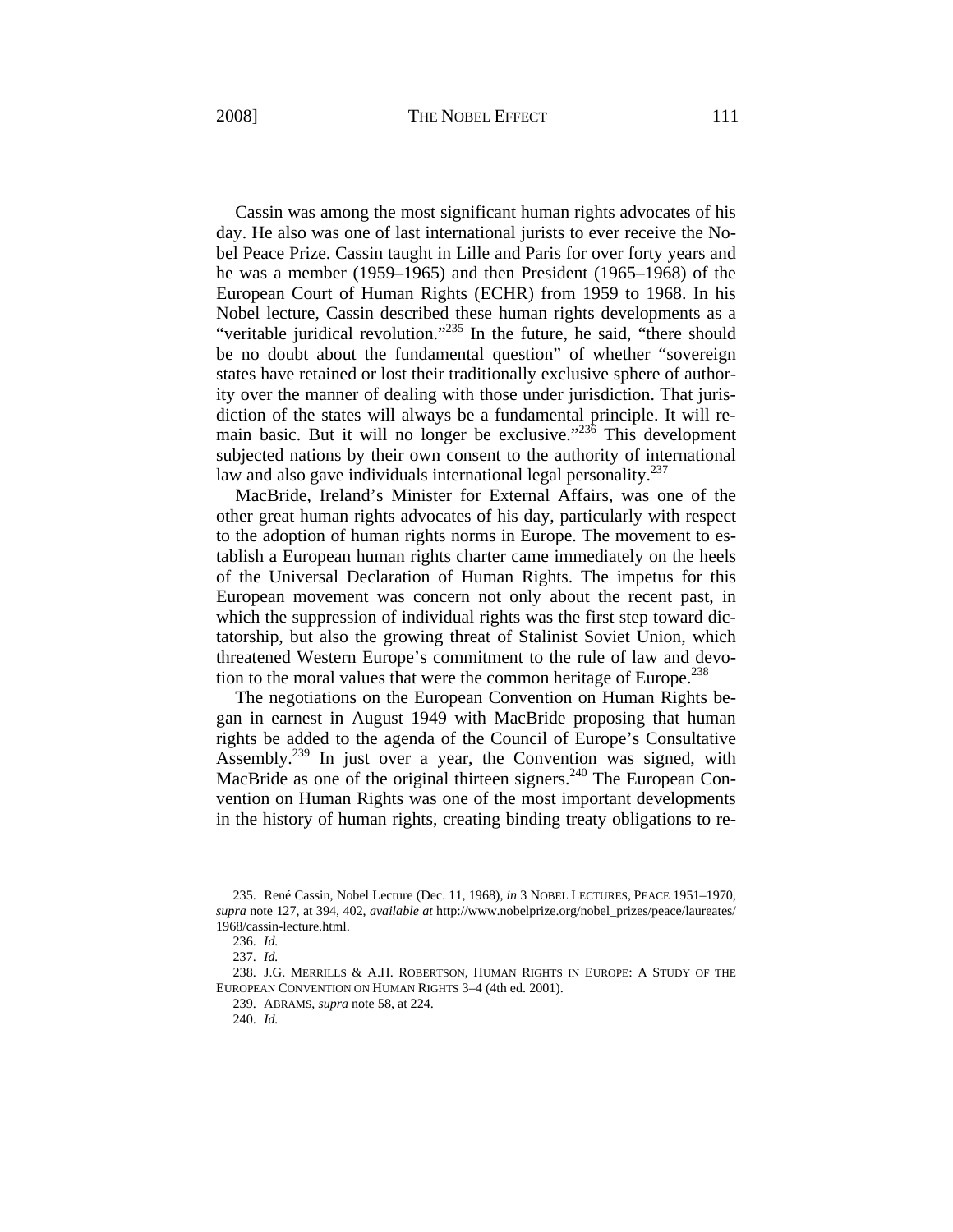spect human rights with procedural mechanisms for genuine enforce $ment.<sup>241</sup>$ 

MacBride received the Nobel Peace Prize in 1974 in recognition of a long career promoting human rights. In addition to his role in establishing the European Human Rights Convention, he also was a co-founder of Amnesty International and was Secretary-General of the International Commission of Jurists. But looking back on his long career, he stated that his most satisfying accomplishment was the European Convention on Human Rights.<sup>242</sup> In honoring MacBride, the Nobel Committee recognized his "dominant role in piloting this convention through to a successful conclusion" while also recognizing that the remainder of his life was devoted to promoting greater respect for human rights.<sup>243</sup> Due to his lifelong dedication to the cause of human rights, MacBride took his place with other Laureates "who have made a great contribution to the cause of human rights."<sup>244</sup>

The great innovation of the European Human Rights Convention was a mechanism for collective guarantee of the rights embodied in it, including the revolutionary provision granting an individual the right to bring a direct challenge against his country for violations. "This was the first proposal to provide an international remedy for an individual whose rights had been infringed by a sovereign State."<sup>245</sup> MacBride envisioned expanding the ECHR model of individual remedies on a worldwide scale. In his Nobel lecture, he described the effective protection of human rights at the international level as one of the fundamental imperatives of humanity.<sup>246</sup> MacBride's "ideal would be the establishment of a universal Human Rights Court, with the authority to deal with complaints from individuals who were being subjected to persecution in violation of the universally accepted principles of justice."<sup>247</sup>

MacBride and Cassin both represent the only two instances in which international lawyers instrumental in the establishment of canonical human rights treaties were honored with the Nobel Peace Prize. They

<sup>241.</sup> Convention for the Protection of Human Rights and Fundamental Freedoms, Nov. 4, 1950, 213 U.N.T.S. 222.

<sup>242.</sup> ABRAMS, *supra* note 58, at 224; Charles P. Kindregan et al., *Sean MacBride: 20th Century Lawyer*, ADVOCATE, Spring 1980, at 2, 16.

<sup>243.</sup> Aase Lionaes, Nobel Committee Chairman, Presentation Speech for Nobel Laureate Seán MacBride (Dec. 12, 1974), *in* 4 NOBEL LECTURES, PEACE 1971–1980, *supra* note 227, at 63, 69, *available at* http://www.nobelprize.org/nobel\_prizes/peace/laureates/1974/press.html.

<sup>244.</sup> *Id.* at 71.

<sup>245.</sup> MERRILLS & ROBERTSON, *supra* note 238, at 8–9.

<sup>246.</sup> MacBride, *supra* note 227, at 89.

<sup>247.</sup> Lionaes, *supra* note 243, at 70.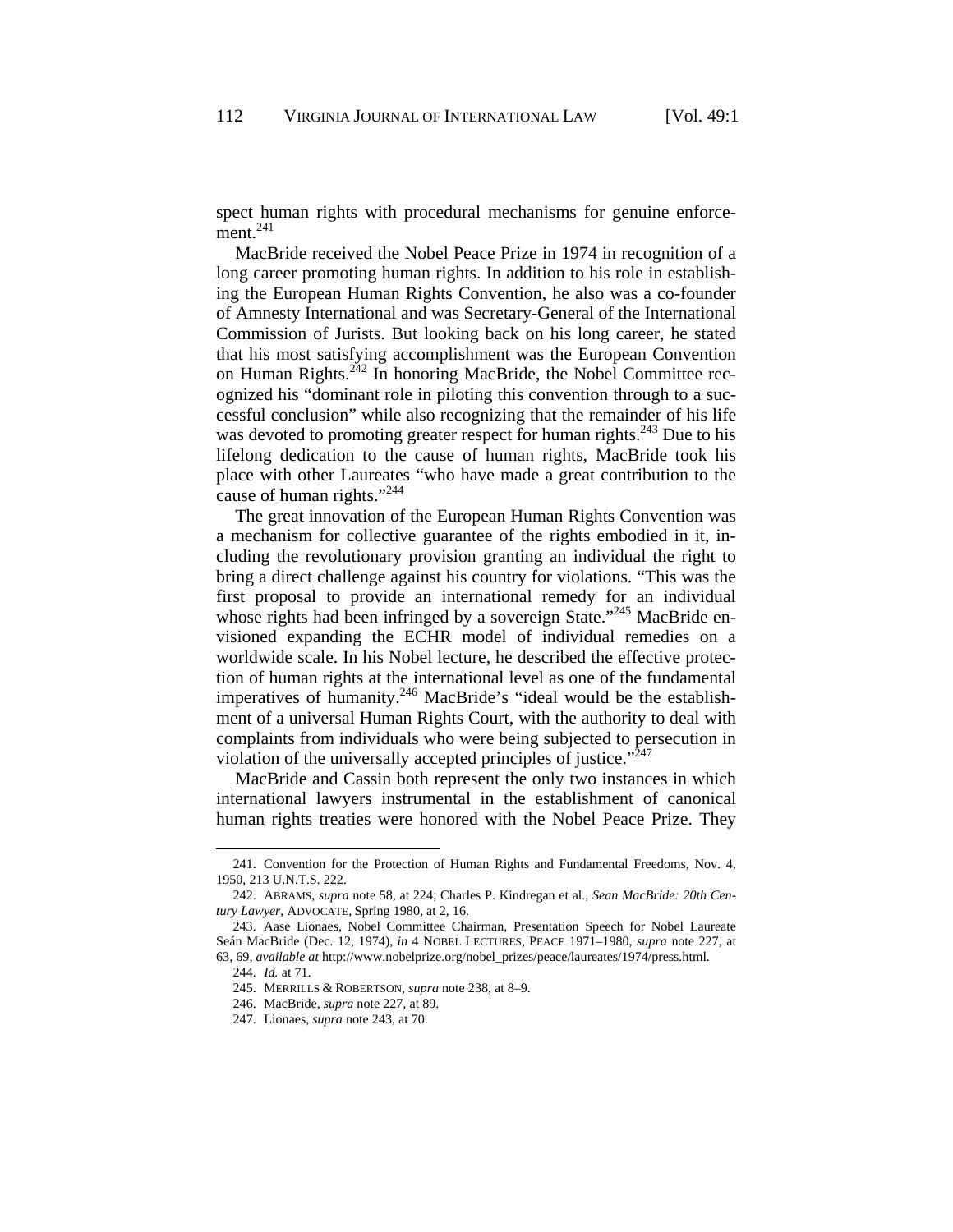-

promoted the emergence of human rights norms through binding obligations under international law. But there were other human rights Laureates during this period that also played major roles in promoting human rights, one of the most significant of which was the ILO.

 The Nobel Committee had previously honored the ILO by awarding the Nobel Peace Prize to Jouhaux, one of its founders, in 1951.<sup>248</sup> The Committee recognized the ILO again in 1969 for its major contribution toward social justice in the employment context. Indeed, the ILO is unusual in its role as norm entrepreneur because the principal reason for its existence is as a vehicle for promoting international law.<sup>249</sup> Since its inception, the ILO has established over 185 conventions relating to labor standards.<sup>250</sup> The ILO has been so successful that international law in this area has been described as the "equivalent of a major branch of a . . . legal system."251 As the Nobel Committee stated, "[W]e are justified in saying that the ILO has permanently influenced the social welfare legislation of every single country."252 The corpus of these labor conventions gives precise form and content to numerous economic and social rights that are more abstractly embodied in the Universal Declaration of Human Rights.<sup>253</sup>

Cassin, MacBride, and the ILO were each instrumental in facilitating a norm cascade establishing international human rights law. But other Laureates also played central roles in the evolution of human rights law. Particularly noteworthy were human rights norm entrepreneurs during this period who were the victims of injustice and who served as symbolic representatives of their people. The prophetic role of these Laureates was to appeal to the conscience of the international community in order to transform human rights from an abstract ideal to an internalized norm.

<sup>248.</sup> *See supra* notes 218–23 and accompanying text.

<sup>249.</sup> *See* VICTOR-YVES GHEBALI, THE INTERNATIONAL LABOUR ORGANISATION 204 (1989).

<sup>250.</sup> *See* International Labour Organization, Official Titles of the Conventions adopted by the International Labour Conference (2006), *at* http://www.ilo.org/ilolex/english/conventions.pdf [hereinafter ILO Conventions].

<sup>251.</sup> C. WILFRED JENKS, SOCIAL JUSTICE IN THE LAW OF NATIONS 69 (1970).

<sup>252.</sup> Aase Lionaes, Nobel Committee Chairman, Presentation Speech for Nobel Laureate International Labor Organization (Dec. 10, 1969), *in* 3 NOBEL LECTURES, PEACE 1951–1970, *supra* note 127, at 415, 419, *available at* http://www.nobelprize.org/nobel\_prizes/peace/laureates/1969/ press.html. The number of ILO conventions now exceeds 185. *See* ILO Conventions, *supra* note 250.

<sup>253.</sup> Wilfred Jenks, *The ILO Approach to Human Rights*, *in* SOCIAL POLICY IN A CHANGING WORLD 13 (1976).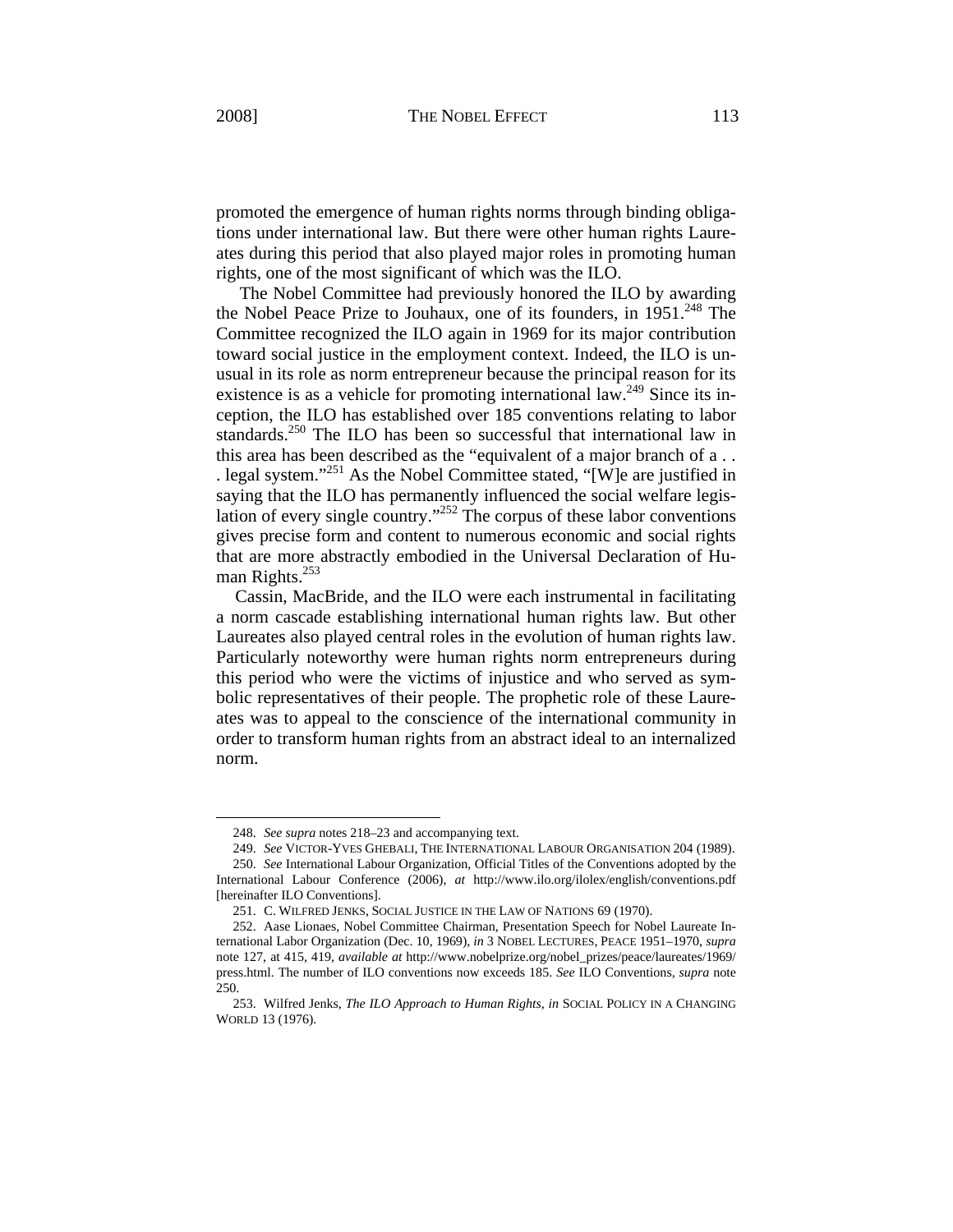Lutuli and King each received the Nobel Peace Prize in the early 1960s in recognition of their nonviolent efforts to promote racial equality. As Zulu chief and leader of the African National Congress, Lutuli promoted racial reconciliation and equality and "embodied . . . the spirit of non-racialism in a society riven by racial quarrels."<sup>254</sup> In his Nobel lecture, he emphasized that the true patriots of South Africa will be satisfied with nothing less than full rights for all South Africans, white and black:

In government we will not be satisfied with anything less than direct, individual adult suffrage . . . . In economic matters we will be satisfied with nothing less than equality of opportunity in every sphere . . . . In culture we will be satisfied with nothing less than the opening of all doors of learning . . . on the sole criterion of ability. In the social sphere we will be satisfied with nothing less than the abolition of all racial bars. We do not demand these things for people of African descent alone. We demand them for all South Africans, white and black.<sup>255</sup>

In awarding the prize to Lutuli, the Nobel Committee emphasized that while "Lutuli's fight has been waged within the borders of his own country . . . the issues raised go far beyond them. He brings a message to all who work and strive to establish respect for human rights both within nations and between nations."<sup>256</sup>

The same was true of King, one of the most famous Laureates. King's life long struggle was to secure racial equality in the United States; his nonviolent efforts rarely focused on racial injustice abroad. But his Nobel lecture was different; it emphasized the connection between the American struggle and the rest of the world:

In one sense the civil rights movement in the United States is a special American phenomenon which must be understood in the light of American history and dealt with in terms of the American situation. But on another and more important level, what is happening in the United States today is a relatively small part of

<sup>254.</sup> COLIN LEGUM & MARGARET LEGUM, THE BITTER CHOICE: EIGHT SOUTH AFRICANS' RESISTANCE TO TYRANNY 65 (1968).

<sup>255.</sup> Albert Lutuli, Nobel Lecture (Dec. 11, 1961), *in* 3 NOBEL LECTURES, PEACE 1951– 1970, *supra* note 127, at 215, 226–27, *available at* http://www.nobelprize.org/nobel\_prizes/peace/ laureates/1961/lutuli-lecture.html.

<sup>256.</sup> Gunnar Jahn, Nobel Committee Chairman, Presentation Speech for Nobel Laureate Albert Lutuli (Dec. 10, 1961), *in* 3 NOBEL LECTURES, PEACE 1951–1970, *supra* note 127, at 209, 216, *available at* http://www.nobelprize.org/nobel\_prizes/peace/laureates/1960/press.html.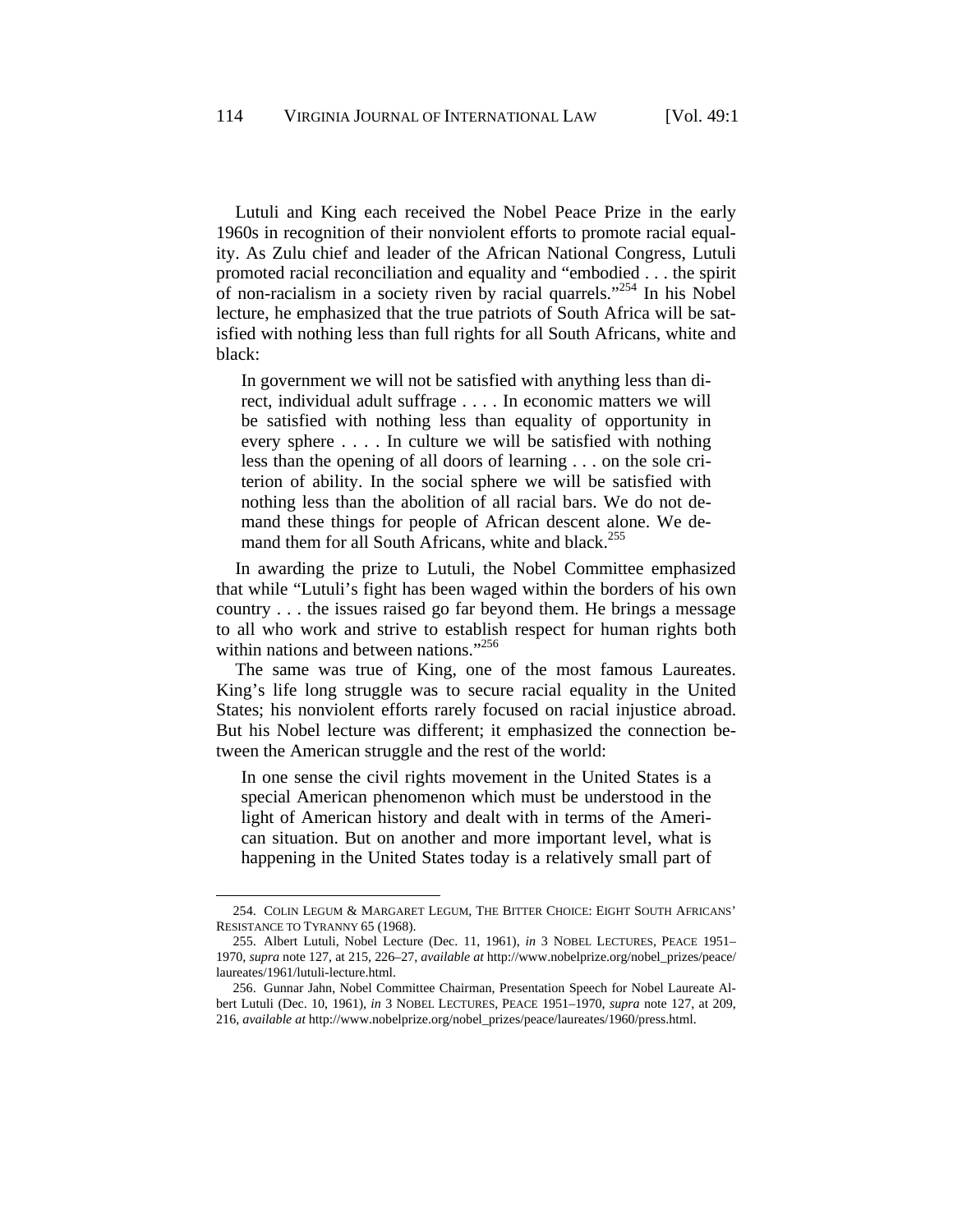a world development. . . . What we are seeing now is a freedom explosion . . . . All over the world, like a fever, the freedom movement is spreading in the widest liberation in history. The great masses of people are determined to end the exploitation of their races and land  $^{257}$ 

Neither Lutuli nor King intended to impact international law directly, but they did so nonetheless by embodying and symbolizing different parts of the global movement for racial equality. The struggle against colonialism, apartheid, and racial injustice were all intertwined as part of a groundswell of support for racial freedom. This movement manifested itself in international law.

By 1964, the United Nations had grown to 115 members, well over double the membership with which it began in  $1945$ <sup>258</sup> Almost seventyfive percent of these countries were in the developing world, and the debates at the United Nations were transformed by this new controlling majority of delegates.<sup>259</sup> The UN delegates from developing countries were united in their efforts to combat racial injustice. They were greatly influenced by King's struggle against racial discrimination within the United States and particularly galvanized by the racial persecution in South Africa.<sup>260</sup> "With all these violations of racial equality, the new majority of Asian and African delegates decided that it was time for them to do whatever they possibly could to help transform this particular feature of the Universal Declaration into reality."<sup>261</sup>

The immediate result was the 1965 International Convention on the Elimination of All Forms of Racial Discrimination (CERD).<sup>262</sup> The CERD was the first major international human rights treaty adopted since the Universal Declaration. As UN Secretary General U Thant put it, "[T]he world has anxiously awaited the completion of other parts of . . . an International Bill of Human Rights" and this convention represents "a most significant step towards the realization of one of the [United Nations'] long-term goals."<sup>263</sup>

<sup>257.</sup> King, *supra* note 225, at 334–35.

<sup>258.</sup> Robert G. Whalen, *The News of the Year in Review*, N.Y. TIMES, Dec. 27, 1964, at E3.

<sup>259.</sup> *Id.*; *see also* PAUL GORDON LAUREN, THE EVOLUTION OF INTERNATIONAL HUMAN RIGHTS: VISIONS SEEN 242 (2d ed. 2003).

<sup>260.</sup> LAUREN, *supra* note 259, at 243.

<sup>261.</sup> *Id.* at 244.

<sup>262.</sup> International Convention on the Elimination of All Forms of Racial Discrimination, Dec. 21, 1965, S. EXEC. DOC. C, 95–2 (1978), 660 U.N.T.S. 195.

<sup>263.</sup> NATAN LERNER, THE U.N. CONVENTION ON THE ELIMINATION OF ALL FORMS OF RACIAL DISCRIMINATION 7 (2d ed. 1980).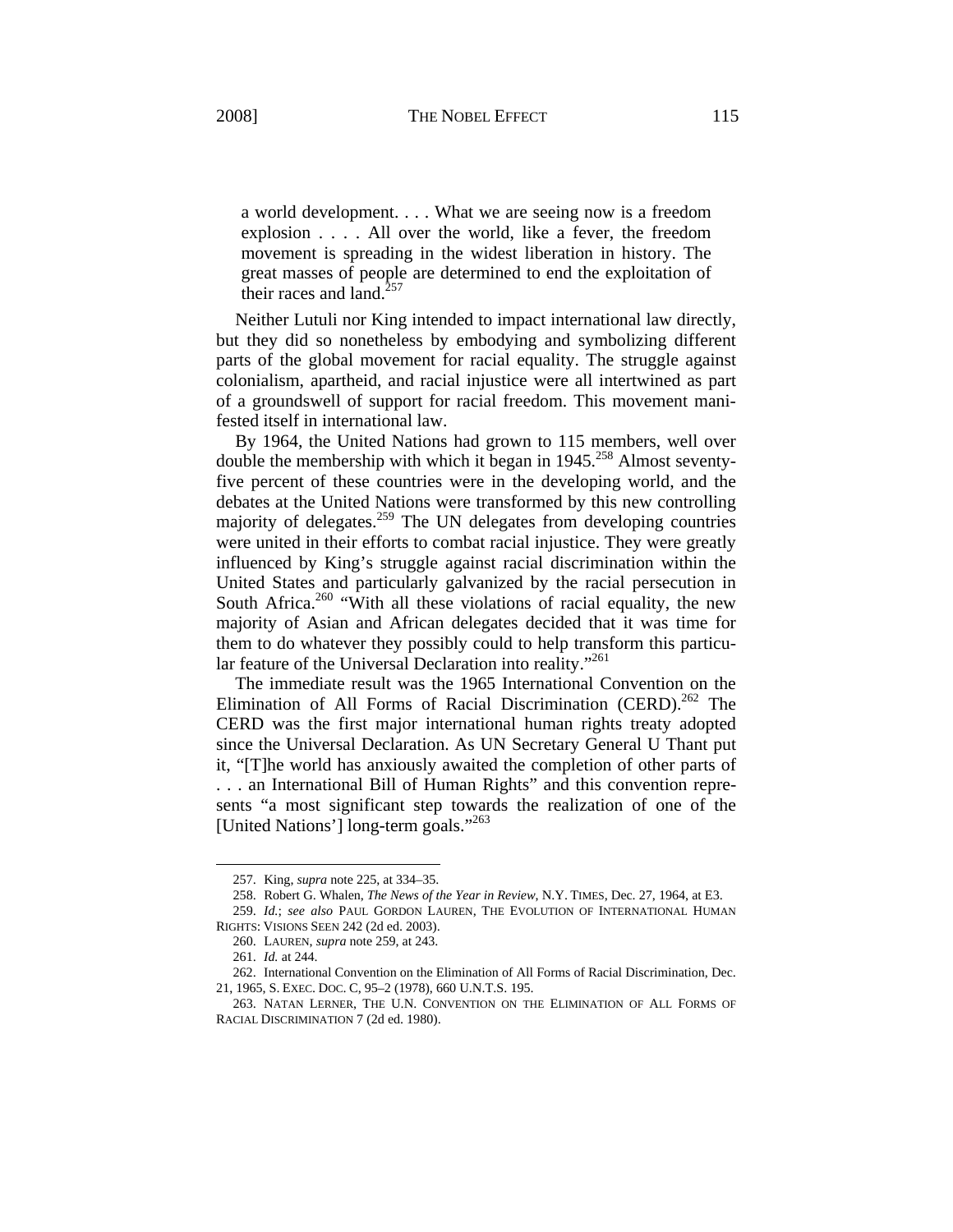The civil rights movement also directly affected the United States' political support for the CERD. Ambassador Arthur Goldberg explicitly linked support for the CERD with the domestic struggle for racial equality, describing it as according "completely with the policy of my government and the sentiments of the overwhelming majority of our citizens" in July 1966. $264$  He said that the United States "has not always" measured up to its constitutional heritage of equality . . . but we have made much progress in the past few years, and while not all our ills have been cured, we are on the march."<sup>265</sup>

The success of CERD broke the stalemate that had prevented completion of the work on the other major human rights covenants.<sup>266</sup> Passage of CERD "proved that if the political will existed among the majority, the United Nations could move forward in extending rights and setting standards."<sup>267</sup> By easily securing passage of a treaty prohibiting racial discrimination, the UN delegates generated momentum the following year for adoption of the 1966 International Covenant on Civil and Political Rights<sup>268</sup> and the International Covenant on Economic and Social Rights, $26\frac{3}{9}$  the two most important human rights treaties since the Universal Declaration.

Never before in history had so many human rights treaties been created in such a short time.<sup>270</sup> The struggle against colonialism, apartheid, and racial inequality coalesced in the mid-1960s with the conclusion of groundbreaking international human rights treaties. As a result, international law would never be the same.

By the mid-1980s, however, the international legal landscape had shifted dramatically. By the time Tutu received the Nobel Peace Prize in 1984, international law was firmly opposed to all forms of racial discrimination and apartheid. Tutu's role was not to promote international norm cascades, but rather to help South Africans internalize these norms. In presenting the prize to Tutu, the Nobel Committee explicitly linked Tutu with Lutuli, King, and the struggle for racial equality, emphasizing that the award to Tutu was not given in an attempt to con-

<sup>264.</sup> *Goldberg Says U.S. Will Sign U.N. Pact For Racial Equality*, N.Y. TIMES, July 7, 1966, at A22.

<sup>265.</sup> *Id.*

<sup>266.</sup> LAUREN, *supra* note 259, at 244.

<sup>267.</sup> *Id.*

<sup>268.</sup> International Covenant on Civil and Political Rights, Dec. 16, 1966, S. EXEC. DOC. C, 95–2 (1978), 999 U.N.T.S. 171.

<sup>269.</sup> International Covenant on Economic and Social Rights, Dec. 16, 1966, 993 U.N.T.S. 3.

<sup>270.</sup> LAUREN, *supra* note 259, at 246.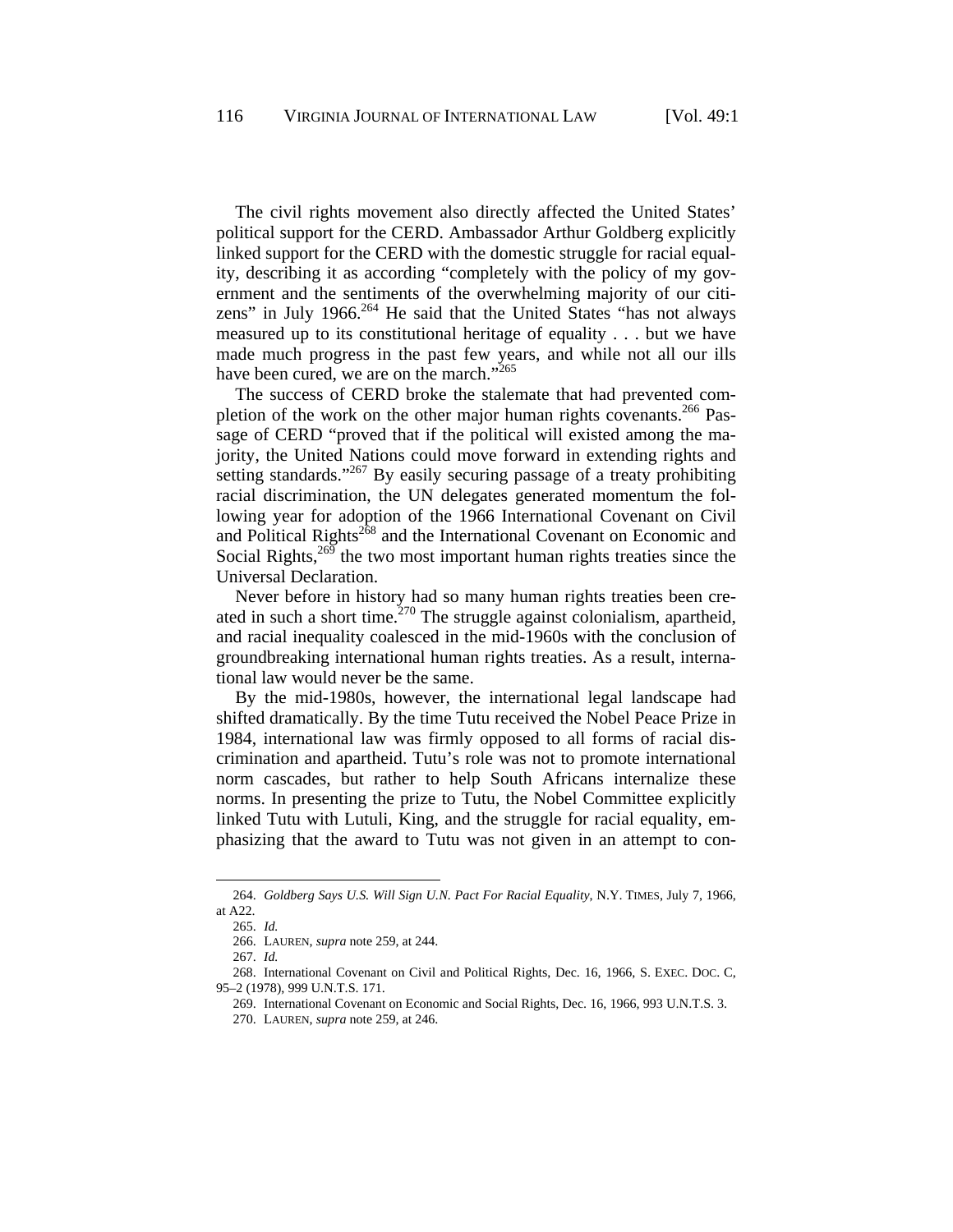vince the world of the evils of apartheid; on that score, South Africa had already judged itself guilty.<sup>271</sup> Rather, the award was given in "an attempt to awaken consciences" of South Africans: "The presentation of the Peace Prize to him is . . . not a judgment, rather it is a challenge, a hand stretched out  $\dots$  to conciliation and atonement."<sup>272</sup>

In terms of constructivism, by the early 1980s the emergence and cascading of the norm against racial discrimination and apartheid had already taken place at the international level. Inspired by Lutuli and King, the norm of racial equality emerged from domestic contexts and then traveled upward and established itself at the international level. In South Africa, however, this international norm was not yet accepted at the domestic level. Tutu was a moral agent anointed by the Nobel Committee to promote that norm in the last country in the world that had yet to accept it.

While racial equality made great strides by the 1980s, other political freedoms remained highly contested, particularly in Communist countries. In the influential book, *The Helsinki Effect*, Daniel Thomas interprets the demise of Communism through the lens of the unprecedented social movement and opposition activity that emerged across the Eastern bloc in the aftermath of the Helsinki Final Act.<sup> $273$ </sup> No one was more significant to that movement than Sakharov. Recipient of the Nobel Peace Prize in 1975, Sakharov represents one of the best examples of the role of Laureates as international norm entrepreneurs. As a Laureate and the "most famous scientist and dissident" in the Soviet Union.<sup>274</sup> Sakharov was an indispensable member of the informal "Helsinki network" that demanded Soviet adherence to the Helsinki principle of "respect [for] human rights and fundamental freedoms, including the freedom of thought, conscience, religion or belief."<sup>275</sup>

In the fall of 1976, Sakharov appealed directly to newly elected President Jimmy Carter to take up the plight of political dissidents in the Soviet Union and Eastern Europe.<sup>276</sup> He openly challenged the United

<sup>271.</sup> Egil Aarvik, Nobel Committee Chairman, Presentation Speech for Nobel Laureate Desmond Tutu (Dec. 11, 1984), *in* 5 NOBEL LECTURES, PEACE 1981–1990, at 103, 103 (Irwin Abrams ed., 1997), *available at* http://www.nobelprize.org/nobel\_prizes/peace/laureates/1984/ presentation-speech.html.

<sup>272.</sup> *Id.*

<sup>273.</sup> DANIEL C. THOMAS, THE HELSINKI EFFECT: INTERNATIONAL NORMS, HUMAN RIGHTS, AND THE DEMISE OF COMMUNISM 7 (2001).

<sup>274.</sup> *Id.* at 137.

<sup>275.</sup> The Final Act of the Conference on Security and Cooperation in Europe princ. VII, Aug. 1, 1975, 14 I.L.M 1292.

<sup>276.</sup> ANDREI SAKHAROV, ALARM AND HOPE 43–56 (Efrem Yankelevich & Alfred Friendly,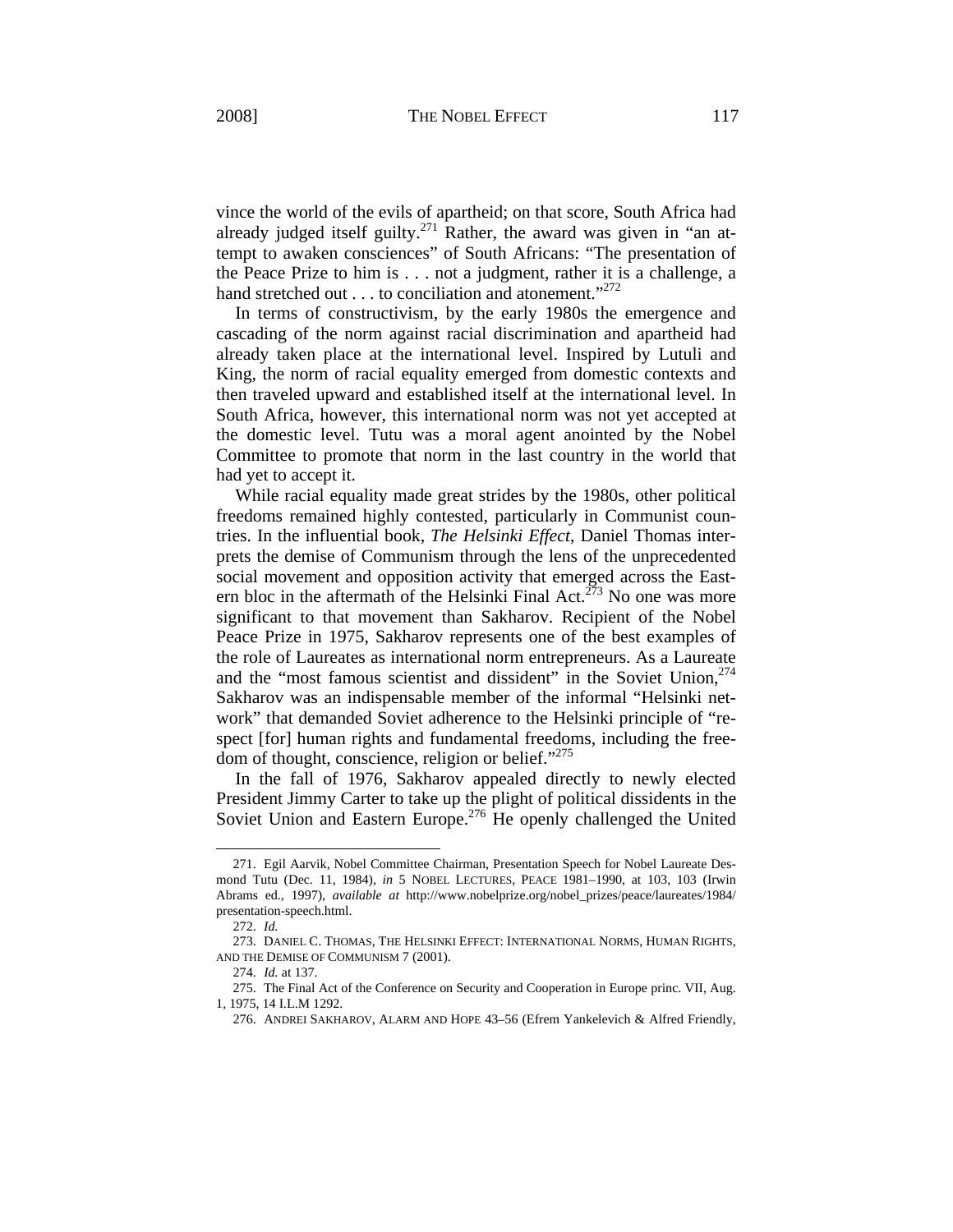States and Western Europe to defend the noble and vitally important Helsinki human rights principles rather than accept the noninterference interpretation that the leaders of the Soviet Union were defending.<sup>277</sup> He wrote, "We are living through a period of history in which decisive support of the principles of freedom of conscience, an open society, and the rights of man is an absolute necessity. The alternative is surrender to totalitarianism, the loss of all precious freedom, and political, economic, and moral degradation."278 Sakharov's appeals were crucial in convincing the Carter administration to press the Soviet Union to adhere to its Helsinki commitments.<sup>279</sup> This diplomatic pressure on human rights violations was a milestone in East-West relations. "For the first time, specific human-rights violations were discussed . . . and th[is] discussion drew the attention of the press, public figures, and world opin- $\frac{1}{100}$ .  $\frac{1}{280}$ 

At the same time Sakharov was appealing to public opinion abroad, he was fostering a human rights network at home. "Sakharov's kitchen table was the crossroads of the [country's] human rights movement."<sup>281</sup> The Moscow Helsinki Watch Group was established in Sakharov's apartment on May 12, 1976, to monitor Soviet compliance with its Helsinki commitments.<sup>282</sup> Subsequent Helsinki Watch groups were formed in Armenia, Georgia, Lithuania, and Ukraine.<sup>283</sup> Human rights activists then emerged in Poland, Czechoslovakia, Hungary, and elsewhere in the Eastern bloc.<sup>284</sup> Reflecting on these new human rights groups, Sakharov wrote in May 1978 that "it is now possible to speak of a united movement in the Soviet Union and Eastern Europe."<sup>285</sup>

In the 1980s, the dissidents' message began to take root with political elites, particularly Eduard Shevardnadze and Mikhail Gorbachev.<sup>286</sup> By the time Gorbachev came to power in March 1985, he had already reached the "radical" conclusion that a government's legitimacy depended upon its respect for human rights.<sup>287</sup> As Thomas puts it, the

l

Jr. eds., 1978).

<sup>277.</sup> *Id.* at 157–59; *see also* THOMAS, *supra* note 273, at 146.

<sup>278.</sup> SAKHAROV, *supra* note 276, at 159.

<sup>279.</sup> THOMAS, *supra* note 273, at 145–48.

<sup>280.</sup> SAKHAROV, *supra* note 276, at 178.

<sup>281.</sup> DAVID REMNICK, LENIN'S TOMB: THE LAST DAYS OF THE SOVIET EMPIRE 280 (1993).

<sup>282.</sup> *See* THOMAS, *supra* note 273, at 160.

<sup>283.</sup> *See id.* at 163–66.

<sup>284.</sup> *See id.* at 167–89.

<sup>285.</sup> *See* SAKHAROV, *supra* note 276, at 174.

<sup>286.</sup> *See* THOMAS, *supra* note 273, at 224–29.

<sup>287.</sup> *Id.* at 280.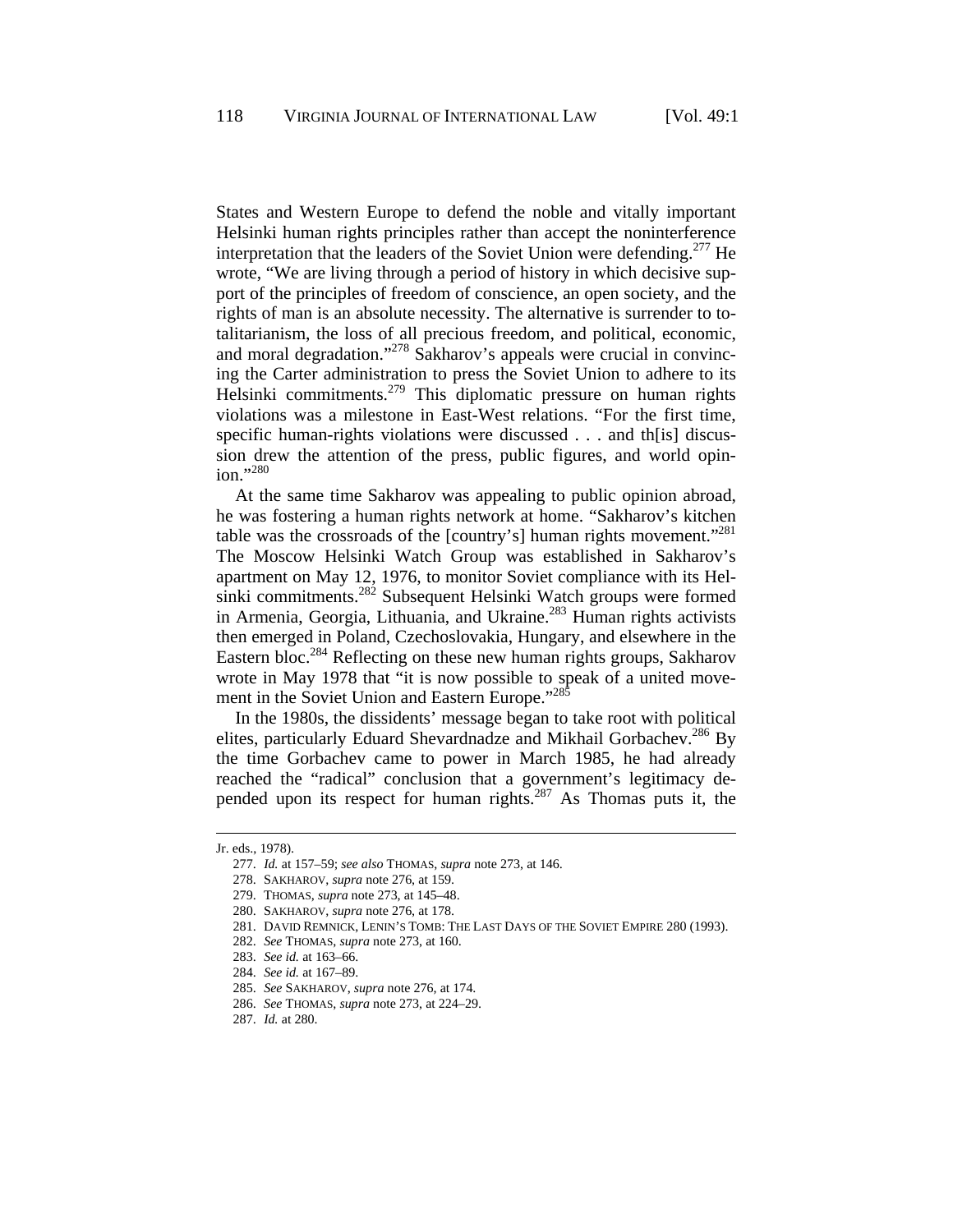"Helsinki effect" suggests that human rights norms "mattered not because the Communist regimes were immediately anxious to comply . . . [but rather] because individuals and non-governmental organizations . . . insisted . . . that states must be accountable to their international obligations, and thereby entrapped the signatories in a transnational process of political change structured by formal international norms."<sup>288</sup>

At the same time that Sakharov was giving voice to prisoners of conscience, the most prominent human rights organization in the world was also championing their cause. When Amnesty International received the Nobel Peace Prize in 1977 for its work promoting freedom of conscience, it was the first time in Nobel history that a human rights nongovernmental organization (NGO) had been so recognized. In awarding the prize to Amnesty International, the Nobel Committee honored the organization's efforts to challenge historical understandings of national sovereignty: "The view is now gaining ground that no state can lay claim to absolute national sovereignty where human rights that are universally recognised are involved. These rights are man's common property, and no power constellation, no dictator, is entitled to deprive us of them."289 Amnesty International's Nobel lecture is one of the most articulate statements of the emerging international consensus regarding international human rights.

 First, human rights are ends, rather than means. . . . Only when human rights are seen as ends will the violation of human rights be approached universally, impartially, constructively. . . .

 Second, human rights are indivisible. . . . If a person is deprived of one right, his chance of securing the other rights is usually endangered. . . .

Third, human rights are concrete and specific. . . .

 The protection of universal human rights requires the establishment of machinery to provide for effective ways of individual appeal and redress . . . .

Fourth, human rights are universal. Human rights are the

-

. . . .

. . . .

. . . .

<sup>288.</sup> *Id.* at 282.

<sup>289.</sup> Aase Lionaes, Nobel Committee Chairman, Presentation Speech for Nobel Laureate Amnesty International (Dec. 10, 1977), *in* 4 NOBEL LECTURES, PEACE 1971–1980, *supra* note 227, at 161, 162, *available at* http://www.nobelprize.org/nobel\_prizes/peace/laureates/1977/ press.html.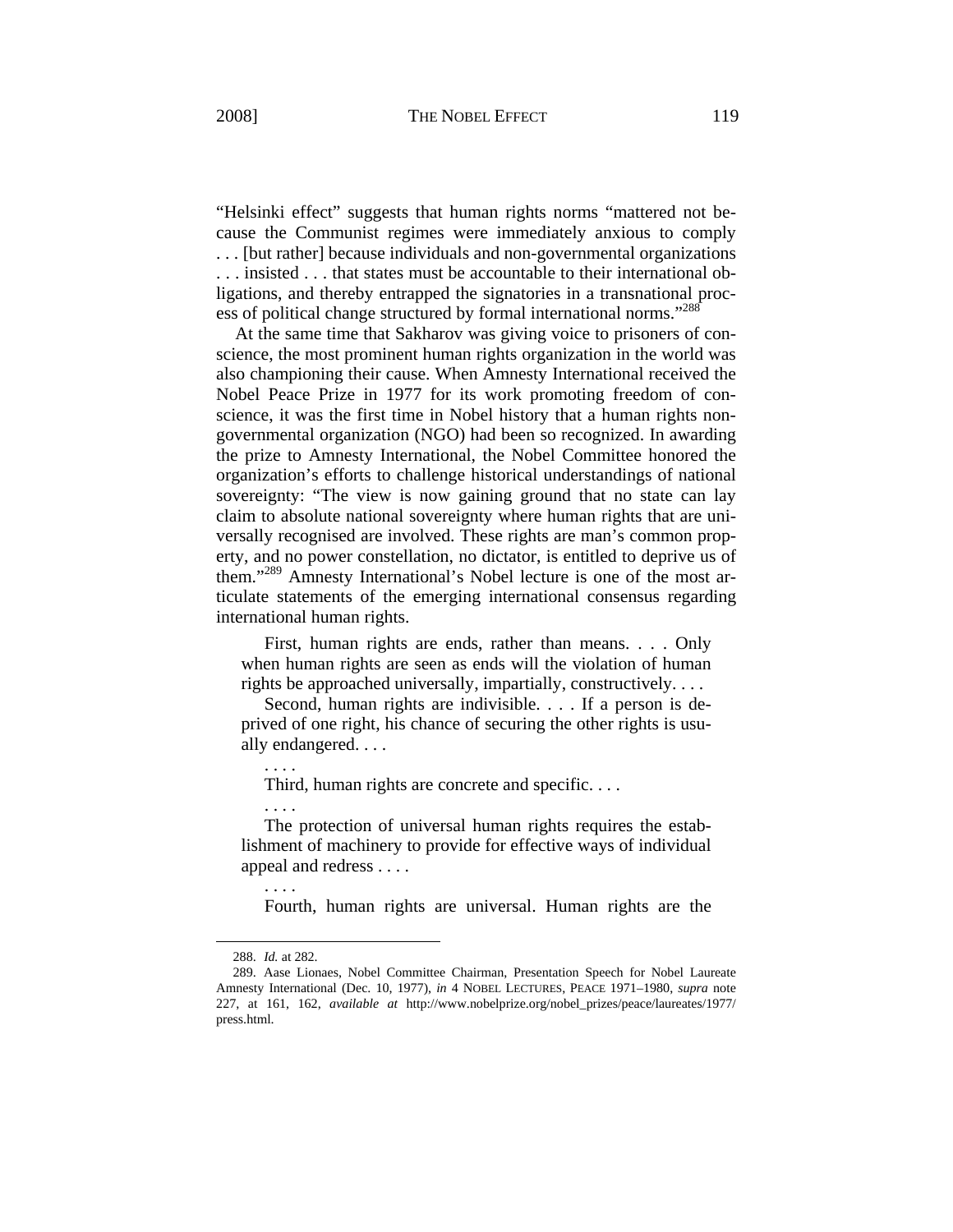birthright of every single individual. . . .

. . . .

-

 Fifth, human rights will not be protected if left solely to the governments. . . . The ordinary individual can make a differ $e$ <sub>ence</sub> $290$ 

The role of international NGOs as norm entrepreneurs is wellrecognized, and scholarly analysis has highlighted Amnesty International's impact in shaping international human rights law.<sup>291</sup> Using constructivist language, Amnesty International has helped to socialize human rights and transform state interests beyond traditional domains of power, wealth, and security. States now agree to place themselves under normative constraints that limit their freedom and power, $292$  such that human rights have become an interest of the state.<sup>293</sup> Human rights are now a reflection of behavioral norms embedded in the collective understanding of the political community of liberal democratic states.<sup>294</sup>

The final human rights Laureates are among the most influential religious leaders of the century: Adolfo Pérez Esquivel, Mother Teresa, and Elie Wiesel. These human rights Laureates are philosophers for the poor and oppressed, who serve as "messenger[s] to mankind."<sup>295</sup> Each promoted the cause of human rights by underscoring the value of every human being.

Pérez Esquivel was a leading exponent of the revolutionary Christian movement known as Liberation Theology, which gives first priority to the poor and dispossessed.<sup>296</sup> This theology views the poor not "as ob-

<sup>290.</sup> Mümtaz Soysal, Nobel Lecture on behalf of Amnesty International (Dec. 11, 1977), *in* 4 NOBEL LECTURES, PEACE 1971–1980, *supra* note 227, at 168, 171–73, *available at* http://www.nobelprize.org/nobel\_prizes/peace/laureates/1977/amnesty-lecture.html (emphasis omitted).

<sup>291.</sup> *See, e.g.*, ANN MARIE CLARK, DIPLOMACY OF CONSCIENCE: AMNESTY INTERNATIONAL AND CHANGING HUMAN RIGHTS NORMS (2001); KECK & SIKKINK, *supra* note 6; THE POWER OF HUMAN RIGHTS: INTERNATIONAL NORMS AND DOMESTIC CHANGE, *supra* note 6.

<sup>292.</sup> Morton Winston, *Diplomacy of Conscience: Amnesty International and Changing Human Rights Norms*, 23 HUM. RTS. Q. 1111, 1112 (2001) (reviewing CLARK, *supra* note 291).

<sup>293.</sup> Leslie Gelb & Justine Rosenthal, *The Rise of Ethics in Foreign Policy: Reaching a Values Consensus*, FOREIGN AFF., May–June 2003, at 2, 6.

<sup>294.</sup> THOMAS, *supra* note 273, at 261.

<sup>295.</sup> Egil Aarvik, Nobel Committee Chairman, Presentation Speech for Nobel Laureate Elie Wiesel, (Dec. 11, 1986), *in* 5 NOBEL LECTURES, PEACE 1981–1990, *supra* note 271, at 163, 164, *available at* http://www.nobelprize.org/nobel\_prizes/peace/laureates/1986/presentationspeech.html.

<sup>296.</sup> *See generally* GUSTAVO GUTIÉRREZ, A THEOLOGY OF LIBERATION: HISTORY, POLITICS, AND SALVATION (Caridad Inda & John Eagleson eds. & trans., Orbis Books 1973) (1971).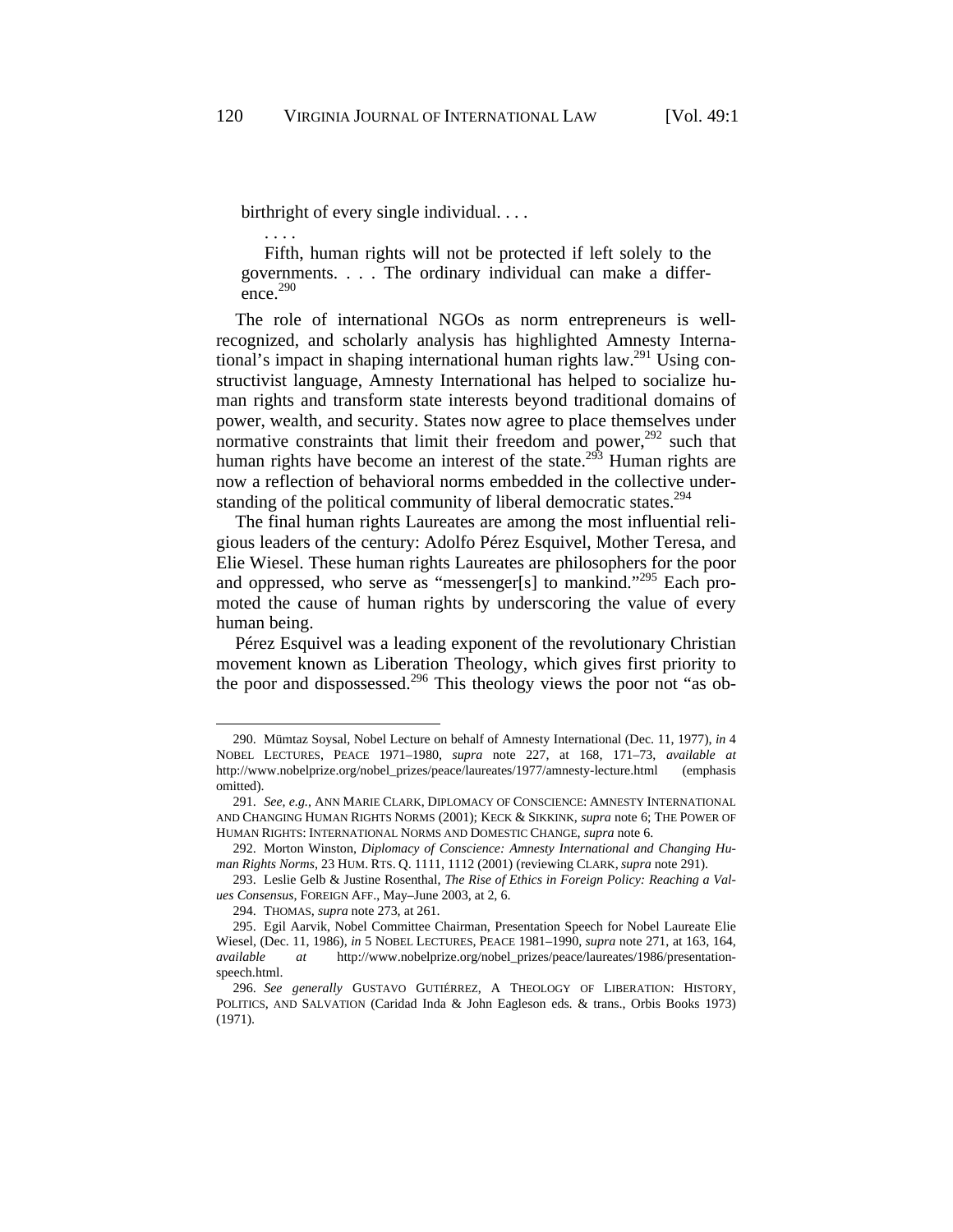jects of charity," but as "products of a system of structures of injustice that produce marginalisation, misery, and hunger."297 Pérez Esquivel's work for liberation from injustice in its structural and personal dimension developed out of this understanding.<sup>298</sup>

The Nobel Committee honored Pérez Esquivel for the spirit of human dignity that animated his human rights work in Argentina. "He has heard and answered a social and political call to change the social and political world around him, so that respect for Man's right and dignity can be aroused in the hearts of all, to the benefit of all mankind."<sup>299</sup> Put simply, the Nobel Committee was leveraging the power of a Catholic movement sweeping Latin America to further the cause of human rights. That work included outspoken challenges to government abuse throughout Latin America, including violence in his own country of Argentina.300 It also included challenging systematic economic injustice to the poor by domestic and international institutions. Indeed, far from praising international institutions, Pérez Esquivel viewed them as part of the problem. In his Nobel lecture, he argued that Latin America's "injustices are bound up within an unjust international system, a system whose mechanisms . . . 'produc[e] an international standard with the rich ever richer at the expense of the poor ever poorer.'"<sup>301</sup>

If Pérez Esquivel invoked the anger of the poor and oppressed, Mother Teresa accentuated their dignity. Although she was not a human rights activist, her message lay at the heart of the human rights agenda, which upholds the worth of every human. If every individual matters, then every act of violence or oppression against every individual must be challenged. Mother Teresa proclaimed this message of human dignity everywhere, including to numerous heads of state who considered her a friend and even confidante.<sup>302</sup> Her biographer remarked that Mother Teresa was "the most powerful woman in the world. . . . With-

<sup>297.</sup> Adolfo Pérez Esquivel, Nobel Lecture (Dec. 11, 1980), *in* 4 NOBEL LECTURES, PEACE 1971–1980, *supra* note 227, at 250, 251, *available at* http://www.nobelprize.org/nobel\_prizes/ peace/laureates/1980/esquivel-lecture.html.

<sup>298.</sup> *Id.*

<sup>299.</sup> John Sanness, Nobel Committee Chairman, Presentation Speech for Nobel Laureate Adolfo Pérez Esquivel (Dec. 11, 1980), *in* 4 NOBEL LECTURES, PEACE 1971–1980, *supra* note 227, at 237, 238, *available at* http://www.nobelprize.org/nobel\_prizes/peace/laureates/1980/ presentation-speech.html.

<sup>300.</sup> ADOLFO PÉREZ ESQUIVEL, CHRIST IN A PONCHO: WITNESSES TO THE NONVIOLENT STRUGGLES IN LATIN AMERICA 13–37 (1983).

<sup>301.</sup> Pérez Esquivel, *supra* note 297, at 253 (quoting Pope John Paul II).

<sup>302.</sup> NAVIN CHAWLA, MOTHER TERESA 175 (1992).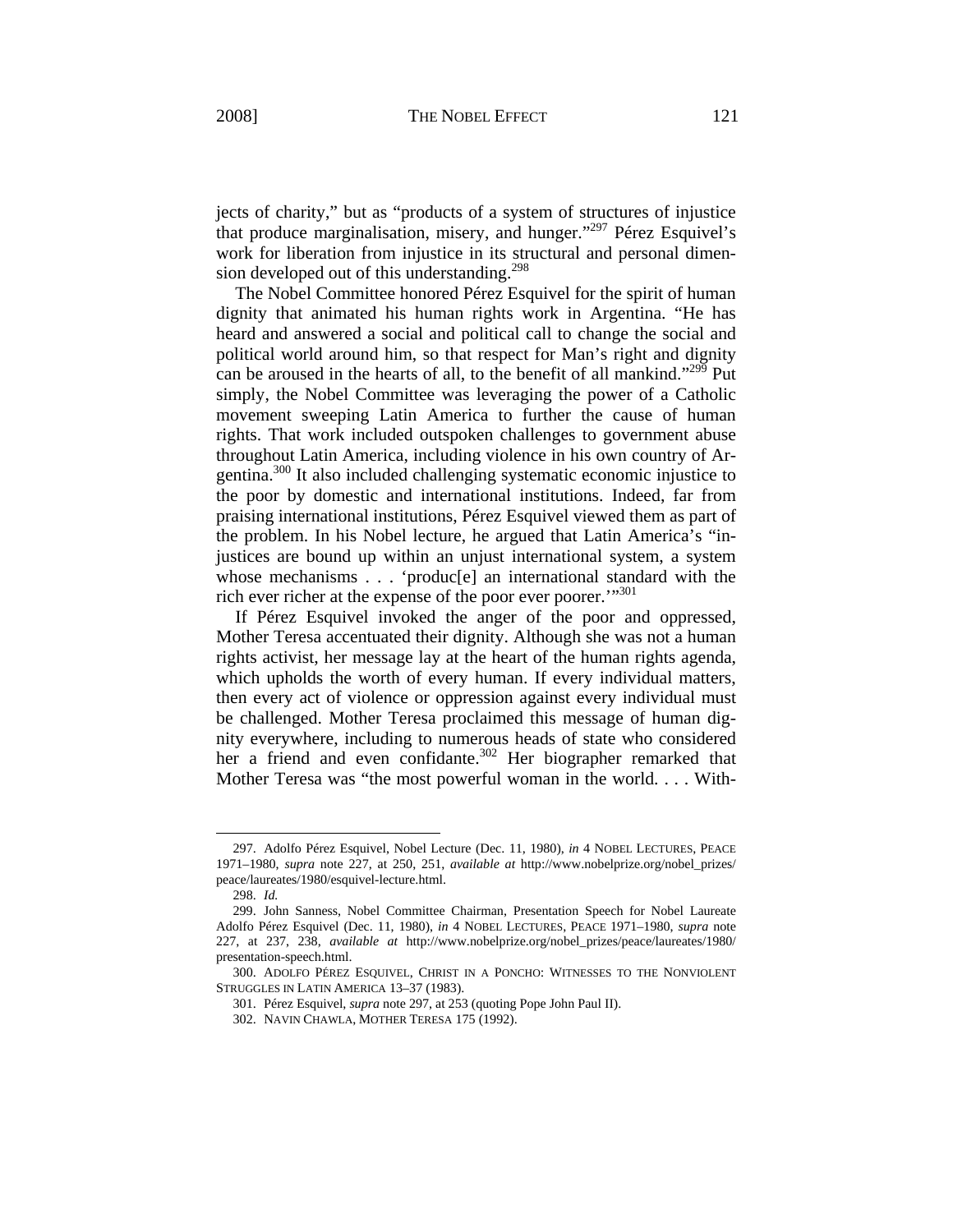out any constituency save that of the least powerful and the poorest, Mother Teresa's entrée into the halls of power [was] effortless."<sup>303</sup>

The award to Mother Teresa recognized the critical component of internalizing norms regarding human dignity. As the Nobel Committee put it, "Can any political, social, or intellectual feat . . . on the international or on the national plane . . . give us anything but a house built on a foundation of sand, unless the spirit of Mother Teresa inspires the builders and takes its dwelling in their building?"<sup>304</sup> Mother Teresa's Nobel lecture was a simple statement of the dignity and inspiration of the poor and oppressed. "The poor people are very great people. They can teach us so many beautiful things. . . . The poor are very wonderful people."305 For Mother Teresa, one who "live[s] like an animal on the street" and yet dies without cursing is an angel; "[s]uch is the greatness of the poor."306 She argued that such love, joy, and peace can "overcome all the evil that is in the world."<sup>307</sup>

In conferring the award to Wiesel in 1986, the Nobel Committee was quite explicit in highlighting Wiesel's message of human worth. The Committee deliberately connected the Holocaust survivor Wiesel with Ossietzky, one of the first human rights Laureates. Noting that it had been exactly fifty years since the prize was awarded to Ossietzky, the Committee concluded that:

With today's presentation of the Peace Prize, a bridge is built between the German who gave his life in the fight against what he saw was going to happen and the Jew who has dedicated his life to fighting anything that could lead to a recurrence of that same tragedy. It is appropriate that there is a Nobel Peace Prize at both ends of that bridge.<sup>308</sup>

<sup>303.</sup> *Id.* at 174.

<sup>304.</sup> John Sanness, Nobel Committee Chairman, Presentation Speech for Nobel Laureate Mother Teresa (Dec. 11, 1979), *in* 4 NOBEL LECTURES, PEACE 1971–1980, *supra* note 227, at 213, 214, *available at* http://www.nobelprize.org/nobel\_prizes/peace/laureates/1979/ presentation-speech.html.

<sup>305.</sup> Mother Teresa, Nobel Lecture (Dec. 11, 1979), *in* 4 NOBEL LECTURES, PEACE 1971– 1980, *supra* note 227, at 223, 224–27, *available at* http://www.nobelprize.org/nobel\_prizes/peace/ laureates/1979/teresa-lecture.html.

<sup>306.</sup> *Id.* at 226.

<sup>307.</sup> *Id.*

<sup>308.</sup> Egil Aarvik, Nobel Committee Chairman, Presentation Speech for Nobel Laureate Elie Wiesel (Dec. 10, 1986), *in* 5 NOBEL LECTURES, PEACE 1981–1990, *supra* note 271, at 163, 164, *available at* http://www.nobelprize.org/nobel\_prizes/peace/laureates/1986/ presentation-speech.html.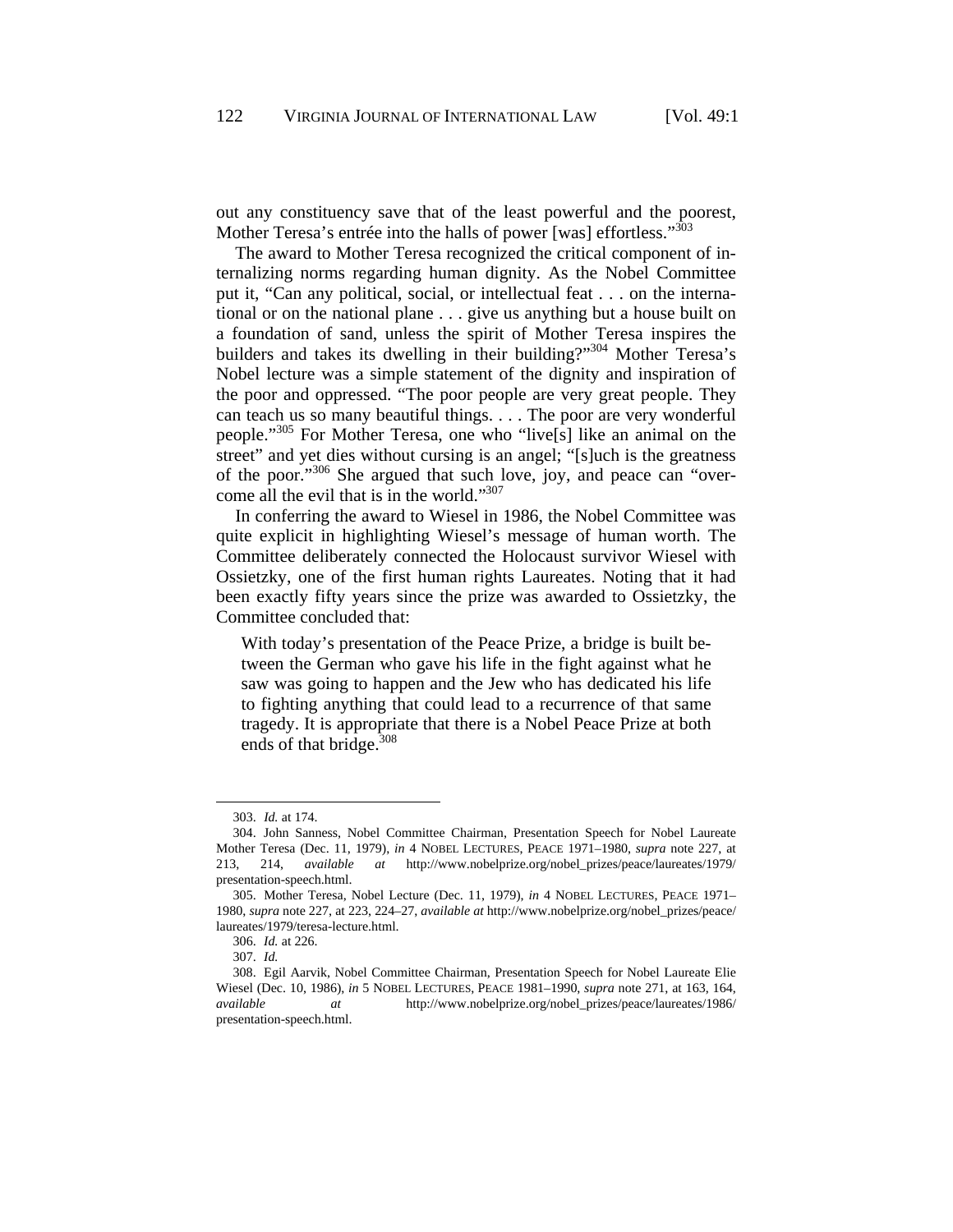Wiesel's award came at a time when international human rights law was near the end of its norm life cycle. By the mid-1980s, the great bulk of the human rights agenda had been legally implemented. Since international law had largely completed the canon of human rights treaties, the emphasis had shifted to domestication, implementation, and compliance. It is thus not surprising that the award would go to someone who was recognized as "one of the most important spiritual leaders and guides . . . . [A] messenger to mankind . . . of peace, atonement and human dignity. $\frac{1}{100}$  Wiesel is a messenger who warns of consequences and affirms new possibilities.<sup>310</sup> Wiesel's Nobel lecture was just such a message. He warned that we should never forget the horrors of the past, for every new violation is the defeat of memory and that if we fail to remember, we doom ourselves to repeat the disasters of the past.  $311$  Wiesel was arguing for a new beginning, with every act of justice a repudiation of past injustice. $312$ 

How do these messages fall within the process of the evolution of human rights norms? Each of these Laureates was honored near the end of the Human Rights Period, when the norm life cycle was in its final stage of internalization. Pérez Esquivel, Mother Teresa, and Wiesel embody and symbolize the value of the individual.<sup>313</sup> They provide morality stories of individual worth, supporting and explaining the reasons we have human rights laws in the first place. Pérez Esquivel summarized it simply in his Nobel lecture: "We are accustomed to hearing, wherever human rights are being violated, that it is being done in the name of higher interests. I declare that there exists no higher interest than the human being."<sup>314</sup> In Mother Teresa's case, she modeled an idealized spirit of love and respect toward the poor and oppressed. "The hallmark of her work has been respect for the individual and the individual's worth and dignity."<sup>315</sup> And Wiesel embodies the potential that lay

<sup>309.</sup> Press Release, Norwegian Nobel Committee, The Nobel Peace Prize for 1986 (Oct. 14, 1986), *at* http://www.nobelprize.org/nobel\_prizes/peace/laureates/1986/press.html.

<sup>310.</sup> ROBERT MCAFEE BROWN, ELIE WIESEL: MESSENGER TO ALL HUMANITY 38–40 (1983).

<sup>311.</sup> Elie Wiesel, Nobel Lecture (Dec. 11, 1986), *in* 5 NOBEL LECTURES, PEACE 1981–1990, *supra* note 271, at 174, 176, *available at* http://www.nobelprize.org/nobel\_prizes/peace/laureates/ 1986/wiesel-lecture.html.

<sup>312.</sup> *See id.*

<sup>313.</sup> One could also classify 1976 Laureates Betty Williams and Mairead Corrigan—the two peace activists of Northern Ireland—in the category of messengers to mankind regarding love of neighbor and the value of the individual.

<sup>314.</sup> Pérez Esquivel, *supra* note 297, at 253–55.

<sup>315.</sup> Sanness, *supra* note 304, at 215.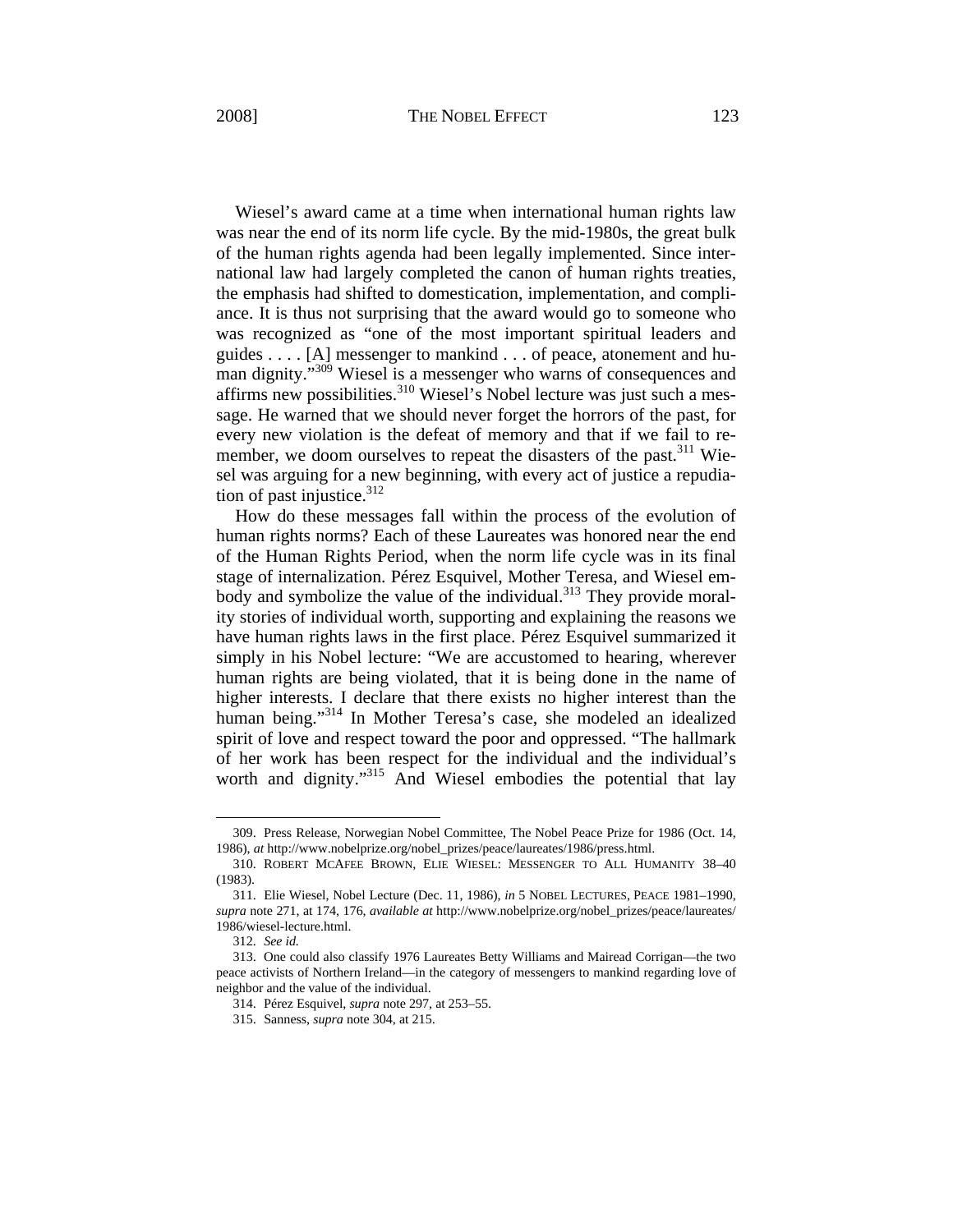within every human rights victim. One who seemed destined for execution not only survived, but conquered.<sup>316</sup> From Wiesel's large corpus of writings we can distill a single vision: a moral society is one that takes full account of the personhood of all its members and special concern for the powerless.<sup>317</sup> Such Laureates present the final stage in the norm life cycle of human rights: encouraging compliance by consent, recognizing the merit of an ethic of individual dignity that informs all human rights law.

#### *B. The Humanitarian Organizations*

The international organizations that received the Nobel Peace Prize during this period were similar to the recipients of the Humanitarian Period. Indeed, two of the three international organizations that received the Peace Prize during the Human Rights Period had previously been honored. The UNHCR and the ICRC were recognized the second and third times for their humanitarian efforts. $318$  Only the award to the UN Children's Fund (UNICEF) plowed new territory.

The impact of the ICRC and UNHCR on international law has already been discussed at length.<sup>319</sup> But the award to UNICEF in 1965 marked the first time the Nobel Committee focused attention on the plight of children as a special category for protection. Throughout its history, UNICEF has focused on the humanitarian plight of children. But unlike the other international organizations discussed in this Article thus far, UNICEF has not been at the forefront of promoting international law. It was passive during the drafting of the 1959 Declaration of the Rights of the Child, fearing that embroiling itself in the controversial field of human rights might antagonize its governmental partners and jeopardize its humanitarian relief efforts.<sup>320</sup>

It was not until the 1980s that UNICEF took an active role in international law by mobilizing support for the 1989 Convention on the Rights of the Child.321 UNICEF helped shape the Rights of the Child Convention so that it incorporated economic and social rights, rather than focus-

<sup>316.</sup> Aarvik, *supra* note 295, at 163–65.

<sup>317.</sup> BROWN, *supra* note 310, at 204–05.

<sup>318.</sup> In 1963, the Peace Prize also went to the League of Red Cross Societies.

<sup>319.</sup> *See supra* notes 141–60 and accompanying text.

<sup>320.</sup> MAGGIE BLACK, CHILDREN FIRST: THE STORY OF UNICEF, PAST AND PRESENT 22 (1996).

<sup>321.</sup> *Id.* at 23–25; Convention on the Rights of the Child, Nov. 20, 1989, 1577 U.N.T.S. 3, *available at* http://www.unicef.org/crc/.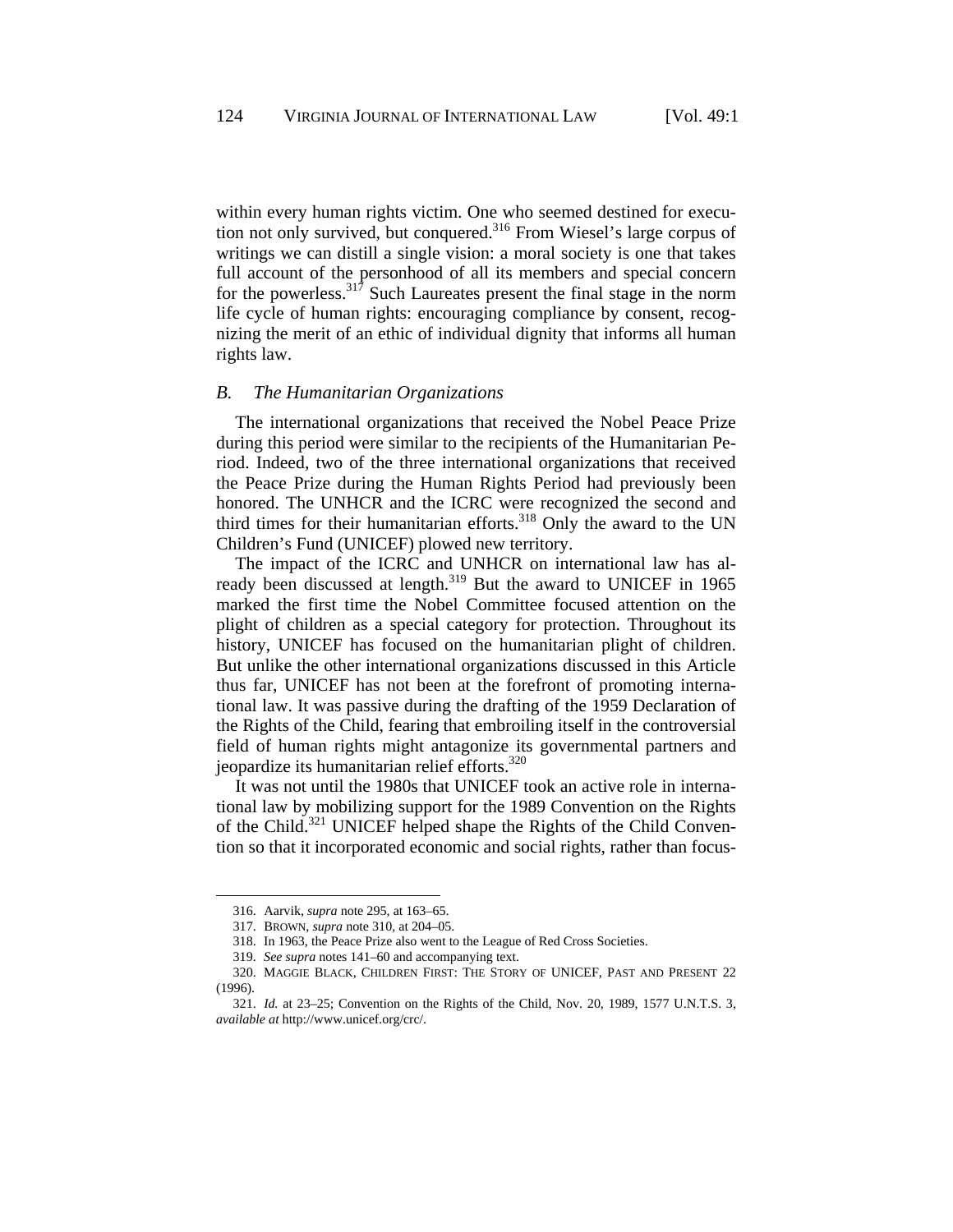ing exclusively on child exploitation and abuse.<sup>322</sup> The end product was a landmark treaty, representing the first international human rights convention in history to incorporate the full range of human rights—civil, cultural, economic, political, and social rights.<sup>323</sup> UNICEF also was instrumental in mobilizing support within the developing world for the Rights of the Child Convention.<sup>324</sup> The result is a treaty that is considered "the most rapidly and universally accepted human rights document in the history of international law."<sup>325</sup>

It is worth emphasizing that each of these organizations honored primarily for their humanitarian work was also instrumental in promoting international law. The Geneva Conventions, the Refugee Convention, and the Rights of the Child Convention all support these organizations' humanitarian efforts by proscribing unlawful behavior. The ICRC, UNHCR, and UNICEF each recognize that a critical component of their humanitarian work is establishing and promoting international standards of conduct with respect to those individuals falling under their umbrella of protection.

#### *C. The Pragmatic Statesmen*

Compared with previous statesman Laureates, the statesmen who received the Nobel Peace Prize during the Human Rights Period are atypical and, in some cases, quite controversial. The hallmark of the statesman Laureates during this period were the pragmatic policies of politicians in pursuit of the possible.

This group is comprised of statesmen with widely diverse interests and spheres of influence. What they have in common is the practical work they did to try to eliminate the most daunting threats to peace during their time. It includes Dag Hammarskjöld, Willy Brandt, Henry Kissinger, Le Duc Tho, Eisaku Sato, Alfonso García Robles, Alva Myrdal, Anwar Sadat, and Menachem Begin.

Hammarskjöld was posthumously honored in 1961 for his notably successful tenure as the second UN Secretary-General. Brandt received the prize in 1971 for his contribution towards European cooperation and East-West détente. Kissinger and Tho received the prize in 1973 for the

<sup>322.</sup> BLACK, *supra* note 320, at 139–44.

<sup>323.</sup> *See* Convention on the Rights of the Child, *supra* note 321.

<sup>324.</sup> BLACK, *supra* note 320, at 143–44.

<sup>325.</sup> Lauren M. Spitz, *Implementing the U.N. Convention on the Rights of the Child*, 38 VAND. J. TRANSNAT'L. L. 853, 854 (2005) (quoting Barbara Bennett Woodhouse, *Recognizing Children's Rights: Lessons from South Africa*, HUM. RTS., Spring 1999, at 15, 15).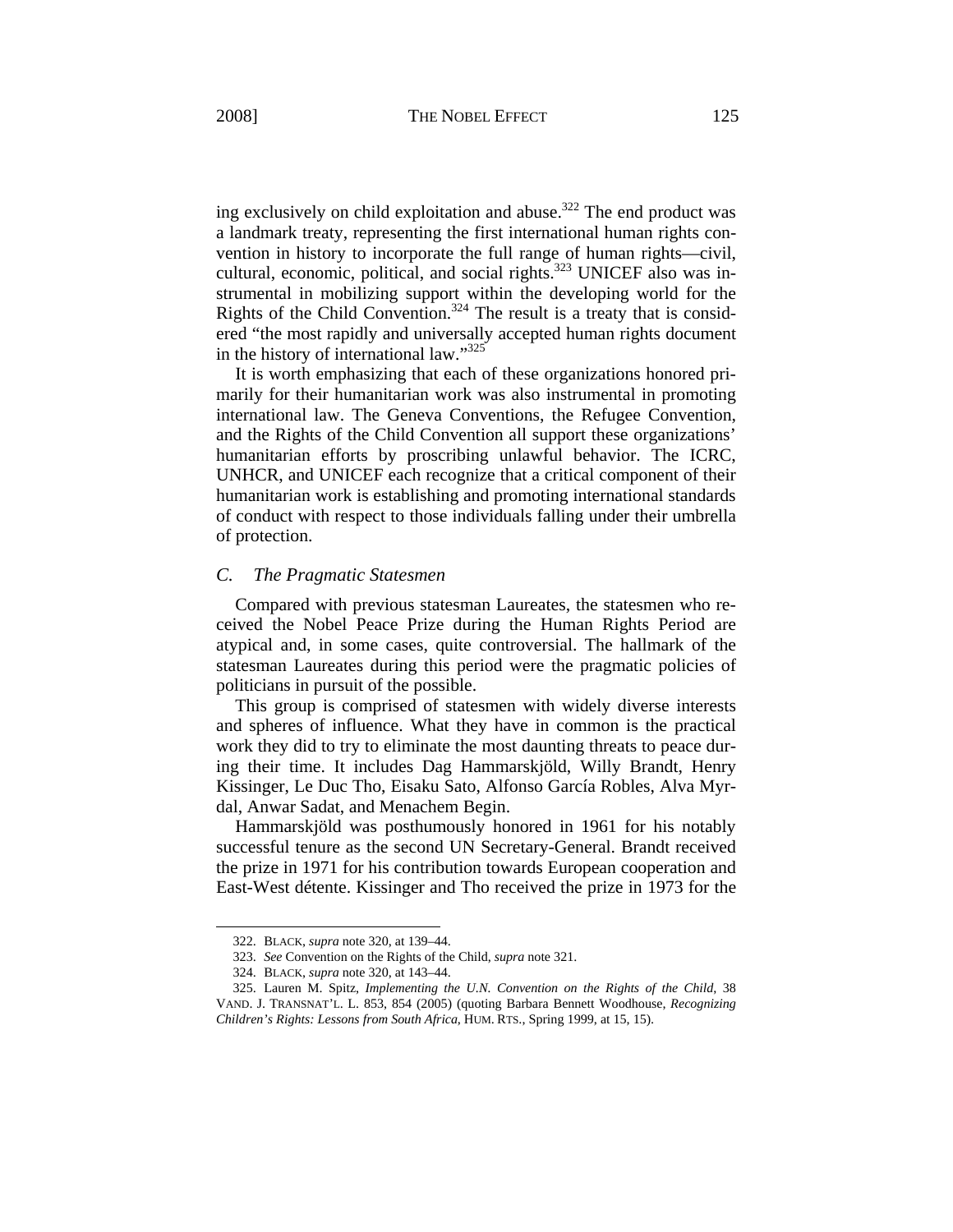negotiated cease-fire in Vietnam. Sato, García Robles, and Myrdal won the prize for their strong position on nuclear nonproliferation. Sadat and Begin received the prize in 1978 for signing the Camp David Accords.

In each case, these individuals were political leaders or civil servants who exercised good judgment in the maelstrom of events. These statesmen "were awarded the Peace Prize because, within the framework of the politically possible, they championed a peace which, though it might not be perfect, was nevertheless a step along this road."<sup>326</sup>

In most respects it is difficult to identify these statesmen as international norm entrepreneurs. Sato and García Robles, for example, were both unremarkable politicians who were recognized in 1974 and 1982, respectively, because they advocated nuclear nonproliferation in Asia and Latin America.

Swedish diplomat Alva Myrdal, however, cannot be so summarily dismissed. She stands out among the diplomats of this period as a paradigmatic norm entrepreneur. She was a spokeswoman to the world about the perils of the arms race. Her influential book, *The Game of Disarmament*, included a detailed survey of international law, which she described as a common denominator for judging the permissibility of using certain weapons or methods.<sup>327</sup> The book attempted to sketch an international strategy for reaching agreements that would lead to more disarmament and arms regulation,  $3\overline{28}$  and advocated a much stronger European disarmament movement.<sup>329</sup> Within a few years, Ronald Reagan and Gorbachev launched their historic arms summits that would lead to the peaceful end of the Cold War superpower rivalry. Historians credit disarmament politics in Europe as a key factor in some of the critical arms reduction proposals made during those negotiations.  $330$ 

While Myrdal was an exceptional example of the diplomat as norm agent, the other statesman Laureates in this period spoke more effectively through deed than word, and the message was one of pragmatism. For example, Hammarskjöld's famous confrontation with Nikita Khrushchev in October 1960 represents one of many instances in which

<sup>326.</sup> Aase Lionaes, Nobel Committee Chairman, Presentation Speech for Nobel Laureates Henry Kissinger and Le Duc Tho (1973), *in* 4 NOBEL LECTURES, PEACE 1971–1980, *supra* note 227, at 43, 45, *available at* http://www.nobelprize.org/nobel\_prizes/peace/laureates/1973/ press.html.

<sup>327.</sup> ALVA MYRDAL, THE GAME OF DISARMAMENT 233–34 (2d ed. 1982).

<sup>328.</sup> *Id.* at xxxv-xxxvi.

<sup>329.</sup> *See id.* at 335–66.

<sup>330.</sup> *See, e.g.*, GLEN STASSEN & LAWRENCE WITTENER, PEACE ACTION: PAST, PRESENT, AND FUTURE (2007); LAWRENCE S. WITTNER, TOWARD NUCLEAR ABOLITION: A HISTORY OF THE WORLD NUCLEAR DISARMAMENT MOVEMENT, 1971–PRESENT (2003).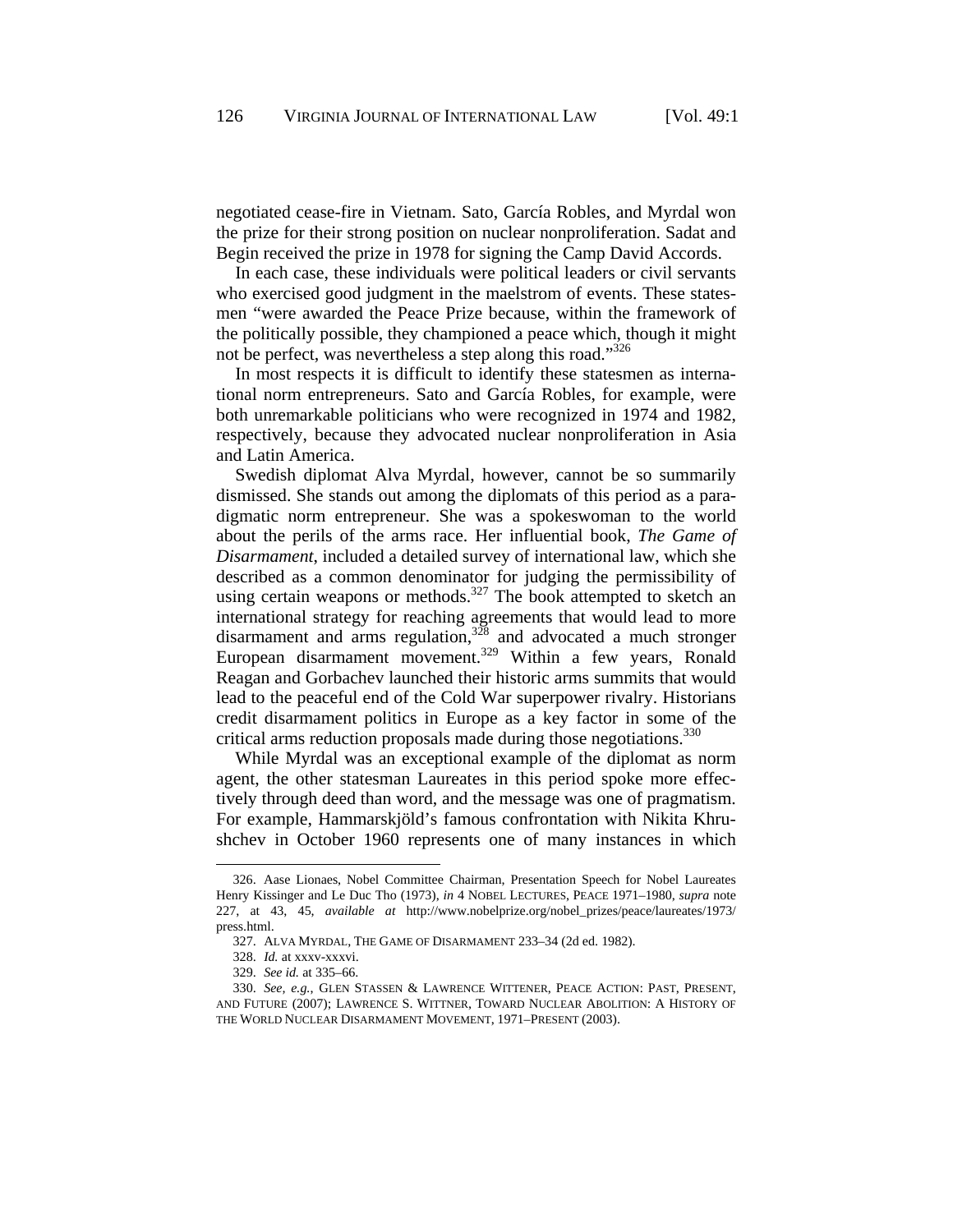Hammarskjöld was upholding a certain vision of the sovereign equality of all nations. In refusing Khrushchev's demand for his resignation in order to safeguard the interests of the small powers, Hammarskjöld gave voice to the sentiment of developing nations that were looking to the United Nations for their protection and their future.<sup>331</sup> It also reflected a certain conception of executive power within the United Nations. Hammarsjköld conceived the UN Secretariat as obligated under the UN Charter to resist national pressures and to implement political decisions consistent with the exclusively international responsibility of the Secretary-General.<sup>332</sup>

Brandt's *Ostpolitik*—particularly the peace treaty with Poland signed in 1970—represents a resounding affirmation of the respect for the territorial sovereignty of one's neighbors. His reconciliation with Jewish victims of the Holocaust represented not only Germany coming to terms with its past, but also Germany's open embrace of the international rule of law through its deep contrition for past violations. Brandt's views of European cooperation promoted a vision of collective regional peace and security, in which Europe would become a union fully capable of assuming responsibility for world affairs independent of, but firmly linked with, the United States.<sup>333</sup> In a real sense, Brandt symbolized the norm cascade of European integration and cooperation that had emerged with earlier Laureates, such as Chamberlain, Briand, Stresemann, and Marshall.

Even the most controversial awards in the Nobel Peace Prize's history reflect norm socialization, although not the type of norm one typically associates with the Nobel Peace Prize. The award to Kissinger and Tho displayed the Nobel Committee's rare embrace of international realism, honoring statesmen who incrementally "championed . . . peace" by working within the limits of what was "politically possible." $33\overline{4}$  Kissinger's acceptance speech also reflected that practical realism. He stated that peace is a delicate, ever fleeting condition, and that statesmen's

<sup>331.</sup> *See The New Boys*, TIME, Oct. 17, 1960, at 28, 28; Rolf Edberg, Swedish Ambassador to Norway, Acceptance Speech on behalf of Nobel Laureate Dag Hammarskjöld (Dec. 10, 1961), *in* 3 NOBEL LECTURES, PEACE 1951–1970, *supra* note 127, at 248, 248, *available at* http://www.nobelprize.org/nobel\_prizes/peace/laureates/1961/hammarskjold-acceptance.html.

<sup>332.</sup> *See* Dag Hammarskjöld, The International Civil Servant in Law and in Fact, Lecture Delivered at Oxford University (May 30, 1961), *available at* http://www.un.org/Depts/dhl/dag/docs/ internationalcivilservant.pdf.

<sup>333.</sup> Willy Brandt, Nobel Lecture (Dec. 11, 1971), *in* 4 NOBEL LECTURES, PEACE 1971– 1980, *supra* note 227, at 20, 20, *available at* http://www.nobelprize.org/nobel\_prizes/peace/ laureates/1971/brandt-lecture.html.

<sup>334.</sup> Lionaes, *supra* note 326, at 43.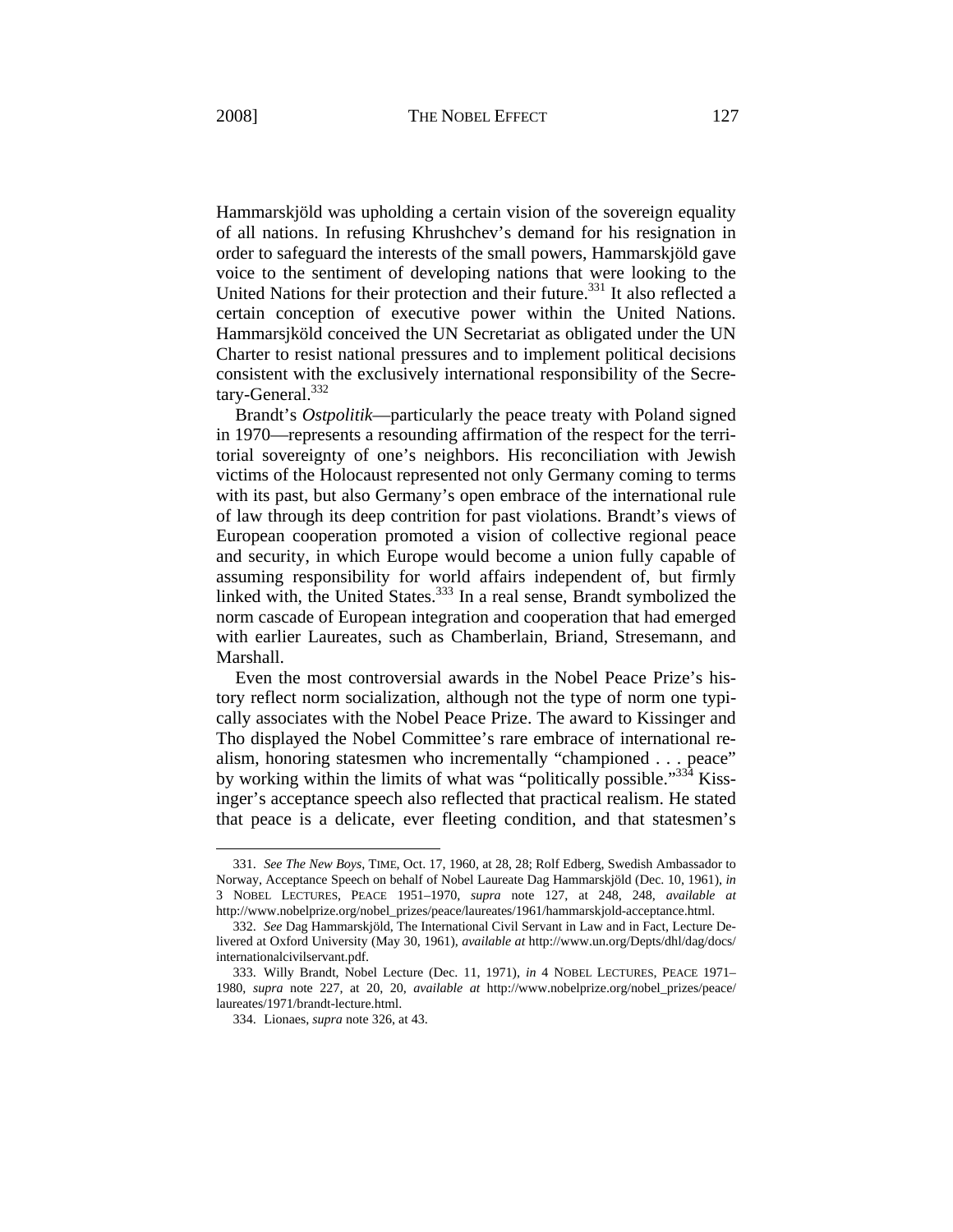work should focus on those solutions that at best relieve specific sources of strain: "If peace, the ideal, is to be our common destiny, then peace, the experience, must be our common practice."<sup>335</sup>

The same could be said of the awards to Sadat and Begin, the controversial 1978 awards given in recognition of their role in concluding the Camp David Accords. Like the awards to Kissinger and Tho, these awards were given as much for what they might portend for the future as for what had been accomplished in the past. According to the Nobel Committee, these two Laureates were honored for "laying a foundation . . . between these two one-time enemy countries," in the "audacious . . . hope of peace for all peoples of the strife-torn and war-ravaged Middle East." 336

In his Nobel lecture, Begin, in particular, struck a realist tone, stressing that war may sometimes be the "highest human command" if the cause is just, as it was in the struggle against the Holocaust.<sup>337</sup> That reality, however, does not deny the fact that "fighters for freedom hate war," and "[the reason] you rise, you struggle, you make sacrifices" is to "achieve and guarantee the prospect and hope of living in peace."<sup>338</sup> Sadat was more hopeful in his Nobel lecture, but he too emphasized that Camp David was only the beginning of a process that eventually must reach its projected goal of bringing "security to the peoples of the area, and the Palestinians in particular, restoring to them all their right to a life of liberty and dignity."<sup>339</sup>

The hope of peace in the Middle East, of course, has not been realized. The Nobel Committee would commit the same controversial act of "audacious hope" for Middle East peace again with the 1994 award to three controversial Laureates: Yasser Arafat, Shimon Peres, and Yitzhak Rabin.

<sup>335.</sup> Thomas Byrne, U.S. Ambassasor to Norway, Acceptance Speech on behalf of Nobel Laureate Henry Kissinger (Dec. 10, 1973), *in* 4 NOBEL LECTURES, PEACE 1971–1980, *supra* note 227, at 54, 54, *available at* http://www.nobelprize.org/nobel\_prizes/peace/laureates/1973/ kissinger-acceptance.html.

<sup>336.</sup> Aase Lionaes, Nobel Committee Chairman, Presentation Speech for Nobel Laureates Anwar el-Sadat and Menachem Begin (Dec. 10, 1978), *in* 4 NOBEL LECTURES, PEACE 1971– 1980, *supra* note 227, at 185, 185, *available at* http://www.nobelprize.org/nobel\_prizes/peace/ laureates/1978/ press.html.

<sup>337.</sup> Menachem Begin, Nobel Lecture (Dec. 10, 1978), *in* 4 NOBEL LECTURES, PEACE 1971– 1980, *supra* note 227, at 195, 195, *available at* http://www.nobelprize.org/nobel\_prizes/peace/ laureates/1978/begin-lecture.html.

<sup>338.</sup> *Id.*

<sup>339.</sup> Anwar Sadat, Nobel Lecture (Dec. 10, 1978), *in* 4 NOBEL LECTURES, PEACE 1971– 1980, *supra* note 227, at 202, 202, *available at* http://www.nobelprize.org/nobel\_prizes/peace/ laureates/1978/al-sadat-lecture.html.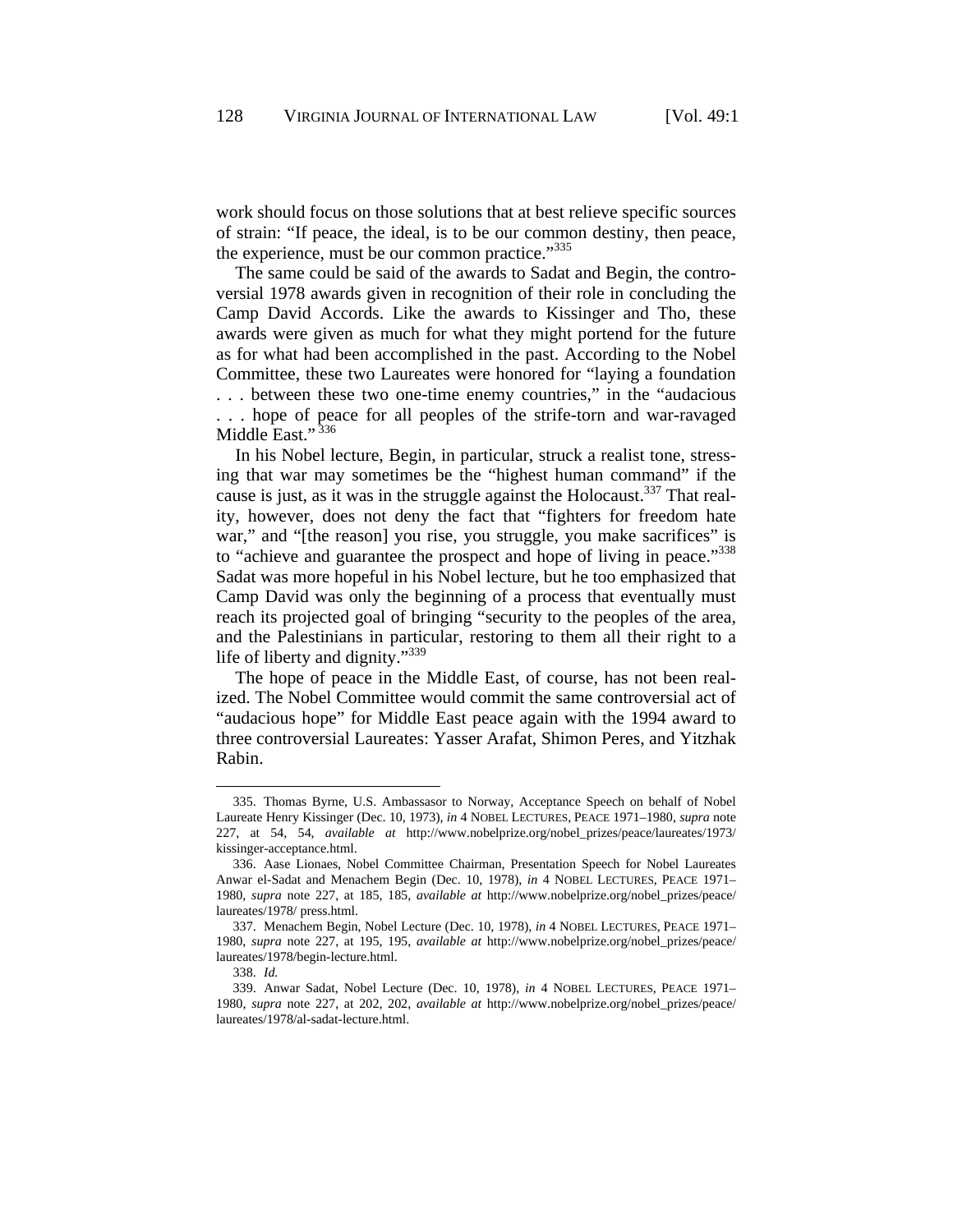The pragmatic message in all these awards is the same: perfection in international politics is impossible and the Peace Prize can and should honor fallible politicians who make realistic and incremental steps toward the desired end of peace. So often ridiculed for its utopian idealism, the Nobel Committee has occasionally opted for hard-nosed realism. It has been criticized either way.

#### *D. The Prophetic Scientists*

Prior to the Human Rights Period, only one scientist, Lord Boyd Orr, had received the Nobel Peace Prize.<sup>340</sup> During this period, however, four Laureates were honored for their scientific work: Linus Pauling, Norman Borlaug, Andrei Sakharov, and the International Physicians for the Prevention of Nuclear War (IPPNW). Sakharov was recognized for his human rights advocacy, and Borlaug was honored for his scientific innovations to enhance world food production. But the award to Pauling and the IPPNW marked a controversial shift in the Nobel Committee's tactics.

In honoring Pauling, the Nobel Committee advanced a new strategy for promoting international norms. The strategy recognized the general public's inability to grasp fully the danger of nuclear war. Whereas a typical Laureate could do little to explain credibly the nature of that risk, honoring a world renowned scientist enabled the Nobel Committee to ratify a voice of indisputable scientific authority that could widely disseminate the precise nature of the risk and propose a path toward diminishing or avoiding that risk. Pauling thus constituted a new breed of Laureate: the scientist as a prophet of doom. By enlisting this epistemic community of technical experts, the Nobel Committee hoped to sway public opinion regarding the perils that lay before them. The Nobel Committee would adopt this approach again in 1995 to combat nuclear war and in 2007 to highlight the problem of global warming.

Pauling's Nobel lecture perfectly illustrates the scientist Laureates' new role in promoting international norms relating to nuclear war. His main point was that scientists have a unique understanding of the dangers of nuclear war, and therefore they have a special responsibility to

<sup>340.</sup> Orr received the prize in 1949 in recognition of his position as director-general of the UN Food and Agricultural Organization (FAO). Orr was among the first Laureates in history to focus on world poverty, and his work with the FAO advanced issues such as emergency food aid, equitable food-supply distribution, and the promotion of worldwide agricultural development. *See generally* RALPH W. PHILLIPS, FAO: ITS ORIGINS, FORMATION AND EVOLUTION 1945–1981 (1981), *available at* http://www.fao.org/docrep/009/p4228e/P4228E00.HTM.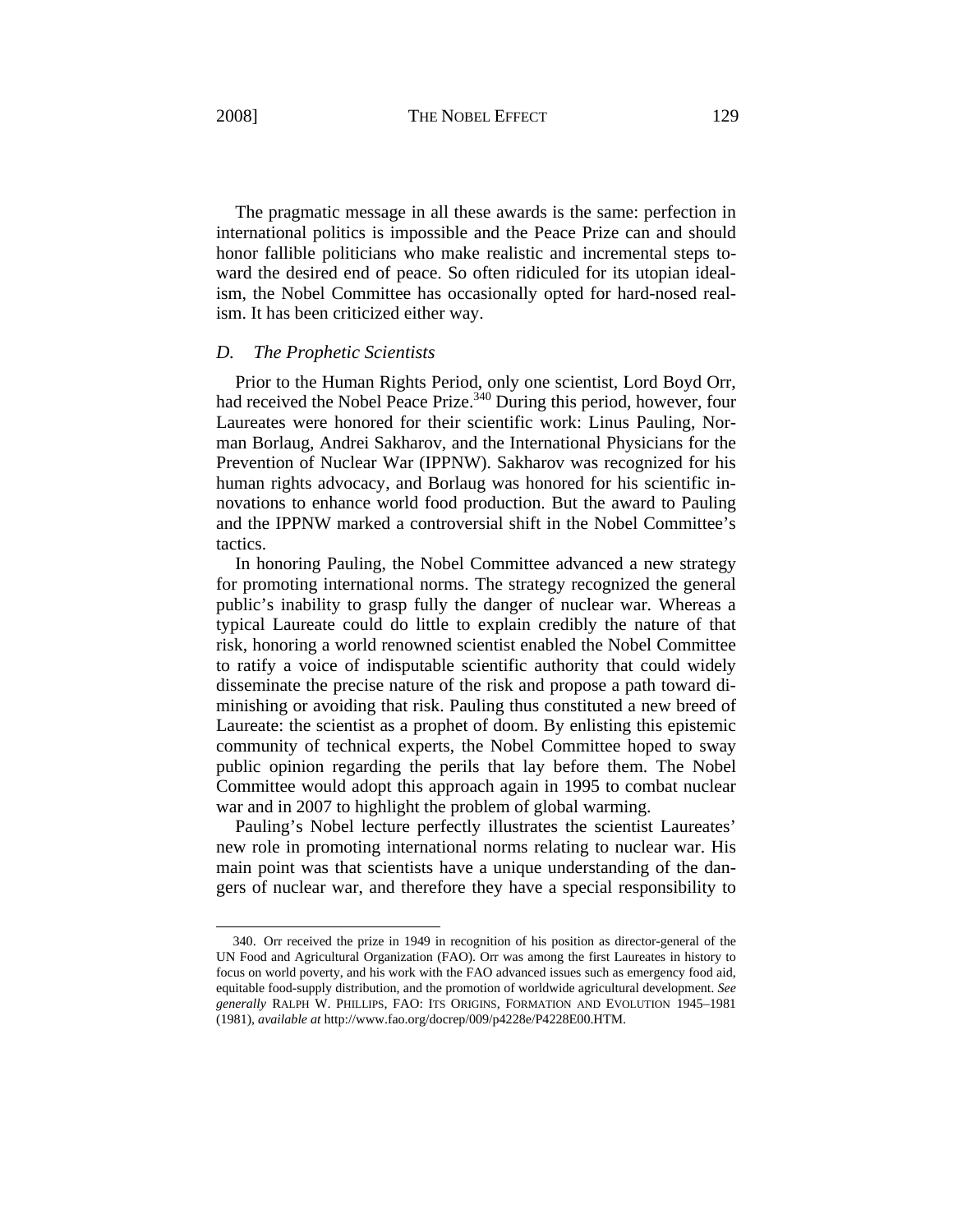make those dangers known.<sup>341</sup> Much of the lecture addressed the consequences to human life and health from radiation following a nuclear bomb.<sup>342</sup> From this, he concluded that nuclear war can never be justified and that international law should work toward the goal of abolishing it.<sup>343</sup> He even went so far as to argue that the 1963 Nuclear Test Ban Treaty was "the most important action ever taken by the government of nations" because it would be the first of many nonproliferation treaties leading to a "new world from which war [would be] abolished forever." $344$ 

The award to IPPNW in 1985 was an equally dramatic example of the scientist as norm entrepreneur. Physicians from capitalist and Communist states worked together to demonstrate that nuclear war would spell the end of civilization and prejudice the existence of life on earth. The straightforward message was that even if one could survive a nuclear war, such survival would overwhelm the capacity of every physician and nurse on earth to treat the injured.<sup>345</sup> Consequently, they offered a "medical prescription for the survival of humankind," including a ban on nuclear testing, a nuclear weapons freeze, and an eventual reduction and liquidation of nuclear weapons.<sup>346</sup> According to the Nobel Committee, the award to IPPNW was an effort to direct the attention of the general public in all countries to the problem of nuclear disarma $ment.<sup>347</sup>$ 

The Committee also sought to connect nuclear disarmament with human rights, arguing that the problem of disarmament is concerned with the most fundamental human right of all—the right to life.<sup>348</sup> But that message was undermined when it was discovered that the lead Soviet scientist who gave the Nobel lecture on behalf of the IPPNW, Yevgeny Chazov, was a highly controversial figure who had denounced

<sup>341.</sup> Linus Pauling, Nobel Lecture (Dec. 11, 1963), *in* 3 NOBEL LECTURES, PEACE 1951– 1970, *supra* note 127, at 271, 271–87, *available at* http://www.nobelprize.org/nobel\_prizes/peace/ laureates/1963/pauling-lecture.html.

<sup>342.</sup> *See id.*

<sup>343.</sup> *Id.*

<sup>344.</sup> *Id.*

<sup>345.</sup> Yevgeny Chazov, Nobel Lecture on behalf of Nobel Laureate IPPNW (Dec. 11, 1985), *in* 5 NOBEL LECTURES, PEACE 1981–1990, *supra* note 271, at 140, 140, *available at* http://www.nobelprize.org/nobel\_prizes/peace/laureates/1985/physicians-lecture.html.

<sup>346.</sup> *Id.*

<sup>347.</sup> Egil Aarvik, Nobel Committee Chairman, Presentation Speech for Nobel Laureate IPPNR (Dec. 10, 1985), *in* 5 NOBEL LECTURES, PEACE 1981–1990, *supra* note 271, at 131, 131, *available at* http://www.nobelprize.org/nobel\_prizes/peace/laureates/1985/press.html.

<sup>348.</sup> *See id.*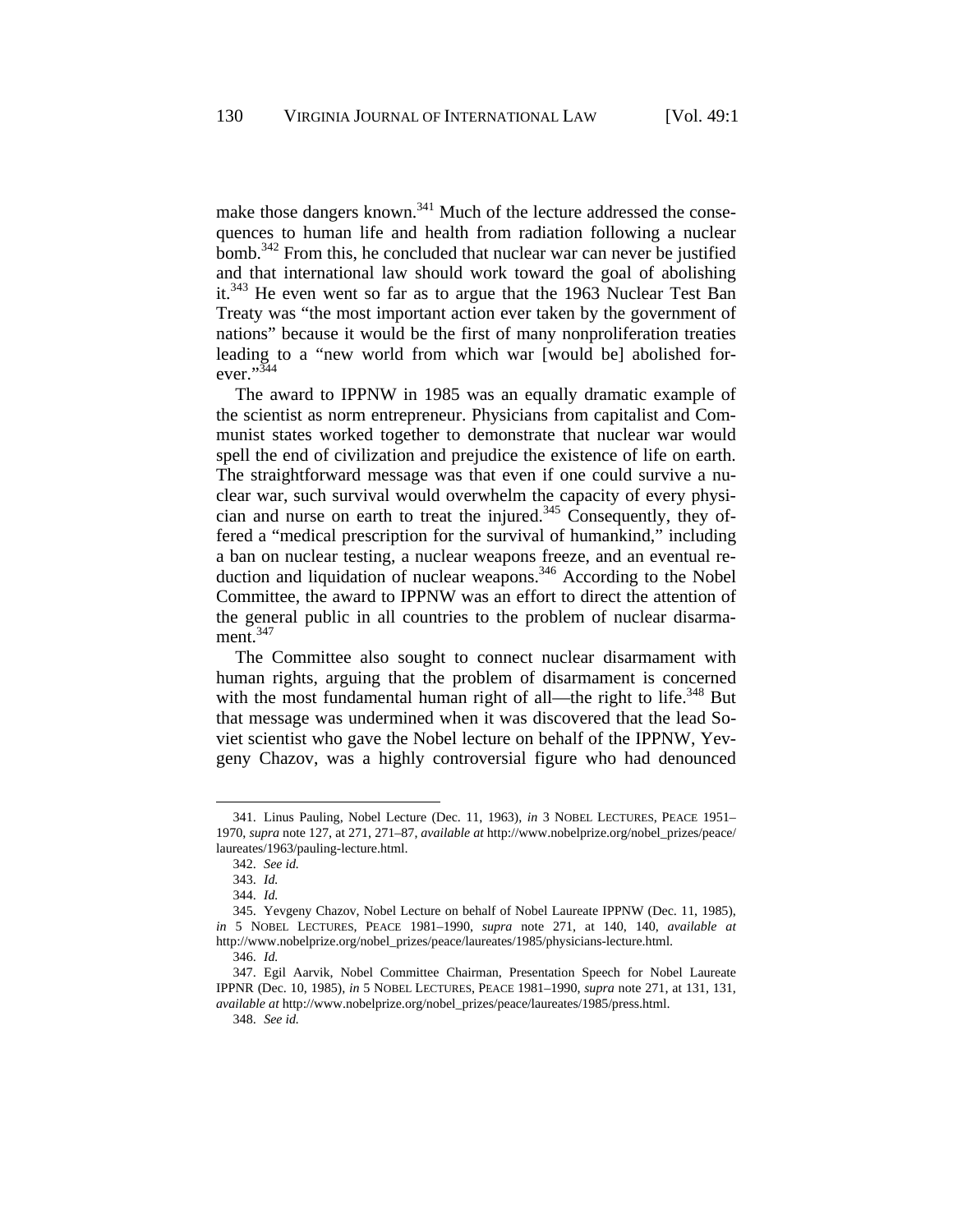Sakharov for advocating human rights.<sup>349</sup> With Sakharov in exile in Gorky in 1985, bestowing the honor on Chazov was particularly awkward for the Nobel Committee. Indeed, the ceremony was tarnished with diplomatic protests, including German Chancellor Helmut Kohl and numerous others demanding that the award be rescinded.<sup>350</sup>

Likewise, the decision to honor Pauling was also highly contentious. Pauling had been under extensive investigation for links with Communism and he "aroused ire on both the right and the left and in parts of the center."351 Editorials at the time recognized that awarding the prize to Pauling was controversial and that Pauling had "not always been wise" and sometimes even "reckless" in his choice of tactics.<sup>352</sup>

The idea of conferring the Nobel Peace Prize on scientists who educate the general populace about the hazards of nuclear war was historically unprecedented. Truthfully, however, it is not a novel approach for promoting international norms. Indeed, scientists are a subset of a larger category of Laureates seeking to change public opinion and socialize norms through sharing particularized information. Chazov and Pauling were qualified to receive the prize because of their intellectual expertise to give scientific pronouncements. Some commentators, however, could not help but criticize their nonscientific activities, which may have had the unfortunate effect of diluting their message.

#### *E. Norm Evolution in the Human Rights Period*

Of the twenty-nine recipients of the Nobel Peace Prize during the Human Rights Period, twenty-seven delivered a Nobel lecture.<sup>353</sup> In those lectures, the ten most common themes were as follows:

- 1. Human Rights (70%)
- 1. Democracy (70%)
- 3. Nuclear Weapons (63%)
- 3. Disarmament (63%)
- 3. Poverty (63%)
- 6. Organized Religion (56%)
- 7. United Nations (48%)

<sup>349.</sup> Richard Levine et al., *War Erupts Over the Peace Prize*, N.Y. TIMES, Dec. 15, 1985, at E2.

<sup>350.</sup> *See id.*

<sup>351.</sup> *Foe of Atom Testing*, N.Y. TIMES, Oct. 11, 1963, at A26.

<sup>352.</sup> Richard Severo, *Linus C. Pauling Dies at 93: Chemist and Voice for Peace*, N.Y. TIMES, Aug. 21, 1994, at A1.

<sup>353.</sup> Hammarskjöld received the award posthumously, and Tho declined the award.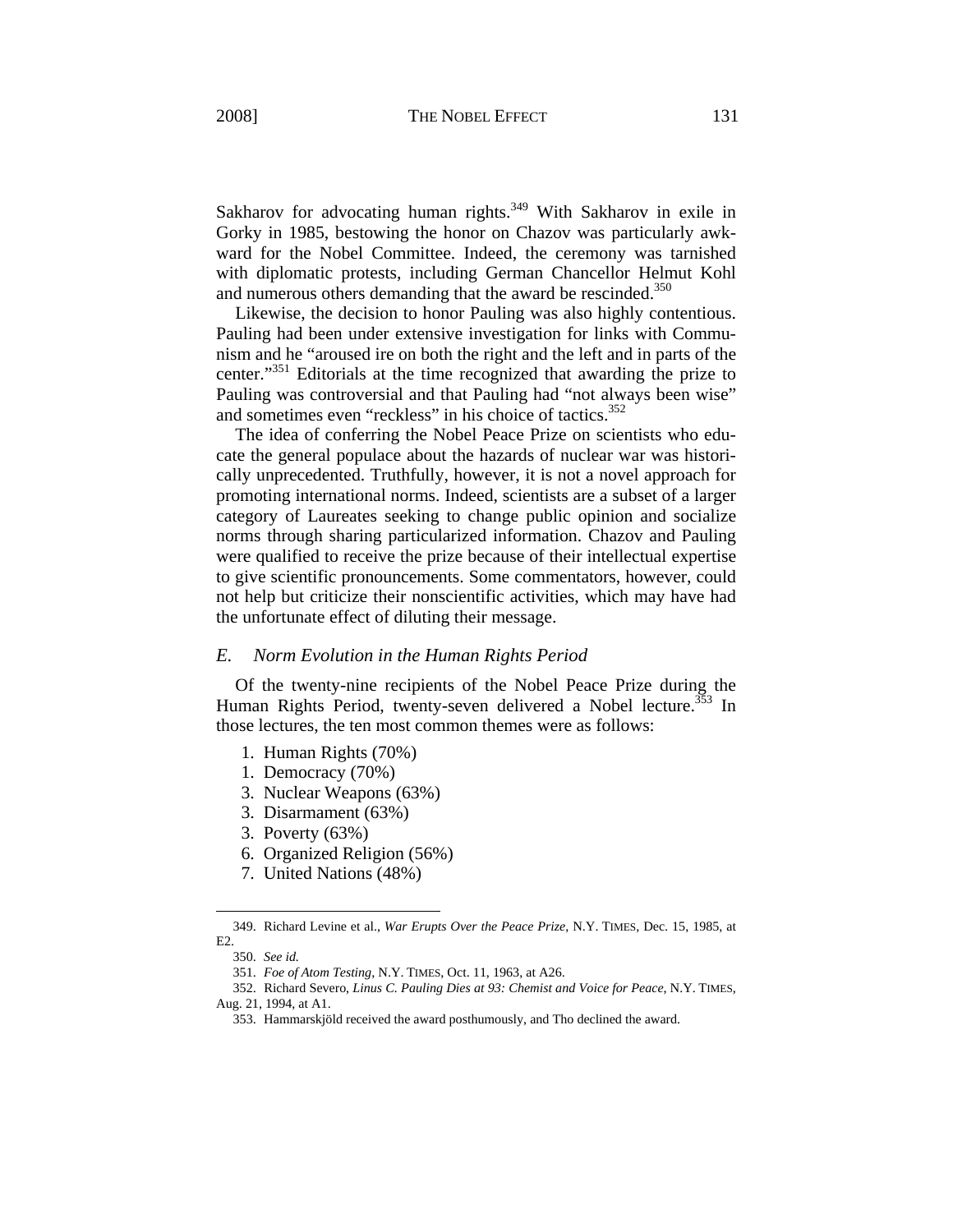- 8. Development and Codification of International Law (44%)
- 8. Religion/Spirituality (44%)
- 8. Rights of the Child (44%)

1

The Human Rights Period was notable for the emergence, cascading, and internalization of numerous international human rights norms, including prohibitions on racial discrimination, apartheid, children's rights, and other civil, political, economic, and social rights. Laureates featured in every aspect of the norm life cycle, from the emergence to acceptance and ultimately internalization of international human rights law. Some of these norms, such as norms against racial discrimination and apartheid and the establishment of regional human rights tribunals, moved through the entire evolutionary cycle from the beginning to the end of Human Rights Period. Other norms, such as children's rights, emerged and cascaded during this period but were still in the process of internalization by the end of the period. And still others, such as economic and social rights, emerged as international norms during this period, but have yet to experience a norm cascade.

Several Laureates continued to press for the acceptance of other emerging international norms, but with limited success. The most important of these related to nuclear disarmament. International treaties limiting the testing and proliferation of nuclear weapons were signed, and nuclear arms reductions featured prominently in the superpower summits at the end of the Cold War. But the larger objective of abolishing or dramatically reducing these weapons made little headway.

# V. THE DEMOCRACY PERIOD<sup>354</sup> (1987–PRESENT)

The final period in the history of the Nobel Peace Prize is the current age of democracy. Beginning in 1987, the Nobel Committee began emphasizing the "intimate relationship between peace and democracy."355

<sup>354.</sup> The Nobel Peace Laureates during this period were Oscar Arias Sánchez (1987); UN Peacekeeping Forces (1988); the Dalai Lama (1989); Mikhail Gorbachev (1990); Aung San Suu Kyi (1991); Rigoberta Menchú Tum (1992); Nelson Mandela and F.W. de Klerk (1993); Yasser Arafat, Shimon Peres, and Yitzhak Rabin (1994); Joseph Rotblat and Pugwash Conferences on Science and World Affairs (1995); Carlos Filipe Ximenes Belo and José Ramos-Horta (1996); Jody Williams and International Campaign to Ban Landmines (1997); John Hume and David Trimble (1998); Médecins Sans Frontières (1999); Kim Dae-jung (2000); Kofi Annan and the United Nations (2001); Jimmy Carter (2002); Shirin Ebadi (2003); Wangari Maathai (2004); Mohamed ElBaradei and International Atomic Energy Agency (2005); Muhammad Yunus and Grameen Bank (2006); and Al Gore and the Intergovernmental Panel on Climate Change (2007).

<sup>355.</sup> Egil Aarvik, Nobel Committee Chairman, Presentation Speech for Nobel Laureate Oscar Arias Sánchez (Dec. 11, 1987), *in* 5 NOBEL LECTURES, PEACE 1981–1990, *supra* note 271, at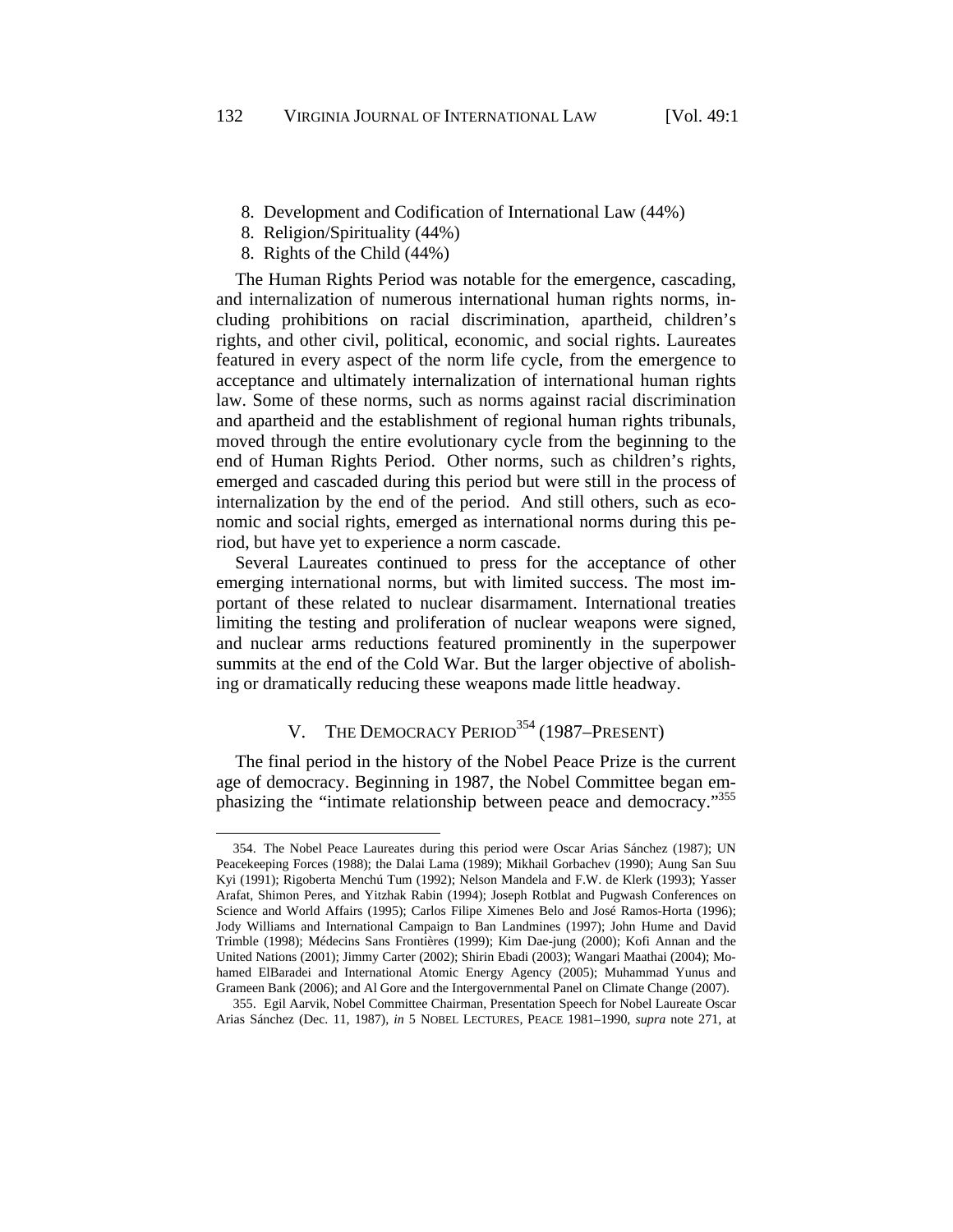The Nobel Committee recently acknowledged that human rights and democracy are now the dominant themes of the Peace Prize.<sup>356</sup> From its perspective, democracy is not simply a form of government; it is an important tool in the work for peace: "Peace will be realised if democracy is realised."<sup>357</sup> The Nobel Committee's argument is based on the syllogism that peace is impossible without human rights, that human rights is best safeguarded through democratic form of government, and, therefore, that democracy is an indispensable tool in the effort to pursue world peace. Having thus concluded, the Nobel Committee has placed its prestige in support of the global struggle for democracy, with at least twelve Laureates recently honored for their work in this area.

This is not to suggest that the other themes that emerged in previous periods were ignored. Indeed, there continue to be several Laureates who fall within other categories, such as pragmatic statesmen,  $358$  traditional humanitarians,359 and prophetic scientists.360 But far more common and revealing has been the emerging theme of democracy as an indispensable tool to secure peace.

In celebration of its centennial, the Nobel Peace Prize also took an historic turn, focusing on the broad theme of defending the international rule of law. The awards to Jimmy Carter and various UN bodies and individuals highlighted the progress that has been achieved in the past century in establishing the international rule of law.<sup>361</sup> It also displayed a distinctly institutional preference for securing the international rule of law through the centralized authority of the United Nations.

Finally, the Nobel Committee for the first time honored a new type of nongovernmental diplomat. Beginning in 1997 with the award to Jody Williams and the International Campaign to Ban Landmines (ICBL), the Nobel Committee began to recognize transnational advocacy networks that work in partnership with like-minded countries to promote new in-

l

<sup>187, 187,</sup> *available at* http://www.nobelprize.org/nobel\_prizes/peace/laureates/1987/ presentation-speech.html.

<sup>356.</sup> Mjøs, *supra* note 137.

<sup>357.</sup> Aarvik, *supra* note 355, at 191.

<sup>358.</sup> These include the 1994 prize to Yasser Arafat, Shimon Peres, and Yitzhak Rabin and the 1998 prize to John Hume and David Trimble.

<sup>359.</sup> These include the 1999 prize to Médecins Sans Frontières and the 2006 prize to Muhammad Yunus and Grameen Bank.

<sup>360.</sup> These include the 1995 prize to Joseph Rotblat and the Pugwash Conferences on Science and World Affairs and the 2007 prize to the Intergovernmental Panel on Climate Change (IPCC).

<sup>361.</sup> These include the 1988 prize to the UN Peacekeeping Forces, the 2001 prize to Kofi Annan and the United Nations, and the 2005 prize to the International Atomic Energy Agency (IAEA) and Mohamed ElBaradei.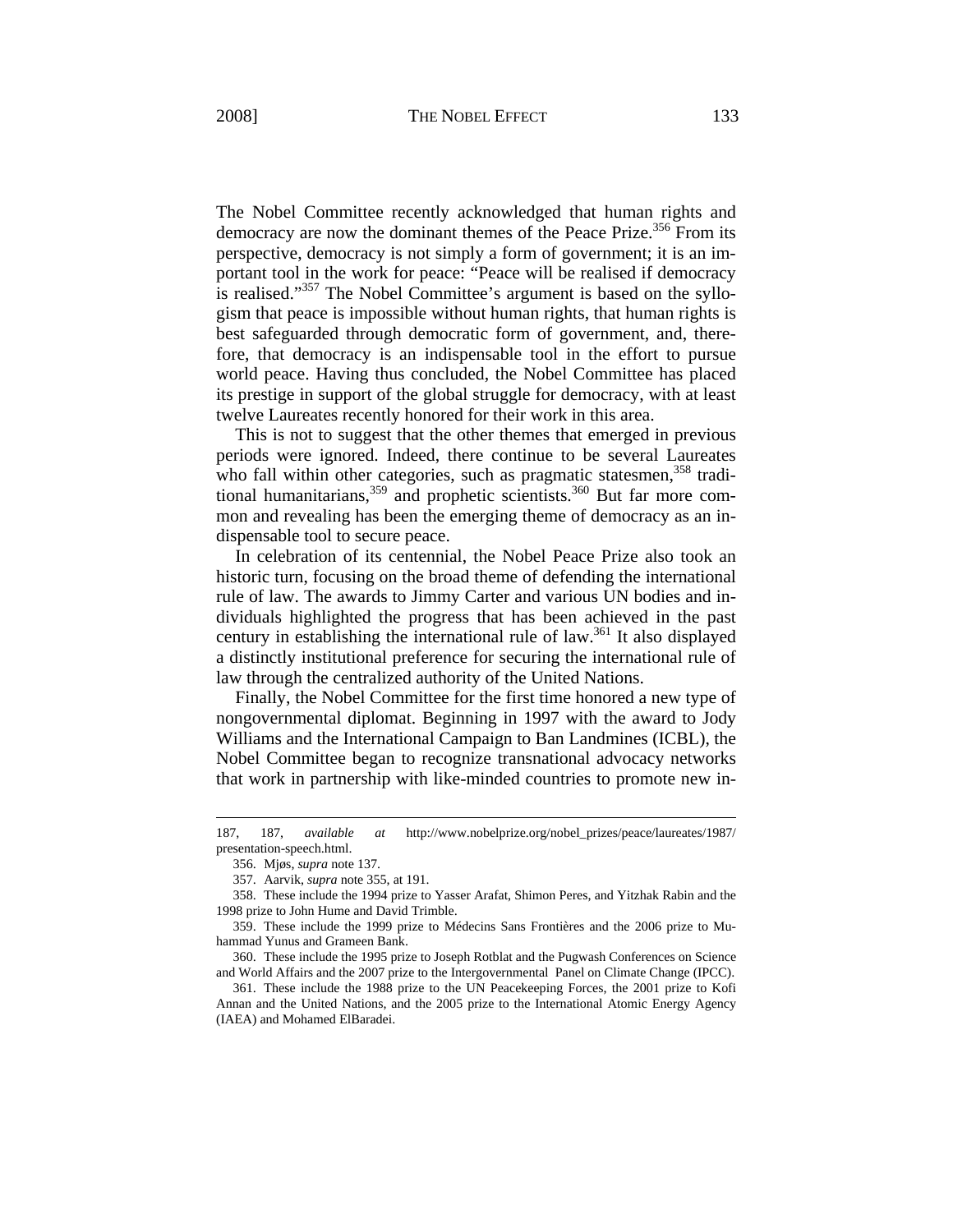ternational norms. The unique emphasis of these Laureates is the emerging process by which international law is established with the active participation of NGOs.

# *A. The Democracy Champions*

The Nobel Committee's recent focus on democracy has led to the recognition of numerous champions of democracy in the past two decades. The Laureates who can be categorized as democracy champions include the Dalai Lama, Aung San Suu Kyi, Rigoberta Menchú Tum, Carlos Belo, José Ramos-Horta, Mikhail Gorbachev, Nelson Mandela, F.W. de Klerk, Kim Dae-jung, Oscar Arias Sánchez, and Shirin Ebadi.

Although 1983 Laureate Polish Solidarity leader Lech Walesa was recognized at the end of the Human Rights Period, Walesa was the first great harbinger for democracy. "Since Solidar[ity] was the largest democratic movement in history, to study the Polish movement is to place oneself . . . in . . . a rare historical moment—a time when masses of people overcame the binding constraints of life an authoritarian state had instilled in them as ongoing social habit."<sup>362</sup> The Polish government's decision to legalize Solidarity was one of the seminal moments in modern history. As Walesa put it in his Nobel lecture: "The Polish workers who participated in the strike actions, in fact represented the nation."<sup>363</sup> In so doing, the Polish government was conceding that it did not represent the interests of the workers but that Solidarity did.<sup>364</sup> Beginning with the events of August 1980, a democratic space was created in Poland with over ten million workers longing for freedom.<sup>365</sup>

Poland became a place where a majority of the population elected to engage in self-activity. It was the only country on earth where this was true. In consequence, Poland became, for a time, the most democratic society in the world, and Solidar[ity] became a model for people of all nations concerned about democratic governance to ponder.<sup>366</sup>

<sup>362.</sup> LAWRENCE GOODWYN, BREAKING THE BARRIER: THE RISE OF SOLIDARITY IN POLAND 264 (1991).

<sup>363.</sup> Lech Walesa, Nobel Lecture (Dec. 11, 1983), *in* 5 NOBEL LECTURES, PEACE 1981– 1990, *supra* note 271, at 89, 90, *available at* http://www.nobelprize.org/nobel\_prizes/peace/ laureates/1983/walesa-lecture.html.

<sup>364.</sup> THOMAS, *supra* note 273, at 205.

<sup>365.</sup> GOODWYN, *supra* note 362, at 270–71.

<sup>366.</sup> *Id.* at 273.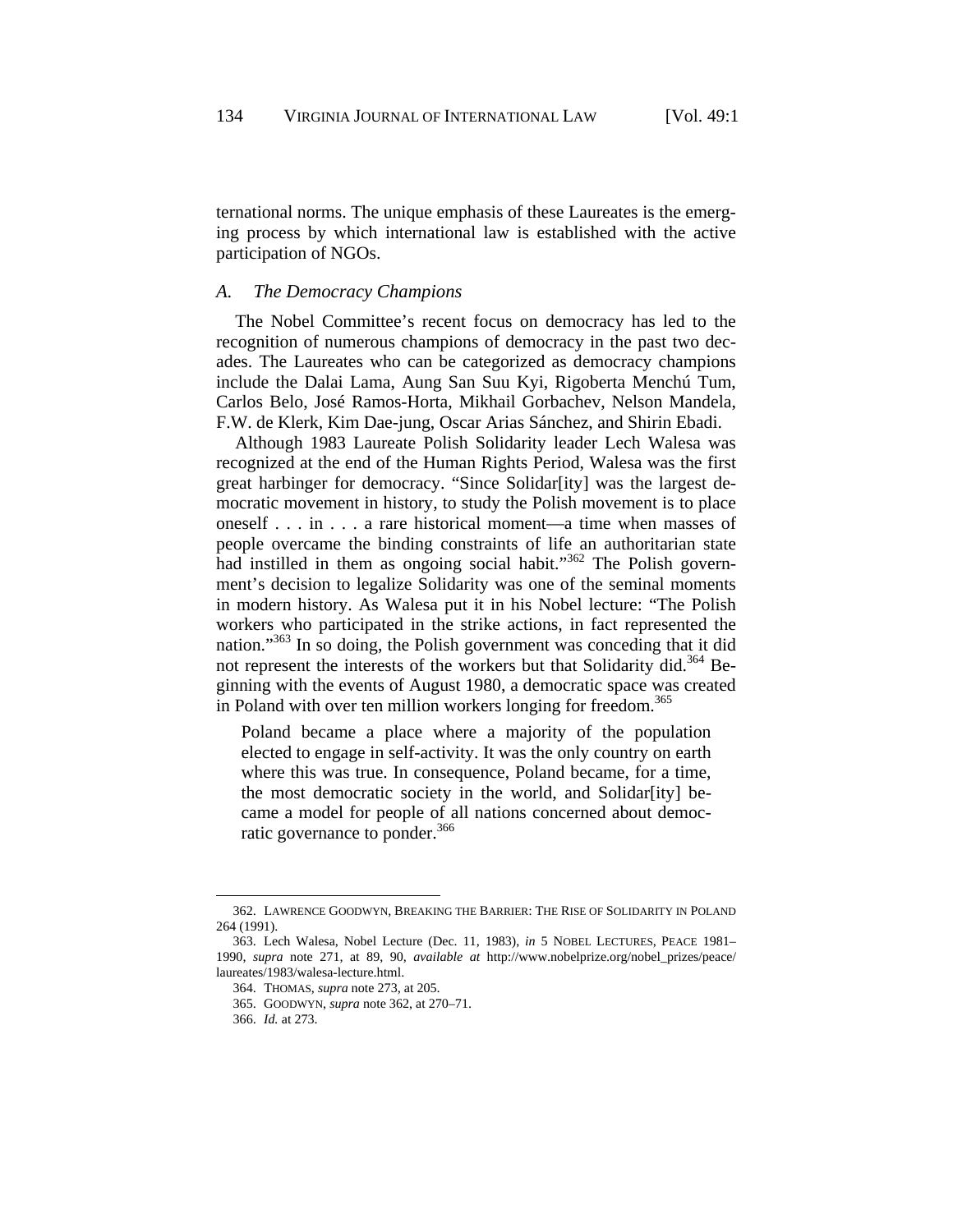Walesa has said that the Peace Prize "made it possible for him to play the historic role he assumed in Poland."367 And of course the events in Poland set the stage for democracy to spread throughout Eastern Europe. Within a few years, the Berlin Wall would fall and Walesa would be the president of a democratic Poland. As the modern democracy movement reached full flower, the Nobel Committee did not hesitate to use its prestige to champion the cause. The democracy Laureates generally fell into three major categories. The first category represents the prodemocracy dissidents in countries where political freedom is threatened. Such Laureates include Tibet's Dalai Lama, Burma's Suu Kyi, Guatemala's Tum, and East Timor's Belo and Ramos-Horta. The second category includes transformational statesmen who were instrumental in helping guide their respective country to become transitional democracies. These Laureates include Gorbachev, Mandela, de Klerk, and Kim. The third category of Laureates includes democracy advocates who used their political or institutional clout to promote democracy in their region. These Laureates include Sánchez and Ebadi.

The four prodemocracy dissidents are among the most inspiring and prominent group of Laureates in the post-Cold War era. These individuals represent two distinct scenarios in which democracy is threatened. The first scenario includes situations similar to those in Tibet and East Timor, where foreign occupation of the territory undermines democracy and self-determination. Independence, or at least regional autonomy, appears to be a desired outcome in this scenario. The second scenario includes situations like in Burma and Guatemala, where a country's internal politics deprive citizens of political freedom. Full democratic participation and respect for democratic preferences are central goals in these scenarios.

The Dalai Lama received the Nobel Peace Prize in 1989, the infamous year of Chinese suppression of democracy demonstrators at Tiananmen Square. The Nobel Committee identified the Dalai Lama as the "religious and political leader of the Tibetan people" who has used nonviolent means in his "struggle for the liberation of Tibet."<sup>368</sup> They described Tibet as an "occupied country" and indicted the Chinese government of "the most pernicious crime any individual or nation can be accused of, viz., [the] wilful attempt to annihilate an entire people."<sup>369</sup>

<sup>367.</sup> Lundestad, *supra* note 2, at 26.

<sup>368.</sup> Press Release, Norwegian Nobel Committee, The Nobel Peace Prize for 1989 (Oct. 5, 1989), *at* http://www.nobelprize.org/nobel\_prizes/peace/laureates/1989/press.html.

<sup>369.</sup> Egil Aarvik, Nobel Committee Chairman, Presentation Speech for Nobel Laureate the Dalai Lama (Dec. 10, 1989), *in* 5 NOBEL LECTURES, PEACE 1981–1990, *supra* note 271, at 237,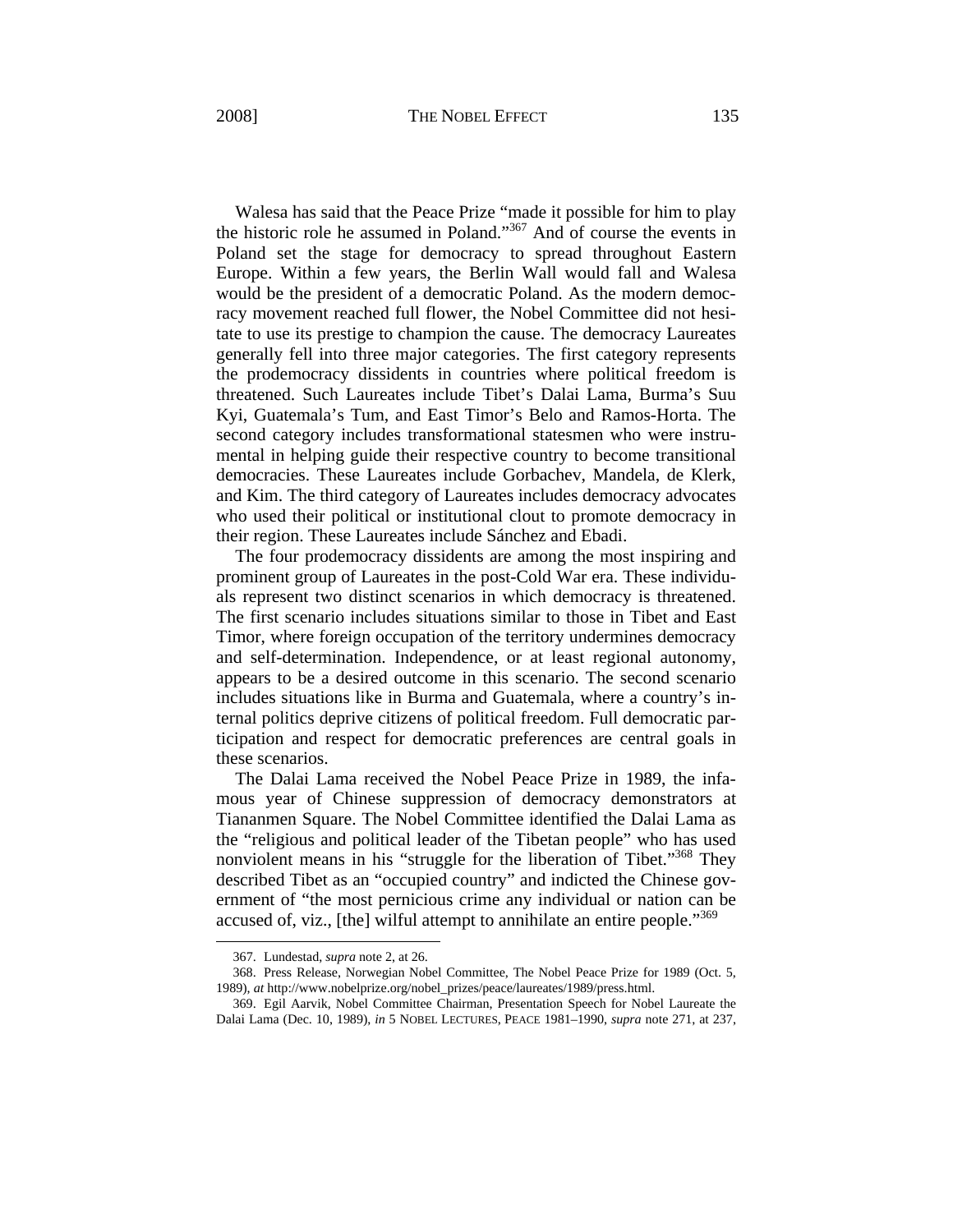But the Dalai Lama was more than a leader of the Tibetan people. He also spoke with moral authority of the importance of democratic freedoms. Just one month after the fall of the Berlin Wall, the Dalai Lama's Nobel lecture recognized that the Cold War was ending and that people everywhere were living with renewed hope.<sup>370</sup> The Chinese demonstrators' attempt to achieve similar change was also encouraging, he emphasized, because the military had not extinguished the demonstrators' desire for freedom. He saw the mobilization of democracy as a signal that peace was prevailing over war, reason was prevailing over violence, and freedom was prevailing over oppression.<sup>371</sup> "We are indeed witnessing a tremendous and popular movement for the advancement of human rights and democratic freedoms in the world. This movement has such moral force that even determined governments and armies are incapable of suppressing it." $372$ 

Two years later, the award went to Suu Kyi, the leader of the democratic opposition in Burma. After Suu Kyi won national elections in 1990, the military regime annulled the results and placed her under house arrest. The following year, the Nobel Committee honored her as "an important symbol in the struggle against oppression."<sup>373</sup> In her writings on democracy, Suu Kyi has described the quest for democracy in Burma as "the struggle of a people to live whole, meaningful lives as free and equal members of the world community. It is part of the unceasing human endeavour to prove that the spirit of man can transcend the flaws of his own nature." $3<sup>74</sup>$  She defined democracy "not merely as a form of government but as an integrated social and ideological system based on respect for the individual."<sup>375</sup>

In 1992, on the five-hundredth anniversary of Christopher Columbus's discovery of the New World, the Nobel Committee focused the world's attention on the plight of indigenous peoples. It awarded the prize to Tum, one of the leading advocates for the rights of indigenous

l

<sup>238,</sup> *available at* http://www.nobelprize.org/nobel\_prizes/peace/laureates/1989/ presentation-speech.html.

<sup>370.</sup> The Dalai Lama, Nobel Lecture (Dec. 11, 1989), *in* 5 NOBEL LECTURES, PEACE 1981– 1990 *supra* note 271, at 247, 247, *available at* http://www.nobelprize.org/ nobel\_prizes/peace/laureates/1989/lama-lecture.html.

<sup>371.</sup> *Id.*

<sup>372.</sup> THE DALAI LAMA, A POLICY OF KINDNESS: AN ANTHOLOGY OF WRITINGS BY AND ABOUT THE DALAI LAMA 113 (Sidney Piburn ed., 1990).

<sup>373.</sup> Press Release, Norwegian Nobel Committee, The Nobel Peace Prize for 1991 (Oct. 14, 1991), *at* http://www.nobelprize.org/nobel\_prizes/peace/laureates/1991/press.html.

<sup>374.</sup> AUNG SAN SUU KYI, FREEDOM FROM FEAR 179 (2d ed. 1995).

<sup>375.</sup> *Id.* at 173.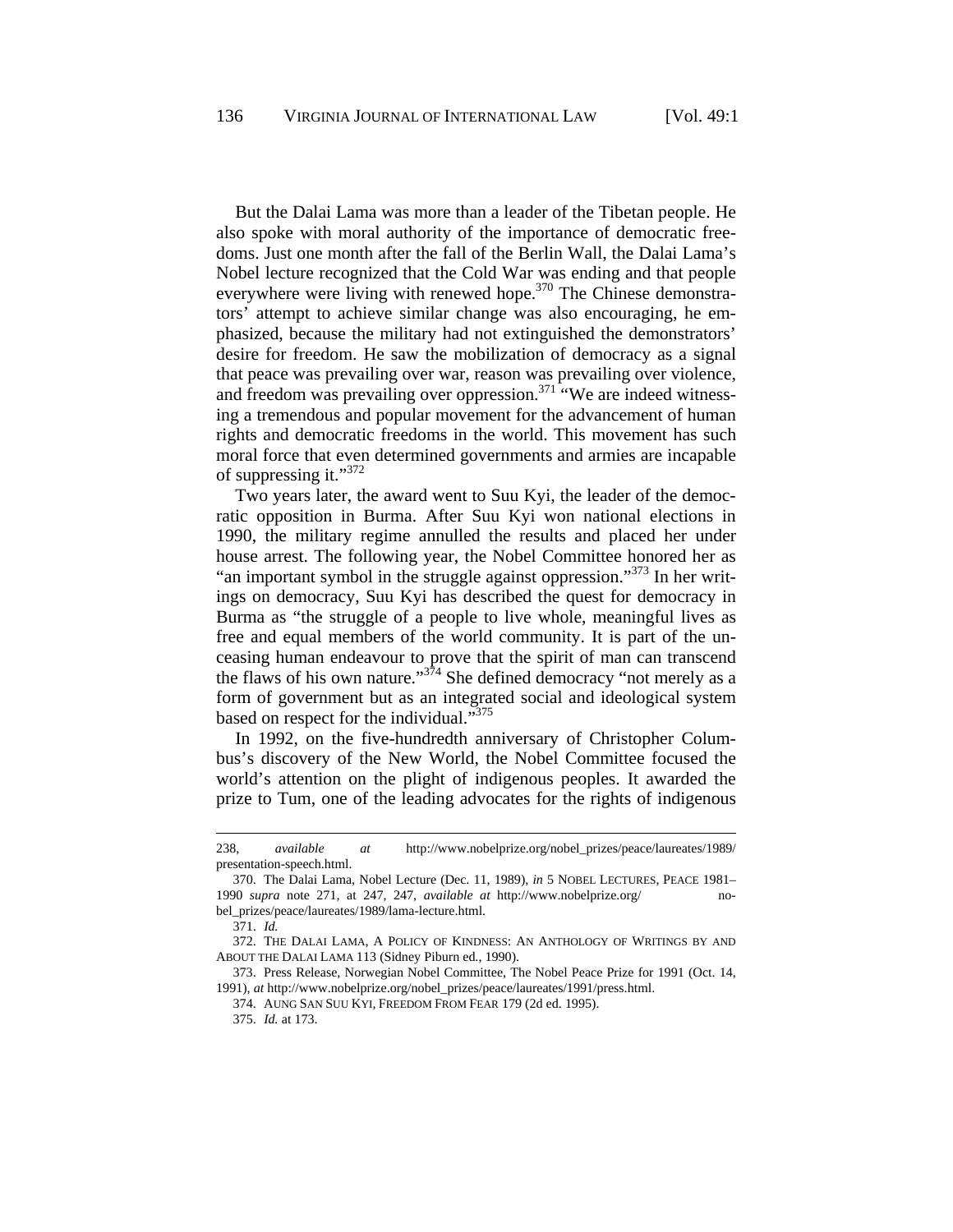peoples, whose own story was of Mayan oppression at the hands of Guatemalan government forces.<sup>376</sup> Although there is controversy over the veracity of certain claims of oppression in her autobiography, her story has come to symbolize disenfranchisement of indigenous peoples.<sup>377</sup> "Her experiences were an amazing microcosm of the wider processes that over the past five hundred years have taken the land of indigenous people, exploited their labor, and reduced them to secondclass citizens in their own countries."378 Tum's Nobel lecture highlighted the theme of indigenous oppression, focusing on the connection between democracy and social justice. She hoped that the Nobel Peace Prize would facilitate reconciliation in Guatemala, by granting indigenous peoples full citizenship rights and reestablishing "true democracy" by reinstating the people with their land. $379$ 

The 1996 award focused on democracy in East Timor, honoring Belo and Ramos-Horta. Recognition of the occupation of East Timor was similar to awards to prodemocracy dissidents who publicized the plight of oppressed groups in other countries. As Ramos-Horta said in his Nobel lecture: "From the Chittagon Hill Tracts in Bangladesh to Bougainville, Kurdistan, Sri Lanka, India, Tibet, Chechnya, Ogoni, West Papua, millions of peoples seek to assert their most fundamental rights and if we attempt to find a common denominator . . . there is one: the right of peoples to self-determination."<sup>380</sup>

From a constructivist perspective, what is particularly noteworthy about East Timor was just how quickly events shifted away from the status quo. Whereas before Belo and Ramos-Horta received the prize, almost all doors were closed to them, after receiving the honor, they were "supremely confident that their struggle would succeed."<sup>381</sup> Within three years, a referendum on East Timor's autonomy would pass with an overwhelming majority, and on May 20, 2002, East Timor became an independent country. Since that date, Ramos-Horta served first as For-

1

<sup>376.</sup> *See generally* RIGOBERTA MENCHÚ, I, RIGOBERTA MENCHÚ: AN INDIAN WOMAN IN GUATEMALA (1984).

<sup>377.</sup> *See* ARTURO ARIAS, THE RIGOBERTA MENCHÚ CONTROVERSY (2001); DAVID STOLL, RIGOBERTA MENCHÚ AND THE STORY OF ALL POOR GUATEMALANS (1999).

<sup>378.</sup> STOLL, *supra* note 377, at 5.

<sup>379.</sup> Rigoberta Menchú Tum, Nobel Lecture (Dec. 10, 1992), *in* 6 NOBEL LECTURES, PEACE 1991–1995, at 39, 45–47 (Irwin Abrams ed., 1997), *available at* http://www.nobelprize.org/ nobel\_prizes/peace/laureates/1992/tum-lecture.html.

<sup>380.</sup> José Ramos-Horta, Nobel Lecture (Dec. 10, 1996), *in* 7 NOBEL LECTURES, PEACE 1996– 2000, at 28, 34 (Irwin Abrams ed., 2006), *at* http://www.nobelprize.org/nobel\_prizes/ peace/laureates/ 1996/ramos-horta-lecture.html.

<sup>381.</sup> Lundestad, *supra* note 2, at 25–26.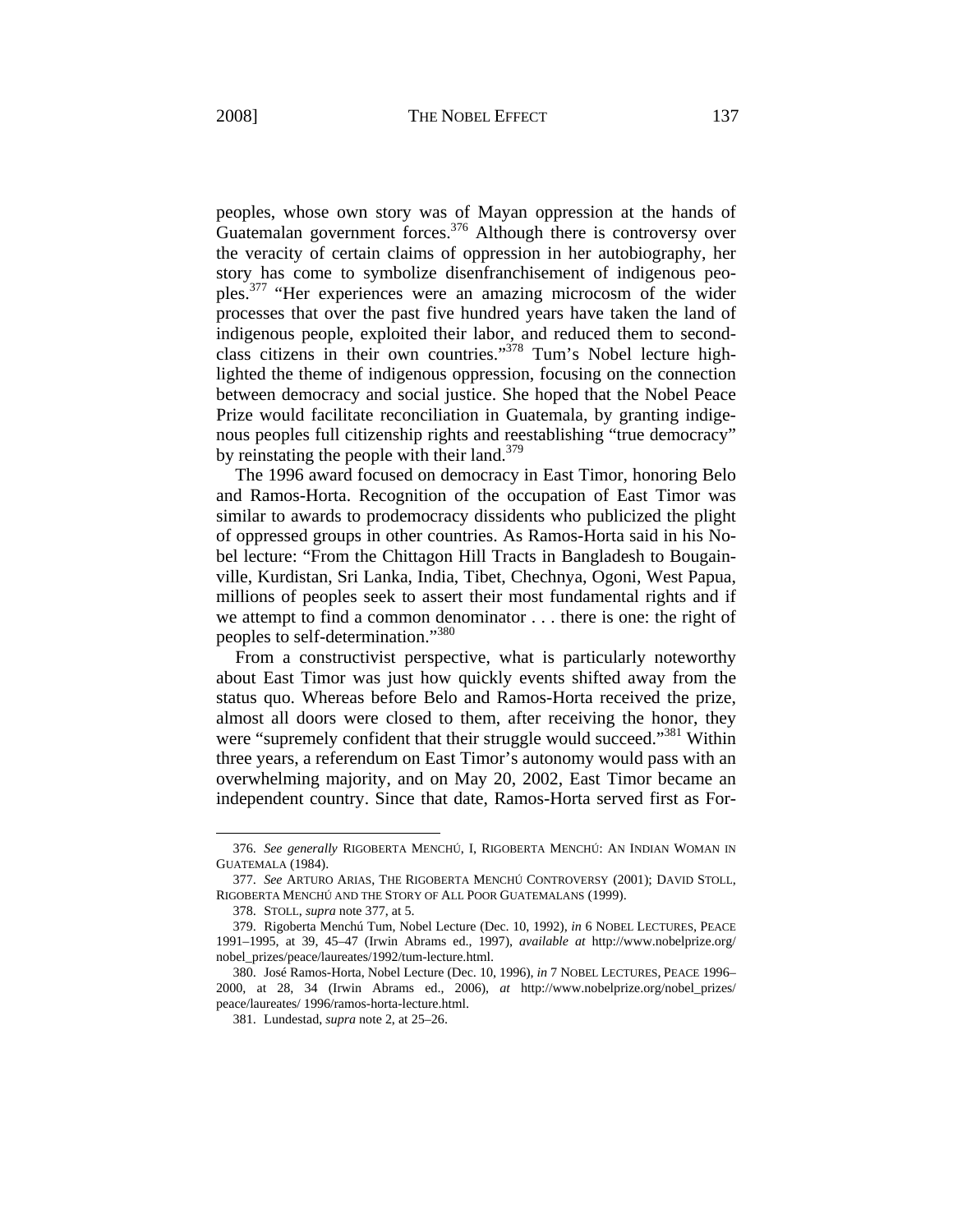eign Minister and then Prime Minister. He is currently the second President of East Timor.<sup>382</sup> Given these results, it is not surprising that the award to Belo and Ramos-Horta has been cited as the "preeminent example" of the Peace Prize "at its best."<sup>383</sup> The Nobel Peace Prize was instrumental in facilitating a norm cascade for self-determination of the people of East Timor.

The second group of democracy Laureates represents transformational political statesmen who guided their countries to embrace democracy. These Laureates secured political acceptance of the legitimacy of democratic demands, thereby facilitating a norm cascade toward democracy in their respective countries.<sup>384</sup>

In 1990, Gorbachev was honored for his role in the transformation of Eastern Europe and the Soviet Union. Unlike past Soviet leaders who crushed democratic impulses, Gorbachev permitted Soviet bloc countries to regain their freedom and assume responsibility for their own destiny. The Nobel Committee praised the "new-found openness and willingness to cooperate shown by the Soviet Union, and its readiness to accept realistic compromise, [which] have created fresh hope under his leadership."<sup>385</sup> In other words, as the Soviet bloc was being torn asunder, Gorbachev was being honored for what he did not do with the awesome military power that he had at his disposal. In his memoirs, Gorbachev summarized his own thinking at the time: "[W]e did not intervene because to do so would have contradicted the principles of our new policy. The interventions undertaken previously had eventually turned into liabilities, Pyrrhic victories, for us. That was the lesson of Hungary in 1956, Czechoslovakia in 1968, and Afghanistan in 1979."386 Historians would later conclude that Gorbachev "played the decisive part in allowing the countries of Eastern Europe to become free and independent."<sup>387</sup>

But the Nobel Committee also recognized Gorbachev for his singular role in transforming the Soviet Union: "[W]e should like the many peoples of the Soviet Union to know that the respect and expectation of the

<sup>382.</sup> Donald Greenlees, *East Timor Figure's Victory Is Seen as Cause for Hope*, N.Y. TIMES, May 12, 2007, at A6.

<sup>383.</sup> Lundestad, *supra* note 2, at 25–26.

<sup>384.</sup> These include satellite countries of the Soviet Union.

<sup>385.</sup> Gidske Anderson, Nobel Committee Chairperson, Presentation Speech for Nobel Laureate Mikhail Gorbachev (Dec. 10, 1990), *in* 5 NOBEL LECTURES, PEACE 1981–1990, *supra* note 271, at 271, 271, *available at* http://www.nobelprize.org/nobel\_prizes/peace/laureates/1990/ presentation-speech.html.

<sup>386.</sup> MIKHAIL GORBACHEV, MEMOIRS 484 (Georges Peronansky & Tatjana Varsavsky trans., 1995).

<sup>387.</sup> ARCHIE BROWN, THE GORBACHEV FACTOR 317 (1996).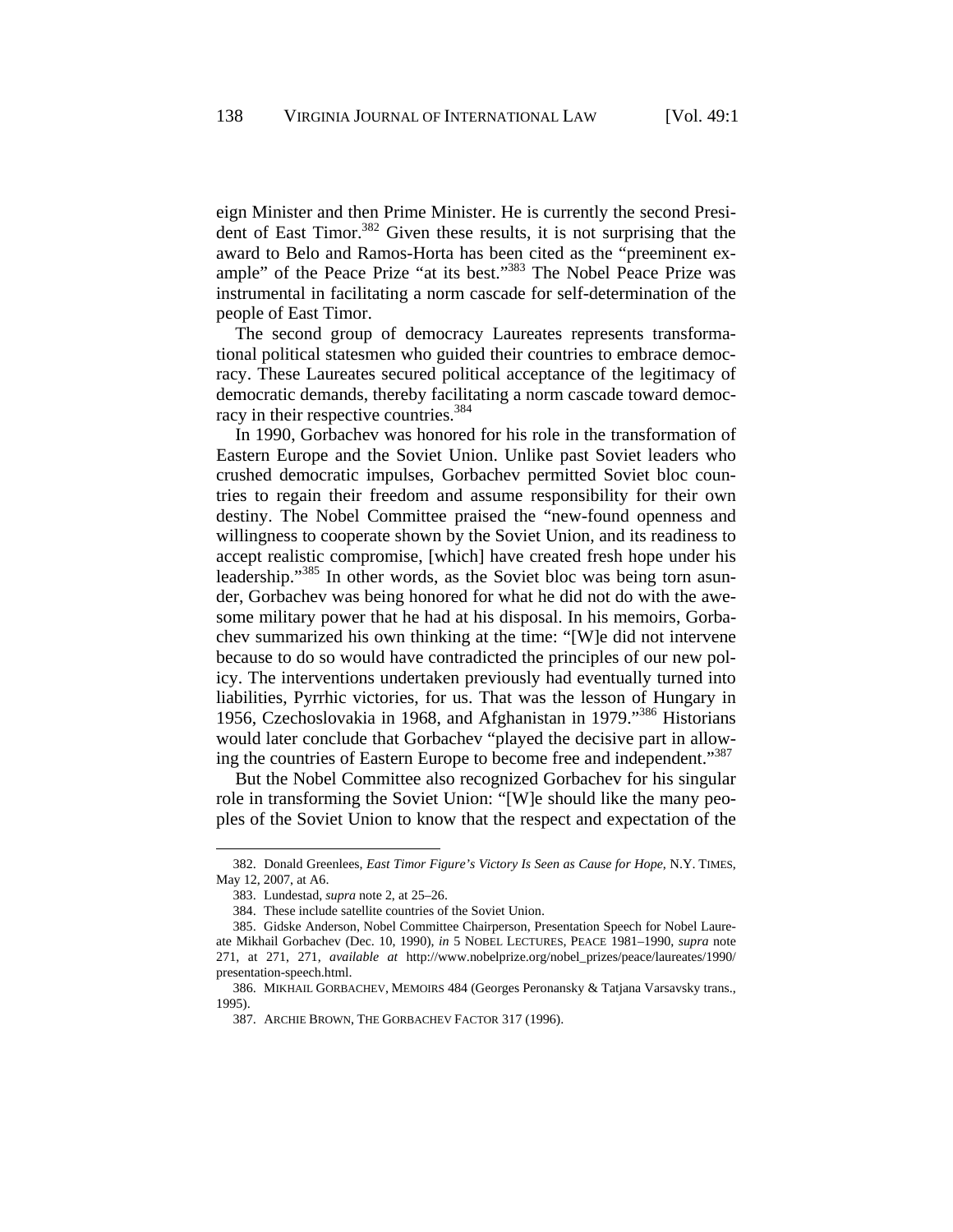outside world for their great country have never been as profound as today. . . . It is our hope that we are now celebrating the end of the Cold War."<sup>388</sup> The forces that Gorbachev unleashed were greater than he could have ever imagined, and he wavered near the end of his leadership in his commitment to radical democratic reform.<sup>389</sup> Nevertheless, during the failed coup of August 1991—with his closest advisors betraying him—Gorbachev never wavered in his commitment to the rule of law.<sup>390</sup> As the Soviet Union dissolved in the following months, Gorbachev acknowledged his many mistakes, but highlighted his monumental achievements: "the ending of the Cold War, the liquidation of the 'totalitarian system,' the break-through to democratic reforms, the recognition of . . . human rights, and movement towards a market economy," with those same reforms ultimately leading to his own political  $downfall<sup>391</sup>$ 

In 1993, Mandela and de Klerk shared the Nobel Peace Prize for their work in the peaceful transition of South Africa into a fully democratic state. In the face of violent opposition from the black left and the white right in South Africa, Mandela and de Klerk successfully negotiated a new provisional constitution and set a date the following year for general elections based on majority rule.<sup>392</sup> As the Nobel Committee emphasized:

The two Prize-Winners, from their highly disparate points of departure, the one from the side of the oppressors and the other from the side of the oppressed, have taken initiatives to break the vicious circle that their country was caught up in. These are initiatives the world has taken note of, initiatives which reflect personal integrity and great political courage on the part of both men.<sup>393</sup>

A few months later in his Inaugural Address as the new President of South Africa, Mandela paid tribute to de Klerk, declaring:

We deeply appreciate the role the masses of our people and their political . . . [and other] leaders have played to bring about [the

1

<sup>388.</sup> Anderson, *supra* note 385, at 273.

<sup>389.</sup> *See generally* BROWN, *supra* note 387, at 155–211, 269–85.

<sup>390.</sup> GORBACHEV, *supra* note 386, at 631–41; REMNICK, *supra* note 280, at 453–90.

<sup>391.</sup> BROWN, *supra* note 387, at 304–05.

<sup>392.</sup> *See* ANTHONY SAMPSON, MANDELA: THE AUTHORIZED BIOGRAPHY 449–86 (1999).

<sup>393.</sup> Francis Sejerstad, Nobel Committee Chairman, Presentation Speech for Nobel Laureates Nelson Mandela and F.W. de Klerk (Dec. 10, 1993), *in* 6 NOBEL LECTURES, PEACE 1991–1995, *supra* note 379, at 59, 61, *available at* http://www.nobelprize.org/nobel\_prizes/peace/laureates/ 1993/presentation-speech.html.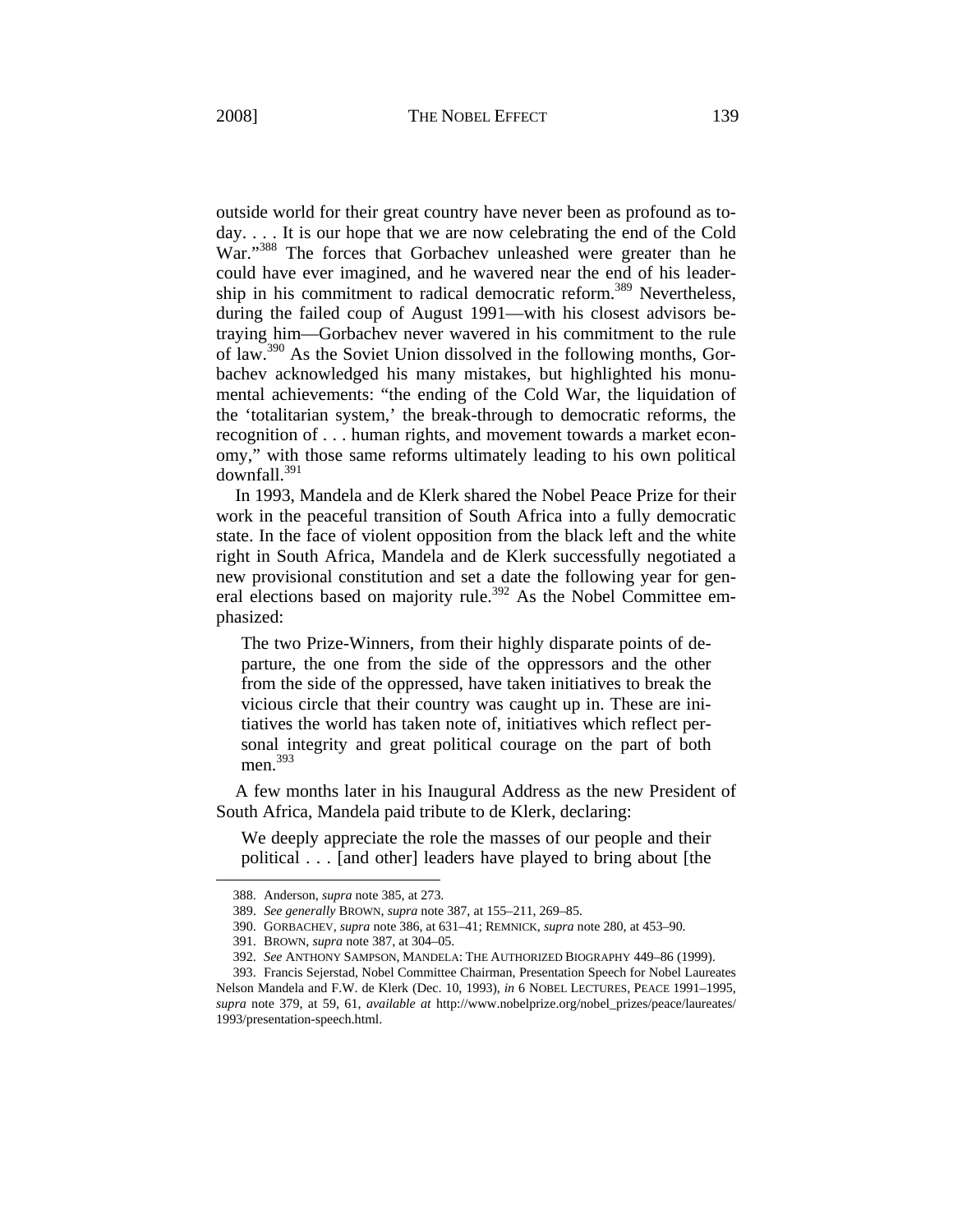end of apartheid] . . . . Not least among them is my Second Deputy President, the Honourable F.W. de Klerk. . . . The time for the healing of the wounds has come. The moment to bridge the chasms that divide us has come. The time to build is upon us. We have, at last, achieved our political emancipation.<sup>394</sup>

Finally, in 2000 Kim was honored for the democratic revolution he fostered in South Korea. Comparing Kim to other transformational leaders such as Mandela, Gandhi, and Suu Kyi, the Nobel Committee recognized his election as President of South Korea in 1997 as "definitive proof that South Korea had at long last found a place among the world's democracies."<sup>395</sup> As the Committee noted, Kim transformed South Korea by helping it to embrace democracy, accept human rights, and promote reconciliation with North Korea.<sup>396</sup> But the selection of Kim had a broader purpose: affirming the universality of democracy and human rights.<sup>397</sup> In his Nobel lecture, Kim refuted those who would argue that Western-style democracy and human rights are inappropriate for Asia.398 Speaking in the midst of the Asian economic crisis, Kim linked democratic values with free market economies:

[D]emocracy is the absolute value that makes for human dignity, as well as the only road to sustained economic development and social justice. Without democracy the market economy cannot blossom, and without market economics, economic competitiveness and growth cannot be achieved. A national economy lacking a democratic foundation is a castle built on sand.<sup>399</sup>

The message for Asia was clear: its embrace of free market economics was not complete until it also accepted democracy and human rights.<sup>400</sup>

<sup>394.</sup> Nelson Mandela, Inaugural Address (May 10, 1994), *at* http://www.anc.org.za/ancdocs/ history/mandela/1994/inaugpta.html.

<sup>395.</sup> Gunnar Berge, Nobel Committee Chairman, Presentation Speech for Nobel Laureate Kim Dae-jung (Dec. 10, 2000), *in* 7 NOBEL LECTURES, PEACE 1996–2000, *supra* note 380, at 151, 151, *available at* http://www.nobelprize.org/nobel\_prizes/peace/laureates/2000/ presentation-speech.html.

<sup>396.</sup> *See id.*

<sup>397.</sup> *See id.* (discussing challenges to the universality of human rights and democracy).

<sup>398.</sup> Kim Dae-jung, Nobel Lecture (Dec. 10, 2000), *in* 7 NOBEL LECTURES, PEACE 1996– 2000, *supra* note 380, at 159, 159, *available at* http://www.nobelprize.org/nobel\_prizes/peace/ laureates/2000/dae-jung-lecture.html.

<sup>399.</sup> *Id.*

<sup>400.</sup> *See* PAUL CLOSE & DAVID ASKEW, ASIA PACIFIC AND HUMAN RIGHTS: A GLOBAL POLITICAL ECONOMY PERSPECTIVE, 12–31 (2004); Kim Dae-jung, *Democracy and the Market Economy: Two Wheels of a Cart*, *in* DEMOCRACY, MARKET ECONOMICS, AND DEVELOPMENT: AN ASIAN PERSPECTIVE 1–6 (Farrukh Iqbal & Jong-Il You eds., 2001).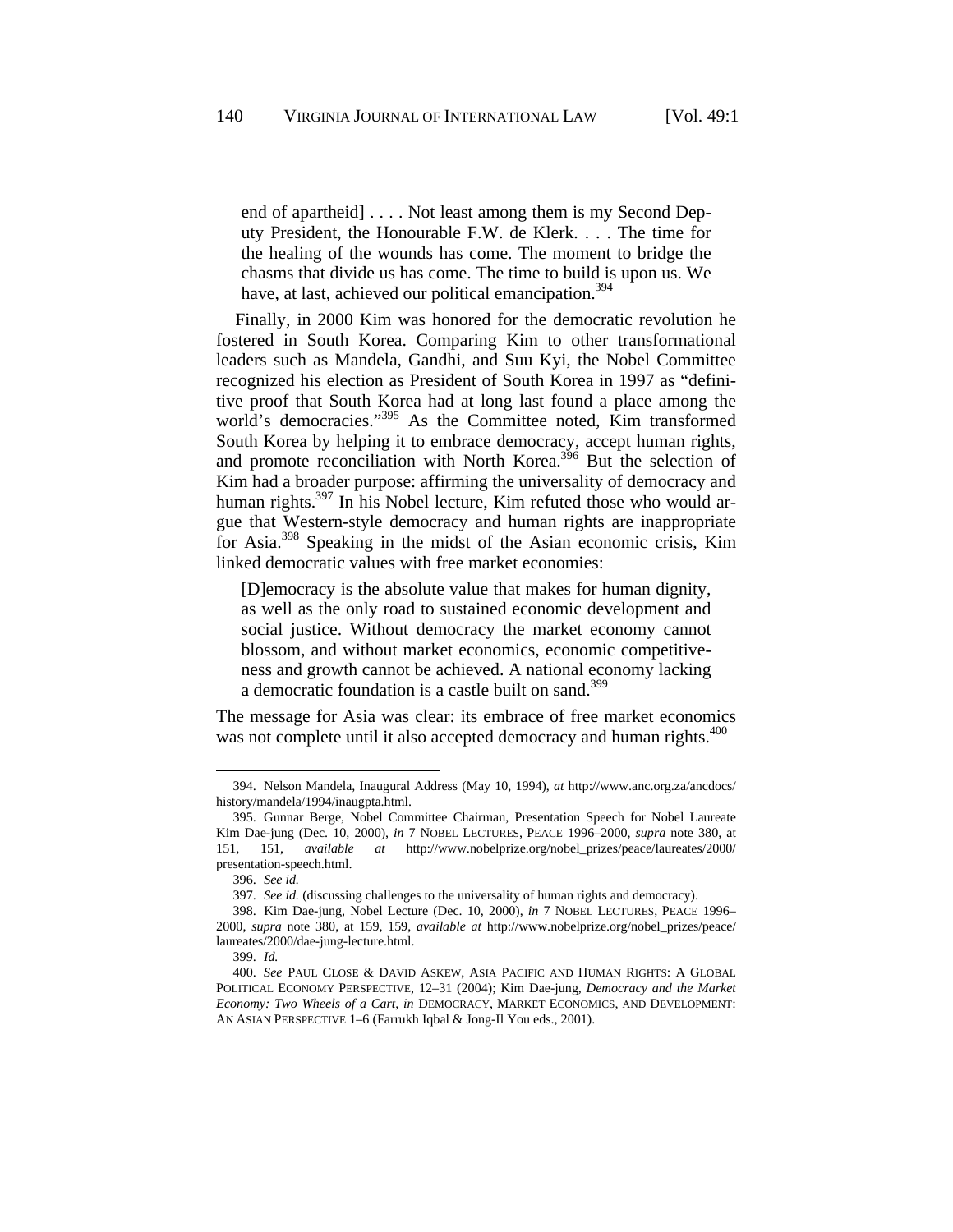The third group of democracy champions includes those individuals who used their personal influence to promote democracy. In many respects, these Laureates were chosen as seeds to encourage democracy to flower in regions where it has struggled to take root.

Central America in the 1980s was plagued by military conflicts. Costa Rican President Sánchez played the decisive role in brokering peace in the region. His 1987 peace plan—signed by El Salvador, Guatemala, Nicaragua, Honduras, and Costa Rica—paved the way for lasting peace in Central America, the agreement "envisaged cease-fires, national reconciliation, and progress toward democratization *within* each country."401 Sánchez's 1987 award marked the beginning of the Democracy Period, and the Nobel Committee used it unequivocally to express its commitment to democracy as an indispensable ingredient for peace: "Democracy is, in contrast to totalitarian regimes, dependent on support from the people. . . . Peace will be realised if democracy is realized. . . . [T]he growth of a government by the people . . . is, in Central America as elsewhere, one of the keys to peace." $402$ 

Another region where democracy continues to struggle is in the Middle East. The most recent democracy Laureate is 2003 winner Shirin Ebadi, whose award symbolizes the campaign for democracy and human rights in that region. In choosing Ebadi, the Nobel Committee sought to emphasize the compatibility of democracy and human rights with Islam. Although Ebadi is best known as a human rights lawyer, the Nobel Committee focused on her democratic credentials:

It is fundamental to her view that the supreme political power in a community must be built on democratic elections. . . .

 . . . . . . . [W]e hope the Prize will be an inspiration for all those who struggle for human rights and democracy in her country, in the Moslem world, and in all countries where the fight for human rights needs inspiration and support.  $403$ 

Thus, the focus on democratic rights in Iran amplified a larger concern about democratic rights in the Muslim world. In her Nobel lecture, Ebadi challenged "despotic governments" in the Middle East that maintain that democracy and human rights are not compatible with Islamic

<sup>401.</sup> HELENA COBBAN, THE MORAL ARCHITECTURE OF WORLD PEACE: NOBEL LAUREATES DISCUSS OUR GLOBAL FUTURE 151–52 (2000).

<sup>402.</sup> Aarvik, *supra* note 355, at 190–91.

<sup>403.</sup> Press Release, Norwegian Nobel Committee, The Nobel Peace Prize 2003 (Oct. 10, 2003), *at* http://www.nobelprize.org/nobel\_prizes/peace/laureates/2003/press.html.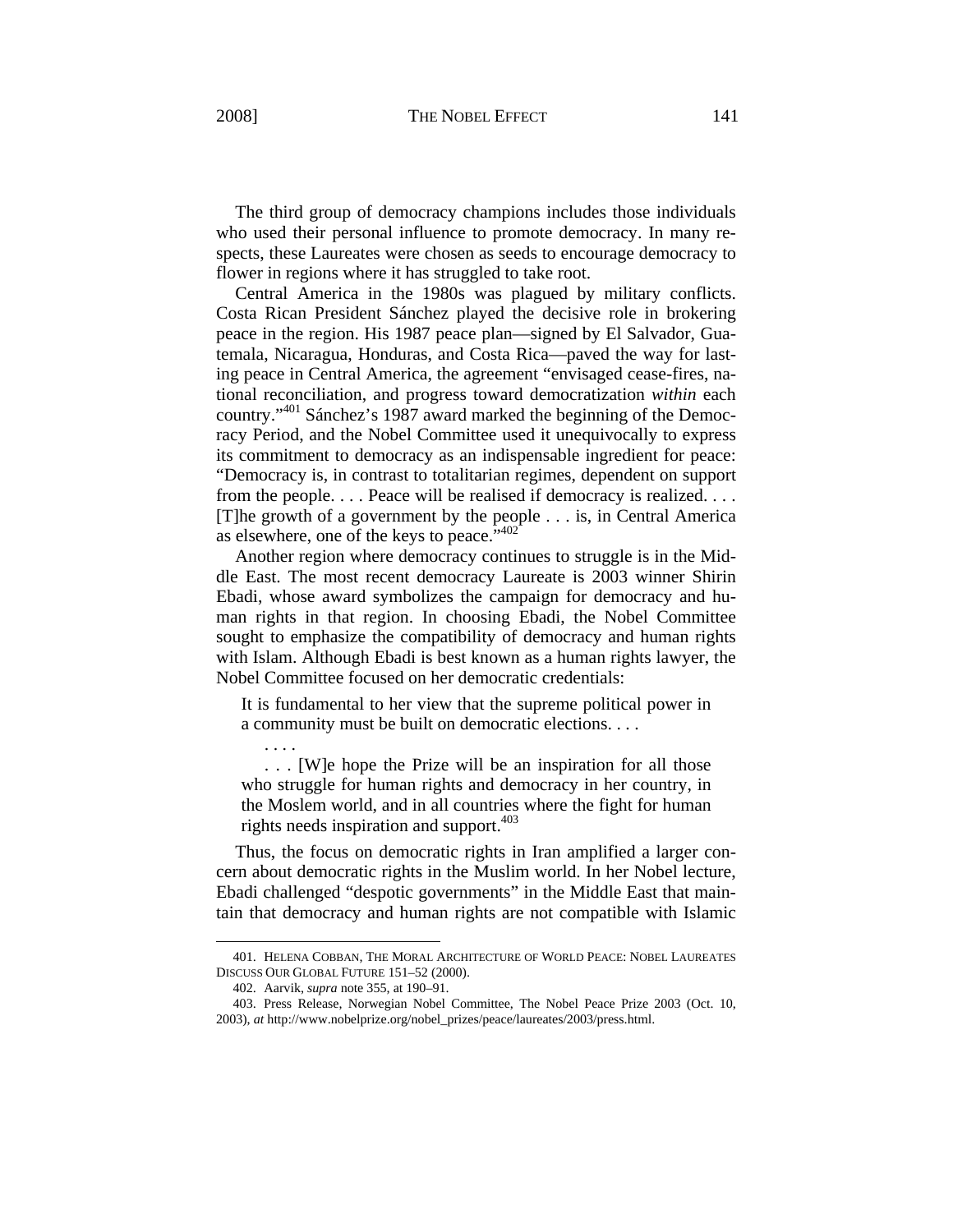teachings and traditions.<sup> $404$ </sup> Her message is that democracy and human rights are central to all societies, including Islamic ones.<sup>405</sup>

### *B. The Rule of Law Exemplars*

In addition to the democracy advocates, the Democracy Period is punctuated by some Laureates who are recognized as exemplars of the international rule of law. This category includes Kofi Annan and the United Nations, the UN Peacekeeping Forces (UNPF), the International Atomic Energy Agency (IAEA), and Jimmy Carter. In many respects, this category of Laureates fulfills the early Laureates' vision of international cooperation and organization. Whereas the early twentieth century highlighted concern for "the juridical organization of international life<sup>"406</sup> through the progressive development of law and institutions, the dawn of the twenty-first century was occasion to celebrate significant progress toward establishing an international rule of law.

These Laureates are not advancing new ideas about specific international norms. Instead, they are promoting a meta-norm about the international rule of law. This concept represents an amalgamation of numerous international institutional and substantive norms that may be described collectively as an international legal regime.

The most important example of this perspective comes from the centennial award to Annan and the United Nations in 2001. The Nobel Committee emphasized that over the past century "the main theme in the history of the Peace Prize has been the wish for a better organized and more peaceful world." $407$  Given that goal, it is difficult not to appreciate the remarkable development of the past century, beginning with "the scattered and rather private peace initiatives at the previous turn of the century to the ever stronger and more efficient United Nations we have today."<sup>408</sup>

Annan's Nobel lecture focused on the growing importance of global governance:

[T]his era of global challenges leaves no choices but cooperation at the global level. When States undermine the rule of law and

<sup>404.</sup> Shirin Ebadi, Nobel Lecture (Dec. 10, 2003), *at* http://www.nobelprize.org/ nobel\_prizes/peace/laureates/2003/elbadi-lecture.html.

<sup>405.</sup> *Id.*

<sup>406.</sup> Renault, *supra* note 61, at 145.

<sup>407.</sup> Gunnar Berge, Nobel Committee Chairman, Presentation Speech for Nobel Laureates Kofi Annan and the United Nations (Dec. 10, 2001), *at* http://www.nobelprize.org/nobel\_prizes/ peace/laureates/2001/presentation-speech.html.

<sup>408.</sup> *Id.*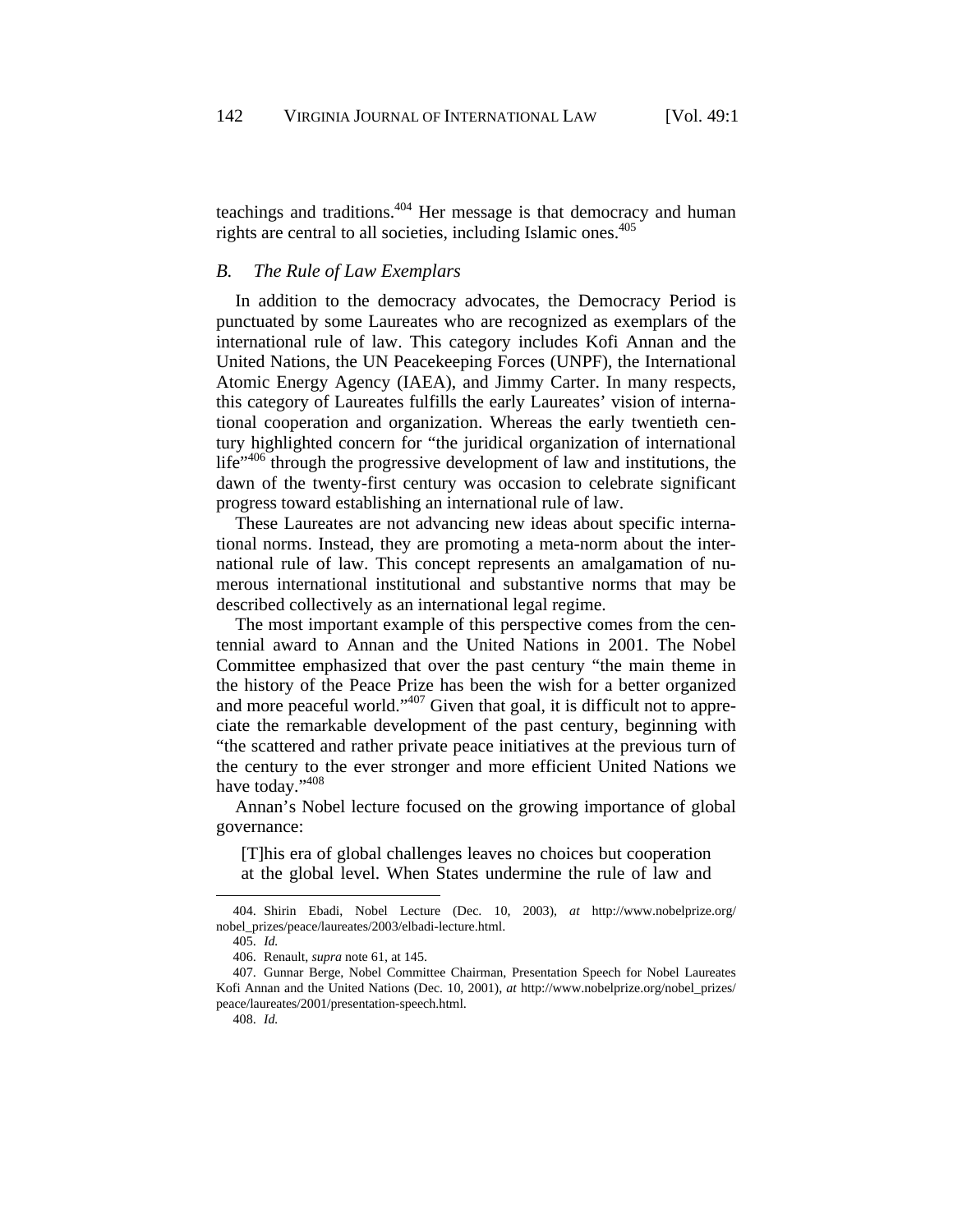violate the rights of their individual citizens, they become a menace not only to their own people, but also to their neighbors, and indeed the world. What we need today is better governance legitimate democratic governance that allows each individual to flourish, and each State to thrive.<sup>409</sup>

He also discussed international issues that require closer cooperation, including apartheid, conflict prevention, democracy, disease prevention, genocide, human rights, minority rights, poverty, and terrorism.<sup>410</sup>

If there is a unifying norm animating Annan's understanding of the international rule of law, it would be that it exists to serve not just states, but their citizens as well—a bold expansion of the concept of world order. Annan repeatedly underscored that beneath the surface of states rests the fate of individual people in need. "Answering their needs," he concluded, "will be the mission of the United Nations in the century to come."411

Whether this is a veiled attempt to weaken state sovereignty is debatable, but it certainly elevates the status of the individual vis-à-vis international organizations. If the essential mission of the United Nations is to serve, protect, and defend the individual, then what does one make of the jurisdictional limitation in Article 2(7) of the UN Charter, which provides that "[n]othing contained in the present Charter shall authorize the United Nations to intervene in matters which are essentially within the domestic jurisdiction of any state" $?$ <sup>412</sup> Annan appears to be arguing that states and international organizations enjoy concurrent jurisdiction over a vast range of matters affecting the general welfare of individuals. At a minimum, Annan's normative point is that the United Nations has become an international legal regime and is no longer a grand power alliance between states (if it ever was).<sup>413</sup>

The 1998 award to the UNPF and the 2005 award to the IAEA raised similar institutional themes of the centrality of the United Nations for promoting the international rule of law. In honoring the IAEA, the Nobel Committee stated that "again and again" it has "stressed the need for a better organized world."<sup>414</sup> It went on: "The IAEA is very much a part

<sup>409.</sup> Kofi Annan, Nobel Lecture (Dec. 10, 2001), *at* http://www.nobelprize.org/nobel\_prizes/ peace/laureates/annan-lecture.html.

<sup>410.</sup> *Id.*

<sup>411.</sup> *Id.*

<sup>412.</sup> U.N. Charter art. 2, para. 7.

<sup>413.</sup> *See supra* notes 203–06 and accompanying text.

<sup>414.</sup> Ole Danbold Mjøs, Nobel Committee Chairman, Presentation Speech for Nobel Laureates IAEA and Mohamed ElBaradei (Dec. 10, 2005), *at* http://www.nobelprize.org/nobel\_prizes/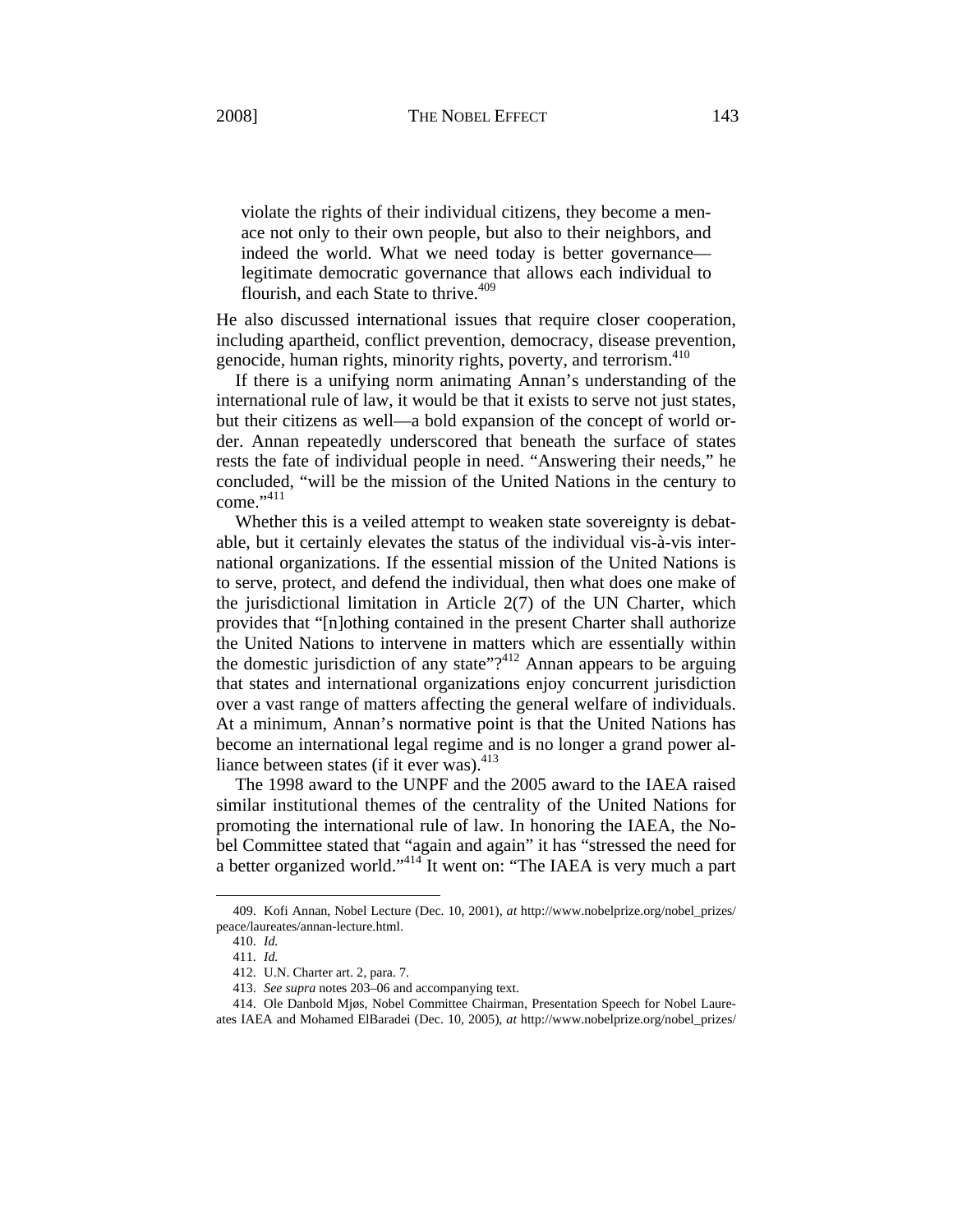of the UN system and consequently belongs under this most distinct of all headings in the history of the Peace Prize."415

Likewise, the Nobel Committee presented the award to the UNPF by emphasizing that the United Nations can and should serve as

an active instrument in the fight for peace, a focus for international law and human rights, and a forum for the development of inter-racial understanding. . . . It becomes clearer and clearer that what has to be done to secure the future for new generations has to be done together. Our determination has to be channeled into the United Nations. This is the best hope for the future of the world—indeed its only hope!<sup>416</sup>

These awards reflect a vision of the international rule of law from a distinctly institutional perspective. Contrast that view with the award to Carter in 2002, when he was honored for his efforts to "find peaceful solutions to international conflicts, to advance democracy and human rights, and to promote economic and social development."<sup>417</sup> This award thus was unusual in that it reflected Carter's contribution to "practically all the areas that have figured most prominently through the one hundred and one years of Peace Prize history."418 In his Nobel lecture, Carter spoke about the international rule of law, but with far less emphasis on international institutions:

I am not here as a public official, but as a citizen of a troubled world who finds hope in a growing consensus that the generally accepted goals of society are peace, freedom, human rights, environmental quality, the alleviation of suffering, and the rule of law. During the past decades, the international community, usually under the auspices of the United Nations, has struggled to negotiate global standards that can help us achieve these essential goals.419

l

peace/laureates/2005/presentation-speech.html. 415. *Id.*

<sup>416.</sup> Egil Aarvik, Nobel Committee Chairman, Presentation Speech for Nobel Laureate UN Peacekeeping Forces (Dec. 10, 1988), *in* 5 NOBEL LECTURES, PEACE 1981–1990, *supra* note 271, at 211, 215, *available at* http://www.nobelprize.org/nobel\_prizes/peace/laureates/1988/ presentation-speech.html.

<sup>417.</sup> *See* Gunnar Berge, Nobel Committee Member, Presentation Speech for Nobel Laureate Jimmy Carter (Dec. 10, 2002), *at* http://www.nobelprize.org/nobel\_prizes/peace/laureates/2002/ presentation-speech.html.

<sup>418.</sup> *Id.*

<sup>419.</sup> Jimmy Carter, Nobel Lecture (Dec. 10, 2002), *at* http://www.nobelprize.org/ nobel\_prizes/peace/laureates/2002/carter-lecture.html.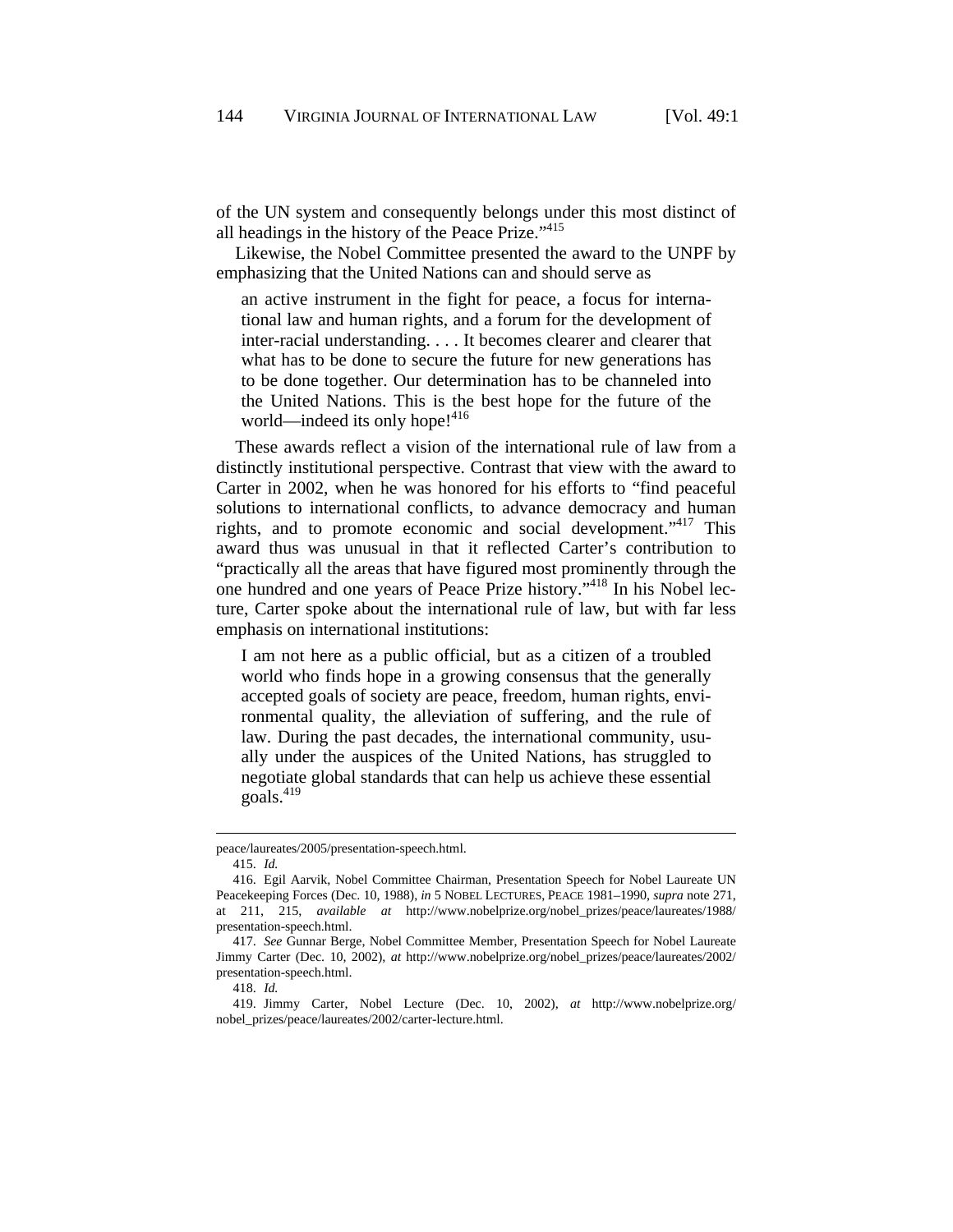Unlike that of Annan, Carter's focus was on the international rule of law as a realization of substantive global standards, rather than an institutional orientation toward better global governance under the auspices of the United Nations.

These divergent approaches underscore different understandings that attach to concepts of the international rule of law. Promoting the international rule of law may or may not necessitate aggrandizement of power and control to a centralized authority such as the United Nations. Indeed, recent decades have seen international institutions outside the United Nations architecture proliferate and thrive. A more accurate picture of the international landscape recognizes that global governance has become decentralized, with different organizations assisting the international community in pursuing common interests.

"Centralization is controversial, politically and conceptually, because it touches so directly on national sovereignty. . . . [States] strongly resist any shift of sovereign responsibilities to superordinate bodies.<sup> $420$ </sup> Consequently, states often collectively pursue common purposes by custom designing international institutions to advance their joint interests. $421$ This partly explains the proliferation of international organizations tailored to special needs of member states. The competing view, apparently espoused by the Nobel Committee, is that promoting the international rule of law requires embracing the centralization of power. It has repeatedly honored individuals and agencies connected with the United Nations,  $422$  but it has never recognized the efforts of other deserving international organizations such as the World Bank, the International Monetary Fund, the World Trade Organization, or the Organization of American States.

## *C. The Civil Society Diplomats*

The last category of Laureates in the Democracy Period addresses the expanding role of civil society and the "new diplomats." This category includes Jody Williams and the ICBL, Wangari Maathai, and Al Gore and the Intergovernmental Panel on Climate Change (IPCC).

A handful of Laureates highlight the increasing role of a global civil society in the establishment of international norms. What some scholars

<sup>420.</sup> Barbara Koremenos et al., *The Rational Design of International Institutions*, 55 INT'L ORG. 761, 771 (2001).

<sup>421.</sup> *Id.* at 781.

<sup>422.</sup> These Laureates include Hull, Orr, Bunche, Jouhaux, UNHCR, Pearson, Noel-Baker, Hammarskjöld, UNICEF, ILO, UNPF, the United Nations, Annan, IAEA, and ElBaradei.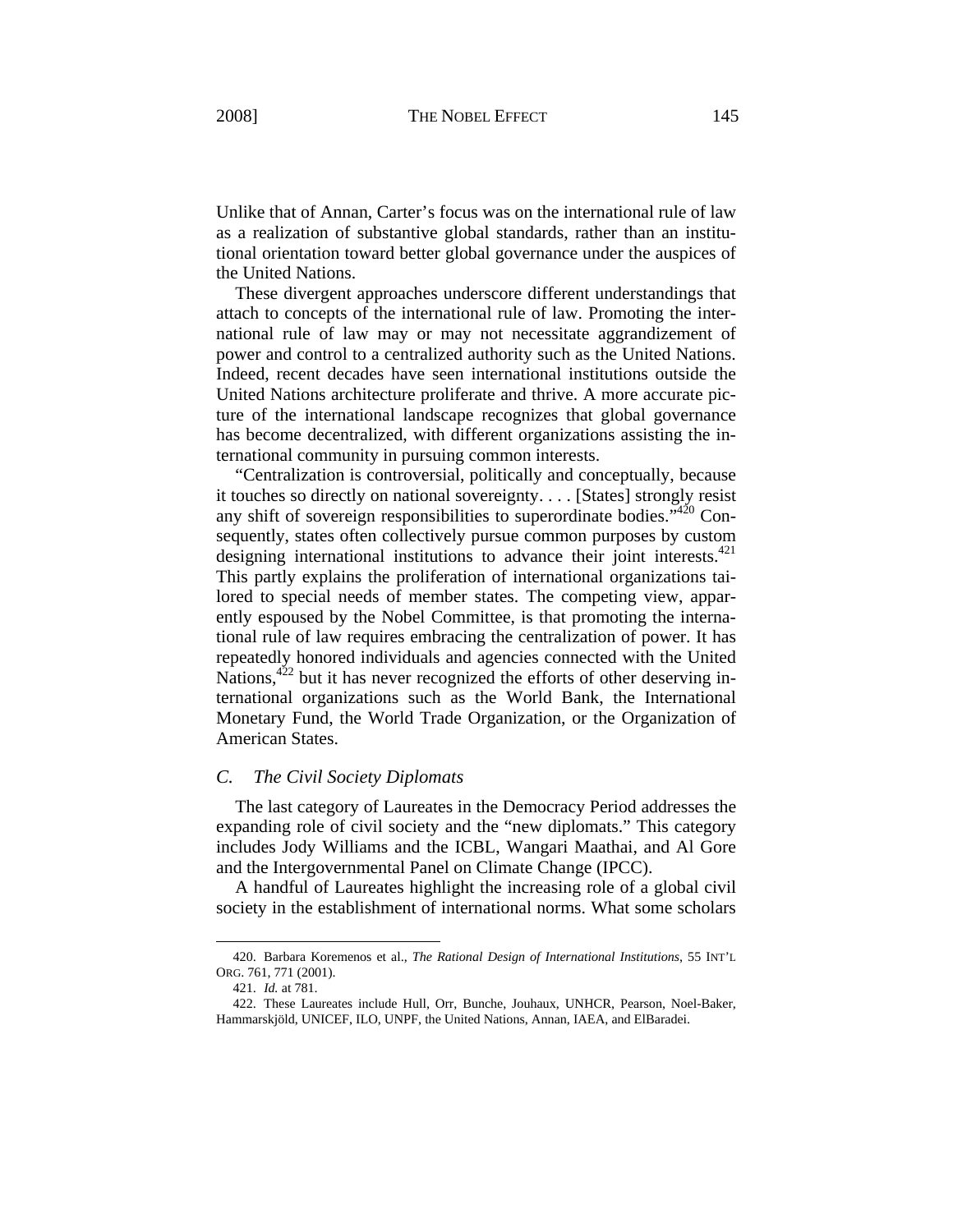label "transnational advocacy networks," which includes NGOs and other actors, are "bound together by shared values, a common discourse, and dense exchanges of information and services.<sup>"423</sup> They are dramatically shaping the content of international law and the process of international lawmaking.<sup>424</sup> These networks are emerging as a critical part of a "disaggregated democracy" that embraces a horizontal conception of self-governance produced through the interaction of individuals and groups in public and private fora.<sup>425</sup>

The most important example of this category is the 1997 award to Williams and the ICBL. The movement to ban landmines began in September 1991 with NGOs. It soon grew as individual countries agreed to a moratorium on landmine production. In 1996, the NGOs partnered with the Canadian government to draft a treaty to ban landmines. These negotiations were noteworthy because only countries interested in a positive outcome were invited, the ICBL participated in the negotiations and no state received a veto in drafting the treaty. $426$ 

The work of the ICBL and Williams represents one of the most important trends in international lawmaking.<sup> $427$ </sup> This cooperative approach between like-minded governments and global civil society has come to be known as the "Ottawa Process."<sup>428</sup> As the Nobel Committee noted:

[P]ublic opinion must be formed and directed by the active involvement of individual members . . . in society's manifold organizations or associations. These are the fundamental institutional elements of what we have learned to know as a civil society. . . . [I]n the extensive cooperation . . . between . . . nongovernmental organizations, . . . national governments, and the international political system . . . we may be seeing the outline of

<sup>423.</sup> KECK & SIKKINK, *supra* note 6, at 2. For a concise summary of Keck and Sikkink's approach to transnational advocacy networks, see Anne-Marie Slaughter, *International Law and International Relations*, 285 RECUEIL DES COURS 13, 105–12 (2000).

<sup>424.</sup> *See, e.g.*, JOSÉ ALVAREZ, INTERNATIONAL ORGANIZATIONS AS LAW-MAKERS (2005); Steve Charnovitz, *Nongovernmental Organizations and International Law*, 100 AM. J. INT'L L. 348 (2006).

<sup>425.</sup> Anne-Marie Slaughter, *Global Government Networks, Global Information Agencies, and Disaggregated Democracy*, 24 MICH. J. INT'L L. 1041, 1071–73 (2003).

<sup>426.</sup> *See* STIEHM, *supra* note 111, at 170.

<sup>427.</sup> *See* MAXWELL A. CAMERON ET AL., TO WALK WITHOUT FEAR: THE GLOBAL MOVEMENT TO BAN LANDMINES (1998).

<sup>428.</sup> The "Ottawa Process" has three elements: (1) a partnership between states and global civil society in the conduct of international diplomacy; (2) the practice of bringing small- and medium-sized states into a coalition of the like-minded; and (3) a willingness to operate outside of the normal channels and fora on a diplomatic "fast track" to achieve the desired objective. *See* CAMERON ET AL., *supra* note 427, at 445 n.1.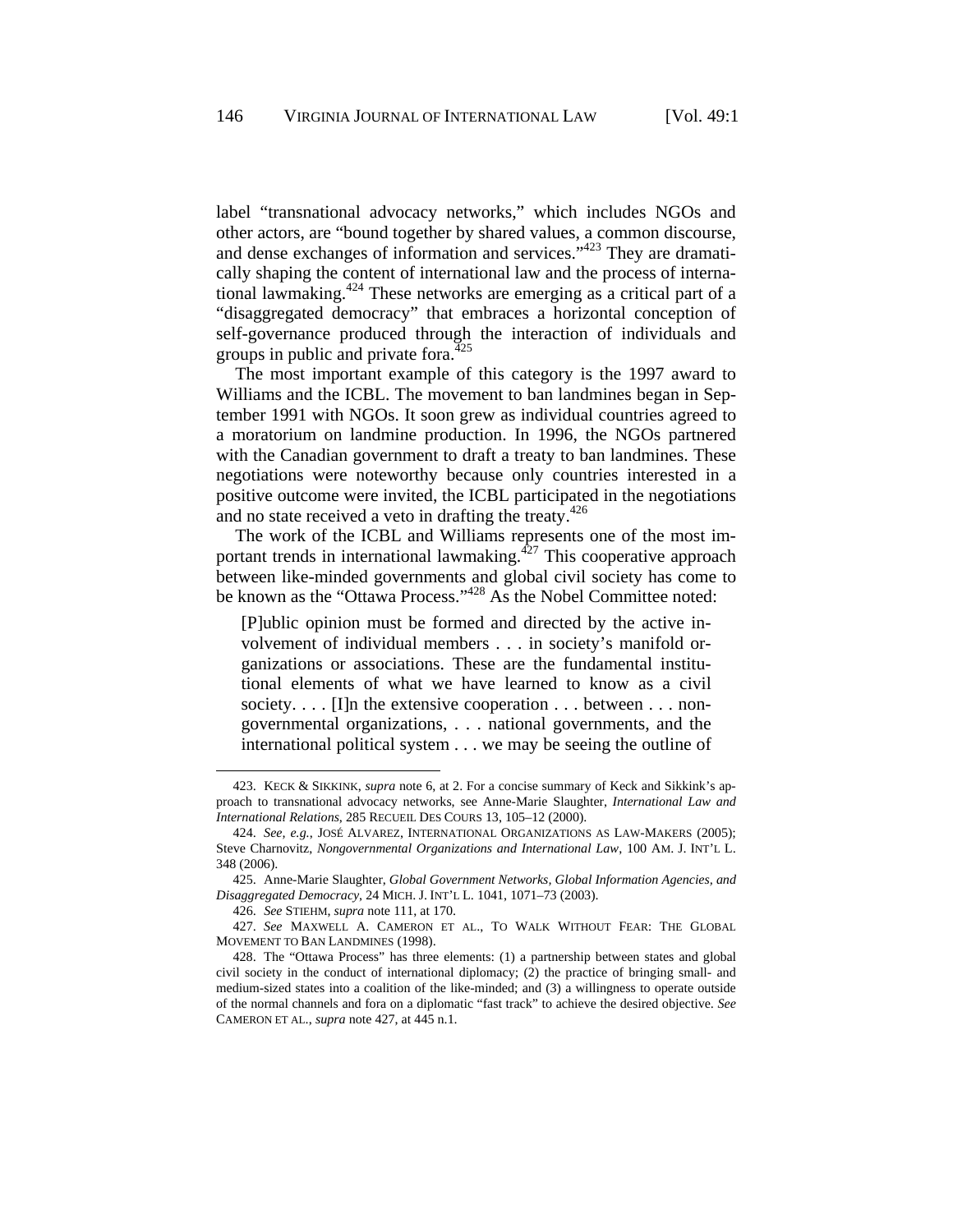$\ldots$  a global civil society.<sup>429</sup>

Of course, the notion of civil society as a key participant in the drafting of treaties is not new.430 Jouhaux was an early example of a labor leader participating in treaty drafting that led to the creation of the ILO as part of the League of Nations.<sup>431</sup> What is new is that NGOs now have a seat at the table. They not only participate in international political agendas "but also shape them."<sup>432</sup> They are involved at every stage of the process, including raising awareness, setting diplomatic agendas, coordinating governmental conferences, preparing and drafting treaties, and lobbying for treaty ratification.<sup>433</sup> This approach has succeeded with various environmental treaties, the campaign to ban landmines, and the ICC. At the current stage of international lawmaking, "NGOs have worked their way into the heart of international negotiations and into the day-to-day operations of international organizations . . . . "434"

The 2004 award to the Kenyan environmentalist Maathai is the most unusual example of a civil society Laureate. Maathai was recognized for establishing creative connections between democracy, human rights, and sustainable development.<sup>435</sup> Maathai was a leader of a grassroots movement that challenged deforestation and urban development in Kenya; he was a civil society leader who mobilized and empowered "thousands of ordinary citizens  $\dots$  to take action and effect change."<sup>436</sup> Maathai's message to her fellow Kenyans was that through citizen activism "they realize their hidden potential and are empowered to overcome inertia and take action."<sup>437</sup> In other words, democracy is not realized until it is internalized by the citizens of that democracy.

One can also view Maathai's work as a paradigmatic example of the power of transnational advocacy networks. When her efforts to chal-

<sup>429.</sup> Francis Sejersted, Nobel Committee Chairman, Presentation Speech for Nobel Laureates ICBL and Jody Williams (Dec, 10, 1997), *in* 7 NOBEL LECTURES, PEACE 1996–2000, *supra* note 380, at 53, 54–55, *available at* http://www.nobelprize.org/nobel\_prizes/peace/laureates/1997/ presentation-speech.html.

<sup>430.</sup> *See* KECK & SIKKINK, *supra* note 6, at 39–78; Steve Charnovitz, *Two Centuries of Participation: NGOs and International Governance*, 18 MICH. J. INT'L L. 183 (1997).

<sup>431.</sup> *See supra* notes 218–23 and accompanying text.

<sup>432.</sup> KECK & SIKKINK, *supra* note 6, at 4.

<sup>433.</sup> Jessica T. Mathews, *Power Shift*, FOREIGN AFF., Jan.–Feb. 1997, at 50, 53 (1997).

<sup>434.</sup> *Id.* at 56.

<sup>435.</sup> Ole Danbold Mjøs, Nobel Committee Chairman, Presentation Speech for Nobel Laureate Wangari Maathai (Dec. 10, 2004), *at* http://www.nobelprize.org/nobel\_prizes/peace/laureates/ 2004/presentation-speech.html.

<sup>436.</sup> Wangari Maathai, Nobel Lecture (Dec. 10, 2004), *at* http://www.nobelprize.org/ nobel\_prizes/peace/laureates/2004/maathai-lecture.html.

<sup>437.</sup> *Id.*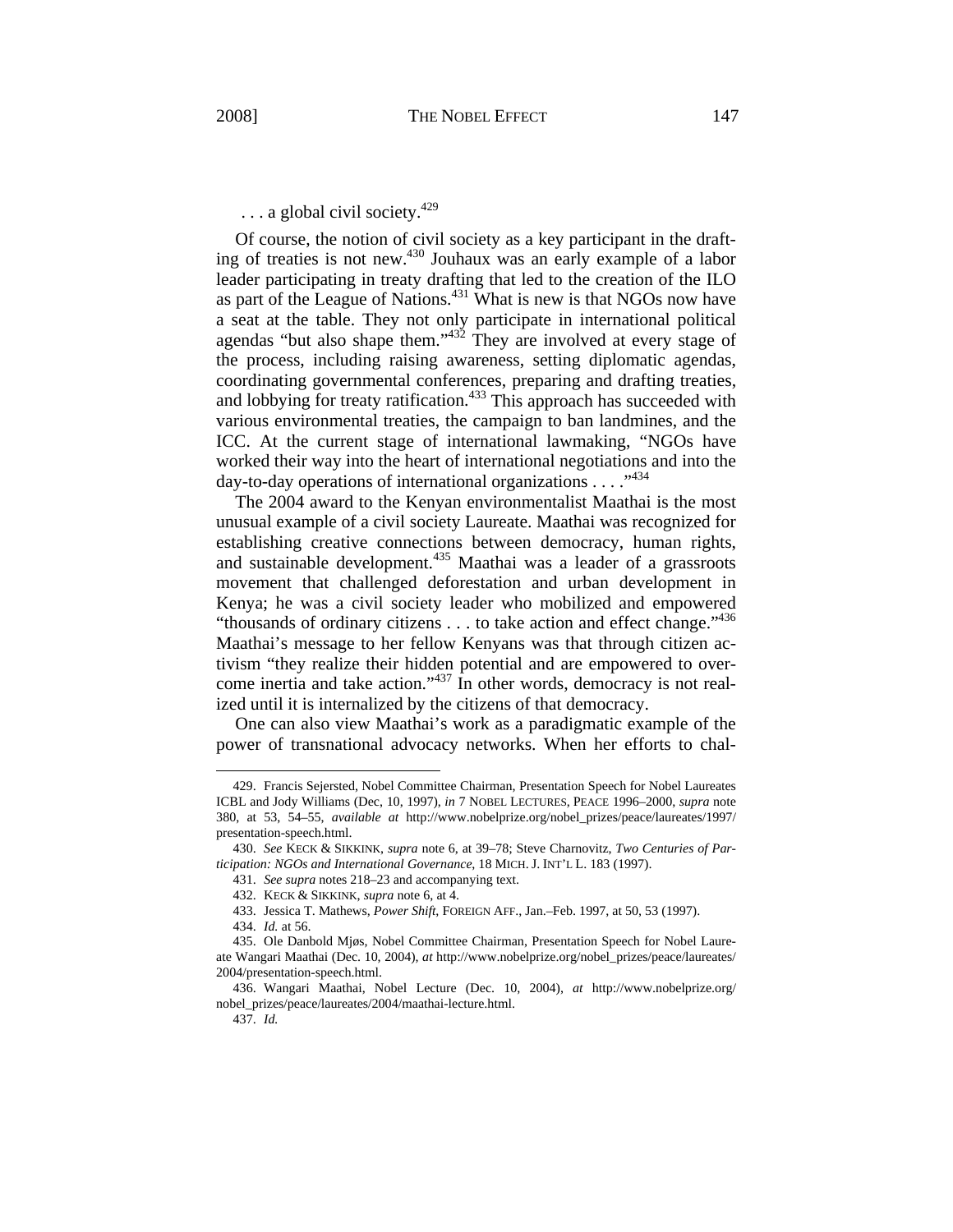lenge urban development were stalled, Maathai sought and secured support from international allies. These allies, especially international environmental NGOs, used their connections with Western governments and international financial institutions to pressure the Kenyan government to scale back or alter dramatically its plans.<sup>438</sup> In so doing, Maathai employed what theorists Margaret Keck and Kathryn Sikkink describe as the transnational "boomerang pattern," leveraging the power of international networks to bring pressure to bear on her own government.<sup>439</sup> Her approach demands domestic enforcement of international norms through pressure from global civil society networks. As Maathai stated in her Nobel lecture, there is a "need to galvanise civil society . . . to catalyze change. I call upon governments to recognize the role of these social movements in building a critical mass of responsible citizens, who help maintain checks and balances in society."<sup>440</sup>

Finally, the 2007 Nobel Peace Prize awarded to former U.S. Vice President Gore and the IPCC again highlights the role of global civil society in promoting international norms. In presenting the prize to Gore and the IPCC, the Nobel Committee stated that Gore was "the single individual who has done most to prepare the ground for the political action that is needed to counteract climate change. . . . [Today he is] the world's leading political spokesman on the environment."<sup>441</sup> In his Nobel lecture, Gore emphasized, "We must abandon the conceit that individual, isolated, private actions are the answer. . . . That means adopting principles, values, laws, and treaties that release creativity and initiative at every level of society in multi-fold responses originating concurrently and spontaneously."442 Gore called for a treaty imposing a universal global cap on emissions and using the emissions trading market to allocate resources efficiently.<sup>443</sup>

The award to Gore and the IPCC represents the latest example of global civil society working with governments to establish international norms limiting the use of technologies that threaten human life and security. The role of civil society diplomats working together with the

<sup>438.</sup> *See* STIEHM, *supra* note 111, at 208–12; Jane Perlez, *Skyscraper's Enemy Draws a Daily Dose of Scorn*, N.Y. TIMES, Dec. 6, 1989, at A4.

<sup>439.</sup> KECK & SIKKINK, *supra* note 6, at 12–13, 146–47.

<sup>440.</sup> Maathai, *supra* note 436.

<sup>441.</sup> Ole Danbold Mjøs, Nobel Committee Chairman, Presentation Speech for Nobel Laureates IPCC and Al Gore (Dec. 10, 2007), *at* http://www.nobelprize.org/nobel\_prizes/peace/ laureates/2007/presentation-speech.html.

<sup>442.</sup> Al Gore, Nobel Lecture (Dec. 10, 2007), *at* http://www.nobelprize.org/nobel\_prizes/ peace/laureates/2007/gore-lecture.html.

<sup>443.</sup> *Id.*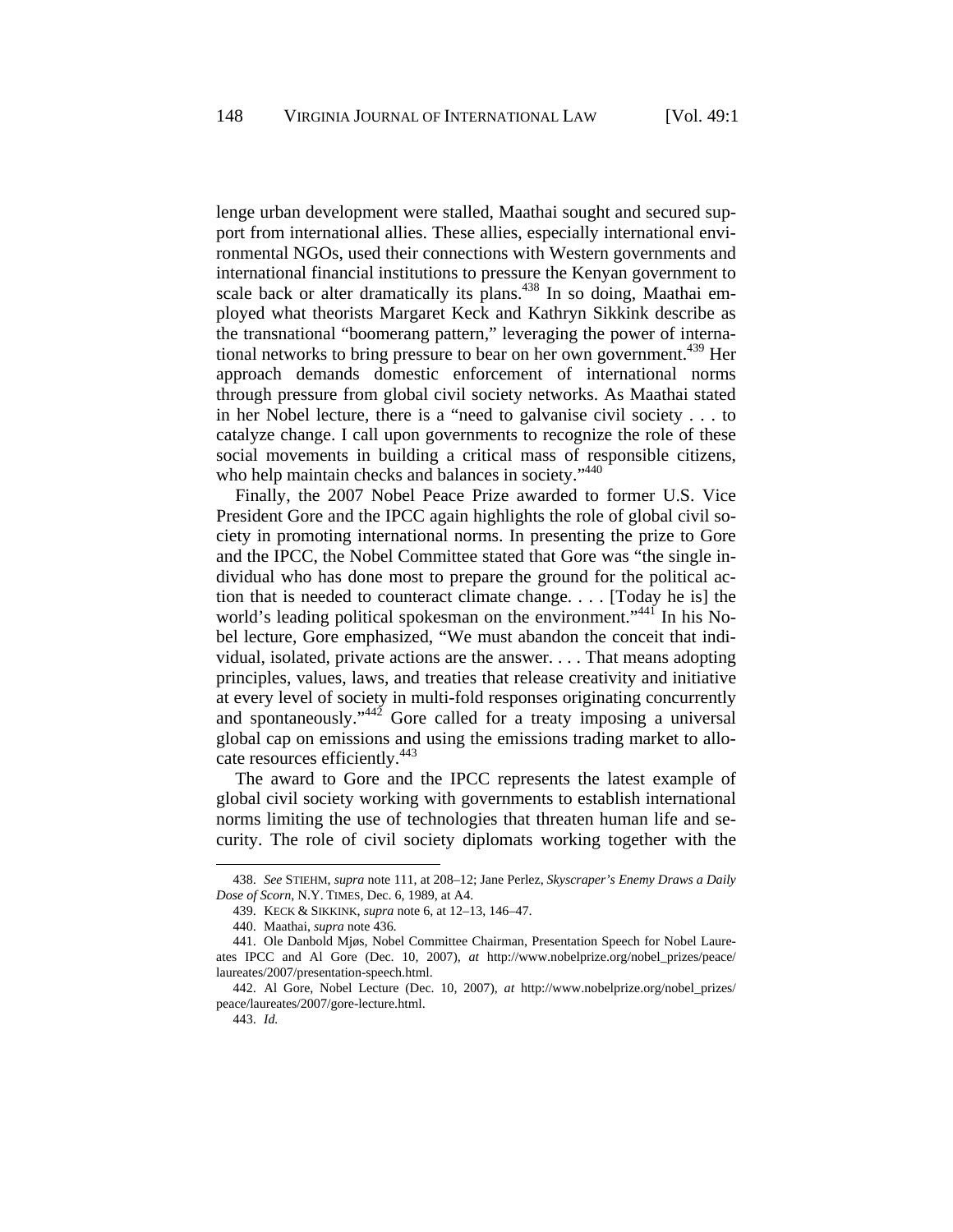IPCC, a classic transgovernmental network, has been critical in advancing a tipping point in favor of an international norm to combat global warming.<sup>444</sup> By anointing Gore as the leader of the global warming transnational advocacy network, the Nobel Committee hoped to alter public opinion worldwide, especially in countries, such as the United States and China, that must accept the norm for the effort to be success $fu1.445$ 

The civil society diplomat is a new and controversial figure in the international landscape. As Williams noted, government officials around the world are concerned that this new diplomacy has succeeded because it disrupts the traditional process of treaty making, threatens their jobs, and challenges the way government does business.446 Civil society diplomats directly challenge the statist, centralized institutional approach to lawmaking. The result may even be called a "democratization of foreign policy."447 These civil society diplomats present a vexing new challenge to sovereignty. In the recent past, sovereignty has been diluted in the substantive ends pursued, such as in international human rights. But now sovereignty is being challenged in the legislative means employed, with the international lawmaking process subject to demands for participatory democratization.

### *D. Norm Evolution in the Democracy Period*

Of the thirty-two recipients of the Nobel Peace Prize in the Democracy Period, thirty-one gave Nobel lectures.<sup>448</sup> The most common themes during this period were as follows:

- 1. Democracy (89%)
- 2. Poverty (74%)
- 3. United Nations (70%)
- 4. Environment (67%)
- 5. Human Rights (63%)
- 6. Technology (59%)
- 7. International Economics (55%)
- 7. Organized Religion (55%)

<sup>444.</sup> *See* Kal Raustiala, *The Architecture of International Cooperation: Transgovernmental Networks and the Future of International Law*, 43 VA. J. INT'L L. 1 (2002).

<sup>445.</sup> Mjøs, *supra* 441.

<sup>446.</sup> COBBAN, *supra* note 401, at 218.

<sup>447.</sup> CAMERON ET AL., *supra* note 427, at 424–44.

<sup>448.</sup> The Burmese government prohibited Suu Kyi from traveling to Oslo to give a Nobel lecture.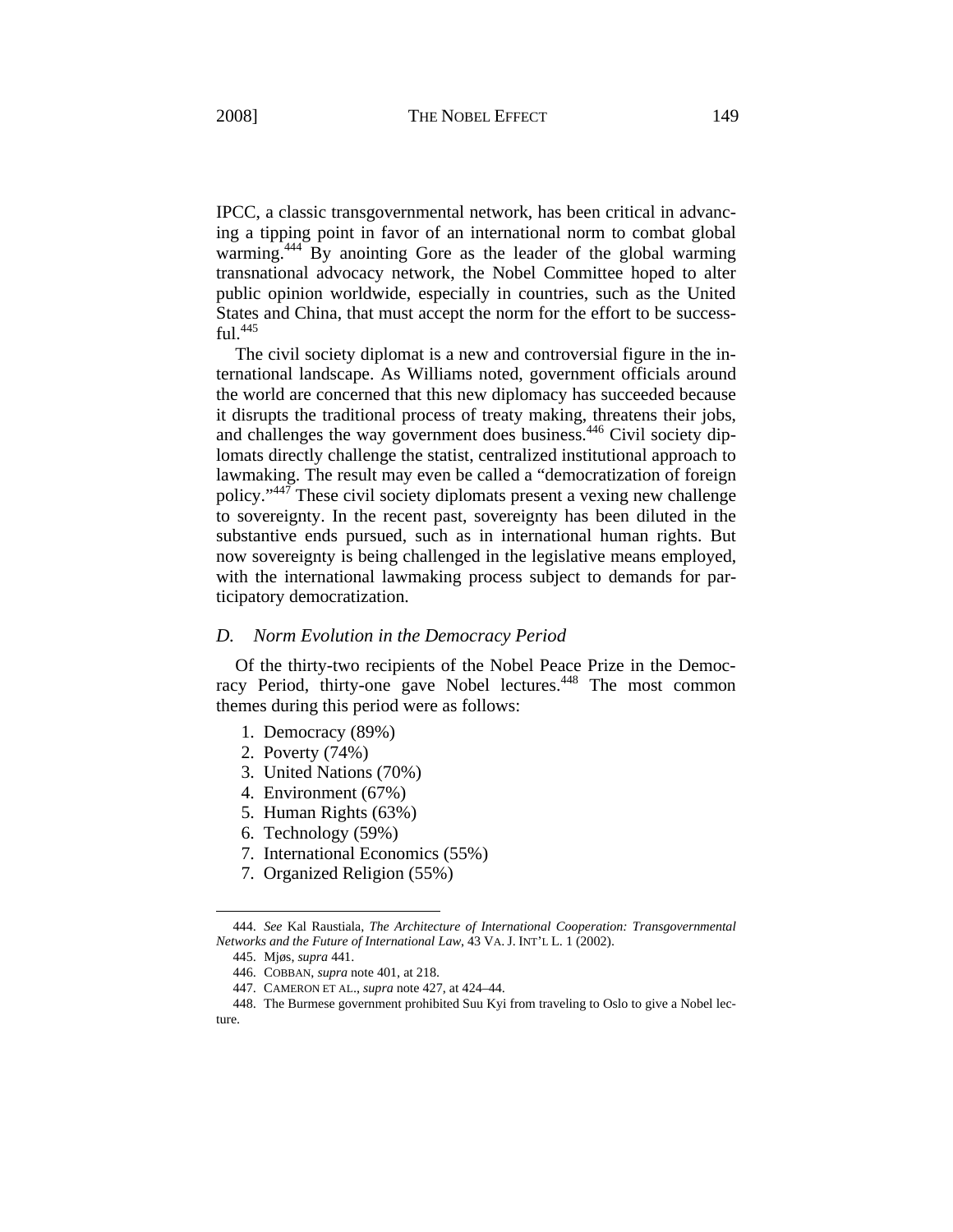9. Disarmament (48%)

10. Science (44%)

10. Rights of the Child (44%)

As for the evolution of international norms in the Democracy Period, the most important in the post-Cold War era was recognition that the democratic form of government is an indispensable step toward guaranteeing the broader goals of peace and human rights. Indeed, the concept of democratic entitlement is the defining feature of the current period, with two out of three countries now electoral democracies, compared with only one in four thirty years ago.<sup>449</sup>

Franck has argued that "[t]his almost-complete triumph of the democratic notions of Hume, Locke, Jefferson and Madison . . . may well prove to be the most profound event of the twentieth century and, in all likelihood, the fulcrum on which the future development of global society will turn."<sup>450</sup> According to Franck, the right to democracy is an important subsidiary of the community's most important norm of peace. But it also directly relates to human rights, for to pursue democracy is to pursue the creation of a system of government in which all individuals assume responsibility for shaping the civil society in which they live and work. $451$  The emergence of this democratic entitlement now enjoys such a high degree of legitimacy that the norm has cascaded to the point that the international community now "vigorously asserts that *only* democracy validates governance."  $452$ 

The norm of global cooperation in pursuit of the international rule of law is now well-accepted, although debate over the structure of cooperation continues. The Nobel Committee appears to prefer strongly a centralized international architecture with the United Nations at the center. This is curious, for it comes at precisely the moment in history when international institutional pluralism is at its zenith. The proliferation of international institutions strongly supports a shared commitment to the norm of global cooperation, but not necessarily through the UN system. Perhaps in the age of globalization there is no longer a question of whether to cooperate, but only how best to cooperate in pursuit of common interests and the international rule of law.

<sup>449.</sup> CHARLES W. KEGLEY, JR., WORLD POLITICS: TREND AND TRANSFORMATION 413 (11th ed. 2008).

<sup>450.</sup> Franck, *supra* note 99, at 49.

<sup>451.</sup> *Id.* at 79–80, 87–90.

<sup>452.</sup> *Id.* at 47.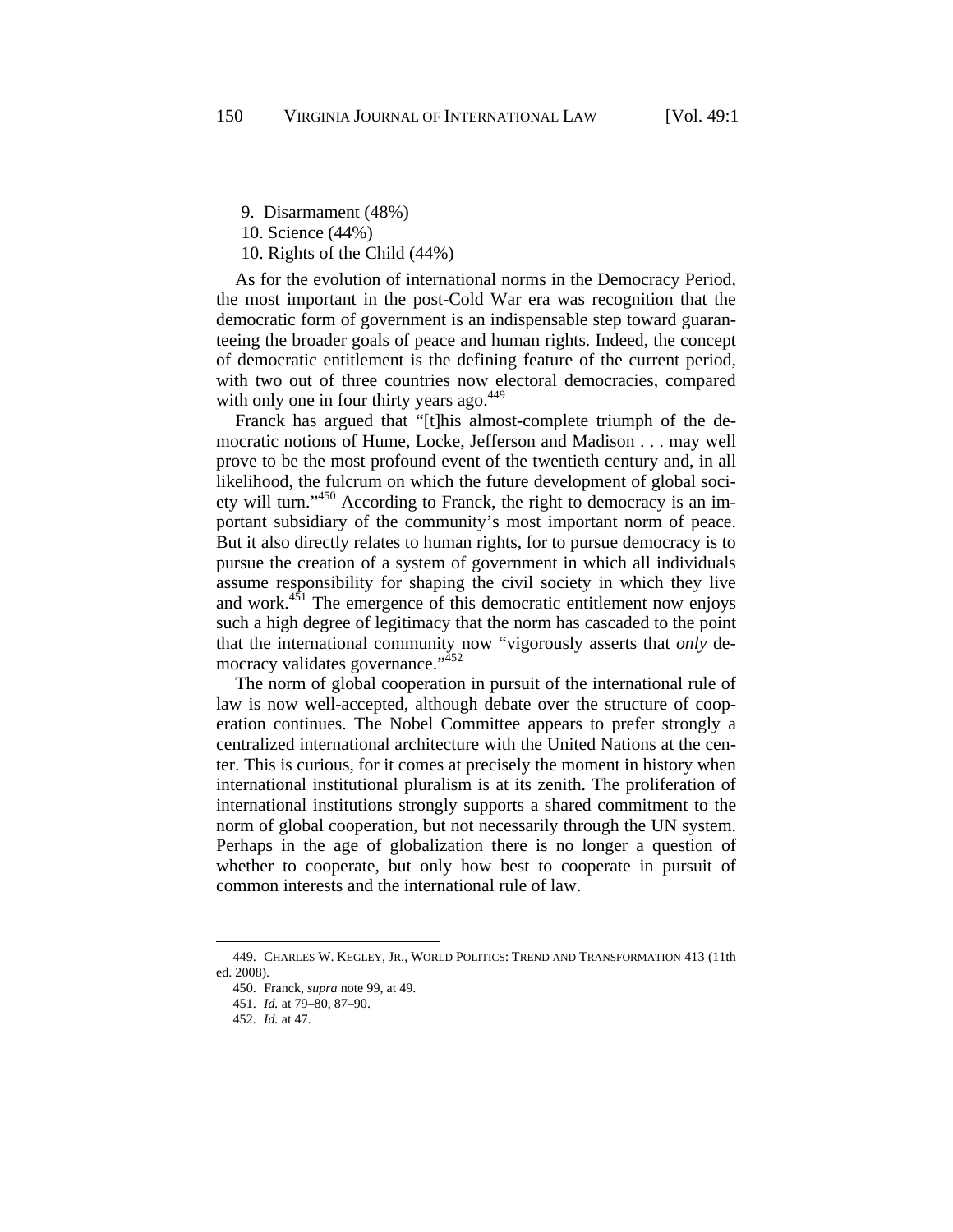The other notable emerging norm in the Democracy Period is the expanding role of civil society in the process of international lawmaking. The emerging role for civil society now includes setting the international agenda, providing policy advice and information to governments, influencing international negotiations, monitoring government action, and assisting in the process of implementation.<sup>453</sup> The Ottawa Process has been replicated in other contexts, including the drafting of the Rome Statute establishing the  $ICC<sup>454</sup>$  and the current negotiations to address global warming. This emerging structural norm is trans-substantive, and has the potential to alter the means by which international law is made. While this norm has not yet reached a tipping point, one can envision a day soon in which this new process of international lawmaking will be the rule rather than the exception.

### **CONCLUSION**

"The core debate now animating the field [of international relations] revolves around the nature of social agency."<sup>455</sup> This focus on agency has sparked renewed interest in international history. "[T]he constructivist interest in the particularities of culture . . . and experience [has] created space for a renaissance in the study of history and world politics. If ideas, norms, and practices matter, and if they differ from one social context to another, then history in turn matters."<sup>456</sup>

This Article accepts the constructivist contribution that the history of international law matters. That history can be told in any number of ways. This Article presents the story of international law from the perspective of elite norm entrepreneurs. It accepts constructivism as a legitimate theory for understanding international relations and highlights how Laureates have served as agents in pursuit of the international rule of law. It has focused less on how state actors come to accept international norms, $457$  and more on the antecedent question of how social agents facilitate the emergence, cascading, and internalization of norms.

1

<sup>453.</sup> *Cf.* Kal Raustiala, *States, NGOs, and International Environmental Institutions*, 41 INT'L STUD. Q. 719 (1997) (arguing that NGOs increasingly perform these roles in the environmental law context).

<sup>454.</sup> Rome Statute, *supra* note 98.

<sup>455.</sup> Christian Reus-Smit, *Constructivism*, *in* SCOTT BURCHILL ET AL., THEORIES OF INTERNATIONAL RELATIONS 188, 202 (3d ed. 2005).

<sup>456.</sup> *Id.* at 206–07.

<sup>457.</sup> *See* Paul Schiff Berman, *A Pluralist Approach to International Law*, 32 YALE J. INT'L L. 301, 311–12 (2007).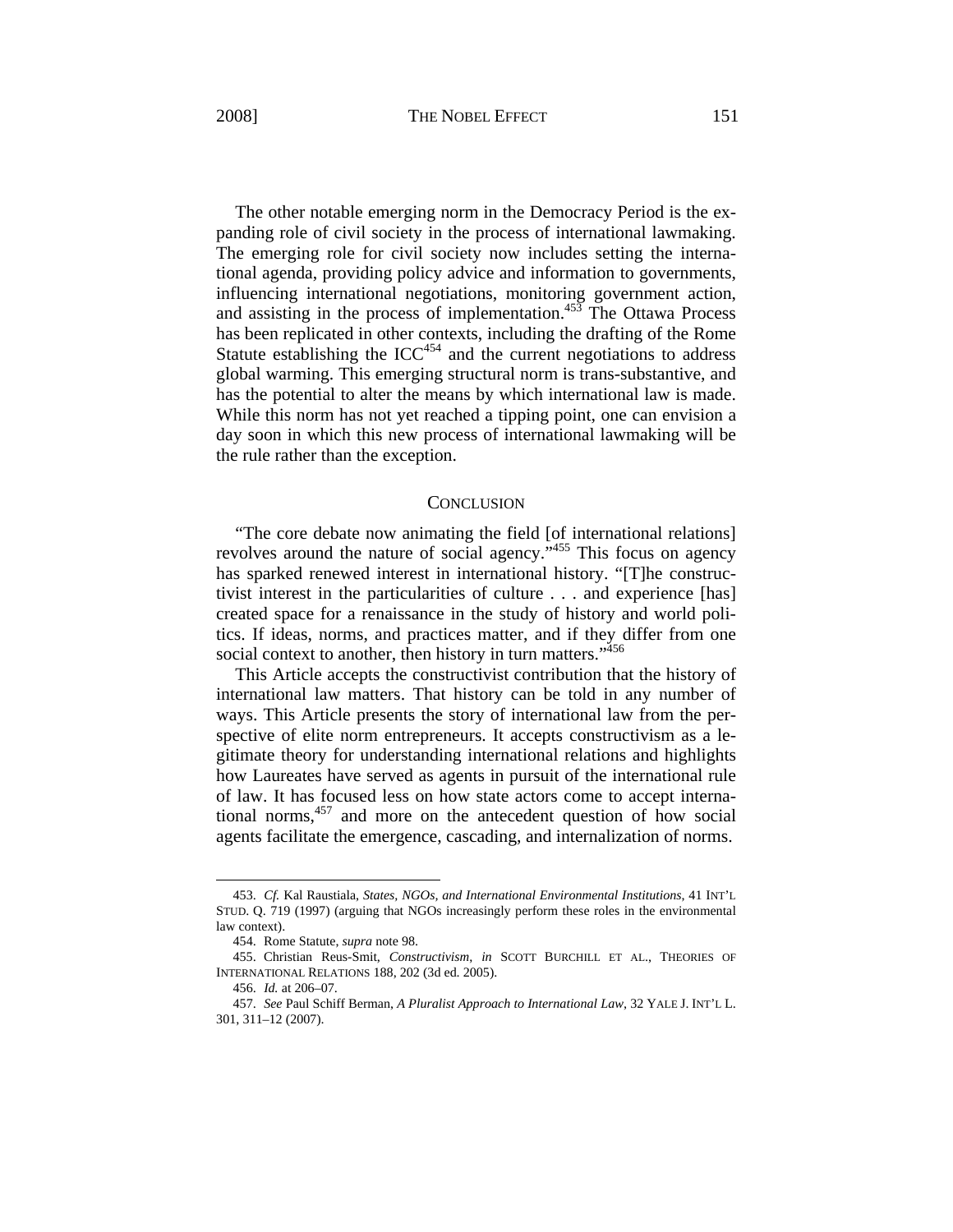Each period in the history of modern international law has had a different narrative. The Pacifist Period before the First World War began with a vision of the abolition of war and the peaceful settlement of international disputes. The Statesman Period between the First and Second World Wars built on that foundation with fragile institutions, imperfectly constructed to secure and maintain international peace and security. It also saw the emergence of more lasting international norms combating the unlawful use of force. The Humanitarian Period established a more effective international architecture and crystallized international humanitarian norms regarding the use of force. During the Human Rights Period, the protection of the individual became one of the central pillars of international law. This development became an existential moment in the history of international law, forcing states to reflect anew on the traditional notions of national sovereignty. Finally, the Democracy Period witnessed the triumph of democracy at the end of the Cold War, with widespread recognition that democracy was the only suitable form of government for realizing deeper yearnings of international peace and justice.

As noted at the outset, this Article is part of a larger project that will analyze the Nobel Peace Prize's role in the evolution of international norms. For the first time in scholarly literature, this project considers the development of international law from the perspective of the Nobel Peace Prize. The history of international law reveals that "international norms [did] not just appear out of thin air."<sup>458</sup> Norm entrepreneurs actively helped construct them norm by norm, year by year, based on their vision of the requirements of international relations.

As will be discussed in greater detail in subsequent work, examining the history of international law from the perspective of Nobel Peace Prize Laureates provides support for numerous assumptions flowing out of a constructivist theory of international relations. First, history confirms that international norms have a life cycle. Again and again, we see norms emerging, cascading, and becoming internalized. In some cases, that evolutionary process is exceedingly fast, as with the international campaign to ban landmines. In other cases, the evolutionary cycle is much slower, as with efforts to promote international human rights. Occasionally, a norm progresses through its full life cycle and then essentially dies in order to give birth to a superior norm, such as when interstate arbitration succeeded for a season and then gave way to a permanent international judiciary. And in some cases, a norm emerges

<sup>458.</sup> Finnemore & Sikkink, *supra* note 4, at 896.